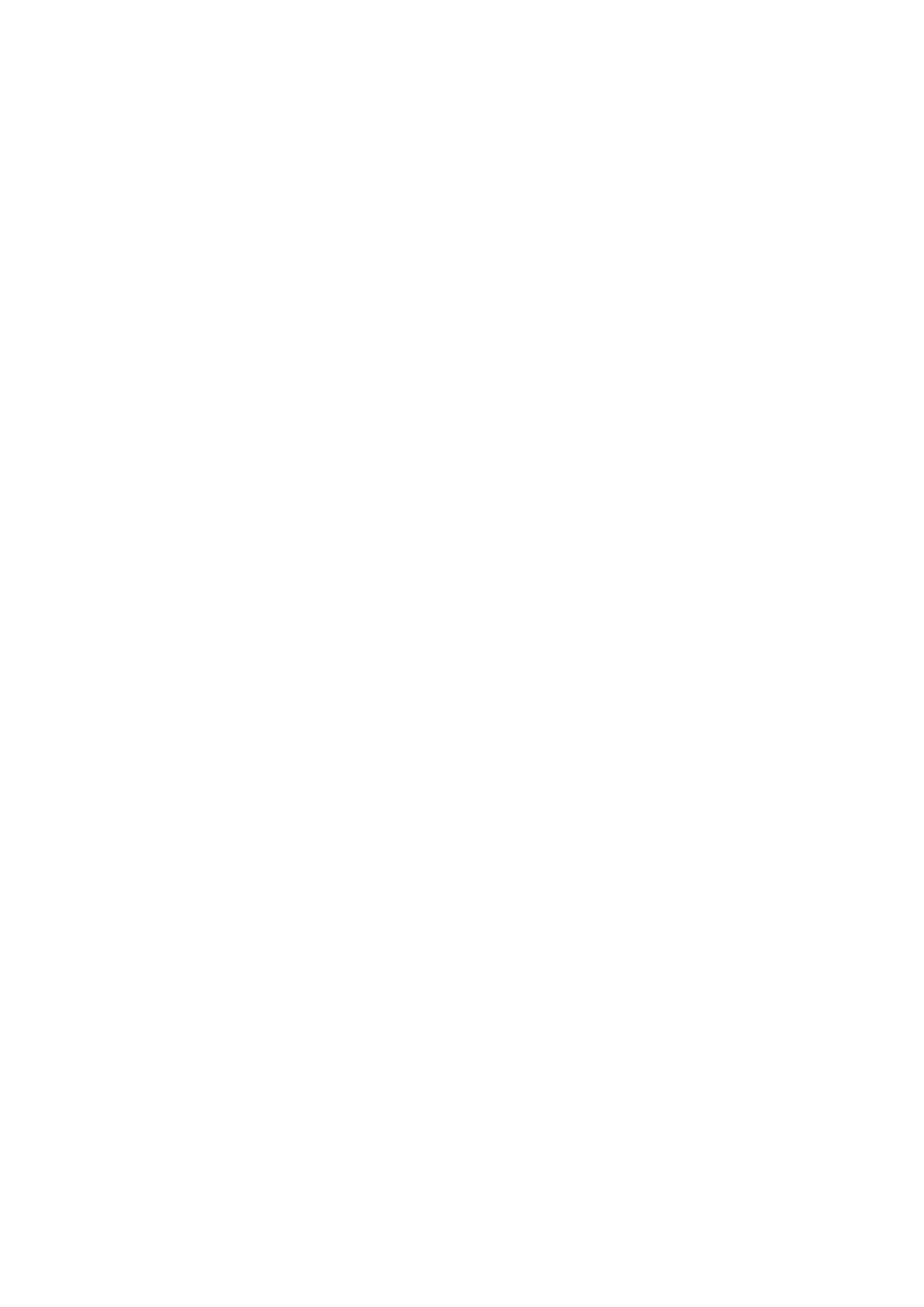## Table of Contents

| 1              |     | Introduction      |                                                   | $5\phantom{.0}$ |
|----------------|-----|-------------------|---------------------------------------------------|-----------------|
| $\overline{2}$ |     | <b>Essentials</b> |                                                   | $\overline{7}$  |
|                | 2.1 |                   | Permutations and Patterns                         | $\overline{7}$  |
|                |     | 2.1.1             |                                                   | 8               |
|                |     | 2.1.2             | 11                                                |                 |
|                |     | 2.1.3             |                                                   | 13              |
|                |     | 2.1.4             |                                                   | 17              |
| 2.2            |     |                   |                                                   | $19\,$          |
|                |     | 2.2.1             | Relational Structures and some Properties         | 19              |
|                |     | 2.2.2             |                                                   | 24              |
|                |     | 2.2.3             | $\omega$ -categorical and Model-complete Theories | 25              |
| 3              |     |                   | Patterns of Length 3<br>29                        |                 |
|                | 3.1 |                   |                                                   | 29              |
|                | 3.2 |                   | 31                                                |                 |
|                |     | 3.2.1             | 31                                                |                 |
|                |     | 3.2.2             |                                                   | 32              |
|                | 3.3 |                   |                                                   | 33              |
|                |     | 3.3.1             |                                                   | 34              |
|                |     | 3.3.2             | 44                                                |                 |
|                |     | 3.3.3             |                                                   | 49              |
|                |     | 3.3.4             |                                                   | 50              |
|                |     | 3.3.5             |                                                   | $50\,$          |
|                | 3.4 |                   | 54                                                |                 |
|                |     | 3.4.1             | 55                                                |                 |
|                |     | 3.4.2             |                                                   | 58              |
|                |     | 3.4.3             | 62                                                |                 |
|                |     | 3.4.4             |                                                   | 63              |
|                |     | 3.4.5             | 67                                                |                 |
|                | 3.5 |                   |                                                   | 70              |
|                |     | 3.5.1             | 71                                                |                 |
|                |     | 3.5.2             | Class Av $(123, 132, 213, 321)$<br>74             |                 |
|                |     | 3.5.3             |                                                   | 74              |
|                |     | 3.5.4             |                                                   | 77              |
|                |     | 3.5.5             |                                                   | 77              |
|                |     |                   |                                                   |                 |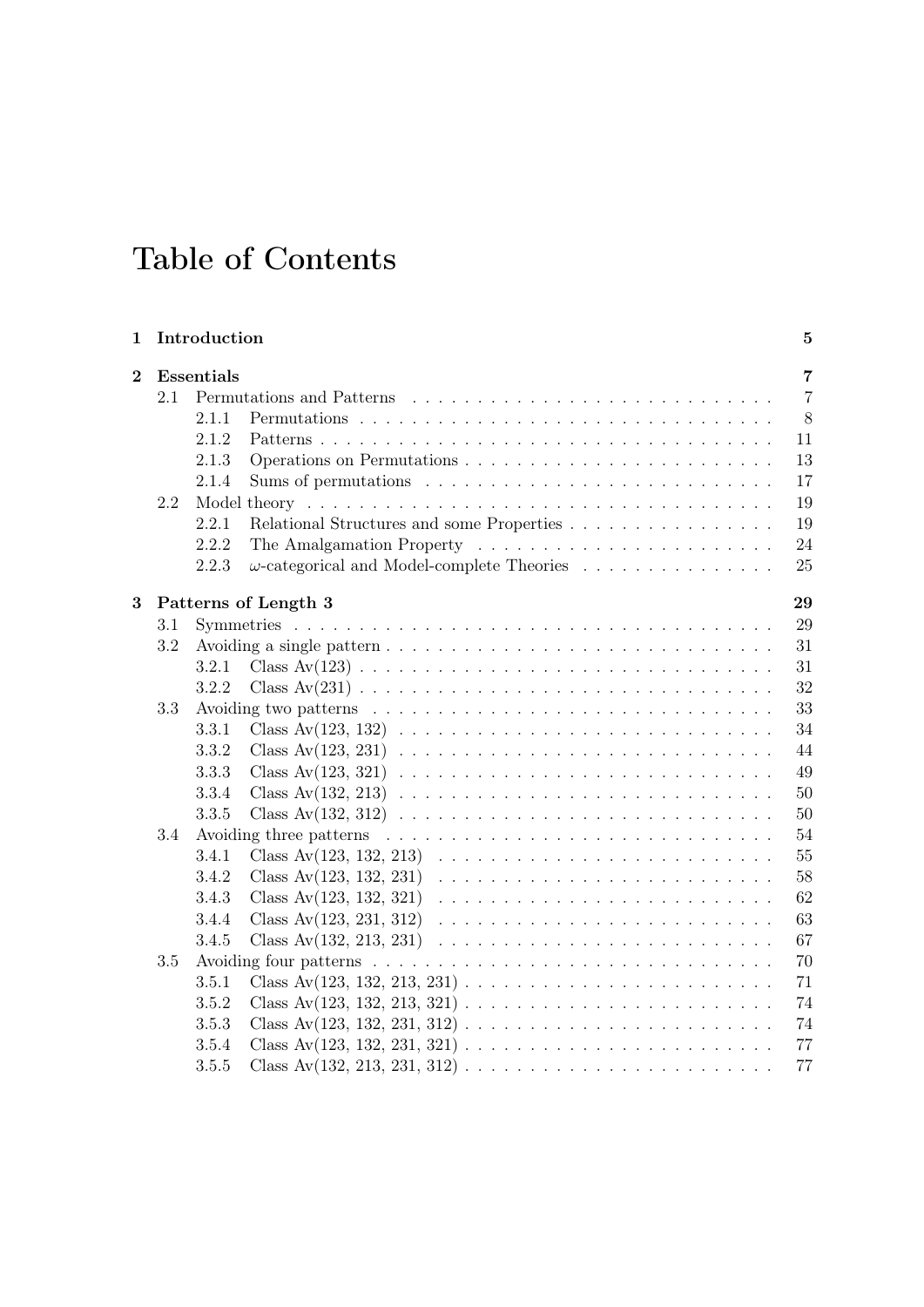|            |  |               | 3.6.3 Class Av(123, 132, 213, 231, 312, 321) $\ldots \ldots \ldots \ldots \ldots \ldots$ 79 |    |  |  |  |  |  |  |
|------------|--|---------------|---------------------------------------------------------------------------------------------|----|--|--|--|--|--|--|
|            |  | 4 Conclusions |                                                                                             | 81 |  |  |  |  |  |  |
| Appendix A |  |               |                                                                                             |    |  |  |  |  |  |  |
| References |  |               |                                                                                             |    |  |  |  |  |  |  |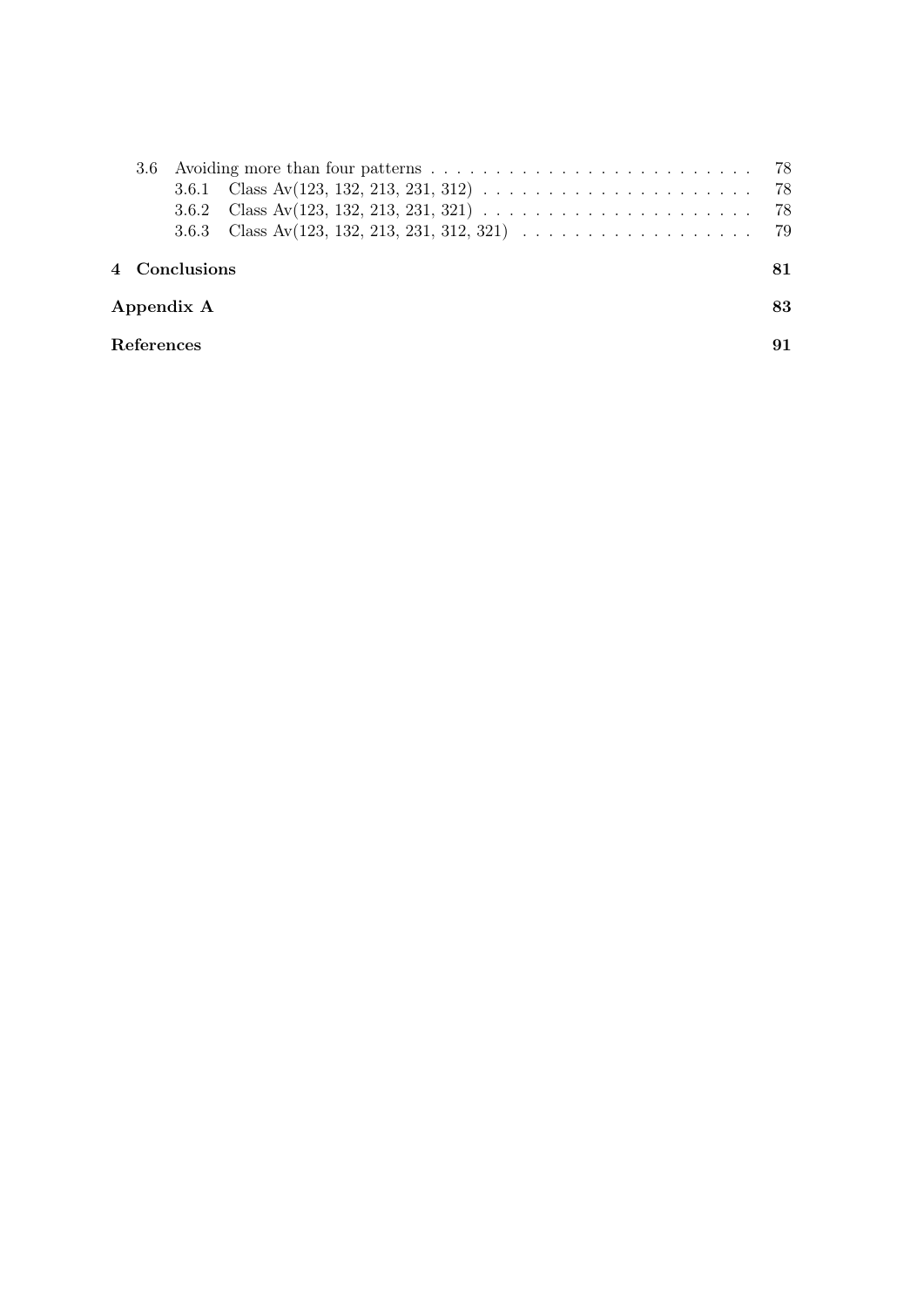## <span id="page-4-0"></span>1 Introduction

Various aspects of pattern avoidance have been studied for the past years with the first related results going as far back as 1915, when MacMahon enumerated the pattern avoidance class  $Av(123)$  while studying so-called lattice permutations [\[16\]](#page-90-0). The whole subject only became popular in the late 1960s when KNUTH published the first volume of his book The Art of Computer Programming [\[15\]](#page-90-0) where he proved that the stack-sortable permutations are precisely those that avoid the pattern 231, and gave an enumeration for this class of permutations. Astonishingly, both the avoidance class  $Av(123)$  and the class  $Av(231)$  are enumerated by the Catalan numbers.

Since then, many more results have been published regarding enumeration of such pattern avoidance classes. While this is solved for patterns of length 3 [\[22\]](#page-91-0), the enumeration of Av(1324) is not known to date, and the problem is far from solved for longer patterns.

In 2002 Cameron examined permutation classes from a slightly different angle [\[7\]](#page-90-0). Viewing permutations as finite relational structures he proved that apart from the trivial class of permutations there are only five permutation classes which are Fraïssé classes, that is, the age of a countable homogeneous structure.

The scope of this thesis is to analyse some of the model theoretic properties of permutation pattern avoidance classes that are not Fraïssé classes. In particular, it strives to examine in which cases the first-order theory of such a permutation pattern avoidance class has a model companion, and whether the model companion is  $\omega$ -categorical. If such an  $\omega$ -categorical model companion exists, then this has some consequences for the avoidance class. Above all else this means that the class has a unique universal limit even if it is not a Fraïssé class. Being able to pinpoint such properties may prove valuable for examining other characteristics of the class, for example when enumerating.

To get a better understanding of the problem at hand the focus in this thesis rests on studying permutation pattern avoidance classes that avoid one or multiple patterns of length 3. While the model theoretic properties will clearly have priority, some enumeration results will also be included if this seems appropriate. Most of them can be found in the publication [\[22\]](#page-91-0) by Simion and Schmidt which surveys all permutation pattern avoidance classes that avoid patterns of length 3 from a combinatorial point of view.

Chapter [2](#page-6-0) is dedicated to all basic notions necessary for the understanding of this thesis. In its first part permutations and the idea of pattern avoidance are introduced including some essential notions and results. The second part gives a very short introduction to model theory chiefly based upon the book A shorter model theory by HODGES [\[13\]](#page-90-0). The link between model theory and the interpretation of permutations as relational structures will also be established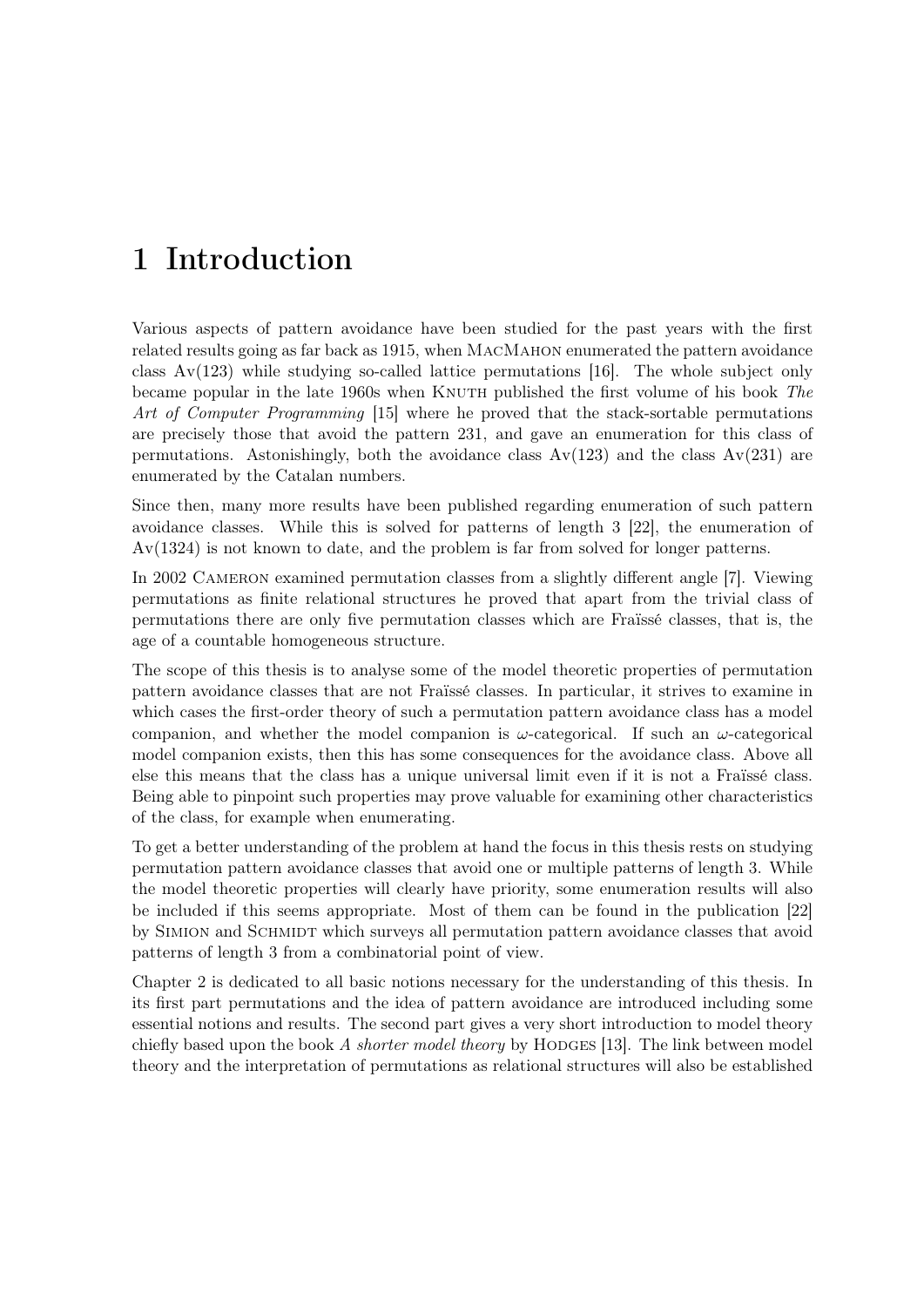there. This second section also includes several essential model theoretic result regarding  $\omega$ -categorical theories and model companions.

After this, Chapter [3](#page-28-0) then provides new results on the model theoretic classification of several avoidance classes for patterns of length 3. Last but not least, in Chapter [4](#page-80-0) an overview of the results of Chapter [3](#page-28-0) is given, and the connection to some open problems will be discussed.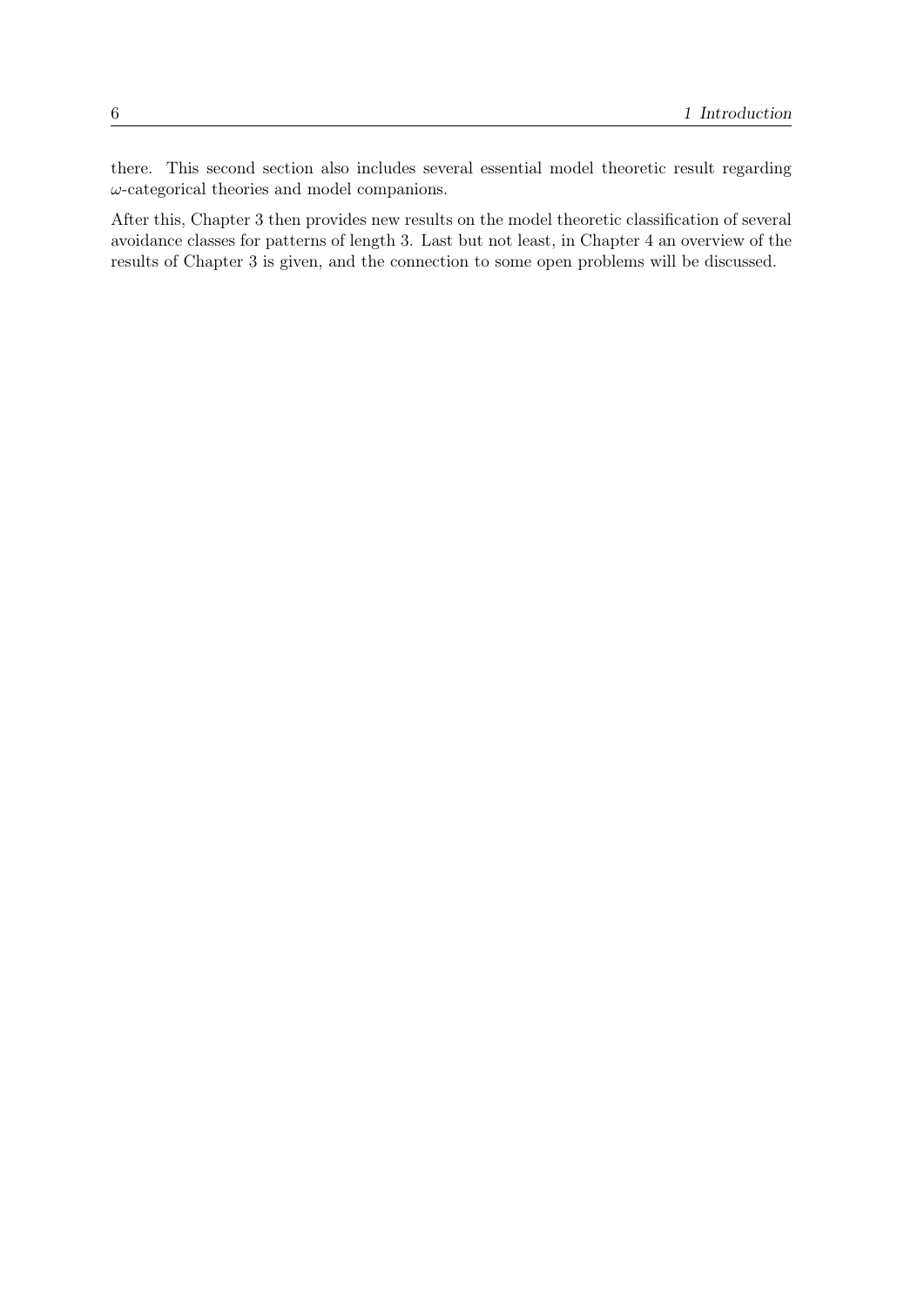### <span id="page-6-0"></span>2 Essentials

In this chapter the notions essential for the understanding of this thesis are introduced. Furthermore, some already widely known results will be reproduced for reference.

The first section covers definitions and notation relating to permutations, and introduces the idea of patterns and pattern avoidance. For further reading on basic as well as some more advanced notions concerning permutations and pattern avoidance one may refer to Bóna [\[6\]](#page-90-0).

The second section focuses on a basic introduction to model theory, in particular with regard to the amalgamation property and model completeness. The definitions and notation there largely follow that used by Hodges in [\[13\]](#page-90-0). It also includes several well-known results.

#### 2.1 Permutations and Patterns

Before any definitions are given, note that throughout this paper N refers to the set of natural numbers excluding zero, and whenever natural numbers are mentioned zero is assumed to be excluded. For the few cases where including zero is important,  $\mathbb{N}_0$  refers to the natural numbers together with zero, so  $\mathbb{N}_0 = \mathbb{N} \cup \{0\}$ . For any  $n \in \mathbb{N}$ ,  $[n]$  denotes the set  $\{1, \ldots, n\}$ . Put more formally,

$$
[n] = \{ i \in \mathbb{N} \mid i \leq n \}.
$$

Aside from natural numbers rational numbers will be needed. Here, Q will always refer to the set of all rational numbers while  $\mathbb{Q}^+$  denotes solely the positive rational numbers.

Next, recall the definition of a total order.

#### $\triangleright$  Definition 2.1 – Total order, strict total order

Let M be a set. Let  $\leq$  be a binary relation on M with the following properties:

- For all  $x \in M$  it is  $(x, x) \in \leq$ . That is,  $\leq$  is *reflexive*.
- For all  $x, y \in M$ ,  $(x, y) \in \leq$  and  $(y, x) \in \leq$  implies  $x = y$ . That is,  $\leq$  is *antisymmetric*.
- For all  $x, y, z \in M$ ,  $(x, y) \in \le$  and  $(y, z) \in \le$  implies  $(x, z) \in \le$ . That is,  $\leq$  is *transitive*.
- For all  $x, y \in M$  with  $x \neq y$  it is either  $(x, y) \in \leq$  or  $(y, x) \in \leq$ . That is,  $\leq$  is total.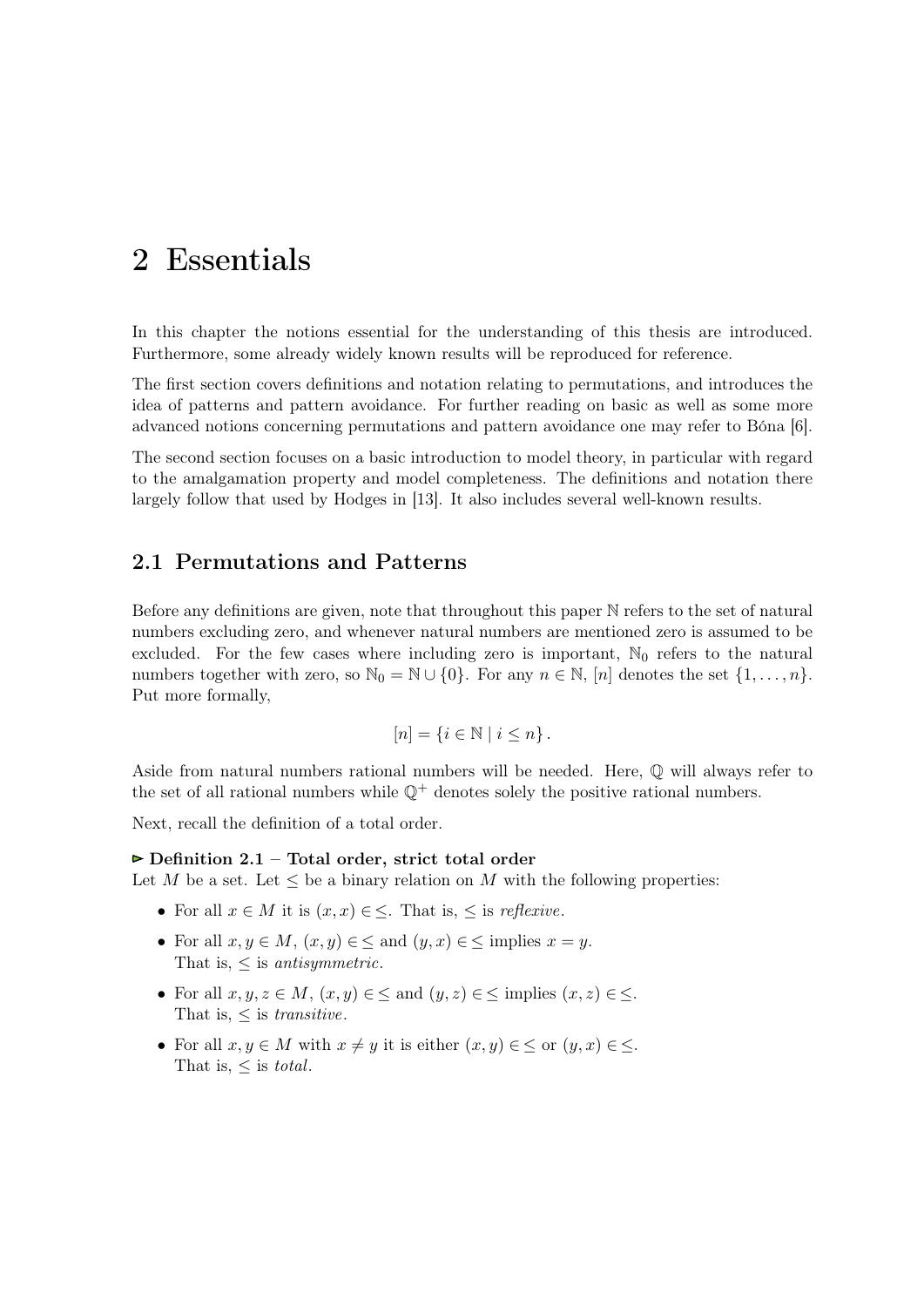<span id="page-7-0"></span>Then  $\leq$  is called a *total order* on M.

A binary relation  $\lt$  on M that is *irreflexive*, that is, for all  $x \in M$ ,  $(x, x) \notin \lt$ , antisymmetric, transitive, and total is called a strict total order on M.

Sometimes a total order is also referred to as a linear order. Note also that some authors define total in such a way that it encompasses reflexive, while others would call a relation complete if it is total and reflexive.

#### $\triangleright$  Proposition 2.2

Let M be a set and  $\leq$  a total order on M. Then the binary relation  $\lt$  defined by

$$
\leq := \leq \setminus \{(x, x) \mid x \in M\}
$$

is a strict total order. Conversely, let  $\langle$  be a strict total order on M. Then the binary relation  $\lt'$  defined by

$$
\leq' := \lt' \cup \{(x, x) \mid x \in M\}
$$

is a total order.

Proof. This follows directly from the definition of total and strict total order.

 $\Box$ 

In light of this lemma, if a total order is given, the *corresponding* strict total order will always refer to the one defined as above. In general, it will not be stated explicitly. The same applies to a strict total order and the *corresponding* total order defined as above. The symbol  $\leq$  will always refer to a total, and the symbol  $\lt$  to a strict total order unless indicated otherwise.

#### 2.1.1 Permutations

There are many ways in which permutations can be defined. In this case it is useful to regard them as structures carrying two strict total orders.

#### $\triangleright$  Definition – Permutation

Let  $n \in \mathbb{N}$  and let M be a set of n elements. Let  $\lt_1, \lt_2$  be two strict total orders on M. Then  $(M, \leq_1, \leq_2)$  is a *permutation* of length *n*.

This is a very general definition, and to simplify things it is sensible to assume that  $M = [n]$ , and  $\leq_1$  coincides with the usual  $\leq$ -relation on [n]. These assumptions are indeed no real restriction as for arbitrary  $M$  and  $\lt_1$  a relation  $\lt_2$  and an isomorphism

$$
\iota: (M, <_1, <_2) \to ([n], <, <_2)
$$

can always be found. That is, among other things, for any  $a, b \in M$  it is  $a \leq_1 b$  if and only if  $\iota(a) < \iota(b)$ . This leads to the following definition which is used throughout the paper if not stated otherwise.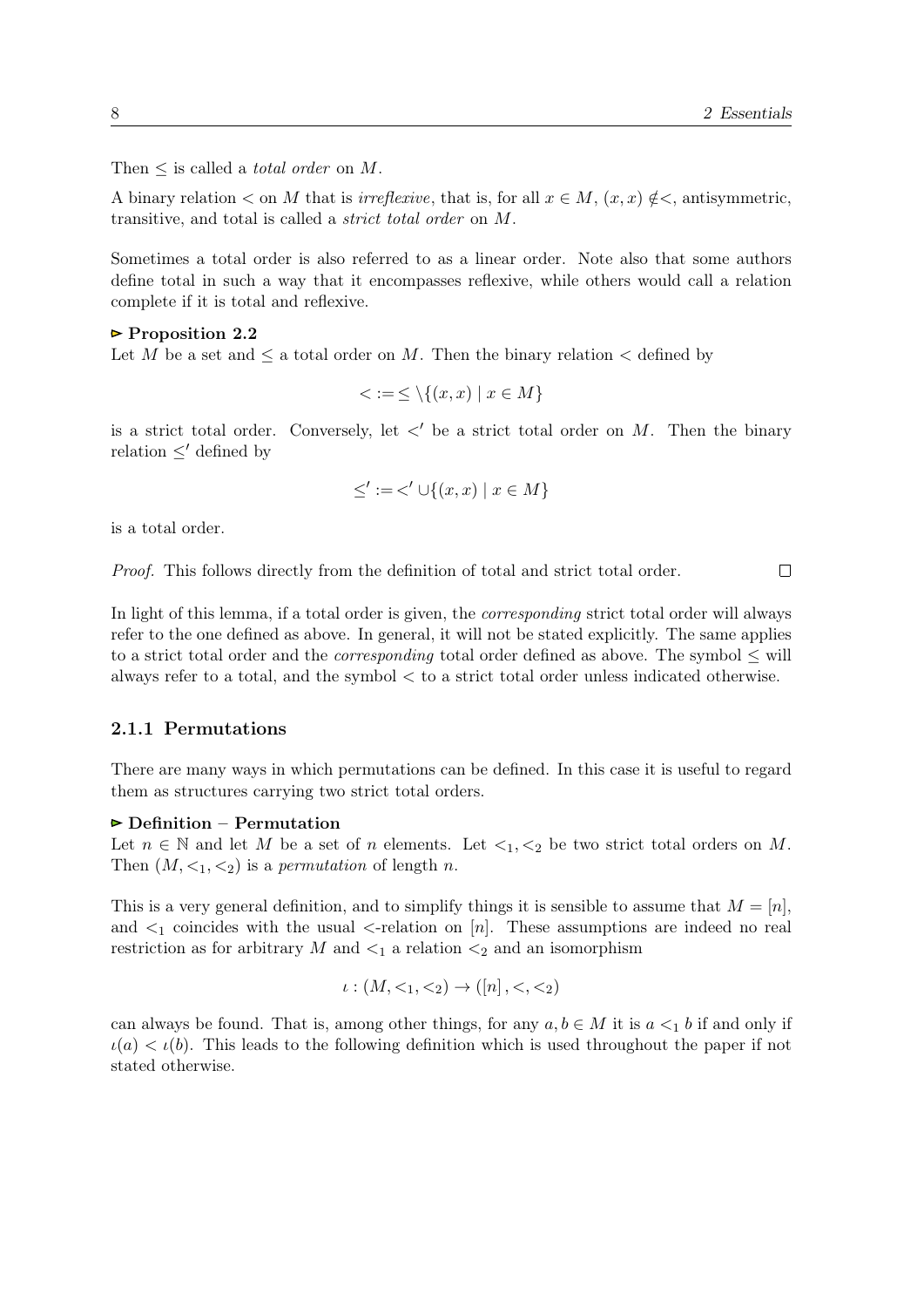<span id="page-8-0"></span>

**Figure 2.1.** Different graphical representations of the permutation  $\pi$  = 436152. Versions (a) and (d) will be most commonly used in this thesis.

#### $\triangleright$  Definition 2.3 – Permutation

Let  $n \in \mathbb{N}$ . Let  $\lt_{1}, \lt_{2}$  be two total orders on [n] such that  $\lt_{1}$  coincides with the canonical  $\leq$ -relation on [n]. Then  $([n], \leq_1, \leq_2)$  is a permutation on [n] of length n.

If a special focus on the length of the permutation is required, a permutation of length  $n$  may be referred to as an *n-permutation*. Furthermore,  $S_n$  denotes the set of all *n*-permutations, that is, all permutations on [n]. For a given permutation  $\pi$ , the length of  $\pi$  may be denoted as  $|\pi|$ , and the total orders will be denoted as  $\lt^{\pi}_1$  and  $\lt^{\pi}_2$  if omitting the index  $\pi$  would create ambiguity.

For  $n \in \mathbb{N}$ ,  $id_n$  denotes the identity permutation of length n, that is, the permutation for which both strict total orders agree on  $[n]$ . id<sub>0</sub> denotes the empty permutation. The empty permutation will sometimes also be denoted by ∅.

At times a permutation of length n will be written as a sequence  $\pi = (p_1, p_2, \ldots, p_n)$ , where  $\{p_i \mid i \in [n]\} = [n]$ , without explicitly mentioning the strict total orders. And if confusion can be ruled out the sequence will be written even shorter as  $p_1p_2\cdots p_n$  instead. Then, as stated above, the first strict total order is assumed to be the canonical order on  $[n]$  while the second is defined implicitly such that  $p_1 <_2 p_2 <_2 \cdots <_2 p_n$ . That is,

$$
\langle z_2 = \{(p_i, p_j) \in [n]^2 \mid i < j\} \, .
$$

Vice versa, if  $\pi$  is given as as  $\pi = (n, \leq_1, \leq_2)$  using strict total orders, then for any  $i \in [n]$ it is

$$
p_i = j, \text{ with } j \in [n] \text{ such that there exist}
$$
  
exactly  $i - 1$  integers  $k \in [n]$  with  $k <_2 j$ .

Since  $\leq_2$  is a strict total order this is unambiguous.

For any  $i \in [n]$ ,  $p_i$  is the *i*-th *entry* of the permutation, and *i* itself is called an *index* of the permutation. For the *i*-th entry of a permutation  $\pi$ ,  $\pi(i)$  may be used instead of  $p_i$ .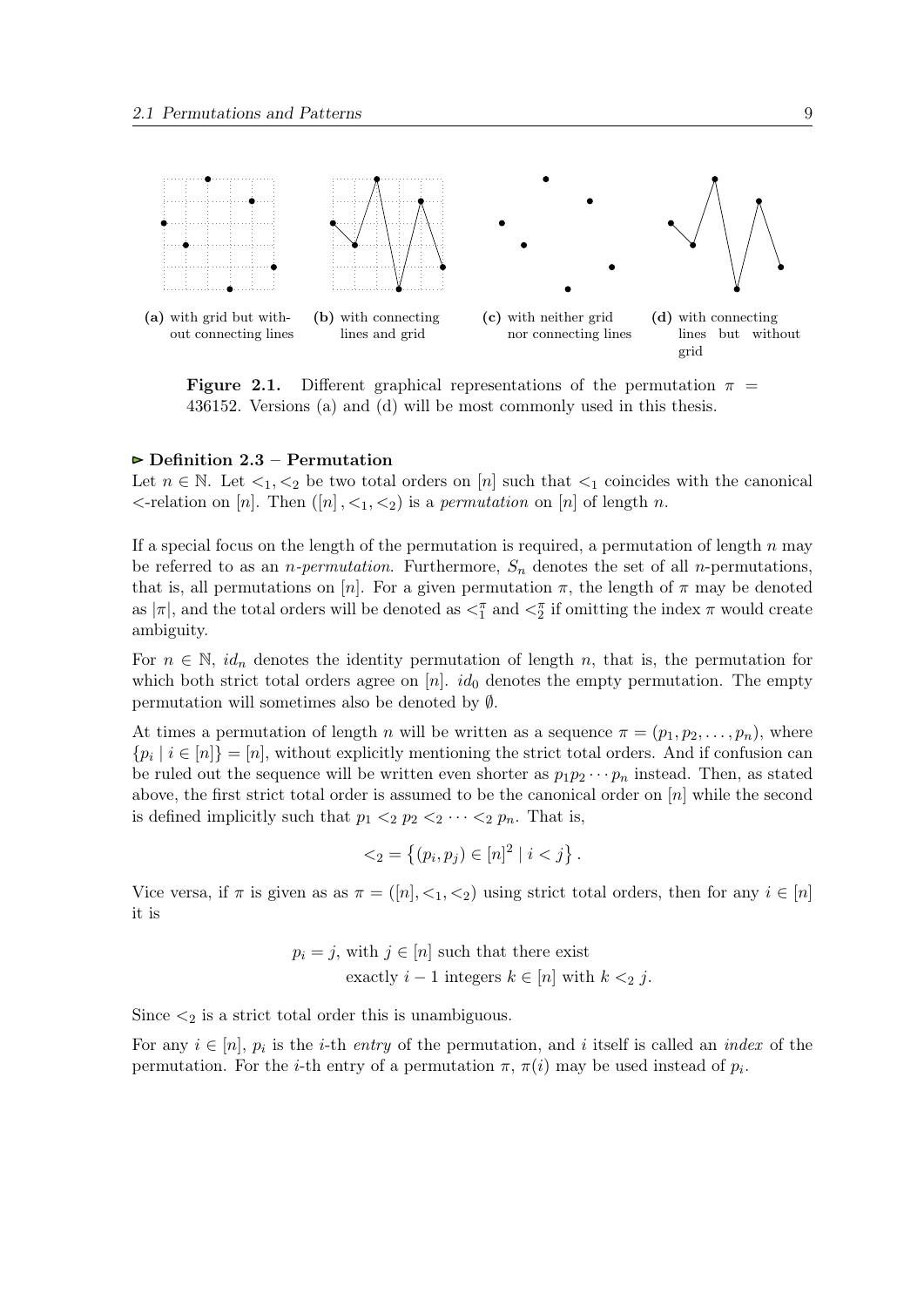<span id="page-9-0"></span>

Figure 2.2. Illustration of how to obtain two strict total orders that represent a permutation given graphically. Here  $\leq_1$  was chosen on  $\{1, \ldots, 5\}$  such that  $a_1 \leq_1 a_2 \leq_1 a_3 \leq_1 a_4 \leq_1 a_5$ . The two sets of coloured arrows show how the positions of  $a_2$  and  $a_4$  in  $\lt_2$  are obtained. The second order  $\lt_2$  can therefore be implicitly stated as  $a_2 <_2 a_3 <_2 a_5 <_2 a_1 <_2 a_4$ . So if  $\lt_1$  is the canonical order, that is,  $a_i = i$ , then this yields the permutation  $\pi = 23514$ .

For example,  $([6], <_1, <_2)$  with

$$
a <_1 b
$$
 if and only if  $a < b$ ,  
\n $a <_2 b$  if and only if  $(a, b) \in \{(1, 2), (1, 5), (3, 1), (3, 2), (3, 5), (3, 6),$   
\n $(4, 1), (4, 2), (4, 3), (4, 5), (4, 6),$   
\n $(5, 2), (6, 1), (6, 2), (6, 5)\},$ 

defines the same permutation as  $\pi = 436152$ .

To further intuition it is useful to represent permutations graphically. This will be done rather intuitively using a grid in the following way.

For an *n*-permutation  $\pi$  draw a grid with  $n \times n$  grid points canonically numbered so that the lower left corner ist  $(1, 1)$ , and the lower right one is  $(n, 1)$ , the upper left corner is  $(1, n)$ , and the upper right one is  $(n, n)$ . Now all grid points of the form  $(i, \pi(i))$  are marked. Sometimes connecting lines between two neighbouring marked grid points with respect to the first component will be included. To simplify the figure the grid can be omitted.

In Figure [2.1](#page-8-0) graphical interpretations of the permutation 436152 in line with these principles can be seen. The ones depicted in [2.1](#page-8-0) (a) and (d) are most commonly used.

If an n-permutation is given graphically in the described way, two strict total orders representing it can be obtained by choosing the first to be the canonical order on  $[n]$ , and the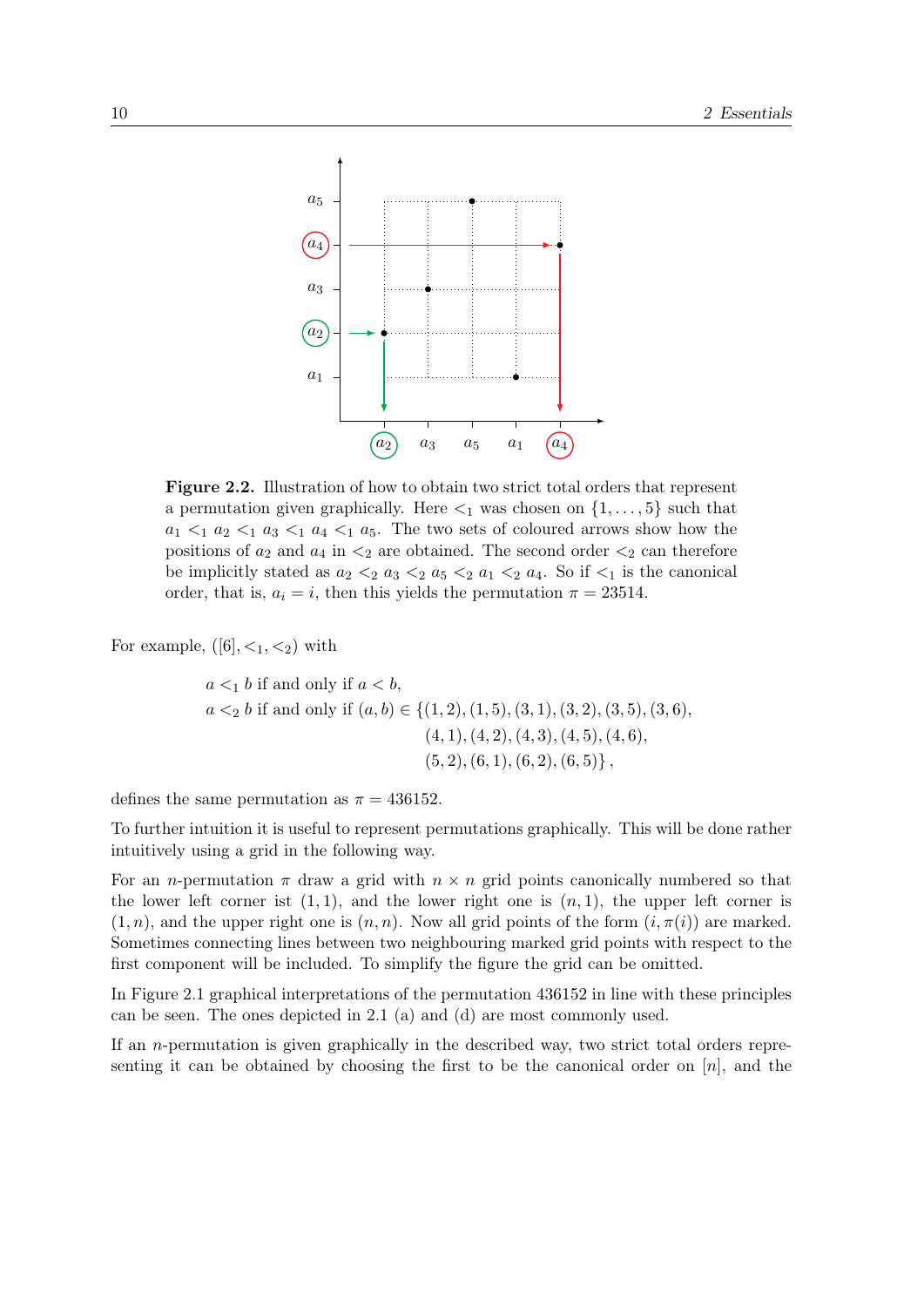<span id="page-10-0"></span>

(a) highlighted subsequence 365 isomorphic to the pattern 132 (b) highlighted subsequence 4652 isomorphic to the pattern 2431

**Figure 2.3.** Permutation  $\pi = 436152$  with subsequence isomorphic to pattern 132, and 2431, respectively, highlighted.

second such that if the point at  $(i, j)$  was highlighted,  $p_i = j$ , and  $p_1 \leq_2 p_2 \leq_2 \ldots \leq_2 p_n$ . More generally speaking, if  $\lt_1$  is chosen such that  $a_1 \lt_1 a_2 \lt_1 \ldots \lt_1 a_n$ . Then  $\lt_2$  will be of the form  $b_1 <_2 b_2 <_2 \ldots <_2 b_n$  with  $b_i = a_j$  if  $(i, j)$  was marked on the grid.

In the picture this can easily be obtained by assigning the elements of  $[n]$  in the order given by  $\leq_1$  to the vertical axis and then finding the second strict total order by traversing from each element to the right to the marked grid point and then writing it down again at that respective position on the horizontal axis as illustrated in Figure [2.2.](#page-9-0)

#### 2.1.2 Patterns

Patterns are very closely linked to permutations. This becomes very clear with the following definition.

#### $\triangleright$  Definition 2.4 – Pattern, pattern avoidance

Let  $\pi \in S_n$ ,  $\sigma \in S_m$ ,  $m \leq n$ .  $\pi$  contains  $\sigma$  as a pattern if there are indices  $i_1, \ldots, i_m$  with  $1 \leq i_1 < i_2 < \ldots < i_m < n$  such that for all  $j, k \in \{1, \ldots, m\}$  it is  $\pi(i_i) < \pi(i_k)$  if and only if  $\sigma(j) < \sigma(k)$ . This will be denoted by  $\sigma \preceq \pi$ .

The subsequence  $p_{i_1} \cdots p_{i_m}$  of  $\pi$  is called *isomorphic* to  $\sigma$  if the above property holds. This will be denoted by  $p_{i_1} \cdots p_{i_m} \cong \sigma$ .

Conversely,  $\pi$  is said to *avoid* the pattern  $\sigma$  if there is no such set of indices, that is if  $\pi$  does not contain  $\sigma$  as a pattern. Or in other words, no subsequence of  $\pi$  is isomorphic to  $\sigma$ .

For example the permutation  $\pi = 436152$ , which has already been illustrated before, contains the pattern 132 as this pattern is isomorphic to the subsequence 365. It also contains the pattern 2431. Figure 2.3 illustrates this nicely. On the other hand,  $\pi$  avoids the pattern 123 since it has no increasing subsequence of length 3.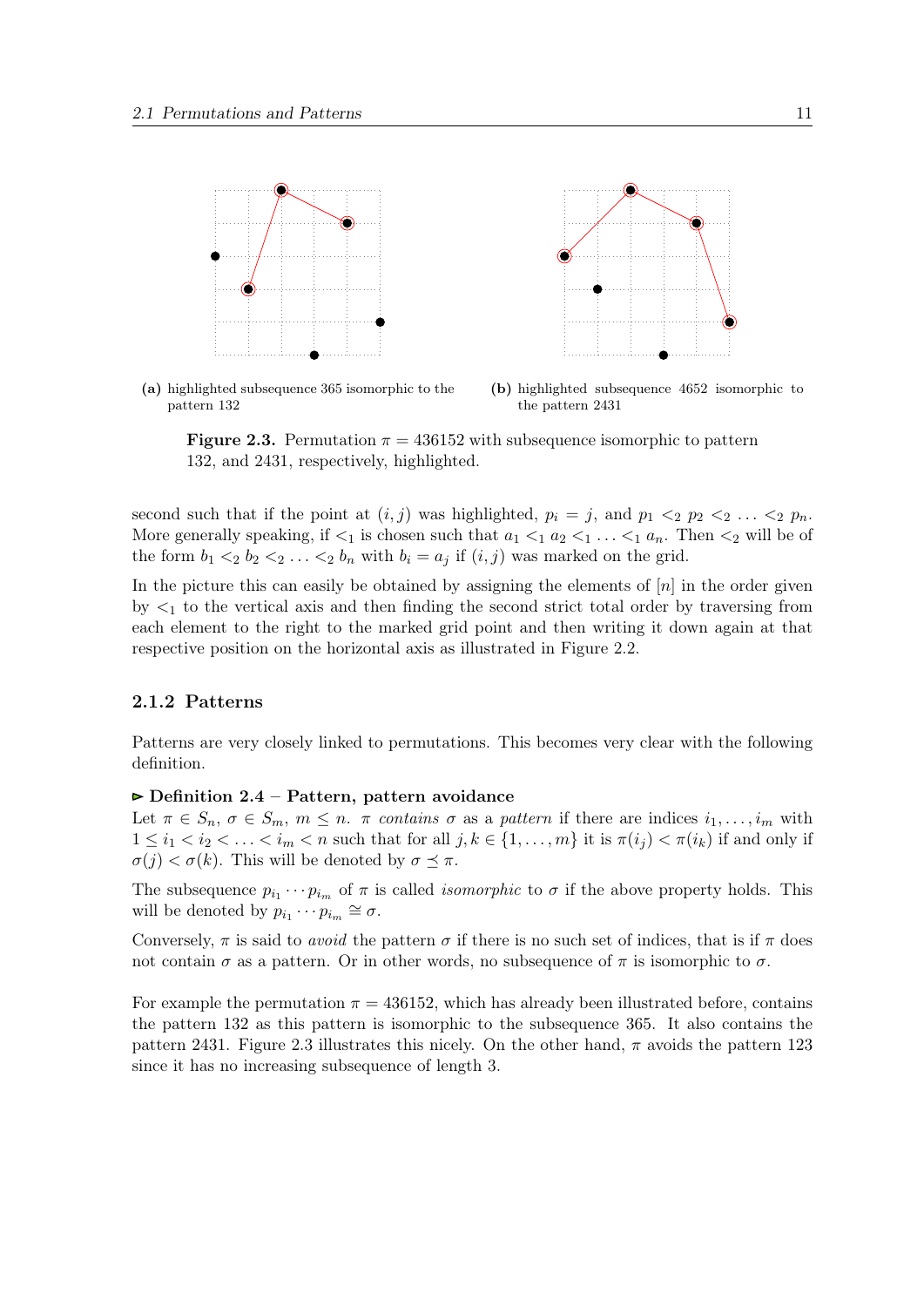#### <span id="page-11-0"></span> $\triangleright$  Definition 2.5 – Permutation pattern avoidance class

Let F be a set of permutations. Then a permutation  $\pi$  is said to avoid F if for all  $\sigma \in \mathcal{F}$ ,  $\pi$ avoids  $\sigma$ . The permutations in F are called *forbidden permutations*.

The set of all permutations that avoid F is denoted by  $Av(\mathcal{F})$  and called *permutation pattern* avoidance class, or avoidance class for short. The set of all n-permutations that avoid  $\mathcal F$  is denoted by  $Av_n(\mathcal{F})$ , and  $|Av_n(\mathcal{F})|$  is the number of *n*-permutations that avoid  $\mathcal{F}$ .

At times, the elements of  $\mathcal F$  may be referred to as patterns. In the case that  $\mathcal F$  consists of just a single or very few permutations, the braces may be omitted when explicitly stating the forbidden permutations. For example, if  $\mathcal{F} = \{132, 321\}$  one may write Av(132, 321) instead of Av({132, 321}).

A very important notion concerning permutation pattern avoidance classes is the following. It was introduced by ATKINSON, MURPHY and RUŠKUC in [\[2\]](#page-90-0).

#### $\triangleright$  Definition 2.6 – Atomic

A permutation pattern avoidance class is called atomic if it cannot be defined as a union of two disjoint closed subsets.

The permutation pattern avoidance class  $Av(321, 2143)$  is an example given in [\[2\]](#page-90-0) for a nonatomic class. It can be decomposed into the two disjoint permutation pattern avoidance classes Av(321, 2143, 3142) and Av(321, 2143, 2413).

The following characterisation of atomic permutation pattern classes corresponds to an extract of Theorem 1.2 in [\[2\]](#page-90-0), and will be restated here without proof.

#### ► Theorem 2.7

Let  $X$  be a permutation pattern avoidance class. Then the following statements are equivalent.

- 1.  $X$  is atomic.
- 2. For any two permutations  $\pi$  and  $\varphi$  in X there exists  $\vartheta \in X$  such that  $\pi \preceq \vartheta$  and  $\varphi \preceq \vartheta$ .

As mentioned earlier, a lot of research has been undertaken enumerating avoidance classes, that is, finding  $|\text{Av}_n(\mathcal{F})|$  for all  $n \in \mathbb{N}$ . In connection with this the following definition has been important. It is being used to combintorially classify avoidance classes.

#### $\triangleright$  Definition 2.8 – Wilf-equivalence

Let  $\mathcal{F}_1, \mathcal{F}_2$  be two sets of permutations. Then  $Av(\mathcal{F}_1)$  and  $Av(\mathcal{F}_2)$  are said to be Wilfequivalent if

$$
|\mathrm{Av}_n(\mathcal{F}_1)| = |\mathrm{Av}_n(\mathcal{F}_2)|
$$

for all  $n \in \mathbb{N}$ .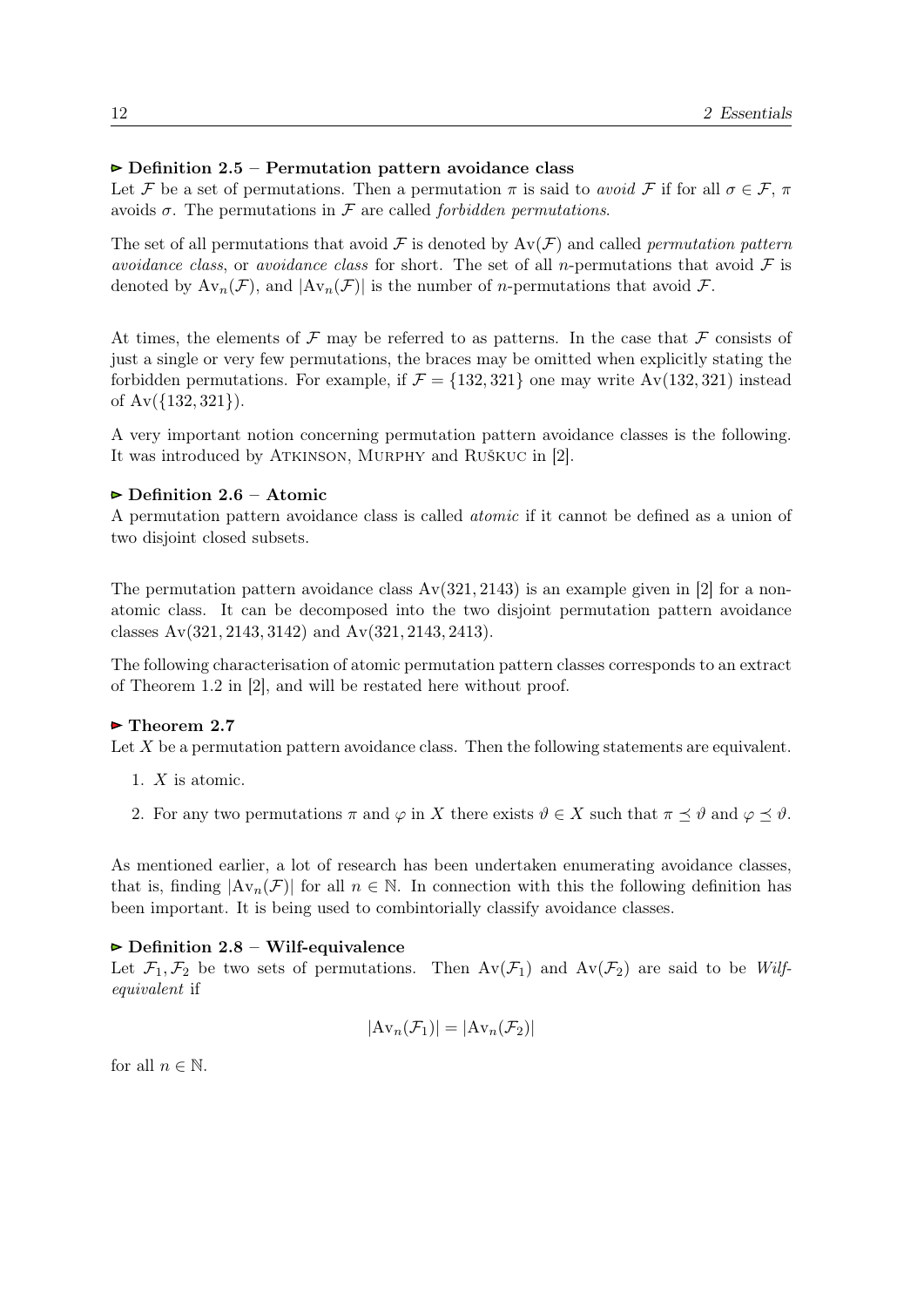<span id="page-12-0"></span>

Figure 2.4. Original permutation as well as reversal, complement and inverse, using the example of  $\pi = 436152$ .

#### 2.1.3 Operations on Permutations

#### $\triangleright$  Definition 2.9 – Reversal, complement, inverse

Let  $\pi = p_1 p_2 \cdots p_n$  be an *n*-permutation. Then the permutation  $\pi^r$  defined by reversing the order of the entries of  $\pi$ ,

$$
\pi^r = p_n \cdots p_2 p_1,
$$

is called the *reversal* of  $\pi$ . Similarly, the permutation  $\pi^c$  gained by replacing each entry  $p_i$ with  $n+1-p_i$ ,

$$
\pi^{c} = (n + 1 - p_{1}, n + 1 - p_{2}, \ldots, n + 1 - p_{n}),
$$

is called the *complement* of  $\pi$ . The *inverse* of  $\pi$  is the permutation  $\pi^{-1}$  defined in such a way that for all  $i \in [n]$ ,  $\pi^{-1}(i) = j$  if and only if  $\pi(j) = i$ .

Note that this definition of the inverse of a permutation agrees with that of the group theoretic inverse.

To get a better idea of these operations it is sensible to once again look at a small example. Consider the permutation  $\pi = 436152$ . Then it is easy to see that

$$
\pi^r = 251634, \qquad \qquad \pi^c = 341625, \qquad \qquad \pi^{-1} = 462153.
$$

An illustration of this can be found in Figure 2.4. A closer look at it suggests that it is sensible to interpret these three operations geometrically. In the example,  $\pi^r$  is obtained from  $\pi$  by flipping it along a vertical axis, while  $\pi^c$  is obtained by flipping along a horizontal axis. For the inverse it is not so easy to see in the chosen representation, but it is obtained by flipping along a diagonal axis with slope 1. The small pictograms in the figure indicate these transformations.

This is of course not a coincidence. It can easily be seen from the definition that for any permutation  $\pi$  the reverse, complement, and inverse can be obtained geometrically by apply-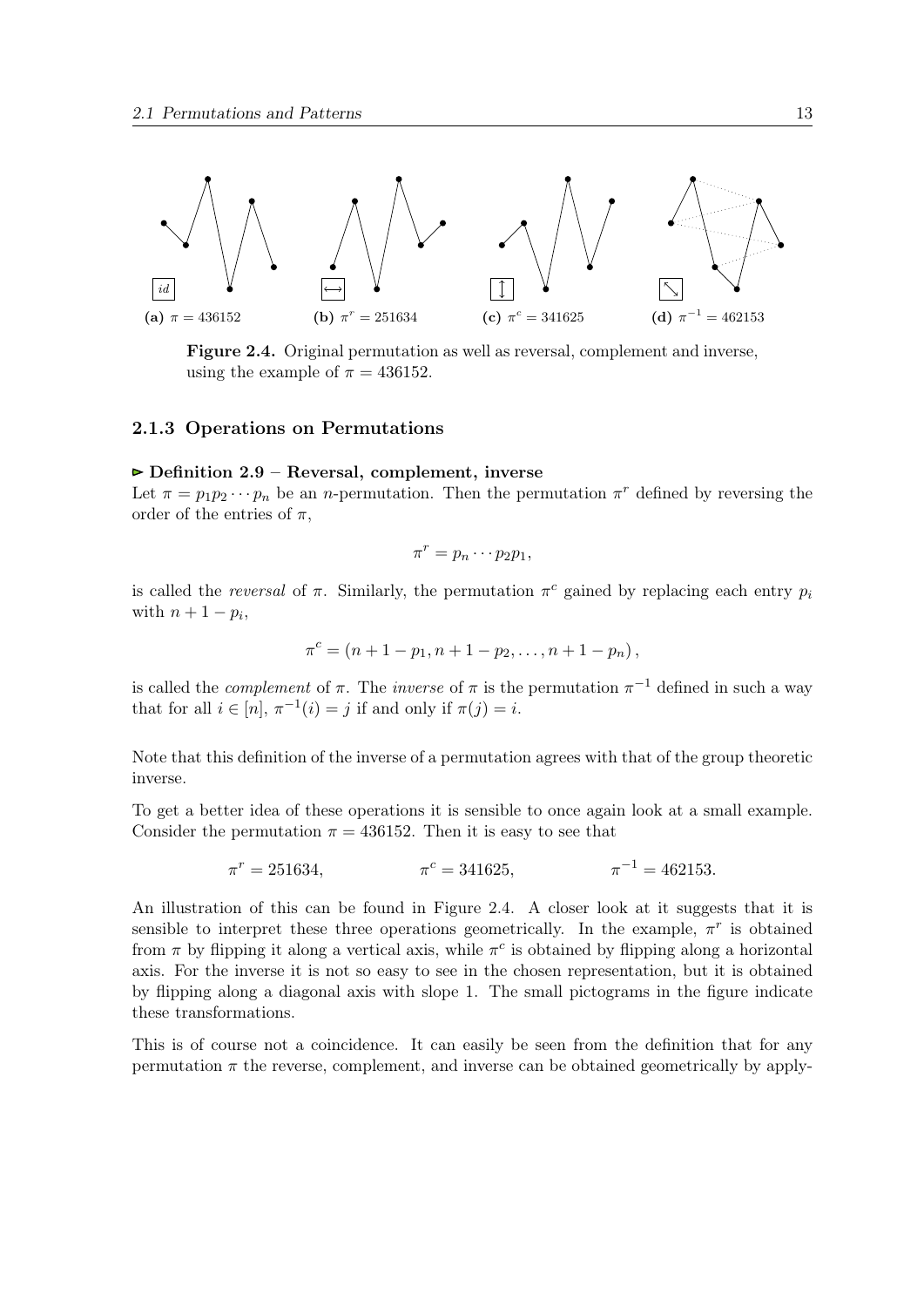

**Table 2.1.** Illustrated Cayley table for symmetry group of a square,  $D_4$ , with small indicators for the reverse, complement, and inverse of a permutation.

ing these transformations, that is, by flipping vertically, horizontally, or along an increasing diagonal axis.

From group theory it is known that these three symmetries form a (non-minimal) generating set of the dihedral group  $D_4$  of a square. It makes sense to look at this group since the geometrical representation of a permutation lives on an  $n \times n$ -grid, that is, essentially, a square. For reference, Table 2.1 shows the Cayley table of  $D_4$  using pictograms for each transformation. Therefore, for a permutation  $\pi$  the symmetries can be written in the following way. The identity is omitted here, as it yields the permutation itself.

- $\pi^r$  corresponds to a flip along a vertical axis,
- $\pi^c$  corresponds to a flip along a horizontal axis,
- $\pi^{-1}$  corresponds to a flip along an increasing diagonal,
- $((\pi^c)^{-1})^c$  corresponds to a flip along a decreasing diagonal,
	- $(\pi^c)^{-1}$  corresponds to a rotation of 90 degrees,
		- $(\pi^r)^c$  corresponds to a rotation of 180 degrees,
	- $(\pi^{-1})^c$  corresponds to a rotation of 270 degrees.

Of course, these are not the only ways in which the respective symmetries can be represented as one can easily see from the Cayley table. From now on,  $D_4$  will also refer to the set of all symmetries that can be applied to a permutation. So for any permutation  $\pi$  and  $\tau \in D_4$ ,  $\tau(\pi)$  is the permutation obtained from  $\pi$  by applying  $\tau$ .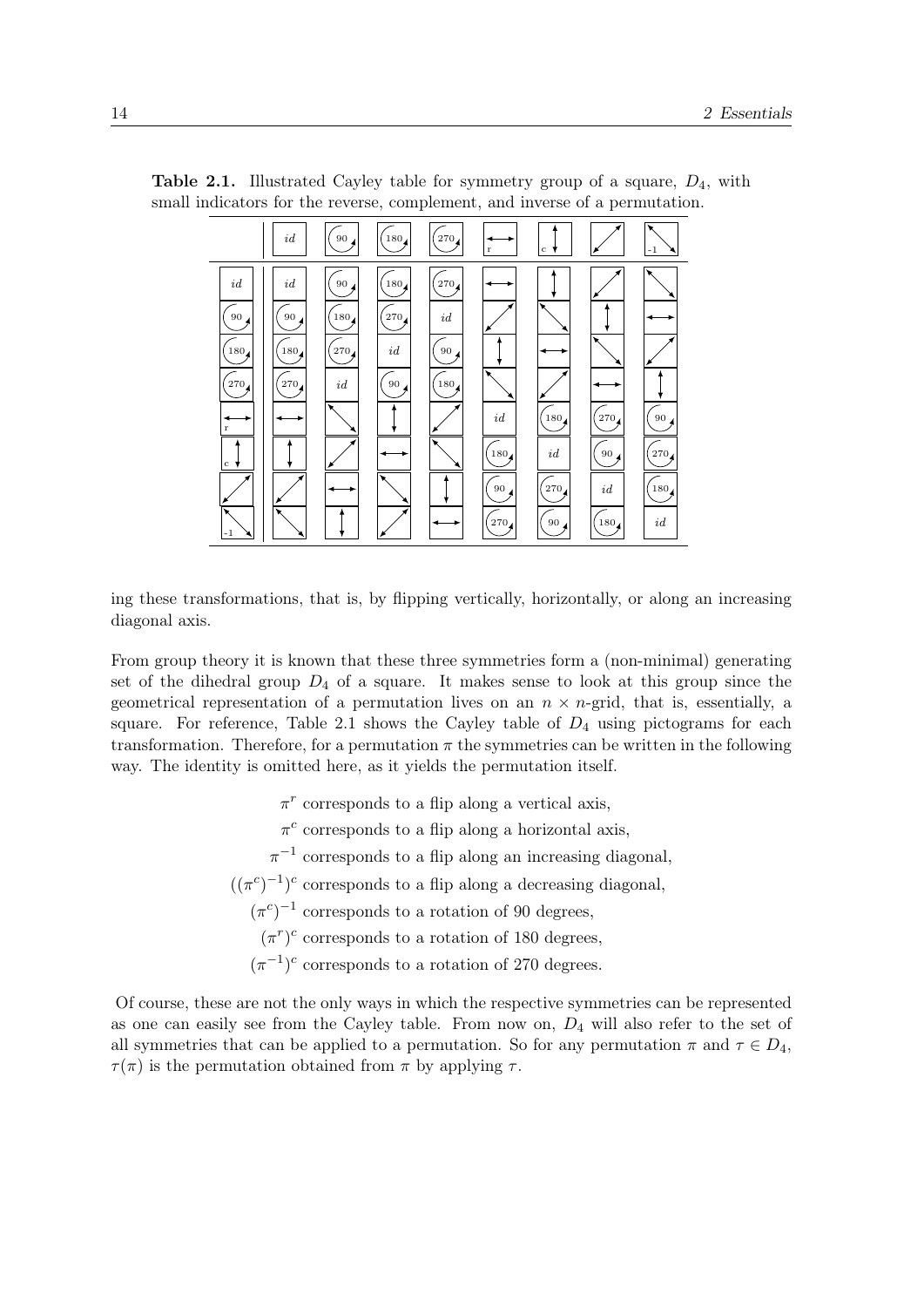<span id="page-14-0"></span>

**Figure 2.5.** Rotation about 90 degrees for  $\pi = 436152$ .

For example, if  $\pi = 436152$  and  $\tau$  is the rotation of 90 degrees,

$$
\tau(\pi) = (\pi^c)^{-1} = (436152^c)^{-1} = 341625^{-1} = 351264.
$$

A geometric interpretation can be seen in Figure 2.5. The small pictograms refer to the symmetry with respect to the original permutation.

The following definition formalises a few notions and notations regarding the symmetries of a permutation.

#### $\triangleright$  Definition 2.10 – Symmetric permutation, symmetric avoidance class

Two permutations  $\pi, \sigma$  are said to be *symmetric* if there exists a symmetry  $\tau \in D_4$  such that  $\sigma = \tau(\pi)$ .

Let F be a set of permutations, and  $\tau \in D_4$  an arbitrary symmetry. Then  $\tau(\mathcal{F})$  denotes the set of symmetric permutations obtained by applying  $\tau$  to each element of the set, that is,

$$
\tau(\mathcal{F}) = \{ \tau(\pi) \mid \pi \in \mathcal{F} \}.
$$

Two avoidance classes  $Av(\mathcal{F})$  and  $Av(\mathcal{F}')$  are said to be *symmetric* to each other if there exists  $\tau \in D_4$  such that  $\mathcal{F}' = \tau(\mathcal{F})$ . Otherwise, the classes as well as the sets of avoided permutations are called non-symmetric to each other.

The following lemma, a special case of which can be found in [\[22\]](#page-91-0), justifies this notion of symmetric avoidance classes. It will later on be useful to narrow down the number of cases.

#### $\triangleright$  Lemma 2.11

Let F be a set of patterns, and  $\tau \in D_4$  a symmetry. Then  $\tau(\pi) \in Av(\tau(\mathcal{F}))$  for all  $\pi \in Av(\mathcal{F})$ .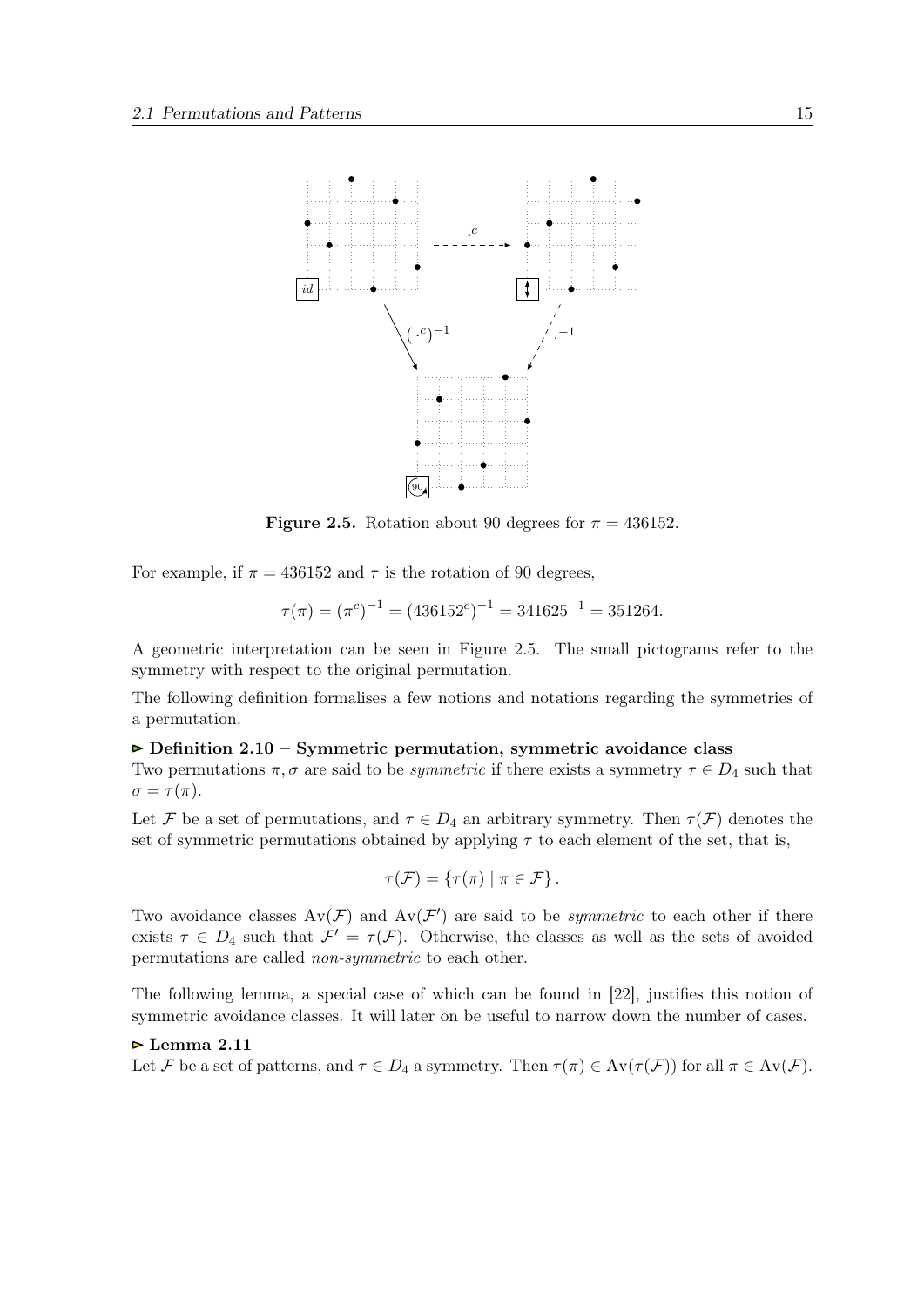*Proof.* First, note that it suffices to show that for any  $\pi \in Av(\mathcal{F})$  and  $\sigma \in \mathcal{F}$ ,  $\tau(\pi)$  avoids  $\tau(\sigma)$ . Also note that it suffices to show this for a generating set of  $D_4$  instead of all eight transformations. One such set would be that consisting of a reflection about a vertical axis and one about an increasing diagonal, that is,  $G = \{x, -1\}$ . Now for these two cases,  $\tau = x$ and  $\tau = -1$ , the above statement will be proven.

Choose  $\pi \in Av(\mathcal{F})$  and  $\sigma \in \mathcal{F}$  arbitrarily. Now assume that  $\pi' = \tau(\pi)$  does not avoid  $\sigma' = \tau(\sigma)$ . Obviously, applying a transformation does not change the length of the respective permutation. So it is possible to write  $|\pi| = |\pi'| = n$ , and  $|\sigma| = |\sigma'| = m$ . It can be assumed that  $m \leq n$  since a permutation always avoids any longer permutations.

Therefore, there is a subsequence  $p'_{i_1}p'_{i_2}\cdots p'_{i_m}$  of  $\pi'$  isomorphic to  $\sigma' = s'_1\cdots s'_m$ .

**Case 1:**  $\tau = \tau^r$ . It is known that  $\tau^r$  is its own inverse in  $D_4$ . Hence,  $\pi^{rr} = \pi$  and  $\sigma^{rr} = \sigma$ . Focusing on the entries  $p'_{i_1}, p'_{i_2}, \ldots, p'_{i_m}$  of  $\pi'$  it is for any  $k \in [m]$ 

$$
p_{n+1-i_k} = p'_{i_k}, \t s_{m+1-k} = s'_k.
$$

As  $p'_{i_1} p'_{i_2} \cdots p'_{i_m}$  is isomorphic to  $\sigma'$ , it is for all  $j, k \in [m]$ 

$$
p'_{i_k} < p'_{i_j} \text{ if and only if } s'_k < s'_j
$$
\n
$$
\Rightarrow \quad p_{n+1-i_k} < p_{n+1-i_j} \text{ if and only if } s_{m+1-k} < s_{m+1-j},
$$

where  $n+1-i_k$  and  $n+1-i_j$  are ordered in the same way as  $m+1-k$  and  $m+1-j$ . Since k, j can be any natural number from 1 to m, this implies that  $\pi$  contains  $\sigma$ . To be precise, the subsequence  $p_{n+1-i_m} p_{n+1-i_{m-1}} \cdots p_{n+1-i_1}$  is isomorphic to

$$
\sigma = s_{m+1-m} s_{m+1-m+1} \cdots s_{m+1-1} = s_1 s_2 \cdots s_m.
$$

This contradicts the initial premise that  $\pi$  avoids  $\sigma$ . Therefore, the assumption does not hold in this case.

**Case 2:**  $\tau = -1$ . Like  $\cdot^r$  above,  $\cdot^{-1}$  is its own inverse in  $D_4$ . Therefore,  $\pi'^{-1} = \pi$  and  $\sigma^{-1} = \sigma$ . Again, focusing on the entries  $p'_{i_1}, p'_{i_2}, \ldots, p'_{i_m}$  of  $\pi'$  yields for any  $k \in [m]$ 

$$
p_{p'_{i_k}}=i_k,\hspace{2cm} s_{s'_k}=k.
$$

Since the sequences  $(i_k)_{k=1}^m$  and  $(k)_{k=1}^m$  are order isomorphic, and so are the sequences  $(p'_{i_k})_{k=1}^m$ and  $(s'_k)_{k=1}^m$ , this means that the sequences  $(p_{p'_{i_k}})_{k=1}^m$  and  $(s_{s'_k})_{k=1}^m$  are order isomorphic as well. Therefore,  $\pi$  contains  $\sigma$  since the first sequence is a subsequence of  $\pi$  with m entries and the second is precisely  $\sigma$ . Thus, the above assumption leads to a contradiction.

Hence, the assumption cannot hold in either case. Therefore, if  $\pi$  avoids  $\sigma$  then  $\tau(\pi)$  avoids  $\tau(\sigma)$  as well. This finally yields the stated assertion.  $\Box$ 

#### $\triangleright$  Corollary 2.12

Let  $\pi, \sigma$  be permutations, and let  $\tau \in D_4$  be a symmetry. Then  $\pi$  contains  $\sigma$  as a pattern if and only if  $\tau(\pi)$  contains  $\tau(\sigma)$  as a pattern.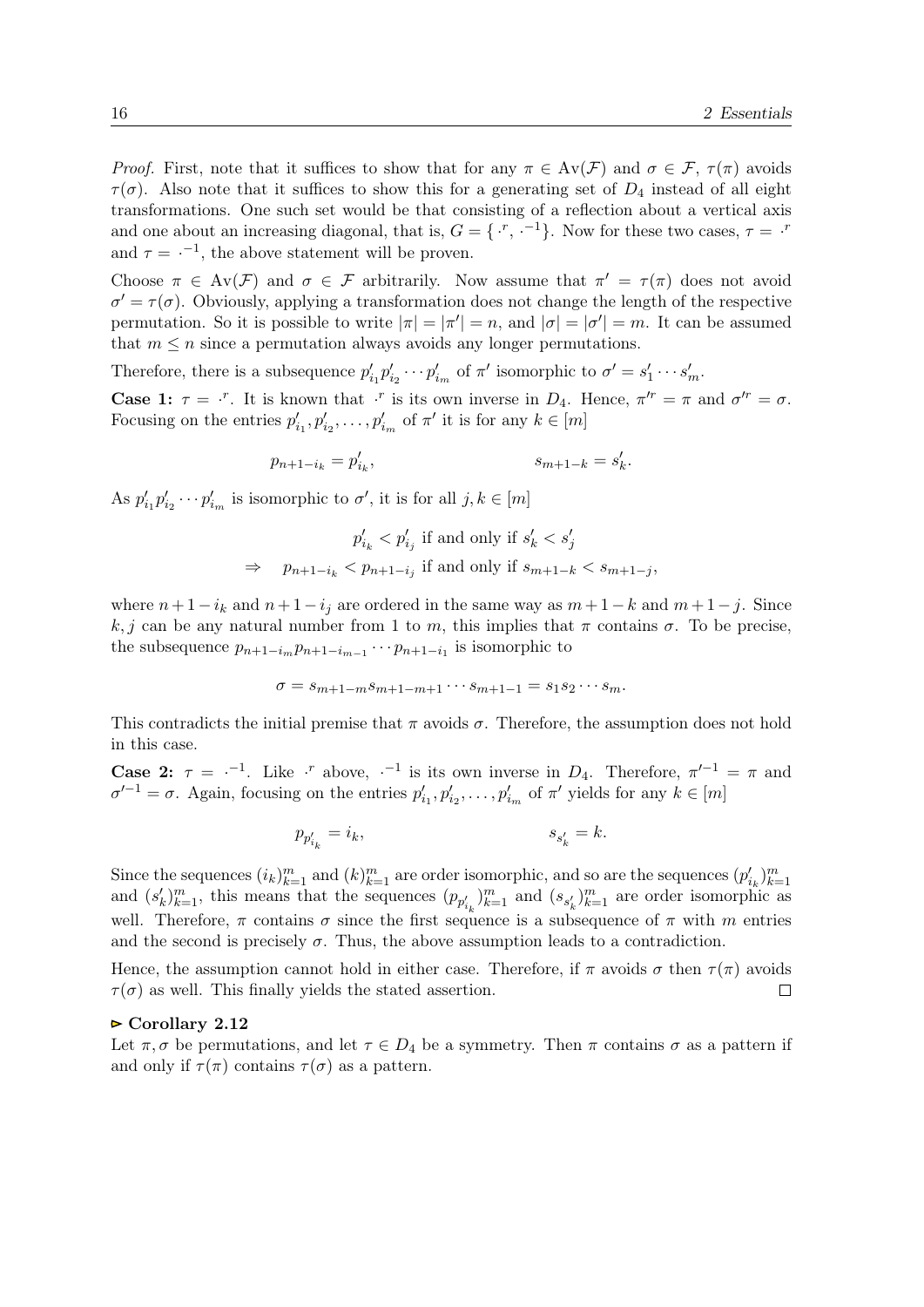<span id="page-16-0"></span>Proof. This follows directly from Lemma [2.11.](#page-14-0) Assuming that the statement does not hold results in a contradiction due to said lemma.  $\Box$ 

#### 2.1.4 Sums of permutations

Another interesting notion is that of combining two permutations by summing them up. Throughout this paper two kinds of sums, introduced in the following definition, will be relevant.

#### $\triangleright$  Definition 2.13 – Direct sum, skew sum

Let  $n, m \in \mathbb{N}$ . Let  $\pi$  be a *n*-permutation, and  $\varphi$  an *m*-permutation. Then the *direct sum* of  $\pi$  and  $\varphi$ ,  $\pi \oplus \varphi$ , is defined as the  $(m+n)$ -permutation with

$$
(\pi \oplus \varphi)(i) = \begin{cases} \pi(i), & \text{if } i \in [n] \\ \varphi(i-n) + m, & \text{if } i \in [m+n] \setminus [n] \end{cases}.
$$

On the other hand, the  $m + n$ -permutation  $\pi \ominus \varphi$  defined by

$$
(\pi \ominus \varphi)(i) = \begin{cases} \pi(i) + m, & \text{if } i \in [n] \\ \varphi(i - n), & \text{if } i \in [m + n] \setminus [n] \end{cases}
$$

is called the *skew sum* of  $\pi$  and  $\varphi$ .

Note the following convention. If any of the permutations is empty, that is, of length 0, the equations

$$
\begin{array}{ll}\n\emptyset \oplus \varphi = \varphi & \emptyset \ominus \varphi = \varphi \\
\pi \oplus \emptyset = \pi & \pi \ominus \emptyset = \pi \\
\emptyset \oplus \emptyset = \emptyset & \emptyset \ominus \emptyset = \emptyset\n\end{array}
$$

define the respective  $\ominus$ - and  $\oplus$ -sums.

To illustrate the direct and the skew sum, look at the following example. Let  $\pi = 436152$  and  $\varphi = 213$ . Then

$$
\pi \oplus \varphi = 436152879,
$$
  

$$
\pi \ominus \varphi = 769485213.
$$

For both sums the first six entries are isomorphic to  $\pi$ , and the last three to  $\varphi$ .

The geometric analogy for both sums is obtained by looking at an  $(n + m) \times (n + m)$  grid. Drawing the first permutation on the  $n \times n$ -subgrid starting in the lower left corner, and the second on the  $m \times m$ -subgrid ending in the upper right corner, yields the direct sum of two permutations. Drawing the first permutation on the  $n \times n$ -subgrid containing the upper left corner, and the second on the  $m \times m$ -subgrid that contains the the lower right corner, yields the respective skew sum. Figure [2.6](#page-17-0) demonstrates this for the example above.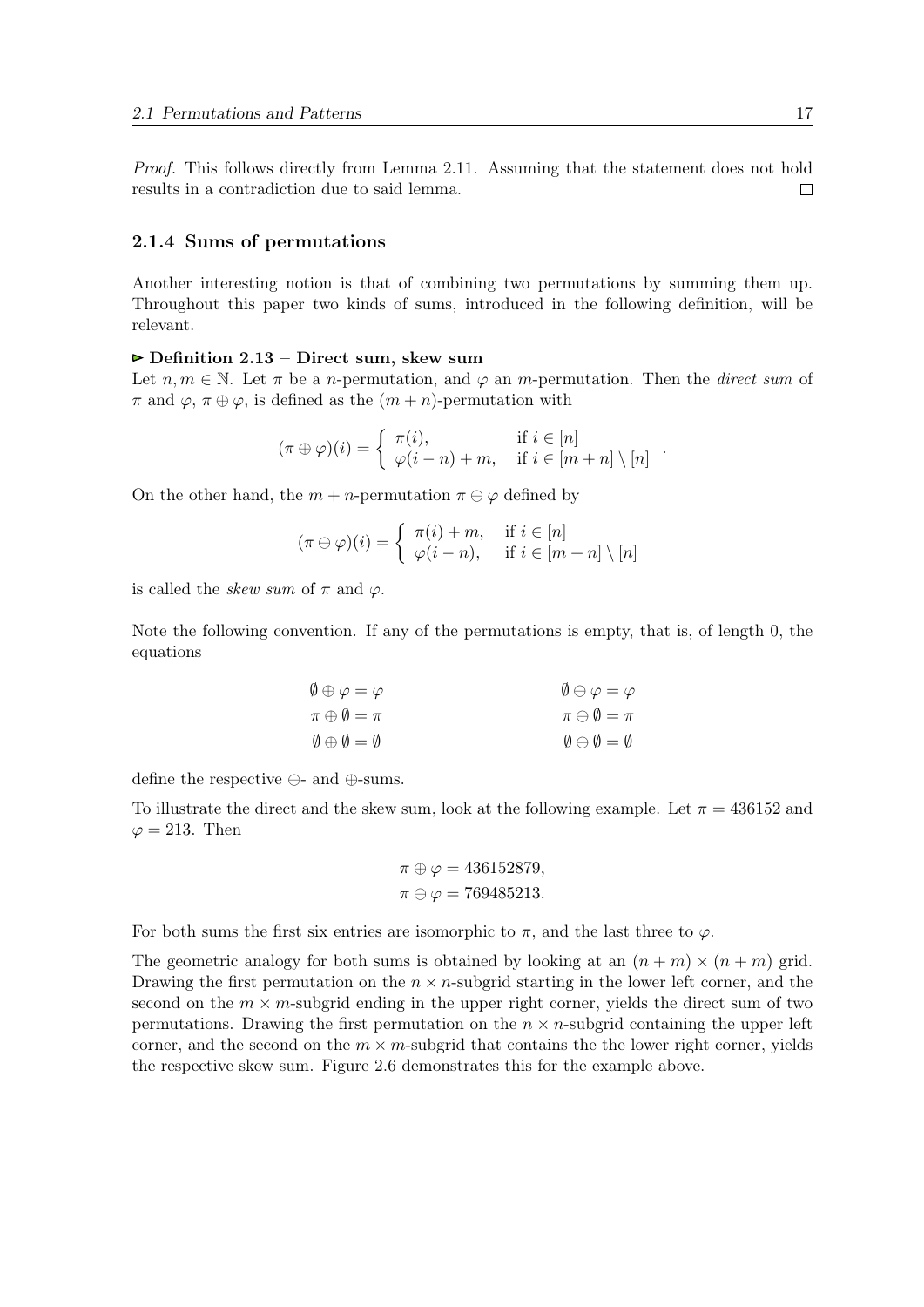<span id="page-17-0"></span>

**Figure 2.6.** Direct sum and skew sum of  $\pi = 436152$  and  $\varphi = 213$ .

#### $\triangleright$  Definition 2.14 – Decomposable, indecomposable, sum-complete

A permutation  $\pi$  is said to be  $\bigoplus$ -decomposable, or decomposable, if there exist permutations  $\varphi$  and  $\vartheta$  of at least length 1 such that  $\pi = \varphi \oplus \vartheta$ . Otherwise,  $\pi$  is  $\oplus$ -*indecomposable*, or indecomposable for short.

Analogously, if there are such permutations so that  $\pi = \varphi \ominus \vartheta$  then  $\pi$  is called  $\ominus$ -decomposable. If not, then  $\pi$  is said to be  $\ominus$ -indecomposable.

A class of permutations is called  $\oplus$ -sum-complete, usually shortened to sum-complete, if the direct sum of any two permutations in that class is also in it. Analogously, it is  $\ominus$ -sumcomplete if the skew sum of any two elements is in the class as well.

Obviously, any sum-complete avoidance class is atomic. Otherwise, one could just consider a permutation from each of the two disjoint subsets. Then the direct sum of these has to be in one of the subsets. Since it contains both permutations as a pattern, this yields a contradiction with the initial assumption that the two subsets are closed. The following sums this up in a lemma.

#### $\triangleright$  Lemma 2.15

Any sum-complete permutation pattern avoidance class is atomic.

Not every atomic set is sum-complete, though. For example,  $Av(132)$  is atomic by Theorem [2.7](#page-11-0) as the skew sum of any two permutations in the class is in it as well. But for  $1 \in Av(132)$ and  $21 \in Av(132)$  it is  $1 \oplus 21 = 132 \notin Av(132)$ . So the class is not sum-complete.

#### $\triangleright$  Corollary 2.16

Any  $\ominus$ -sum-complete permutation pattern avoidance class is atomic.

Proof. This follows directly from Lemma 2.15 in conjunction with Lemma [2.11.](#page-14-0) $\Box$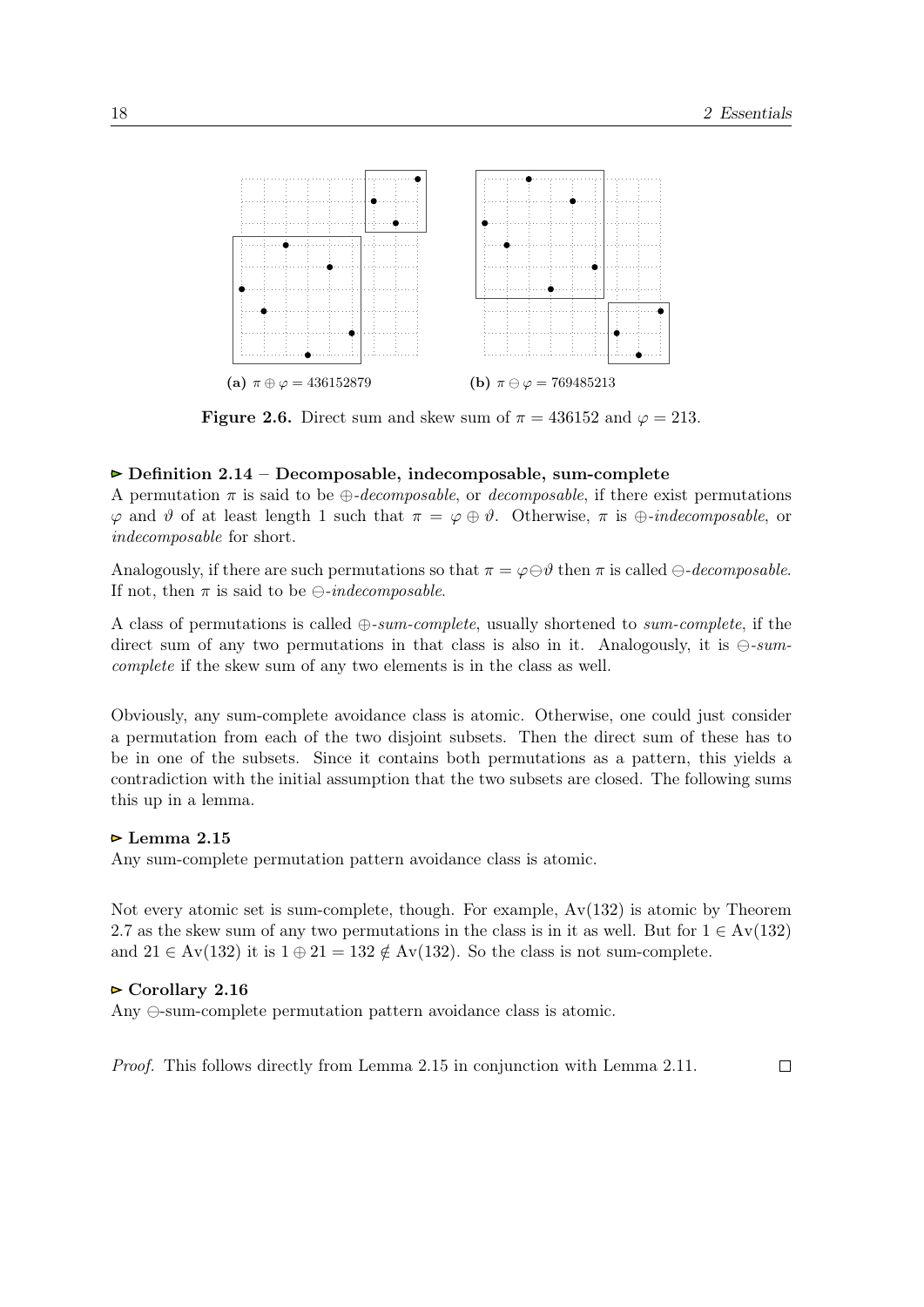<span id="page-18-0"></span>The following lemma from [\[2\]](#page-90-0) and the associated corollary obtained by applying Lemma [2.11](#page-14-0) help to easily identify sum-complete and  $\ominus$ -sum-complete avoidance classes. The proof will be omitted here.

#### $\triangleright$  Lemma 2.17

Let F be a set of permutations. Then  $Av(\mathcal{F})$  is sum-complete if and only if all permutations in  $\mathcal F$  are indecomposable.

#### $\triangleright$  Corollary 2.18

Let F be a set of permutations. Then  $Av(\mathcal{F})$  is  $\ominus$ -sum-complete if and only if all permutations in  $\mathcal F$  are  $\ominus$ -indecomposable.

#### 2.2 Model theory

This section is going to provide a short introduction to model theory as well as some results important to the work in this thesis. As mentioned earlier, the following definitions and theorems were mainly taken from [\[13\]](#page-90-0), and more information on them as well as a more detailed discussion can be found there.

#### 2.2.1 Relational Structures and some Properties

The following definitions introduce some very basic notions of model theory. As this thesis is primarily about permutation pattern avoidance classes the link to permutations will now be established as well.

#### $\triangleright$  Definition 2.19 – Signature, structure, relational structure

A *signature* is a tuple  $L = (F, R, C, ar)$  where

- $F$  the set of so-called *function symbols*, and
- $R$  the set of so-called *relation symbols*.
- $\bullet$  C is the set of so-called *constant symbols*.

The symbols in  $C, F$ , and R are assumed to be disjoint. ar is a function determining the arity of the function and relational symbols, that is, ar :  $F \cup R \to \mathbb{N}$ .

An L-structure A is a tuple  $(A, (f^{\mathcal{A}})_{f \in F}, (\rho^{\mathcal{A}})_{\rho \in R}, (c^{\mathcal{A}})_{c \in C})$ , where

- $\bullet$  A is a set.
- $f^{\mathcal{A}}: A^{ar(f)} \to A$  for all  $f \in F$ , that is, each  $f^{\mathcal{A}}$  is the interpretation of the respective function symbol in  $A$ .
- $\rho^A \subseteq A^{\text{ar}(\rho)}$  for all  $\rho \in R$ , that is, each  $\rho^A$  is the interpretation of the respective relation symbol in A,
- $c^{\mathcal{A}} \in A$  for all  $c \in C$ , that is, each  $c^{\mathcal{A}}$  is the interpretation of the respective constant symbol in A.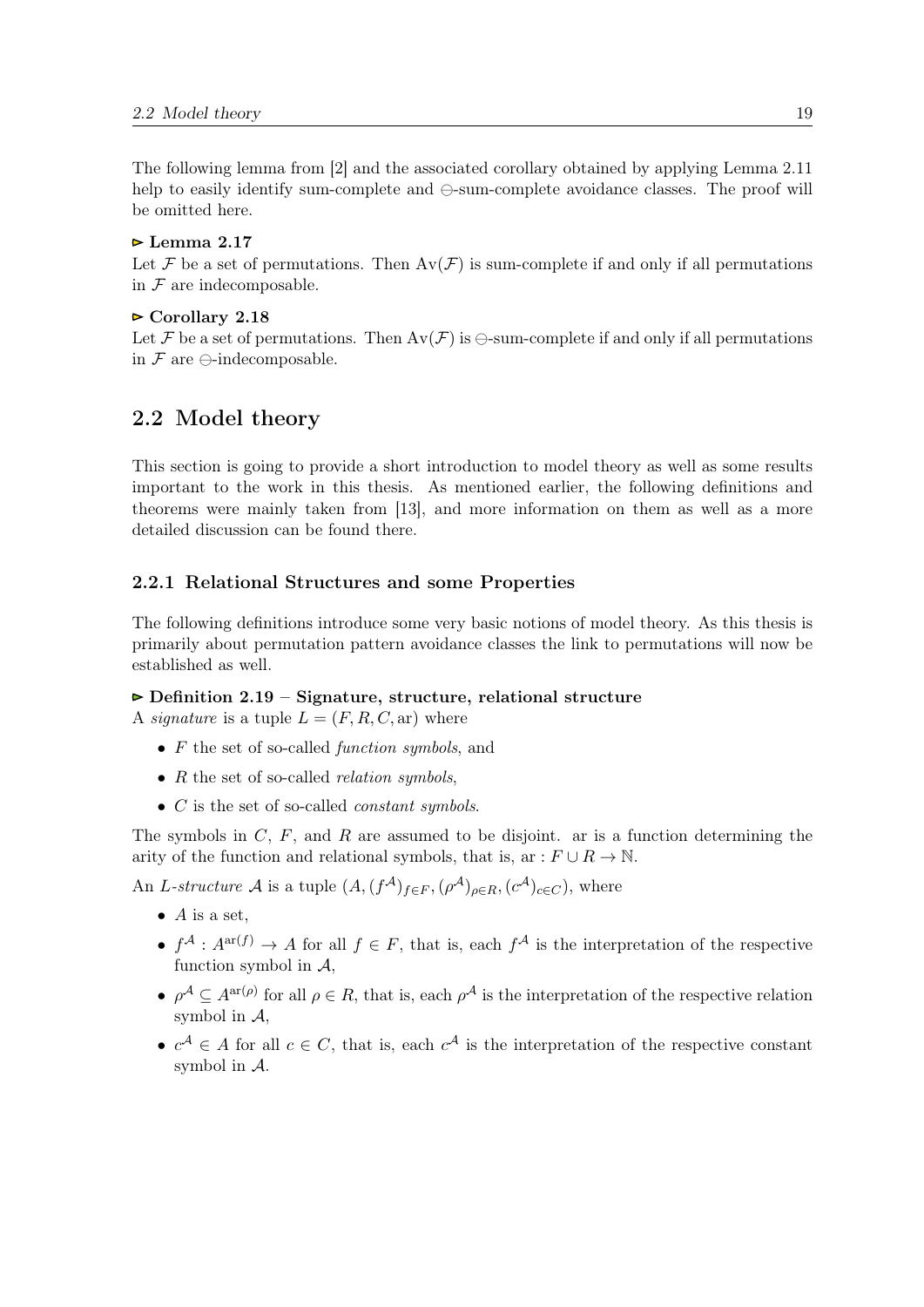<span id="page-19-0"></span>

**Figure 2.7.** Graphical representation of the permutation  $\pi = 436152$ , and two more  $\{\langle 1, \langle 2 \rangle\}$ -structures representing the same permutation.

The set A is called the *domain* of  $A$ , and sometimes denoted as dom  $(A)$ .

A signature  $L$  where  $F$  and  $C$  are empty is called a *relational signature*. A structure with a relational signature is called a relational structure.

Note that from now on it will always be assumed that all structures are relational structures. Instead of denoting the signature as a tuple  $L = (R, ar)$  it will usually be written simply as  $L = R$  with the arities being mentioned separately. The following definitions will be given with regard to relational structures only. If applicable a more general form can be found in [\[13\]](#page-90-0).

Note also that more often than not the interpretation  $\rho^{\mathcal{A}}$  of a specific relation in  $\mathcal{A}$  will just be written as  $\rho$ . That is, as long as the associated structure is obvious from the context.

From Definition [2.3](#page-7-0) it is easy to see that an n-permutation can also be regarded as a relational structure with a finite domain with n elements and a relational signature  $\{<_1, <_2\}$  where  $<_1$ and  $\lt_2$  are binary relation symbols, and their interpretations are strict total orders on the domain.

Obviously, there is no unique representation of a permutation in this way. For example, the  $\{<_1, <_2\}$ -structures  $\mathcal{P} = (\{a, b, c, d, e, f\}, <_1^{\mathcal{P}}, <_2^{\mathcal{P}})$  and  $\mathcal{Q} = (\{1, 2, 3, 4, 5, 6\}, <_1^{\mathcal{Q}}, <_2^{\mathcal{Q}})$  with  $\langle 1, \langle 2 \rangle$  interpreted as strict total orders given implicitly by

| $a p$ $b p$ $c p$ $d p$ $e p$ $f$      | $3 Q/1 1 Q/1 5 Q/1 6 Q/1 2 Q/1 4$                                                   |
|----------------------------------------|-------------------------------------------------------------------------------------|
| $d P2$ $f P2$ $b P2$ $a P2$ $e P2$ $c$ | $6 < \frac{Q}{2} 5 < \frac{Q}{2} 4 < \frac{Q}{2} 3 < \frac{Q}{2} 2 < \frac{Q}{2} 1$ |

both correspond to the permutation  $\pi = 436152$ , whose canonical representation was given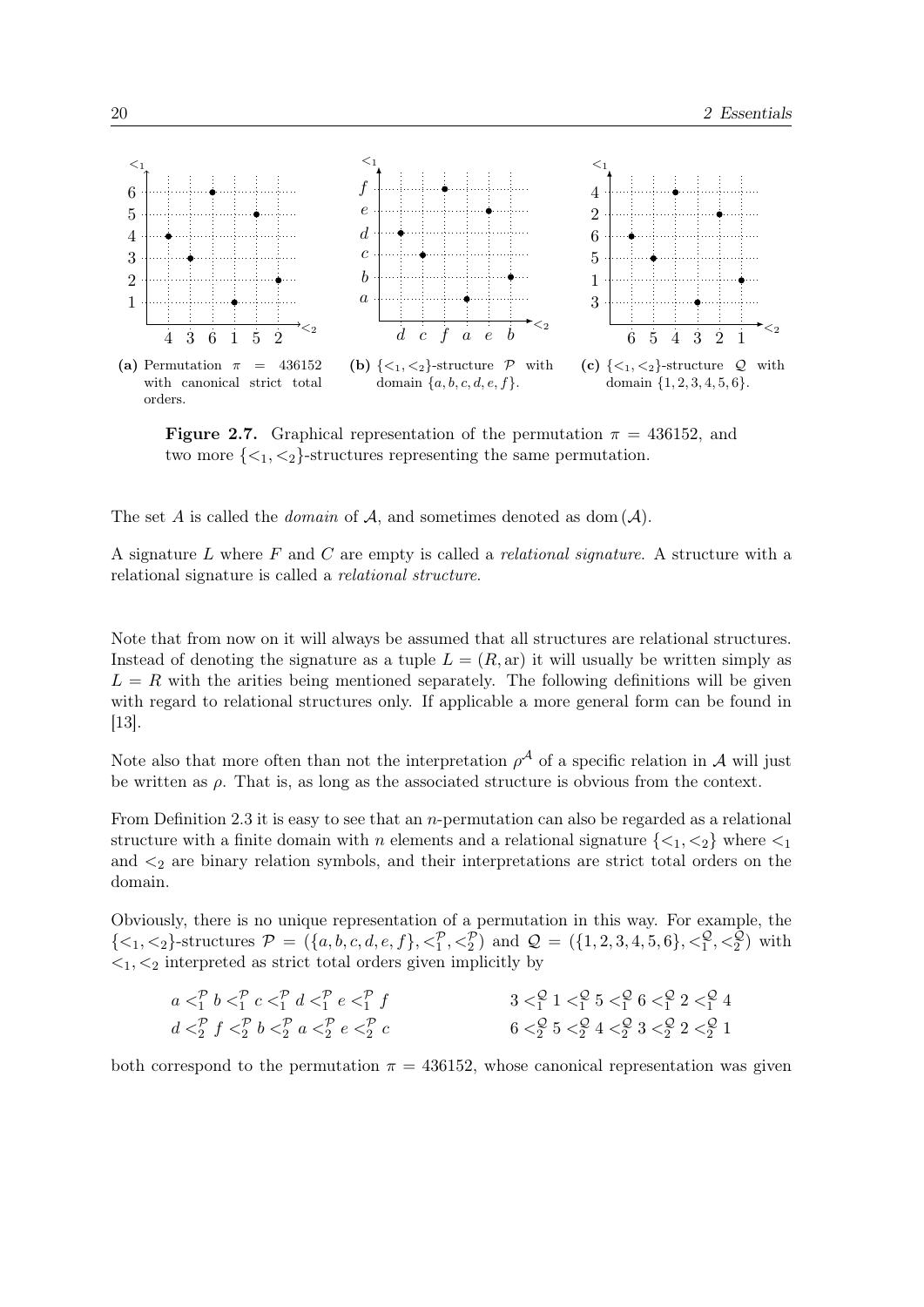by

$$
\begin{aligned}1 <_1 2 <_1 3 <_1 4 <_1 5 <_1 6\\4 <_2 3 <_2 6 <_2 1 <_2 5 <_2 2\end{aligned}
$$

in the associated example in Section [2.1.](#page-6-0) Figure [2.7](#page-19-0) illustrates this neatly.

 $\triangleright$  Definition 2.20 – Homomorphism, embedding, isomorphism, automorphism Let A and B be two L-structures with  $L = (R, ar)$ . A homomorphism h from A to B, denoted as  $h : \mathcal{A} \to \mathcal{B}$ , is a function  $h : \text{dom}(\mathcal{A}) \to \text{dom}(\mathcal{B})$  such that for all  $\rho \in R$  and  $a = (a_1, \ldots, a_{\operatorname{ar}(\rho)}) \in \operatorname{dom}(\mathcal{A})^{\operatorname{ar}(\rho)},$ 

$$
a \in \rho^{\mathcal{A}} \Rightarrow h(a) := (h(a_1), \dots h(a_{\operatorname{ar}(\rho)})) \in \rho^{\mathcal{B}}.
$$

An embedding is an injective homomorphism  $h : A \rightarrow B$  with

$$
\forall \rho \in R \,\forall \, a \in \text{dom} \,(\mathcal{A})^{\text{ar}(\rho)} : a \in \rho^{\mathcal{A}} \Leftrightarrow h(a) \in \rho^{\mathcal{B}}.
$$

A surjective embedding is called an *isomorphism*, and if there exists an isomorphism from  $\mathcal A$ to B then A and B are said to be *isomorphic*, denoted by  $\mathcal{A} \cong \mathcal{B}$ . An isomorphism from A to itself is called an automorphism.

From the definition of isomorphic structures it can be seen that two  $\{\langle 1, \langle 2 \rangle\}$ -structures represent the same permutation in the sense of Definition [2.3](#page-7-0) if they are isomorphic. So it makes sense to take a closer look at so-called isomorphism types which represent structures isomorphic to each other.

This way, each permutation corresponds to a unique isomorphism type. Obviously, two isomorphic  $\{\langle 1,\langle 2 \rangle\}$ -structures where  $\langle 1,\langle 2 \rangle$  are strict total orders have the same graphical interpretation when the axes are not labelled. Therefore, it makes sense to omit the labelling when representing permutations graphically as this sufficiently defines the isomorphism type. This way all three permutations in the example illustrated by Figure [2.7](#page-19-0) would look the same as they represent the same isomorphism type.

#### $\triangleright$  Definition 2.21 – Substructure

If A and B are L-structures with dom  $(A) \subseteq$  dom  $(B)$  for which the inclusion map

$$
\iota: \text{dom}(\mathcal{A}) \to \text{dom}(\mathcal{B}): a \mapsto a
$$

is an embedding, then A is called a *substructure* of  $\mathcal{B}$ , and  $\mathcal{B}$  an *extension* of A. This will be denoted by  $A \leq B$ .

Note that for a relational structure A with signature  $L = (R, ar)$ , and any set  $B \subseteq \text{dom}(\mathcal{A})$ , the L-structure defined by  $\mathcal{B} := (B, (\rho^{\mathcal{B}})_{\rho \in R})$  with

$$
\rho^{\mathcal{B}} = \rho^{\mathcal{A}} \cap B^{\text{ar}(\rho)}
$$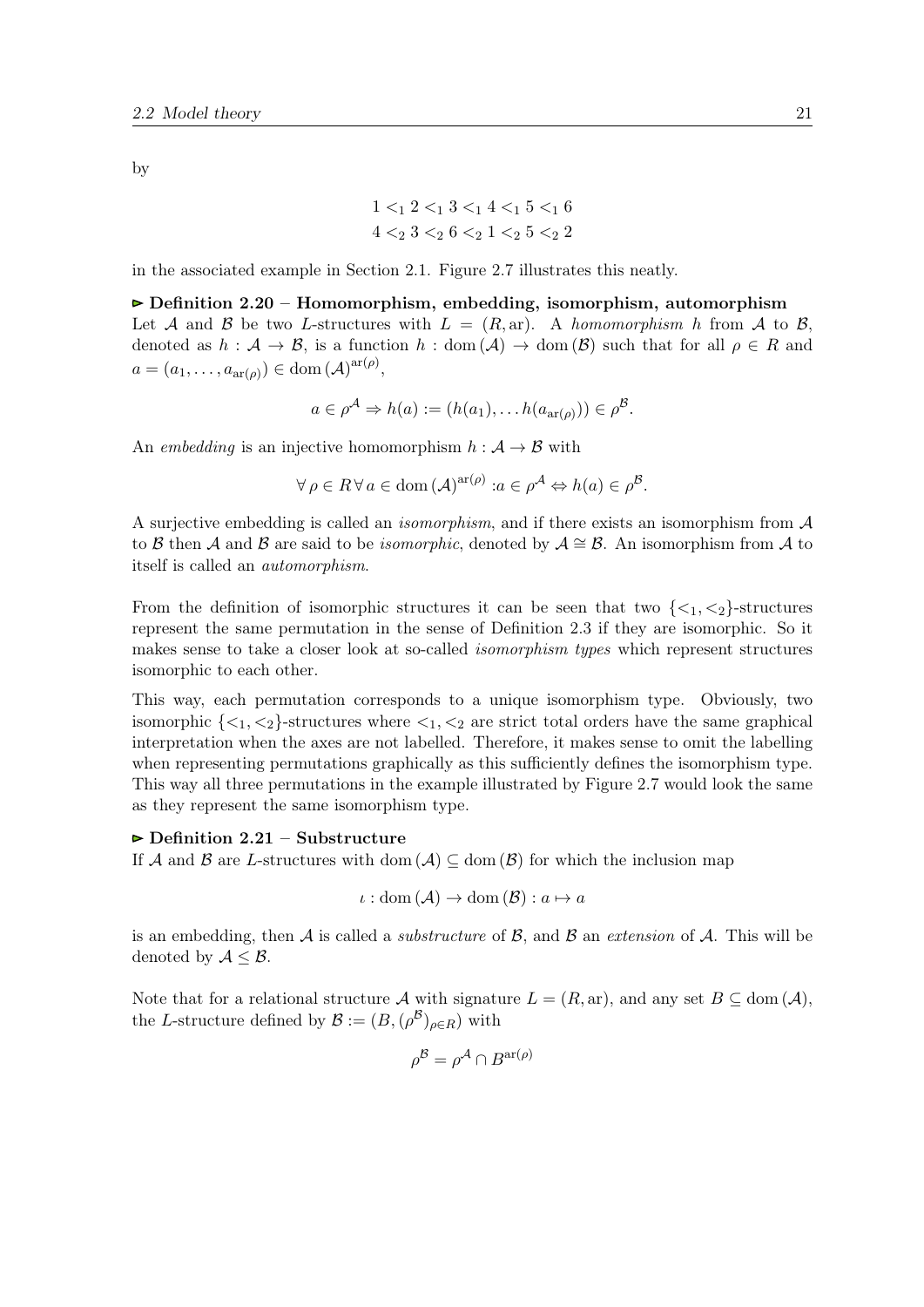for all  $\rho \in R$ , is a substructure of A. B is said to be *generated by B*. If B if finite, then B is said to be finitely generated. Note also that any finitely generated relational structure is finite. Therefore, it is possible to interchangeably use the terms finitely generated structure and finite structure if the signature is relational.

Looking back at Definition [2.4](#page-10-0) it is obvious that if permutations are seen as  $\{<_1, <_2\}$ structures as explained above then a permutation  $\pi$  contains another permutation  $\sigma$  as a pattern if  $\pi$  has a substructure that is isomorphic to  $\sigma$ , or in other words,  $\sigma$  can be embedded into  $\pi$ . Conversely,  $\pi$  avoids  $\sigma$  if none of its substructures are isomorphic to  $\sigma$ . So a permutation pattern avoidance class can be regarded as a class of relational structures that avoid certain structures as substructures.

#### $\triangleright$  Definition 2.22 – Age, universal

Let L be a relational signature, and A an L-structure. The age of A, denoted by Age  $(A)$  is the class  $\mathscr A$  of all finitely generated structures that can be embedded into A. Age  $(\mathcal A)$  is said to be countable if the class contains only countably many isomorphism types. A class  $\mathscr A$  of L-structures will be called an age if it is the age of some L-structure.

A countable structure A of age  $\mathscr A$  is said to be universal for  $\mathscr A$ , or simply universal, if every finite or countable structure B whose age is a subset of  $\mathscr A$  is embeddable in  $\mathcal A$ , or in other words, if

$$
Age\left(\mathcal{B}\right) \subseteq Age\left(\mathcal{A}\right),
$$

then there exists an embedding  $\iota : \mathcal{B} \to \mathcal{A}$ .

#### $\triangleright$  Definition 2.23 – Isomorphism closed, hereditary property

Let L be a relational signature, and  $\mathscr X$  a class of L-structures. Then the following define two properties such a class may have.

- X is isomorphism closed if for any L-structure  $A \in \mathcal{X}$ , and L-structure B,  $A \cong \mathcal{B}$ implies that  $\mathcal{B} \in \mathcal{X}$  as well.
- X has the *hereditary property* if for any  $A \in \mathcal{X}$ , and  $B \leq A$  where B is finitely generated, it also holds that  $\mathcal{B} \in \mathcal{X}$ .

The following lemma, and in particular its corollary, connect these two very basic properties to permutation pattern avoidance classes. Albeit its very basic nature it is essential for the results stated later on.

#### $\triangleright$  Lemma 2.24

Let L be a relational signature, and  $\mathscr F$  a finite set of L-structures. Let  $\mathscr X$  be the class of all relational L-structures that avoid the set  $\mathscr{F}$ , that is, do not have a substructure isomorphic to a structure in  $\mathscr{F}$ . Then  $\mathscr{X}$  is isomorphism closed, and has the hereditary property.

*Proof.* Suppose that  $\mathscr X$  is not isomorphism closed. Then there exists an L-structure  $\mathcal A \in \mathscr X$ and an L-structure B with  $A \cong \mathcal{B}$ , but  $\mathcal{B} \notin \mathcal{X}$ . Thus, there exists  $\mathcal{F} \in \mathcal{F}$ , and an L-structure C such that  $\mathcal{F} \cong \mathcal{C}$  and  $\mathcal{C} \leq \mathcal{B}$ .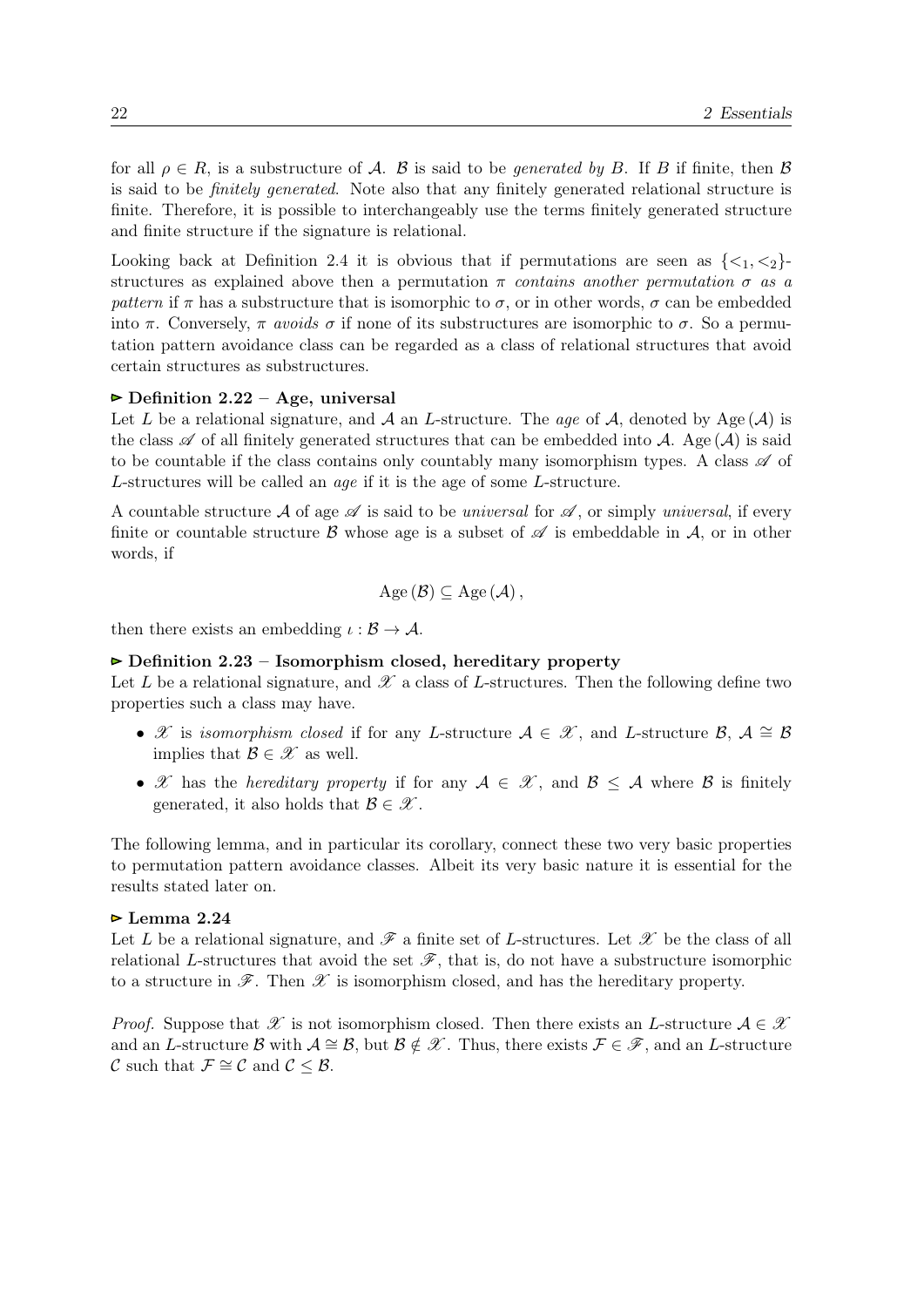Let  $\iota : \mathcal{B} \to \mathcal{A}$  denote the isomorphism between  $\mathcal{A}$  and  $\mathcal{B}$ . Since C is a substructure of  $\mathcal{B}$  it is dom  $(C) \subseteq$  dom  $(B)$ . Now consider the substructure D of A generated in A by the image  $ι$ (dom (C)). Because of *ι* being an isomorphism,  $D \cong C$ . Hence,  $D \cong \mathcal{F}$ . This implies that A has a substructure isomorphic to a structure in  $\mathscr{F}$ .

Hence, A cannot be in  $\mathscr X$ . This contradicts the assumptions. Therefore,  $\mathscr X$  is closed under isomorphism.

Suppose now that X does not have the hereditary property. Thus, a structure  $\mathcal{R} \in \mathcal{X}$  exists that has a finitely generated substructure  $S \notin \mathcal{X}$ . Then there exists  $\mathcal{E} \in \mathcal{F}$  isomorphic to a substructure  $\mathcal T$  of  $\mathcal S$ .

Thus,  $\mathcal{T} \leq \mathcal{S} \leq \mathcal{R}$ . Then  $\mathcal{T} \leq \mathcal{R}$ . So  $\mathcal{R}$  has a substructure isomorphic to  $\mathcal{E}$ , and cannot be in  $\mathscr{X}$ . Since this falsifies the assumptions,  $\mathscr{X}$  does have the hereditary property.  $\Box$ 

#### $\triangleright$  Corollary 2.25

Any permutation pattern avoidance class is closed under isomorphism, and has the hereditary property.

*Proof.* For any permutation pattern avoidance class  $Av(\mathcal{F})$  that avoids  $\mathcal{F}$  this follows directly from the previous lemma with  $\mathscr X$  being the class of  $\{\langle 1, \langle 2 \rangle\}$ -structures isomorphic to the permutations in  $Av(\mathcal{F})$  and  $\mathcal{F}$  a set of  $\{\langle 1,\langle 2\rangle\}$ -structures isomorphic to the permutations in F. П

The next property is one that not all permutation pattern avoidance classes share. It corresponds to the notion of atomic defined in Section [2.1.2.](#page-10-0)

#### $\triangleright$  Definition 2.26 – Joint embedding property

Let L be a relational signature and  $\mathscr X$  a class of L-structures. Then  $\mathscr X$  has the joint embedding property if for all  $\mathcal{A}, \mathcal{B} \in \mathcal{X}$  there exists  $\mathcal{C} \in \mathcal{X}$  such that  $\mathcal{A}$  and  $\mathcal{B}$  can be embedded into  $\mathcal{C}$ , that is, there exist embeddings  $\iota_{\mathcal{A}} : \mathcal{A} \to \mathcal{C}$  and  $\iota_{\mathcal{B}} : \mathcal{B} \to \mathcal{C}$ .

The fact that the joint embedding property holds for a permutation pattern avoidance class if and only if the class is atomic can be deduced directly from Theorem [2.7,](#page-11-0) since the interpretation of embeddable substructures as patterns contained in a permutation agrees with the second characterisation in said theorem.

The following theorem is due to Fraïssé, and can also be found as Theorem 6.1.1 in [\[13\]](#page-90-0). The proof will be omitted here.

#### $\triangleright$  Theorem 2.27

Let L be a relational signature, and  $\mathscr X$  a non-empty class of L-structures that contains only finitely or countably many isomorphism types.

Then  $\mathscr X$  is the age of a finite or countable L-structure if and only if  $\mathscr X$  is isomorphism closed and has the hereditary and joint embedding property.

By this it is known that, in particular, a permutation pattern avoidance class is atomic if and only if it is the age of some finite or countable  $\{\langle 1, \langle 2 \rangle\}$ -structure.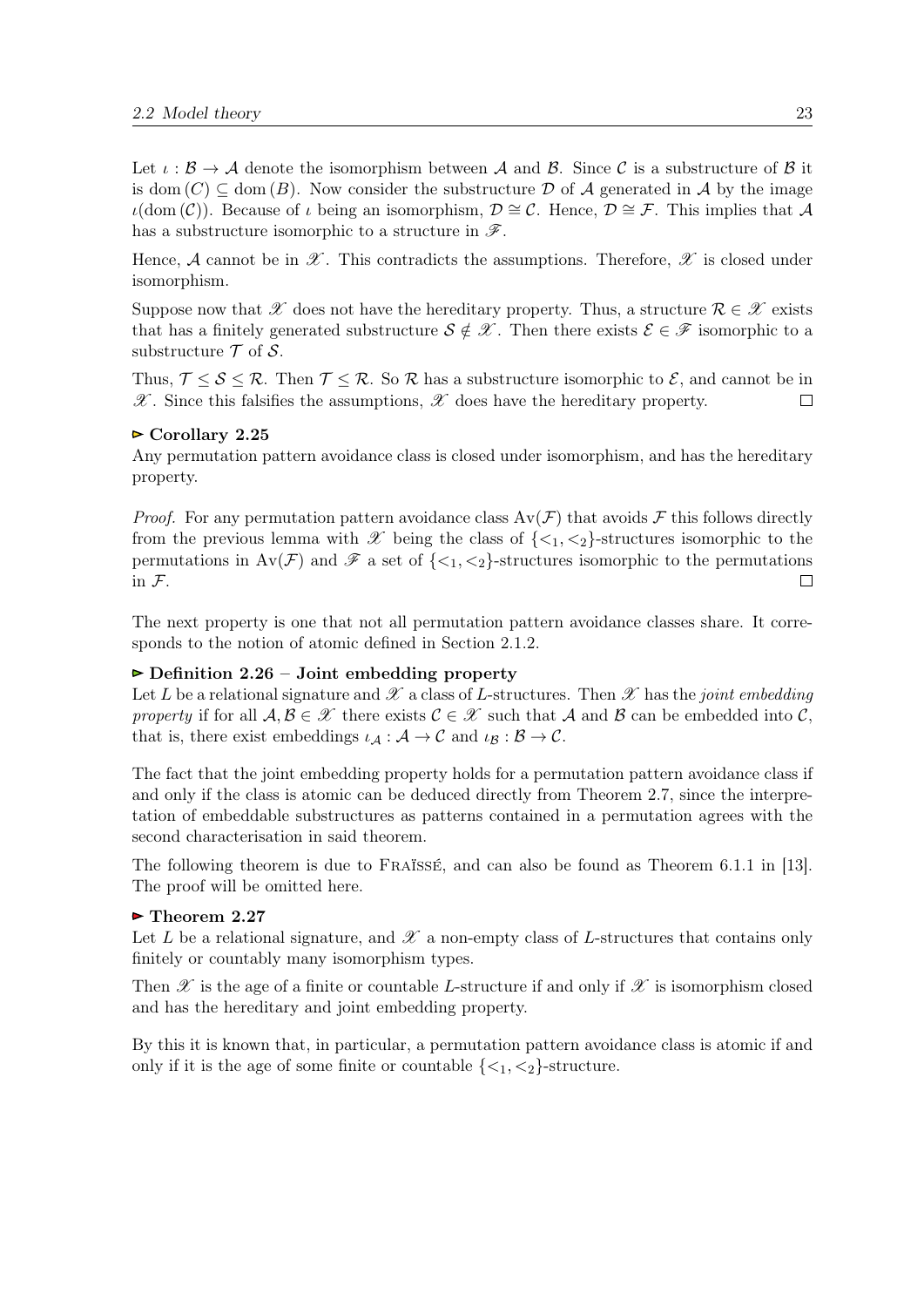#### <span id="page-23-0"></span>2.2.2 The Amalgamation Property

An even more specialised property that some classes may have is introduced in the following definition.

#### $\triangleright$  Definition 2.28 – Amalgamation property

Let L be a relational signature and  $\mathscr X$  a class of L-structures. Then  $\mathscr X$  has the *amalgamation* property if for all  $\mathcal{A}, \mathcal{B}_1, \mathcal{B}_2 \in \mathscr{X}$  with embeddings  $\iota_1 : \mathcal{A} \to \mathcal{B}_1$  and  $\iota_2 : \mathcal{A} \to \mathcal{B}_2$  there exists  $C \in \mathscr{X}$  and embeddings  $\eta_1 : \mathcal{B}_1 \to \mathcal{C}$ ,  $\eta_2 : \mathcal{B}_2 \to \mathcal{C}$  such that  $\eta_1 \iota_1 = \eta_2 \iota_2$ .

#### $\triangleright$  Definition 2.29 – Homogeneous

A relational L-structure  $\mathcal A$  is called *homogeneous* if any isomorphism between finitely generated substructures extends to an automorphism on A.

Some authors, among them HODGES [\[13\]](#page-90-0), use the term *ultrahomogeneous* for this notion instead in order to prevent confusion with other properties that are called homogeneous as well. As this is not going to be a problem here, the definition given above will be used like this throughout the thesis.

The following theorem due to Fraïssé will be stated without proof. A detailed proof can be found in [\[13\]](#page-90-0) among others, where this theorem is presented as Theorem 6.1.2.

#### $\triangleright$  Theorem 2.30 – Fraïssé's Theorem

Let L be a countable relational signature and  $\mathscr X$  a non-empty finite or countable class of finitely generated L-structures. If  $\mathscr X$  is closed under isomorphism, and has the hereditary property, joint embedding property, and amalgamation property, then there exists a countable L-structure A, unique up to isomorphism, such that A is homogeneous and Age  $(A) = \mathscr{X}$ .

If A exists, it is called the Fraissé limit of X. If X has a Fraissé limit, X is called a Fraissé class, or amalgamation class.

It was noted by CHERLIN [\[8\]](#page-90-0) that when examining amalgamation it is sufficient to prove socalled two-point-amalgamation when trying to show that the amalgamation property holds for a specific class of structures. This will be especially useful in the next chapter when some examples for permutation pattern avoidance classes are studied.

The reason that amalgamation classes are very useful is that they guarantee the existance of a homogeneous limit structure. From this property many other properties can be deduced.

In 2002 Cameron investigated which permutation pattern avoidance classes do have the joint embedding property and amalgamation property [\[7\]](#page-90-0). He noted that in the case of permutation pattern avoidance any class that has the amalgamation property does have the joint embedding property as well.

The result CAMERON found is as follows. The proof for it can be found in [\[7\]](#page-90-0), and will be omitted here.

#### $\blacktriangleright$  Theorem 2.31 – Cameron, 2002

A class of finite permutations is a Fräissé class if and only if it is one of the following: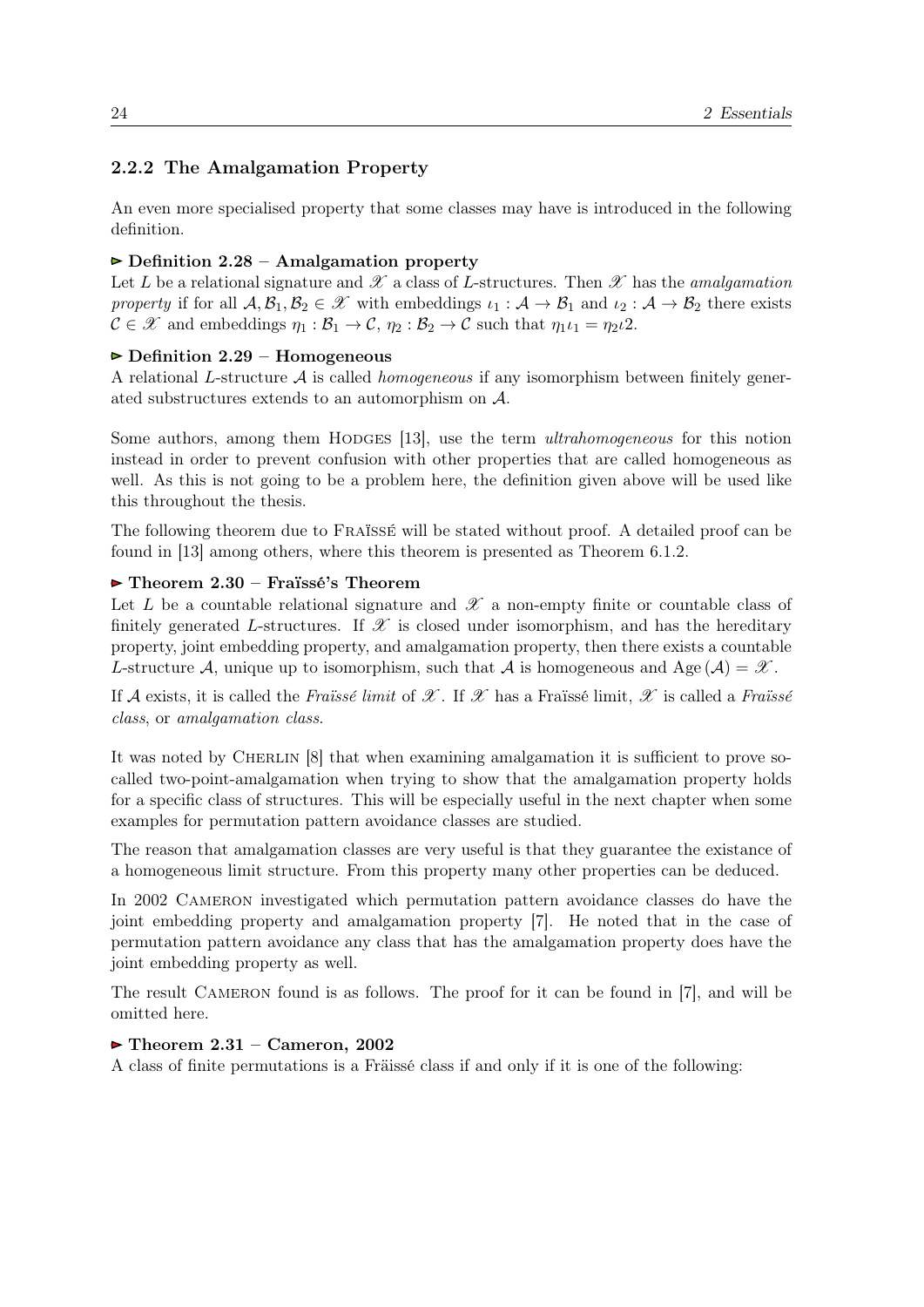- <span id="page-24-0"></span>•  $Av(\emptyset)$ , that is, the class of all finite permutations,
- $Av(21)$ , that is, the class of all identity permutations,
- $Av(12)$ , that is, the class of all reversals of identity permutations,
- $Av(12, 21)$ , that is, the class that only contains the identity permutation of length 1,
- $Av(132, 213)$ , that is, the class of decreasing sequences of increasing sequences,
- $Av(231, 312)$ , that is, the class of increasing sequences of decreasing sequences.

This leaves many permutation pattern avoidance classes for which it is still not known whether they have some kind of universal limit akin to a Fraïssé limit.

#### 2.2.3  $\omega$ -categorical and Model-complete Theories

For the notions introduced in this section, it will be assumed that one knows about building a first-order language from a given signature  $L$ , and in particular what first-order sentences on a  $L$  are. A thorough introduction of these notions can be found in [\[13\]](#page-90-0), but also in almost any other literature on the fundamentals of model theory.

#### $\triangleright$  Definition 2.32 – Theory, model

Let  $L$  be a signature. A set of first-order sentences on  $L$  is a first-order theory on  $L$ .

Let A be an L-structure. For a sentence  $\phi$  on L,  $\phi$  is said to be true in A, denoted  $\mathcal{A} \models \phi$ , if  $\phi$  is true for any variable assignment in dom  $(\mathcal{A})$ .

Let T be a theory on L. If  $\mathcal{A} \models \phi$  holds for all  $\phi \in T$ , then  $\mathcal A$  is a model of T. Th $(\mathcal A)$  denotes the *complete first-order theory* of  $A$ , that is, the set of all first-order sentences that hold in  $A$ . A theory on L of the form Th  $(A)$  for some L-structure A is called *complete*. Analogously, for a class of L-structures  $\mathscr{A}$ . Th $(\mathscr{A})$  denotes the set of all first-order sentences that hold in all structures in  $\mathscr A$ .

From now on all theories will be assumed to be first-order theories, so the first-order will be dropped from time to time.

Having the notion of a theory and models of a theory it is possible to move on to some more advanced concepts. The following definition is going to be essential for several of the examples in the next chapter.

#### $\triangleright$  Definition 2.33 –  $\omega$ -categorical

A complete theory is said to be  $\omega$ -categorical if it has exactly one countable model up to isomorphism. If for a structure  $\mathcal{A}$ , Th $(\mathcal{A})$  is  $\omega$ -categorical,  $\mathcal{A}$  is also said to be  $\omega$ -categorical.

Note that in some literature, instead of  $\omega$ -categorical, the term  $\aleph_0$ -categorical is used.

To determine whether a structure is  $\omega$ -categorical, it is quite useful to have some kind of characterisation. The following is an extract of a theorem associated with ENGELER, RYLL-NARDZEWSKI, and SVENONIUS, who independently of each other proved different versions of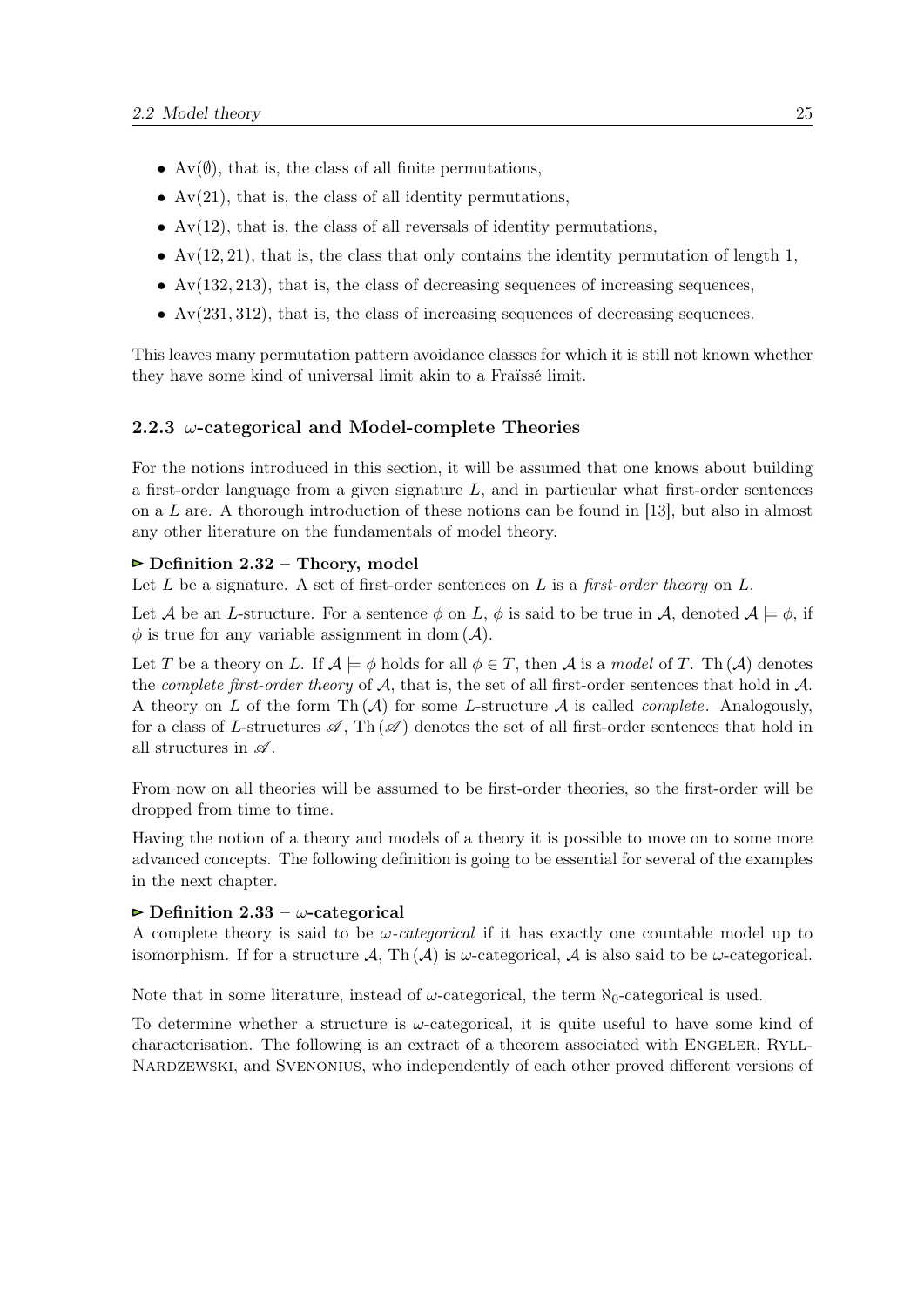it in 1959. The literature sometimes refers to it as the Ryll-Narzewski theorem. A version covering, among others, the characterisations of  $\omega$ -categorical listed below can be found as Theorem 6.3.1 in [\[13\]](#page-90-0). There, a detailed proof is given as well.

#### Theorem 2.34 – Engeler, Ryll-Nardzewski, Svenonius

Let L be a countable or finite signature and  $A$  a countably infinite L-structure. Then the following are equivalent:

- 1. A is  $\omega$ -categorical.
- 2. Aut $(\mathcal{A})$  has finitely many orbits on dom  $(\mathcal{A})^n$  for all  $n \in \mathbb{N}$ , that is to say,  $Aut(\mathcal{A})$  is *oligomorphic*.
- 3. For each  $n \in \mathbb{N}$ , every *n*-type of Th $(\mathcal{A})$  is principal.

Concerning the thesis at hand, the most important characterisation of  $\omega$ -categorical is the second item. The following two lemmata follow directly from it. A detailed proof for the first can be found in [\[17\]](#page-91-0), while a proof of the second can be found in [\[21\]](#page-91-0).

#### $\triangleright$  Lemma 2.35

Let  $A$  be a homogeneous structure over a finite relational signature. Then  $A$  is  $\omega$ -categorical.

#### $\triangleright$  Lemma 2.36

Let L be a finite relational signature, and A an  $\omega$ -categorical L-structure. Let  $L' \subseteq L$ . Then the L'-reduct of  $A$  is  $\omega$ -categorical.

Another useful notion is that of model-completeness and model companions as introduced below.

#### $\triangleright$  Definition 2.37 – Model-complete, model companion

Let L be a signature. A first-order theory on L is said to be *model-complete* if every embedding between its models is elementary, that is, preserves all first-order formulas.

Let T be a theory on L. Then a theory  $U$  on L is a model companion of T if  $U$  is modelcomplete, and every model of  $T$  has an extension which is a model of  $U$ , and vice versa. If  $T$ does have a model companion it is said to be companionable.

It was shown by Robinson and Barwise [\[18\]](#page-91-0) that if a model companion exists it is unique up to logical equivalence. The following theorem taken from [\[4\]](#page-90-0) is an extract of Theorem 3.6.7 there and presents a way of determining whether a theory is model-complete. The proof will be omitted here. But before it is actually stated, another definition is necessary.

#### $\triangleright$  Definition 2.38 – Existentially definable

Let  $A$  be an L-structure, and  $R$  a relation symbol of arity  $n$  that does not occur in  $L$ . Let  $L' = L \cup R$ , and A' be an expansion of A to L'. Then R is said to be existentially definable in A if there exists a first-order formula  $\phi(x_1, \ldots, x_n)$  on L with n free variables  $x_1, \ldots, x_n$ that does not contain the universal quantifier ∀ and only non-nested negation such that for any  $a_1, \ldots, a_n \in \text{dom}(\mathcal{A}), (a_1, \ldots, a_n) \in R$  if and only if  $\phi(a_1, \ldots, a_n)$  is true.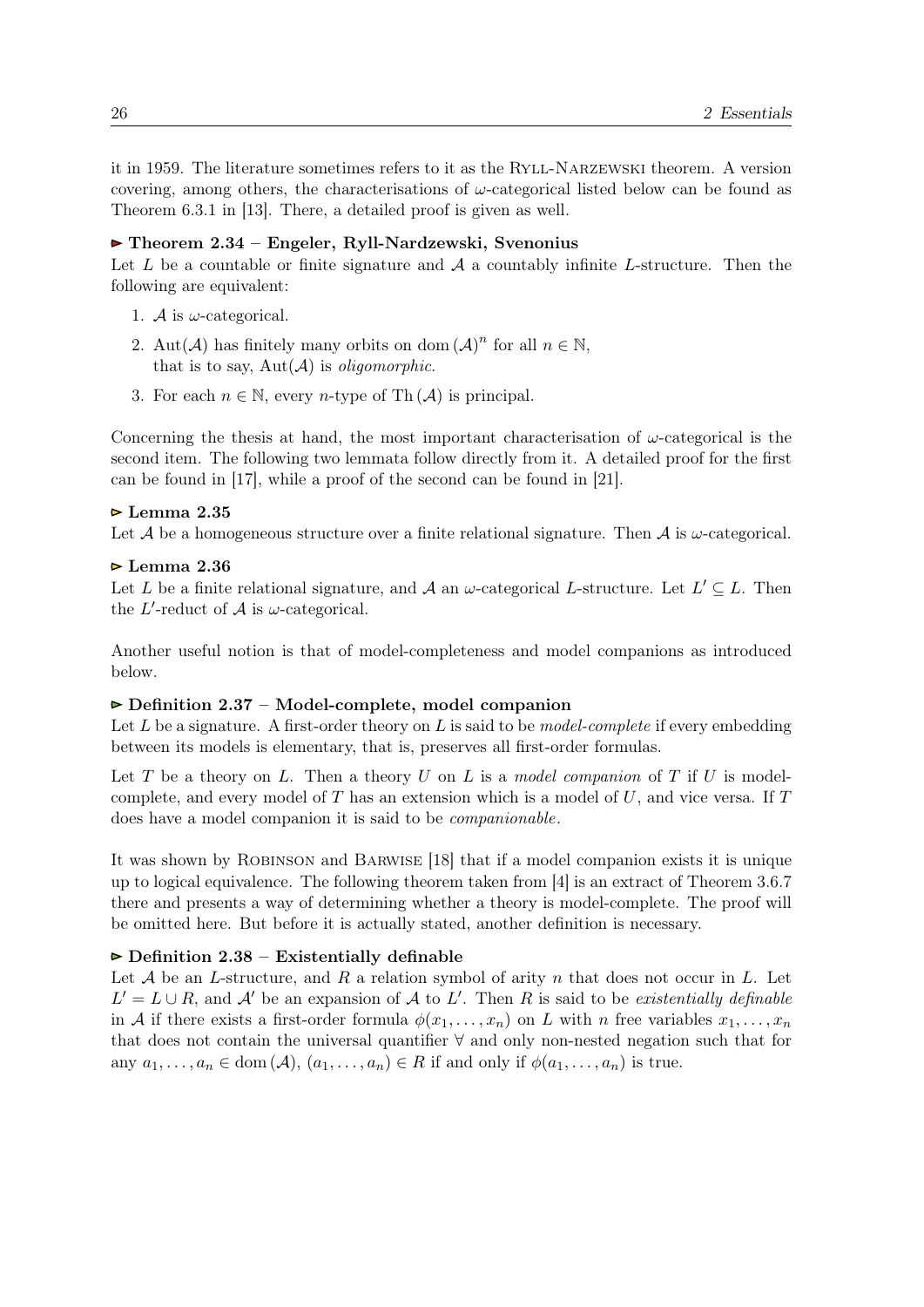#### $\blacktriangleright$  Theorem 2.39 – Bodirsky

Let  $A$  be an  $\omega$ -categorical L-structure. Then the following statements are equivalent:

- 1. Th  $(A)$  is model-complete.
- 2. There exists a homogeneous expansion of A by countably many relations  $R_1, R_2, \ldots$ such that for all i,  $R_i$  and its complement are existentially definable in  $A$ .
- 3. Every self-embedding of  $A$  is locally generated by the automorphisms of  $A$ .

In particular, the complete first-order theory of a homogeneous,  $\omega$ -categorical structure is model-complete.

Another interesting result is due to Saracino. Together with a detailed proof, the following theorem can be found in [\[20\]](#page-91-0).

#### $\triangleright$  Theorem 2.40 – Saracino

Let T be an  $\omega$ -categorical theory that has no finite models. Then T has a model companion U, and U is  $\omega$ -categorical as well.

In particular, this means that if an  $\omega$ -categorical theory has a countably infinite model, then it has an  $\omega$ -categorical model companion. This will be very useful for most examples in the following chapter.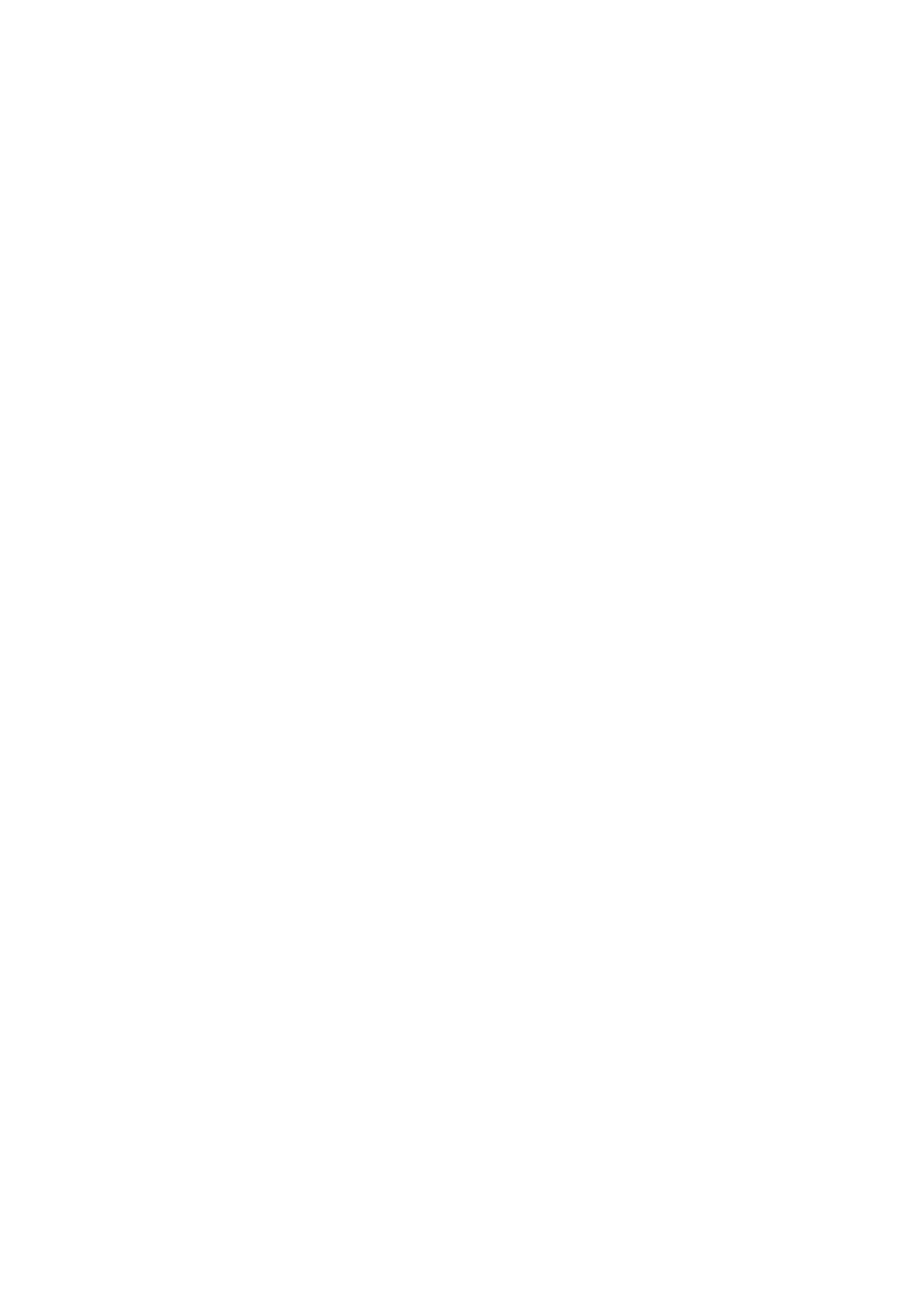## <span id="page-28-0"></span>3 Patterns of Length 3

In this chapter the results found for permutation pattern avoidance classes that avoid sets of patterns of length 3 are presented. As already mentioned in the introduction the focus will be on the model theoretic properties of each class. For a detailed survey concerning the combinatorial properties of these avoidance classes in particular see [\[22\]](#page-91-0).

Before going into depth, note that patterns will not always be given explicitly, but may instead be stated using pictograms. In these cases the correlation between patterns and graphical interpretations as defined in the previous chapter can be used to switch between both.

#### 3.1 Symmetries

The first thing one should note is that symmetric permutation pattern avoidance classes do not only have the same combinatorial properties, but also share their model theoretic properties. This is due to the fact that all symmetries can be achieved by switching around the naming of  $\leq_1$  and  $\leq_2$  or reversing the definition of one or both of the strict total orders. This does obviously not change the model theoretic properties, though. Hence, the first step to take is to identify non-symmetric permutation pattern avoidance classes.

To find all non-symmetric sets of avoidable patterns it is necessary to find all patterns of length 3 first. Obviously, the following six patterns are the only ones, as they correspond to all possible orderings of the numbers 1, 2 and 3:

$$
\begin{array}{ccc}\n\nearrow & \nearrow & \nearrow & \searrow & \searrow \\
123 & 132 & 213 & 231 & 312 & 321\n\end{array}
$$

In Section [2.1.2](#page-10-0) it was shown that two avoidance classes avoiding the sets of patterns  $\mathcal F$  and F', respectively, are symmetric if there is a transformation  $\tau \in D_4$  such that  $\mathcal{F}' = \tau(\mathcal{F})$ . Table [3.1](#page-29-0) illustrates the symmetries of the stated patterns of length 3. By that one can easily identify the symmetric avoidance classes. This reduces the need for individual analysis to the 21 classes given in Table [3.2.](#page-29-0)

The class avoiding no patterns of length 3 will not be discussed in an extra section. It obviously contains all permutations, and is therefore known to be an amalgamation class [\[7\]](#page-90-0).

The following sections are ordered by the number of avoided patterns. If not stated otherwise, the surveyed classes will be the ones avoiding the sets identified in Table [3.2.](#page-29-0)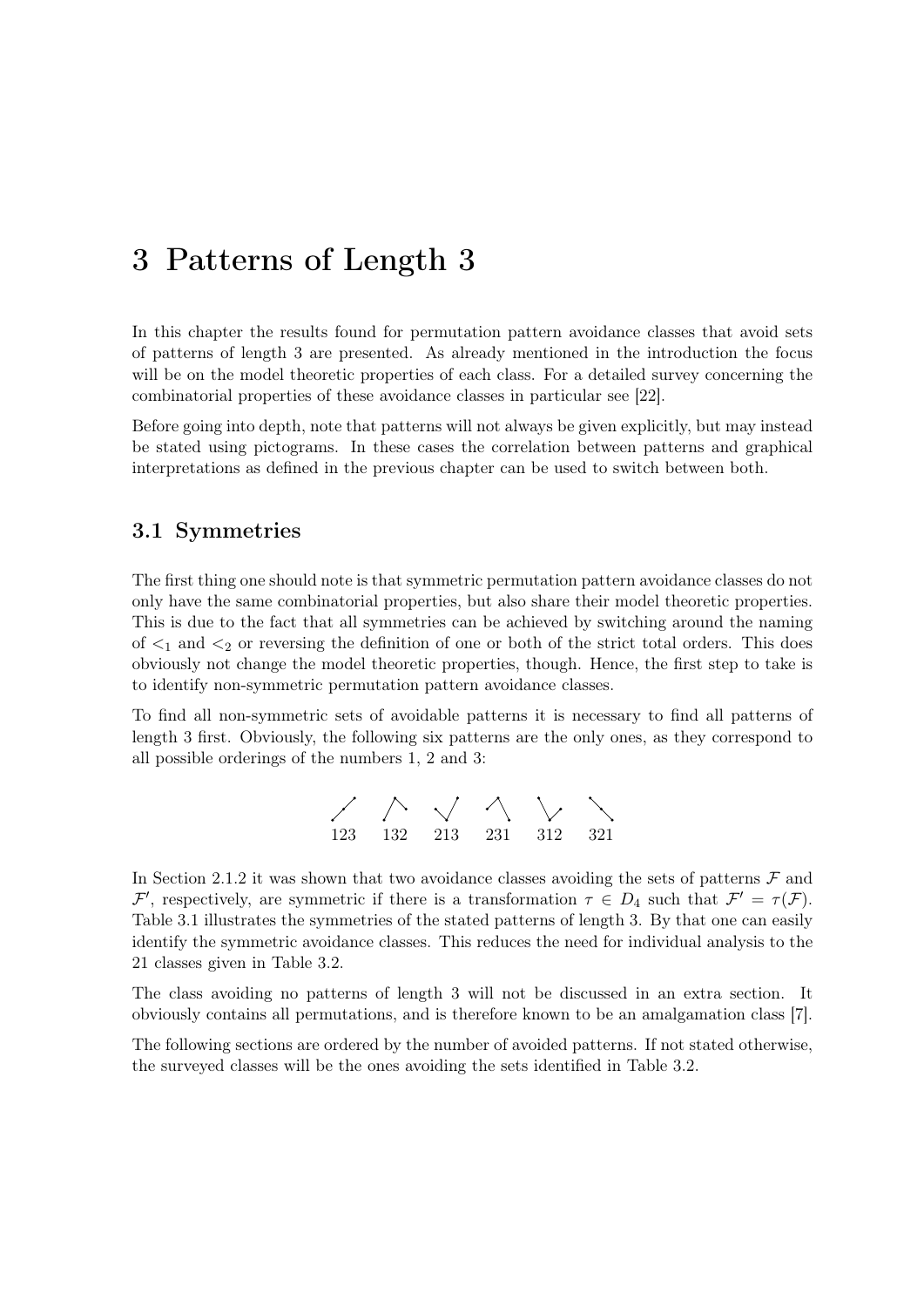<span id="page-29-0"></span>Table 3.1. Symmetries of each pattern of length 3 with respect to the symmetry group of a square.



Table 3.2. A representative for each set of symmetric sets of avoided patterns of length 3 sorted by number of avoided patterns.

|      | representatives of forbidden patterns                                                                                                                                                                                                                                                                                                                                                                                                                                                                                                                                                                                                                                                                                            |                             |
|------|----------------------------------------------------------------------------------------------------------------------------------------------------------------------------------------------------------------------------------------------------------------------------------------------------------------------------------------------------------------------------------------------------------------------------------------------------------------------------------------------------------------------------------------------------------------------------------------------------------------------------------------------------------------------------------------------------------------------------------|-----------------------------|
| none | Ø                                                                                                                                                                                                                                                                                                                                                                                                                                                                                                                                                                                                                                                                                                                                | $\mathbf{1}$                |
|      | one $\angle$ - $\triangle$                                                                                                                                                                                                                                                                                                                                                                                                                                                                                                                                                                                                                                                                                                       | $\mathcal{D}_{\mathcal{L}}$ |
|      | two $\angle$ , $\triangle$ - $\angle$ , $\triangle$ - $\angle$ , $\angle$ - $\triangle$ , $\angle$ - $\triangle$ , $\triangle$                                                                                                                                                                                                                                                                                                                                                                                                                                                                                                                                                                                                   | 5                           |
|      | three $\langle \cdot, \wedge, \cdot \rangle = \langle \cdot, \wedge, \wedge, \cdot \rangle = \langle \cdot, \wedge, \cdot \rangle =$                                                                                                                                                                                                                                                                                                                                                                                                                                                                                                                                                                                             | 5                           |
|      | $\mathscr{S}, \wedge, \setminus, \neg \wedge, \searrow, \wedge$                                                                                                                                                                                                                                                                                                                                                                                                                                                                                                                                                                                                                                                                  |                             |
|      |                                                                                                                                                                                                                                                                                                                                                                                                                                                                                                                                                                                                                                                                                                                                  | $\overline{5}$              |
|      | $\diagup, \land, \land, \searrow$ - $\diagup, \land, \land, \searrow$                                                                                                                                                                                                                                                                                                                                                                                                                                                                                                                                                                                                                                                            |                             |
|      | five $\langle \langle \cdot, \cdot \rangle, \langle \cdot, \cdot \rangle, \langle \cdot \rangle, \langle \cdot \rangle, \langle \cdot, \cdot \rangle, \langle \cdot \rangle, \langle \cdot \rangle, \langle \cdot \rangle, \langle \cdot \rangle, \langle \cdot \rangle, \langle \cdot \rangle, \langle \cdot \rangle, \langle \cdot \rangle, \langle \cdot \rangle, \langle \cdot \rangle, \langle \cdot \rangle, \langle \cdot \rangle, \langle \cdot \rangle, \langle \cdot \rangle, \langle \cdot \rangle, \langle \cdot \rangle, \langle \cdot \rangle, \langle \cdot \rangle, \langle \cdot \rangle, \langle \cdot \rangle, \langle \cdot \rangle, \langle \cdot \rangle, \langle \cdot \rangle, \langle \cdot \rangle, \$ | $\overline{2}$              |
| six  | $\mathscr{S},\mathcal{N},\mathcal{N},\mathcal{N},\mathcal{N},\mathcal{N}$                                                                                                                                                                                                                                                                                                                                                                                                                                                                                                                                                                                                                                                        |                             |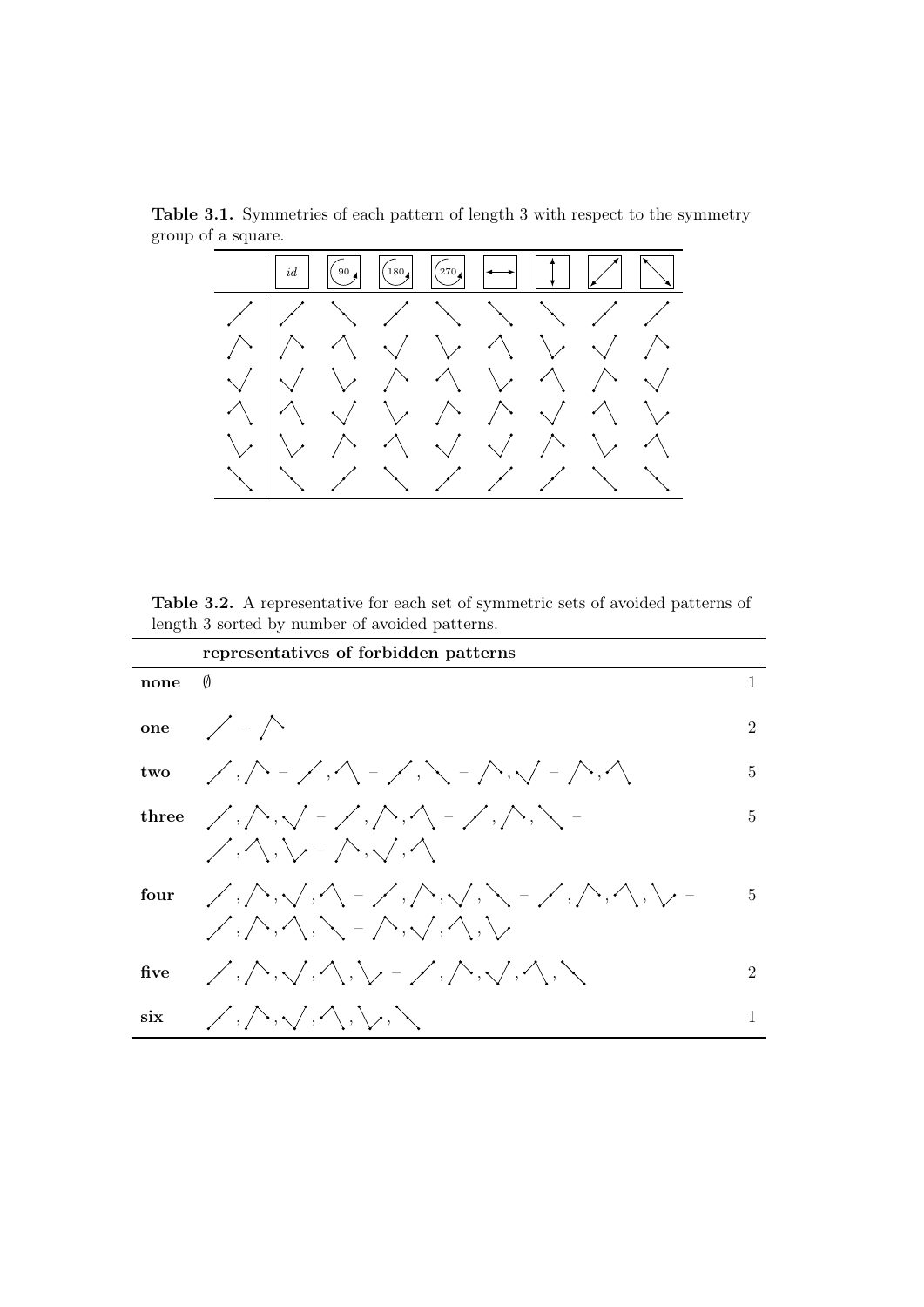#### <span id="page-30-0"></span>3.2 Avoiding a single pattern

Although there are six permutations of length 3 they belong to two non-symmetric classes. These are as follows.

- $\{123\}, \{321\}$
- $\{132\}, \{213\}, \{231\}, \{312\}$

For the following parts of this section the avoidance sets {123} and {231} were chosen as representatives and looked into in more detail.

It was shown by MACMAHON [\[16\]](#page-90-0) that the class  $Av(123)$  is enumerated by the Catalan numbers. Later KNUTH [\[15\]](#page-90-0) noticed that the permutations avoiding the pattern 231 are precisely the stack-sortable permutations. He proved that this class is enumerated by the Catalan numbers as well. That is, since  $Av(132)$  and  $Av(231)$  are symmetric,

$$
|\mathrm{Av}_n(123)| = |\mathrm{Av}_n(132)| = C_n = \frac{1}{n+1} \binom{2n}{n}
$$

for all  $n \in \mathbb{N}$ . Therefore, all permutation pattern avoidance classes avoiding exactly one pattern of length 3 are Wilf-equivalent.

To date, several bijections between both classes have been found. One of the better known bijections, and also one of the first, is due to SIMION and SCHMIDT  $[22]$ . A comprehensive survey comparing known bijections has been published in 2008 by CLAESSON and KITAEV [\[9\]](#page-90-0), the interest of which lies in examining the properties that are preserved by the various bijections.

#### 3.2.1 Class Av(123)

For this class it is relatively easy to see that the joint embedding property holds by taking a look at whether the forbidden permutation is  $\oplus$ - or  $\ominus$ -indecomposable.

#### $\triangleright$  Lemma 3.1

The permutation pattern avoidance class Av(123) has the joint embedding property.

*Proof.* As the permutation 123 is  $\ominus$ -indecomposable, this follows directly from Corollary [2.18](#page-18-0) in conjunction with Corollary [2.16](#page-17-0) and the fact that the notion of atomic is equivalent to a class having the joint embedding property.  $\Box$ 

It is known from Theorem [2.31](#page-23-0) due to CAMERON [\[7\]](#page-90-0), that  $Av(123)$  does not have the amalgamation property. An example for the amalgamation not working in this class can be seen in Figure [3.1.](#page-31-0)

So far, it has unfortunately not been possible to prove or disprove the following, but it seems very likely that it holds.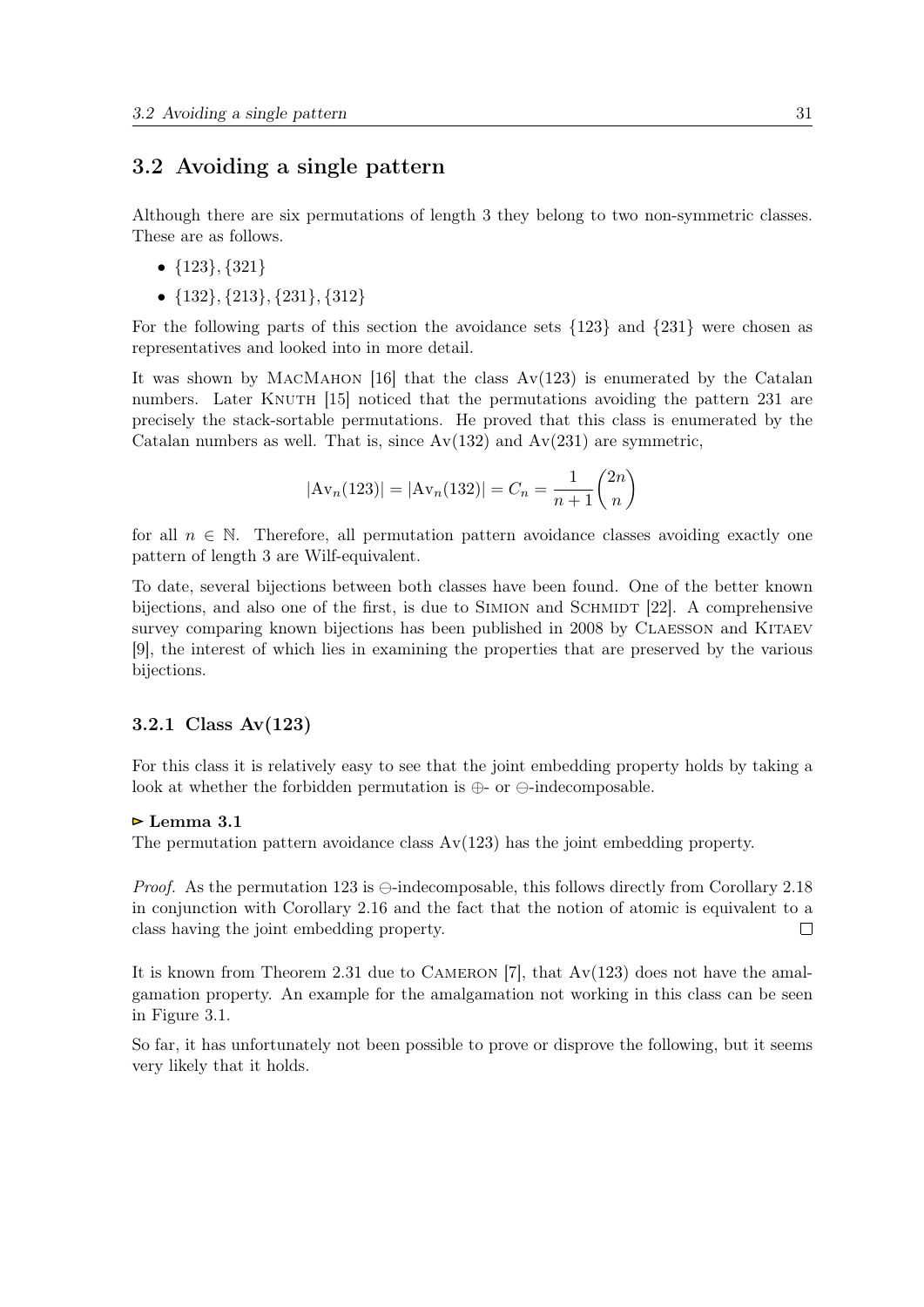<span id="page-31-0"></span>

(a) Permutation 132 and 213 with the common pattern 21.



(b) Only possible amalgam of 132 and 213 preserving the common pattern 21. Unfortunately, the amalgam, 1324, contains the pattern 123.

**Figure 3.1.** Counterexample showing that the permutation class  $Av(123)$ does not have the amalgamation property.

#### ► Conjecture 3.2

The complete first-order theory Th  $(Av(123))$  of Av(123) has an  $\omega$ -categorical model companion.

#### 3.2.2 Class Av(231)

As for the previous class it is relatively straightforward to spot that the permutation pattern avoidance class Av(231) has the joint embedding property.

#### $\triangleright$  Lemma 3.3

Av(231) has the joint embedding property.

Proof. Note that, since a permutation pattern avoidance class has the joint embedding property if and only if it is atomic, it is sufficient to prove that  $Av(231)$  is atomic. Since 231 is  $\oplus$ -indecomposable, Av(231) has the joint embedding property according to Lemma [2.17](#page-18-0) in conjunction with Lemma [2.15.](#page-17-0)  $\Box$ 

According to Cameron [\[7\]](#page-90-0) this class does not have the amalgamation property. An example that falsifies the amalgamation property in the case of  $Av(231)$  can be seen in Figure [3.2.](#page-32-0)

As mentioned earlier, this class can be enumerated by the Catalan numbers. Over time, several bijections between this class and other structures enumerated by the Catanlan numbers have been given, one of which relates  $Av(231)$  to binary trees [\[14\]](#page-90-0). But although this seemed very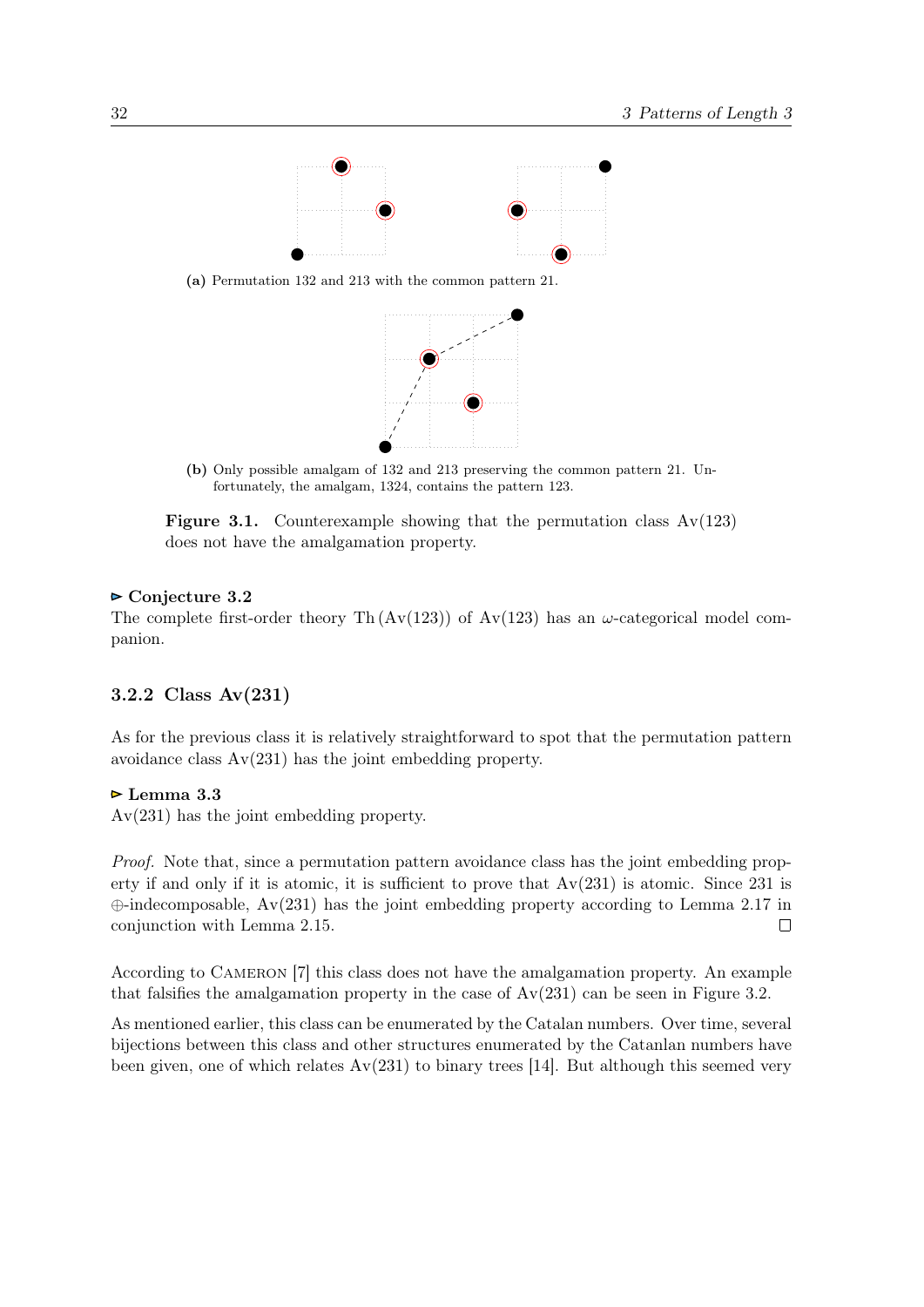<span id="page-32-0"></span>

(a) Two permutations of length 4 containing the pattern 123, namely, 1423 and 3124.



(b) Only possible amalgam of 1423 and 3124 preserving the pattern 123. The amalgam, 31524, contains the pattern 231, though.

**Figure 3.2.** Counterexample showing that the permutation class  $Av(231)$ does not have the amalgamation property. This is an adaptation of an example found in [\[7\]](#page-90-0).

promising for obtaining an amalgamation class of which  $Av(231)$  is the  $\{\langle 1, \langle 2 \rangle\}$ -reduct, this has so far not been achieved. Therefore, the following remains a conjecture in this case as well.

#### $\triangleright$  Conjecture 3.4

The complete first-order theory Th  $(Av(231))$  of  $Av(231)$  has an  $\omega$ -categorical model companion.

#### 3.3 Avoiding two patterns

According to Table [3.1](#page-29-0) the fifteen possible choices can be allocated to five sets of symmetric sets of two patterns of length 3. These are as follows.

- {123, 132}, {123, 213}, {231, 321}, {312, 321}
- {123, 231}, {123, 312}, {132, 321}, {213, 321}
- ${123, 321}$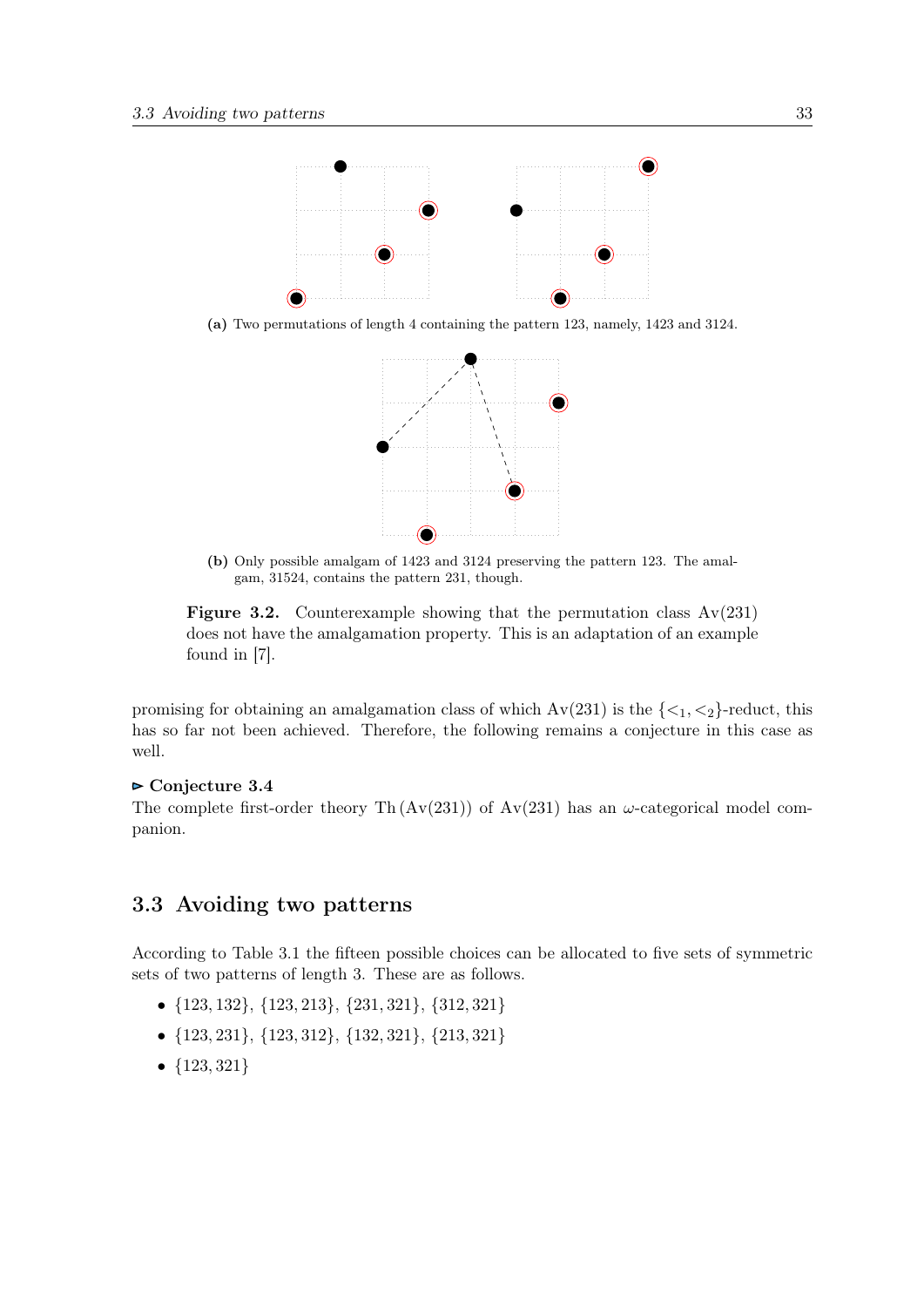- <span id="page-33-0"></span> $\bullet$  {132, 213}, {231, 312}
- {132, 231}, {132, 312}, {213, 231}, {213, 312}

Note that combinatorially there are only three Wilf-equivalence classes. It is known [\[22\]](#page-91-0) that

$$
|\mathbf{Av}_n(123, 132)| = |\mathbf{Av}_n(132, 213)| = |\mathbf{Av}_n(132, 231)| = 2^{n-1}
$$

$$
|\mathbf{Av}_n(123, 231)| = 1 + {n \choose 2}
$$

for all  $n \in \mathbb{N}$ , and

$$
|\mathrm{Av}_n(123,321)| = \begin{cases} n, & \text{if } n = 1,2 \\ 4, & \text{if } n = 3,4 \\ 0, & \text{if } n \ge 5 \end{cases}.
$$

The following sections now discuss the model theoretic properties of each of the five symmetry classes. The chosen representatives are {123, 132}, {123, 231}, {123, 321}, {132, 213} and  ${132, 312}.$ 

#### 3.3.1 Class Av(123, 132)

Again it is relatively easy to prove that the class has the joint embedding property.

#### $\triangleright$  Lemma 3.5

The class Av(123, 132) has the joint embedding property.

*Proof.* By Corollary [2.18](#page-18-0) it is known that  $Av(123, 132)$  is  $\ominus$ -sum-complete since 123 and 132 are  $\ominus$ -indecomposable. Therefore, by Corollary [2.16,](#page-17-0) this class does have the joint embedding property.  $\Box$ 

Before going further into detail concerning the model theoretic properties it is reasonable to take a closer look at the general structure of the permutations in this class. This reveals that the following lemma holds.

#### Lemma 3.6

For each permutation in  $Av(123, 132)$  there exists a unique representation as a finite skew sum of permutations of the form  $id_n^r \oplus 1, n \in \mathbb{N}_0$ .

Furthermore, each skew sum of finitely many permutations of the form  $id_n^r \oplus 1, n \in \mathbb{N}_0$ , is isomorphic to a permutation avoiding the patterns 123 and 132.

*Proof.* Let  $\pi \in Av(123, 132)$ . Then let  $\pi_1 \oplus \pi_2 \oplus ... \oplus \pi_m$  be the  $\ominus$ -decomposition of  $\pi$  into  $\ominus$ -indecomposable permutations. Suppose that for some  $i \in [m]$ ,  $\pi_i$  is not of the stated form. Obviously,  $|\pi_i| > 2$  since all permutations of length 1 or 2 are either of the desired form or  $\ominus$ -decomposable.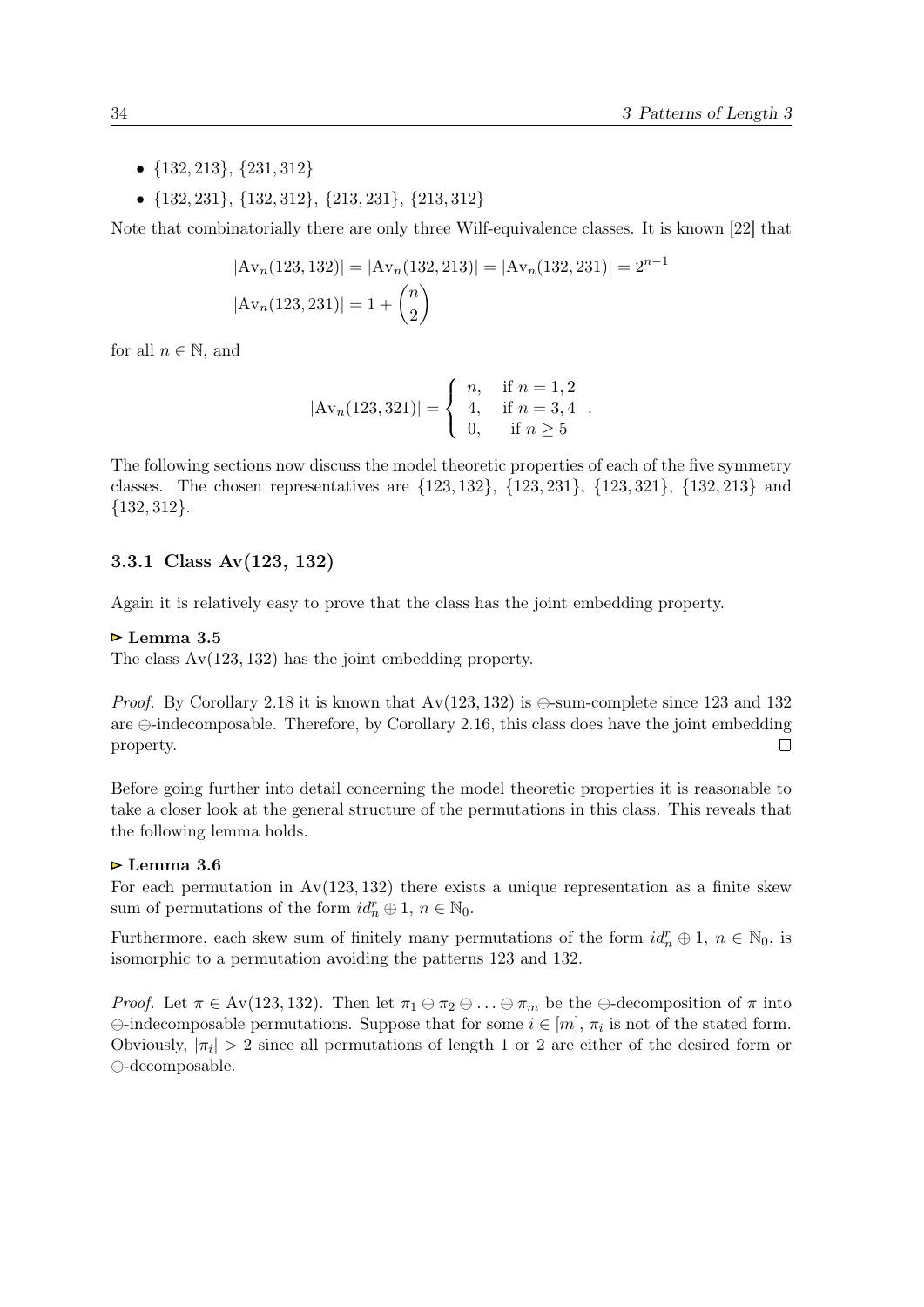Without loss of generality it can be assumed that  $\pi_i$  is of the form  $p_1p_2 \ldots p_k$  where  $k = |\pi_i|$ . Now let s be the index of the smallest entry of  $\pi_i$ , and t be the index of the largest. That is,  $p_s = 1$  and  $p_t = k$ . Since  $\pi_i$  is  $\ominus$ -indecomposable, it holds that  $s < k$  and  $t > 1$ . There are now two cases to consider. Either  $s < t$ , or  $t < s$ .

Case 1:  $s < t$ . In this case s and t have to be consecutive since otherwise  $\pi_i$  would contain an increasing subsequence of length 3 as for  $t - 1 > s$  it is  $1 = p_s < p_{s+1} < p_t = k$ . Furthermore,  $t = k$  since in any other case  $\pi_i$  would contain a subsequence isomorphic to 132. Thus,  $s = k - 1$  and  $t = k$ .

For  $p_i$  to not be of the form  $id_n^r$  for some  $n \in \mathbb{N}_0$ , the remaining  $k-2$  entries  $p_1 \dots p_{k-2}$  cannot be strictly decreasing. Therefore, there exists  $j \in [k-3]$  with  $p_j < p_{j+1}$ . Then  $p_j < p_{j+1} < p_k$ holds. Since  $j < k$  this implies that  $\pi_i$  contains an increasing subsequence of length 3. This is a contradiction with the premise that  $p_i$  avoids 123.

Case 2:  $t < s$ . Since  $s < k$  and  $1 < t$  this implies that neither  $p_1$  nor  $p_k$  are 1 or k, and  $1 < t < k-1$ . Let u be the smallest entry in the sequence  $p_1 \ldots p_{t-1}$ . This is well-defined as  $t > 1$ , and it is  $1 < u < k$ . Analogously, let v be the largest entry in the sequence  $p_{t+1} \dots p_k$ . Since  $t < k - 1$  this is also well-defined, and it is  $1 < v < k$ .

Obviously, ukv is a subsequence of  $\pi_i$ . Due to  $\pi_i$  avoiding the pattern 132, and k being the biggest entry in  $\pi_i$  and its subsequence ukv in particular, ukv is isomorphic to 231. But then, since u is the smallest entry in  $p_1 \dots p_{t-1}$  and v the largest in  $p_{t+1} \dots p_k$ ,  $\pi_i$  is  $\ominus$ decomposable, namely into the permutation isomorphic to  $p_1 \ldots p_t$  and the one isomorphic to  $p_{t+1} \dots p_k$ . This contradicts the assumption that  $\pi_i$  is  $\ominus$ -indecomposable.

Therefore, neither of the two cases can hold, and so the assumption is falsified. Thus, each component in the  $\ominus$ -decomposition of  $\pi$  is indeed of the form  $id_n^r \oplus 1, n \in \mathbb{N}_0$ .

For the second part of the lemma, let the permutation  $\pi$  be the skew sum of finitely many permutations of the desired form. Suppose that  $\pi \notin Av(123, 132)$ . Hence,  $\pi$  contains the pattern 123 or the pattern 132.

If 123  $\leq \pi$  then one of the components upon  $\ominus$ -decomposition has to contain the pattern 123 as this is  $\ominus$ -indecomposable. This contradicts the form of these components, since any permutation of the form  $id_n^r \oplus 1$  does not contain 123. On the other hand, if  $132 \preceq \pi$ , then once again one of the components has to contain this pattern. In the same way as for 123 this cannot be the case since any permutation of the form  $id_n^r \oplus 1$  avoids the pattern 132. Therefore, the stated assumption cannot be valid, so instead  $\pi \in Av(123, 132)$  holds.  $\Box$ 

It is now necessary to look at a slightly different structure, or more specifically at an expansion of the permutation pattern avoidance class at hand. That the class defined in the following theorem indeed expands  $Av(123, 132)$  will be shown later on.

#### • Theorem 3.7

Let X be an L-structure with domain X and relational signature  $L = \{ \langle 1, \langle 2, D, U, M, N \} \rangle$ , where D, U are unary, and  $\lt_1, \lt_2, M, N$  binary relations, that avoid the patterns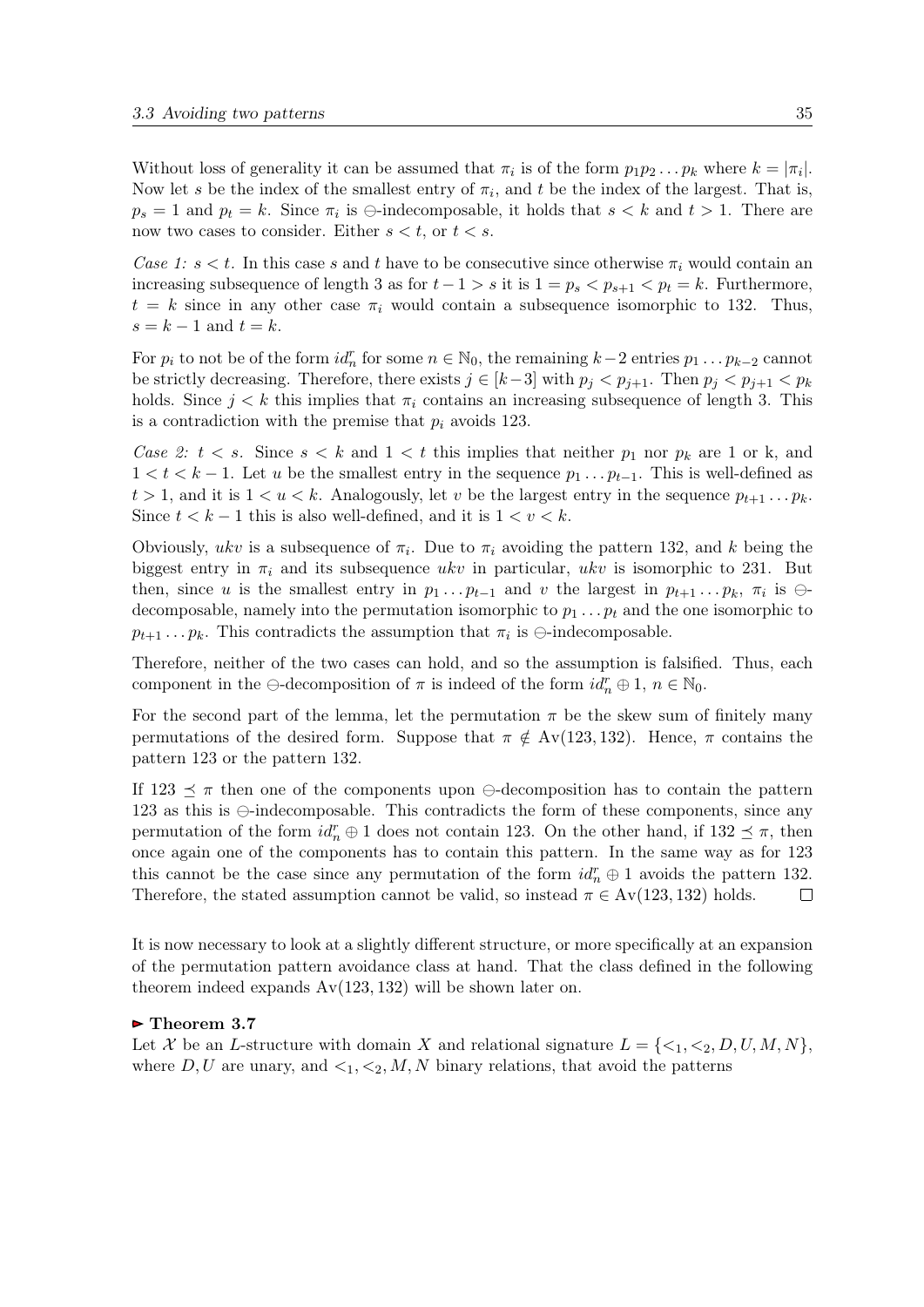

and for which

- $\lt_1, \lt_2$  are strict total orders,
- $U \cap D = \emptyset$ ,  $U \cup D = X$ ,
- $M \cap N = \emptyset$ ,  $M \cup N = X \times X$ , M, N symmetric.

Then the class  $\mathscr X$  of all finite L-structures with the properties given above is an amalgamation class.

Proof. Note that, as it seems obvious, it will not always be mentioned explicitly that if for any  $a, b$  it holds that  $(a, b) \in M$ , or N, respectively, then due to the symmetric nature of the relation,  $(b, a) \in M$ , or N, respectively, will be assumed to hold as well.

To prove that  $\mathscr X$  is an amalgamation class, it is necessary and sufficient by Theorem [2.30](#page-23-0) to show that  $\mathscr X$  is closed under isomorphism, and has the hereditary property, joint embedding property, and amalgamation property.

Since the structures in  $\mathscr X$  are defined by avoiding certain substructures, the class is closed under isomorphism, and does have the hereditary property.

It is not as easy to see that the joint embedding property holds. Let  $\mathcal{X}, \mathcal{Y} \in \mathcal{X}$  with  $X = \text{dom}(\mathcal{X}), Y = \text{dom}(\mathcal{Y}).$  Without loss of generality it can be assumed that X and Y are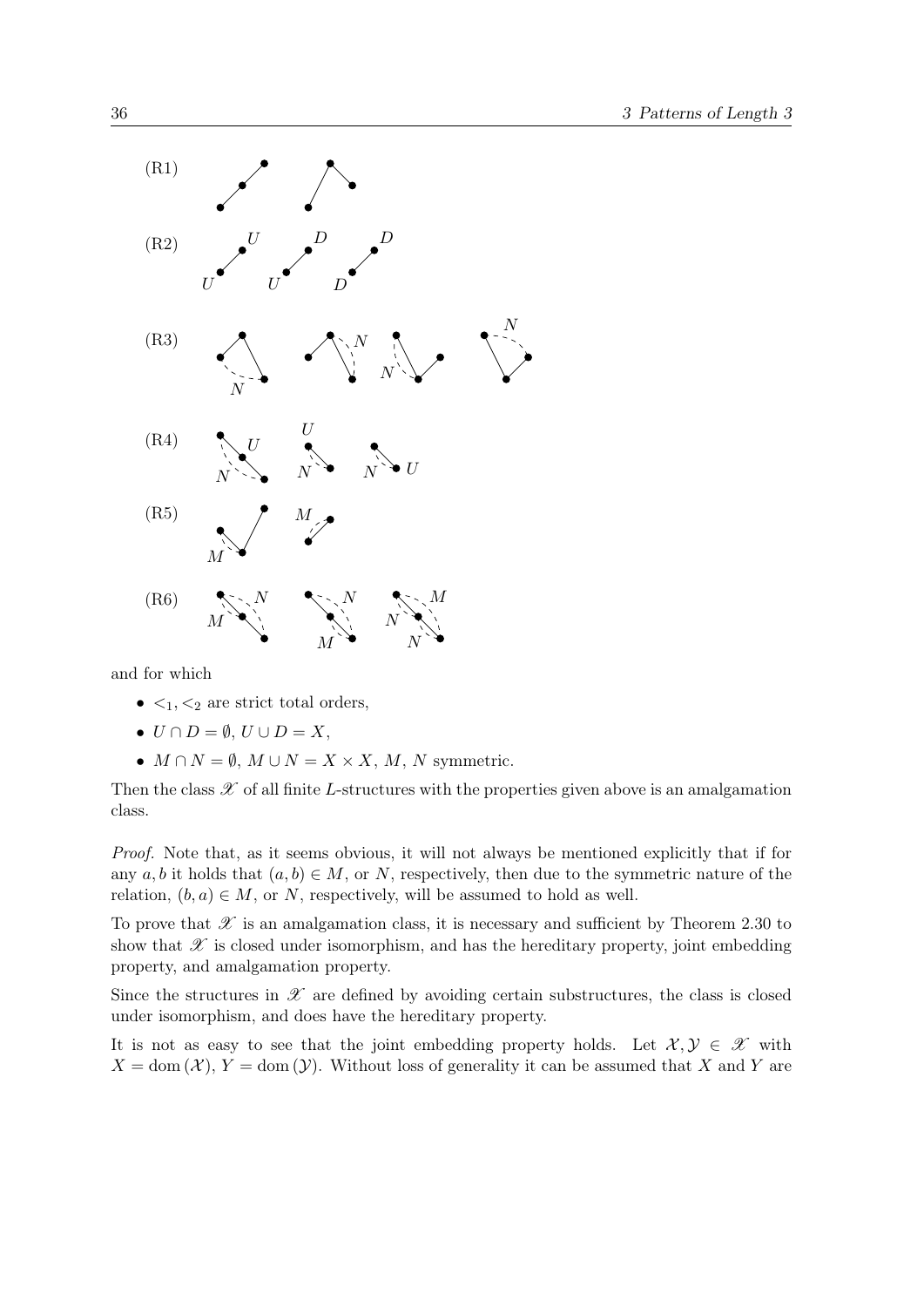disjoint. If this would not be the case and they share an element  $x$ , mark this element with  $1$  in X and with  $2$  in Y. This does not change anything about the properties of the elements of each respective set.

Let Z be the L-structure defined on the domain  $Z = X \cup Y$  with interpretations of the relations such that for  $u, v \in Z$ 

$$
\langle \zeta_1^Z := \langle \zeta_1^{\chi} \cup \langle \zeta_1^{\chi} \cup (X \times Y), \\ \langle \zeta_2^Z := \langle \zeta_2^{\chi} \cup \langle \zeta_2^{\chi} \cup (Y \times X), \\ D^{\mathcal{Z}} := D^{\mathcal{X}} \cup D^{\mathcal{Y}}, \\ U^{\mathcal{Z}} := U^{\mathcal{X}} \cup U^{\mathcal{Y}}, \\ M^{\mathcal{Z}} := M^{\mathcal{X}} \cup M^{\mathcal{Y}} \cup (X \times Y) \cup (Y \times X), \\ N^{\mathcal{Z}} := N^{\mathcal{X}} \cup N^{\mathcal{Y}}.
$$

Obviously, Z embeds both, X and Y. To prove that  $\mathcal{Z} \in \mathcal{X}$  holds as well, it needs to be verified that  $\mathcal Z$  satisfies ([R1\)](#page-35-0) to ([R6\)](#page-35-0), and the interpretations of the relations have the stated properties.

By the definitions stated above,  $\langle \xi_1^2 \rangle$  and  $\langle \xi_2^2 \rangle$  are strict total orders, and M and N are symmetric. Furthermore, using that  $X$  and  $Y$  are disjoint yields that

$$
U^{Z} \cap D^{Z} = (U^{X} \cup U^{Y}) \cap (D^{X} \cup D^{Y})
$$
  
\n
$$
= (U^{X} \cap D^{X}) \cup (U^{X} \cap D^{Y}) \cup (U^{Y} \cap D^{X}) \cup (U^{Y} \cap D^{Y})
$$
  
\n
$$
= \emptyset \cup \emptyset \cup \emptyset = \emptyset, U^{Z} \cup D^{Z} = (U^{X} \cup U^{Y}) \cup (D^{X} \cup D^{Y})
$$
  
\n
$$
= (U^{X} \cup D^{X}) \cup (U^{Y} \cup D^{Y}) = X \cup Y = Z,
$$
  
\n
$$
M^{Z} \cap N^{Z} = (M^{X} \cup M^{Y} \cup (X \times Y) \cup (Y \times X)) \cap (N^{X} \cup N^{Y})
$$
  
\n
$$
= (M^{X} \cap N^{X}) \cup (M^{X} \cap N^{Y}) \cup (M^{Y} \cap N^{X}) \cup (M^{Y} \cap N^{Y})
$$
  
\n
$$
\cup ((Y \times X) \cap N^{X}) \cup ((Y \times X) \cap N^{Y})
$$
  
\n
$$
= \emptyset \cup \emptyset \cup \emptyset \cup \emptyset \cup \emptyset \cup \emptyset \cup \emptyset = \emptyset, M^{Z} \cup N^{Z} = (M^{X} \cup M^{Y} \cup (X \times Y) \cup (Y \times X)) \cup (N^{X} \cup N^{Y})
$$
  
\n
$$
= (M^{X} \cup N^{X}) \cup (M^{Y} \cup N^{Y}) \cup (X \times Y) \cup (Y \times X)
$$
  
\n
$$
= (X \times X) \cup (X \times Y) \cup (Y \times X) \cup (Y \times Y)
$$
  
\n
$$
= (X \times (X \cup Y)) \cup (Y \times (X \cup Y)) = ((X \cup Y) \times (X \cup Y)) = Z \times Z.
$$

Due to the definitions of the relations, a violation of one of the restraints can only occur if some of the elements in question were originally in  $X$ , and some in  $Y$ . Note that for any two elements  $x, y \in Z$  with  $x \in X$  and  $y \in Y$  it is  $x \leq_1 y$  and  $y \leq_2 x$ , and  $(x, y) \in M$ . Therefore, if any restraint is not violated in X or Y, then it is not violated in Z either. Since  $\mathcal{X}, \mathcal{Y} \in \mathcal{X}$ ,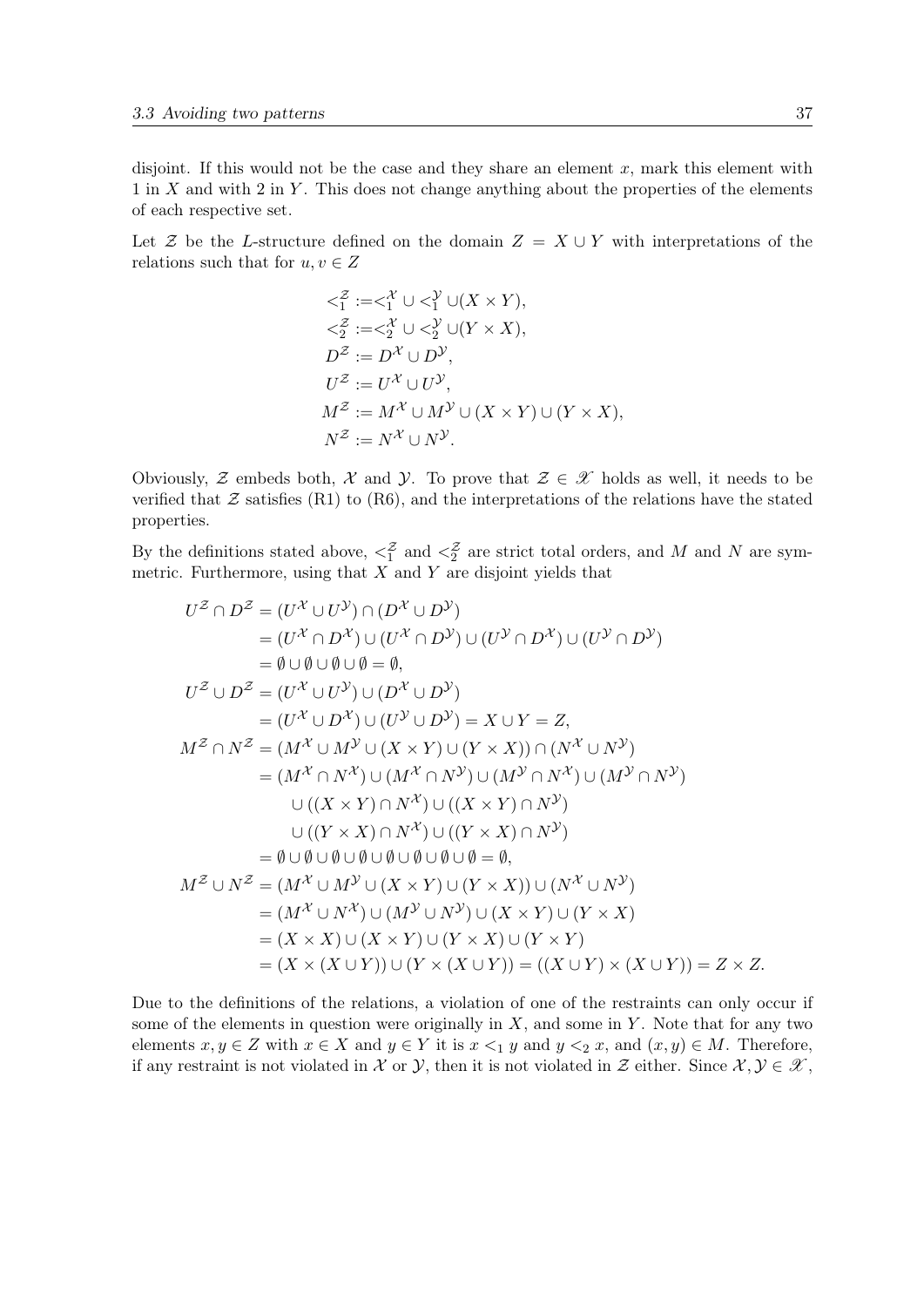<span id="page-37-0"></span>it follows that  $\mathcal{Z} \in \mathcal{X}$  holds. Hence, the class  $\mathcal{X}$  has the joint embedding property.

Now the only remaining property is the amalgamation property. Luckily, to prove the amalgamation property it is sufficient to consider so-called two-point-amalgamation [\[8\]](#page-90-0) and prove that  $\mathscr X$  has this property.

Let  $\mathcal{X}_1, \mathcal{X}_2, \mathcal{Y} \in \mathcal{X}$  such that  $\mathcal{Y}$  is a substructure of  $\mathcal{X}_1$  as well as  $\mathcal{X}_2$ , and

| $X_1 = \text{dom}(\mathcal{X}_1),$ | $X_2 = \text{dom}(\mathcal{X}_2),$ | $Y = \text{dom}(\mathcal{Y}),$ |
|------------------------------------|------------------------------------|--------------------------------|
| $X_1 = Y \cup \{x_1\},\$           | $X_2 = Y \cup \{x_2\}.$            |                                |

Then for  $\leq_1$ , and  $\leq_2$ , respectively, there are 3 possibilities as to how  $x_1$  and  $x_2$  are related to each other. For  $\lt_1$  they are:

- (A)  $\exists x : x_1 <_1 x <_1 x_2$
- (B)  $\exists x : x_2 <_1 x <_1 x_1$ ,
- (C) ∀  $x : (x <_1 x_1 \land x <_1 x_2) \lor (x_1 <_1 x \land x_2 <_1 x)$ .

Analogously, for  $\lt_2$  they are:

- (a)  $\exists y : x_1 \leq_2 y \leq_2 x_2$ ,
- (b)  $\exists u : x_2 \leq 2 u \leq 2 x_1$
- (c)  $\forall y : (y \leq_2 x_1 \land y \leq_2 x_2) \lor (x_1 \leq_2 y \land x_2 \leq_2 y).$

So combining these yields the nine possible cases Aa, Ab, Ac, Ba, Bb, Bc, Ca, Cb, and Cc.

Obviously, the cases Aa and Bb are symmetric as one can be obtained from the other by exchanging the roles of  $\mathcal{X}_1$  and  $\mathcal{X}_2$ . Analogously, cases Ab and Ba, Ac and Bc, and cases Ca and Cb are symmetric. Next, note that the set of restraints ([R1\)](#page-35-0) to ([R6\)](#page-35-0) is symmetric to itself under application of  $\tau \in D_4$  where  $\tau$  is the reflection about the increasing diagonal. This way, case Ba can be reduced to case Ab. In the same way, Ca can be reduced to Ac, and Cb to Bc. Hence, it suffices to look at the four cases

- 1. Aa, which also covers Bb,
- 2. Ab, which also covers Ba,
- 3. Ac, which also covers Bc, Ca, and Cb,
- 4. Cc.

Case  $1$  (Aa):

$$
\exists x: x_1 \leq_1 x \leq_1 x_2 \tag{7}
$$

$$
\exists y: x_1 <_2 y <_2 x_2 \tag{8}
$$

This implies directly that  $x_1 <_1 x_2$  as well as  $x_1 <_2 x_2$ . For this to work none of the following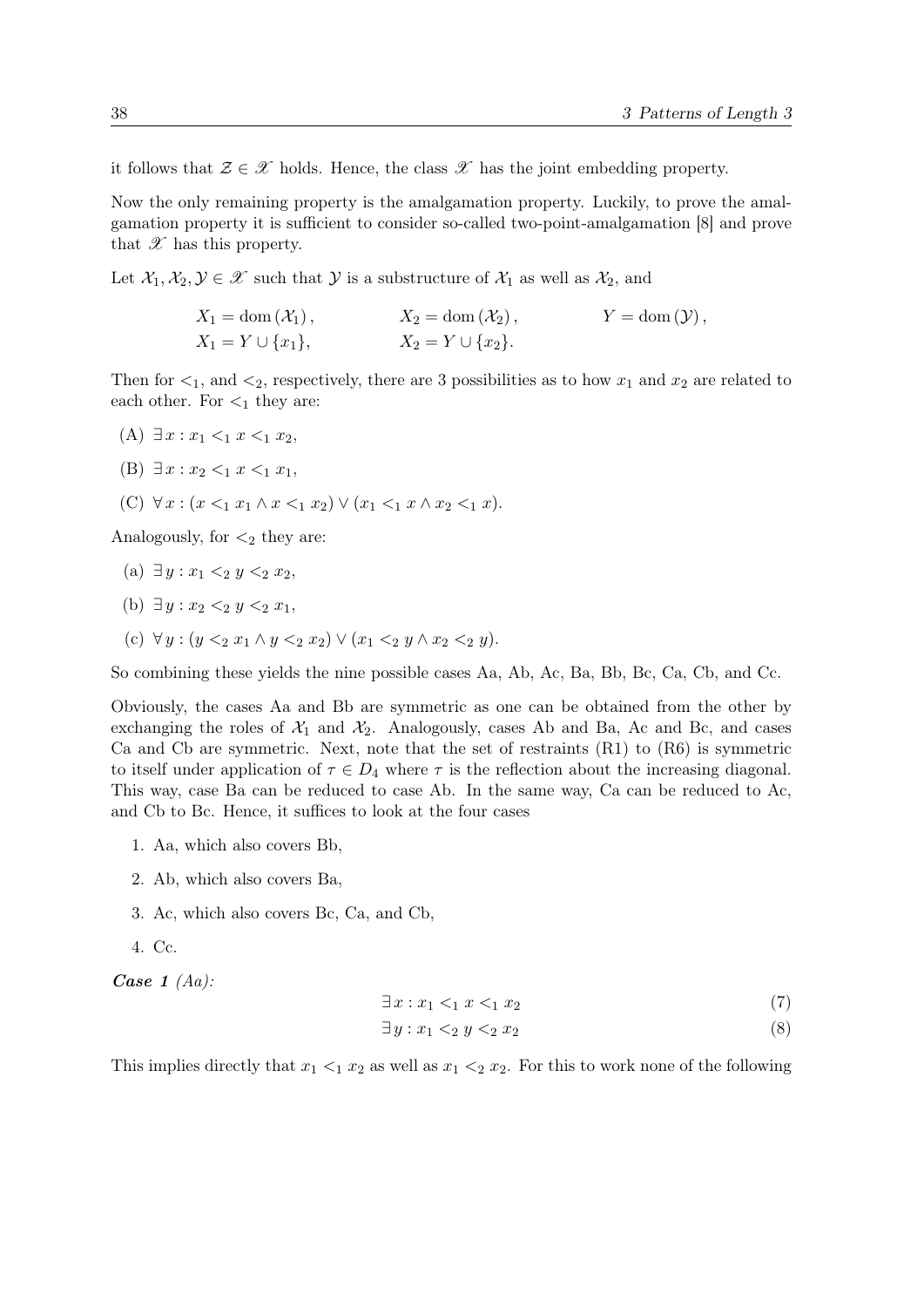<span id="page-38-0"></span>may hold:

$$
x_1 \in U,\tag{9}
$$

$$
x_2 \in D,\tag{10}
$$

$$
\exists r \in Y : x_1 <_1 r \land r <_1 x_2 \land x_2 <_2 r \tag{11}
$$

$$
\exists s \in Y : x_2 <_1 s \land x_1 <_2 s \land x_2 <_2 s \tag{12}
$$

Assumption 1: Suppose that (9) holds, that is  $x_1 \in U$ . Then due to restriction ([R2\)](#page-35-0) it has to be  $x \leq_2 x_1$  and  $y \leq_1 x_1$  in  $\mathcal{X}_1$ . By the premises of this case, it is therefore  $x \leq_2 x_2$  and  $y \leq_1 x_2$ . Thus, by ([R5\)](#page-35-0) it is  $(y, x) \in N$  in  $\mathcal{X}_2$ . On the other hand, as x and y belong to the shared structure  $\mathcal{Y}, (y, x) \in N$  has to hold in  $\mathcal{X}_1$  as well. But this contradicts the ([R4\)](#page-35-0) in  $\mathcal{X}_1$ .

Assumption 2: Suppose that (10) holds, that is  $x_2 \in D$ . From the premises of this case and ([R2\)](#page-35-0) it is known that  $x_2 <_1 y$  and  $x_2 <_2 x$ . This also implies  $x_1 <_1 y$  and  $x_1 <_2 x$ . But then  $\mathcal{X}_1$  would contain the pattern 132 since this is isomorphic to the sequence  $(x_1, x, y)$  in this case, which contradicts the restraint ([R1\)](#page-35-0).

Assumption 3: Suppose that (11) holds, that is there exists  $r \in Y$  such that  $x_1 \leq_1 r, r \leq_1 x_2$ , and  $x_2 \leq_2 r$ . Then it would be  $r \in U$  due to  $(R2)$  $(R2)$  in  $\mathcal{X}_1$ , and  $y \leq_1 x_1$  as well as  $y \in D$ because of ([R1\)](#page-35-0) and ([R2\)](#page-35-0) in  $\mathcal{X}_1$ . The latter in combination with [\(8\)](#page-37-0) implies  $y <_1 x_2$ . Thus, a contradiction occurs in  $\mathcal{X}_2$  since ([R1\)](#page-35-0) is violated.

Assumption  $\ddot{A}$ : Suppose that (12) holds. This yields a contradiction analogously to Assumption 3, which can be obtained from this one by exchanging the roles of  $\leq_1$  and  $\leq_2$ .

Since all above assumptions can be falsified, it is possible to amalgamate  $\mathcal{X}_1$  and  $\mathcal{X}_2$  by extending  $\mathcal{X}_1$  by  $x_2$  and adding  $x_2$  to U,  $(x_1, x_2)$  to  $\lt_1$ ,  $(x_1, x_2)$  to  $\lt_2$ , and  $(x_1, x_2)$ ,  $(x_2, x_1)$ to N. This amalgamation satisfies all restraints.

Case  $2 \; (Ab)$ :

$$
\exists x: x_1 \leq_1 x \leq_1 x_2 \tag{13}
$$

$$
\exists y: x_2 <_2 y <_2 x_1 \tag{14}
$$

From these premises it follows directly that  $x_1 \leq_1 x_2$  and  $x_2 \leq_2 x_1$ . Only judging from this any assignment of  $x_1, x_2$  to U and D is feasible. So there are now four cases to consider.

Case 2.1:  $x_1, x_2 \in U$ . In this case it is known from the restraints that  $x \leq_2 x_1, y \leq_1 x_2$ . Then the only way a problem could occur is if

$$
\exists z: z \leq_1 x_1 \land z \leq_2 x_2 \tag{15}
$$

Now suppose that (15) holds. Then in  $\mathcal{X}_1$  to avoid ([R1\)](#page-35-0) it is  $x \leq_2 z$ . Furthermore,  $(z, x) \in M$ due to ([R3\)](#page-35-0). But this implies that in  $\mathcal{X}_2$  the restraint ([R5\)](#page-35-0) is violated.

Therefore, the assumption cannot hold, and  $\mathcal{X}_1$  and  $\mathcal{X}_2$  amalgamate in the canonical way with  $(x_1, x_2), (x_2, x_1) \in M$ .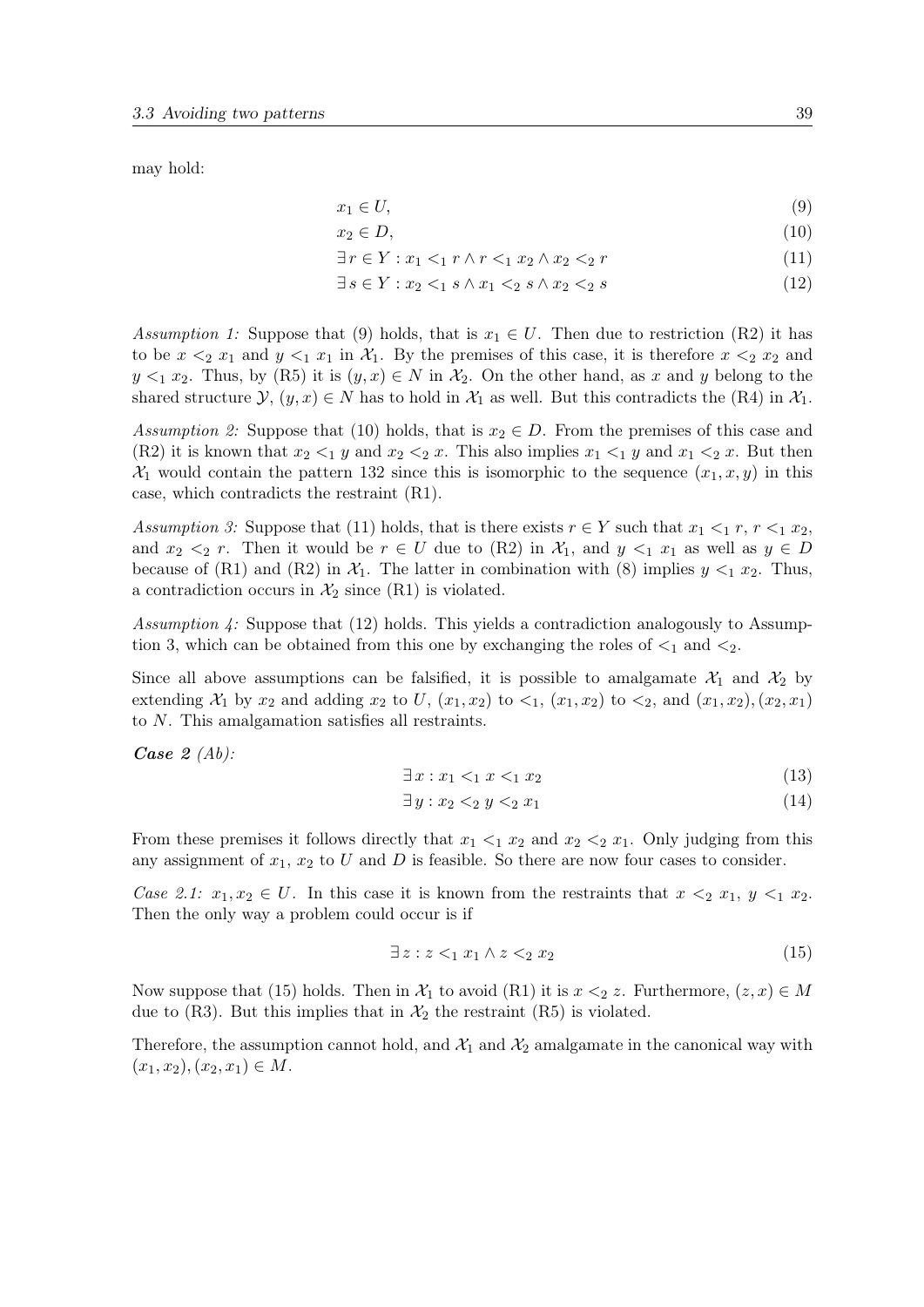Case 2.2:  $x_1, x_2 \in D$ . As this case is slightly more complicated than the previous one it will be split up into three sub-cases:

$$
\exists r: x_1 <_1 r \land r <_1 x_2 \land x_1 <_2 r,
$$
\n
$$
\exists s: x_2 <_2 s \land s <_2 x_1 \land x_2 <_1 s,
$$
\n
$$
\forall r: ((x_1 <_1 r \land r <_1 x_2) \to r <_2 x_1) \land ((x_2 <_2 r \land r <_2 x_1) \to r <_1 x_2).
$$

Obviously, the first two of these may overlap. They were chosen this way for symmetric reasons. It is also easy to see that no other cases may occur.

Case 2.2.1:  $\exists r : x_1 \leq_1 r \wedge r \leq_1 x_2 \wedge x_1 \leq_2 r$ . Considering  $\mathcal{X}_1$  this means that due to ([R2\)](#page-35-0)  $r \in U$  and because of ([R5\)](#page-35-0)  $(x_1, r) \in N$ . Therefore, to satisfy restraint ([R3\)](#page-35-0) for the amalgam it has to be  $(x_1, x_2) \in M$ . There are three ways this may not work out. They are covered by the following assumptions, and their respective falsification.

Assumption 1: Suppose that there exists  $z \in Y$  such that  $z \leq_1 x_1, x_1 \leq_2 z$ , and  $(z, x_2) \in N$ . Then because of [\(13\)](#page-38-0) and [\(14\)](#page-38-0), obviously  $z \leq_1 x_2$ , and  $x_2 \leq_2 z$ . So now two cases are possible. If  $z \leq_2 r$  then  $\mathcal{X}_2$  would not be an admissible structure as it would violate restraint ([R3\)](#page-35-0). On the other hand, if  $r <sub>2</sub> z$  then ([R4\)](#page-35-0) is not satisfied in  $\mathcal{X}_2$ . Thus, the assumption cannot hold.

Assumption 2: Suppose that there exists  $z \in Y$  such that  $z \leq_2 x_2, x_2 \leq_1 z$ , and  $(x_1, z) \in N$ . Then restraint ([R3\)](#page-35-0) is violated in  $\mathcal{X}_1$ . So this cannot be the case.

Assumption 3: Suppose that there exists  $z \in Y$  such that  $x_2 \leq_1 z$ , and  $x_1 \leq_z$ . In this case,  $(R1)$  $(R1)$  would not be satisfied in  $\mathcal{X}_1$ . Therefore, this assumption is falsified.

Since none of the assumptions provides a problem,  $\mathcal{X}_1$  and  $\mathcal{X}_2$  can in this case be amalgamated in the canonical way adding  $(x_1, x_2), (x_2, x_1) \in M$ .

Case 2.2.2:  $\exists s : x_2 <_2 s \land s <_2 x_1 \land x_2 <_1 s$ . In this case the same as in Case 2.2.1 applies if one exchanges the roles of  $\leq_1$  and  $\leq_2$ . Therefore,  $\mathcal{X}_1$  and  $\mathcal{X}_2$  amalgamate analogously when adding in  $(x_1, x_2), (x_2, x_1) \in M$ .

Case 2.2.3:  $\forall r: ((x_1 <_1 r \land r <_1 x_2) \rightarrow r <_2 x_1) \land ((x_2 <_2 r \land r <_2 x_1) \rightarrow r <_1 x_2)$ . Then in particular  $x \leq_2 x_1$  and  $y \leq_1 x_2$  because of [\(13\)](#page-38-0) and [\(14\)](#page-38-0). Since  $x_1, x_2 \in D$  this means that there exists  $t \in Y$  such that  $x_1 <_1 t <_1 x_2$  and  $x_2 <_2 t <_2 x_1$ .

Now, if  $t \in U$  then to satisfy ([R4\)](#page-35-0) in  $\mathcal{X}_1$  it would be  $(x_1, x) \in M$ . Analogously,  $(x, x_2) \in M$ . Then canonically amalgamating  $\mathcal{X}_1$  and  $\mathcal{X}_2$  would work when adding  $(x_1, x_2), (x_2, x_1) \in M$ .

On the other hand, if for all such t it would be  $t \in D$ , then due to the restraints ([R1\)](#page-35-0) to ([R6\)](#page-35-0)  $\mathcal{X}_1$  and  $\mathcal{X}_2$  still amalgamate in the canonical way. Only that if  $(x_1, t) \in M$  or  $(t, x_2) \in M$ then  $(x_1, x_2), (x_2, x_1) \in M$  would need to be added, and if both  $(x_1, t) \in N$  and  $(t, x_2) \in N$ then  $(x_1, x_2), (x_2, x_1) \in N$  would need to be added.

Case 2.3:  $x_1 \in D, x_2 \in U$ . Due to ([R1\)](#page-35-0) this implies  $x_1 \leq_1 y \leq_1 x_2$ . It also means that the only hope for successful amalgamation is by adding  $(x_1, x_2), (x_2, x_1) \in M$ . Now, if one assumes that there exists  $z \in Y$  such that  $x_2 <_1 z$ ,  $z <_2 x_2$ , and  $(x_1, z) \in N$ , then this would yield a contradiction. But if such z exists this implies that due to  $(R6)$  $(R6)$  being satisfied in  $\mathcal{X}_1$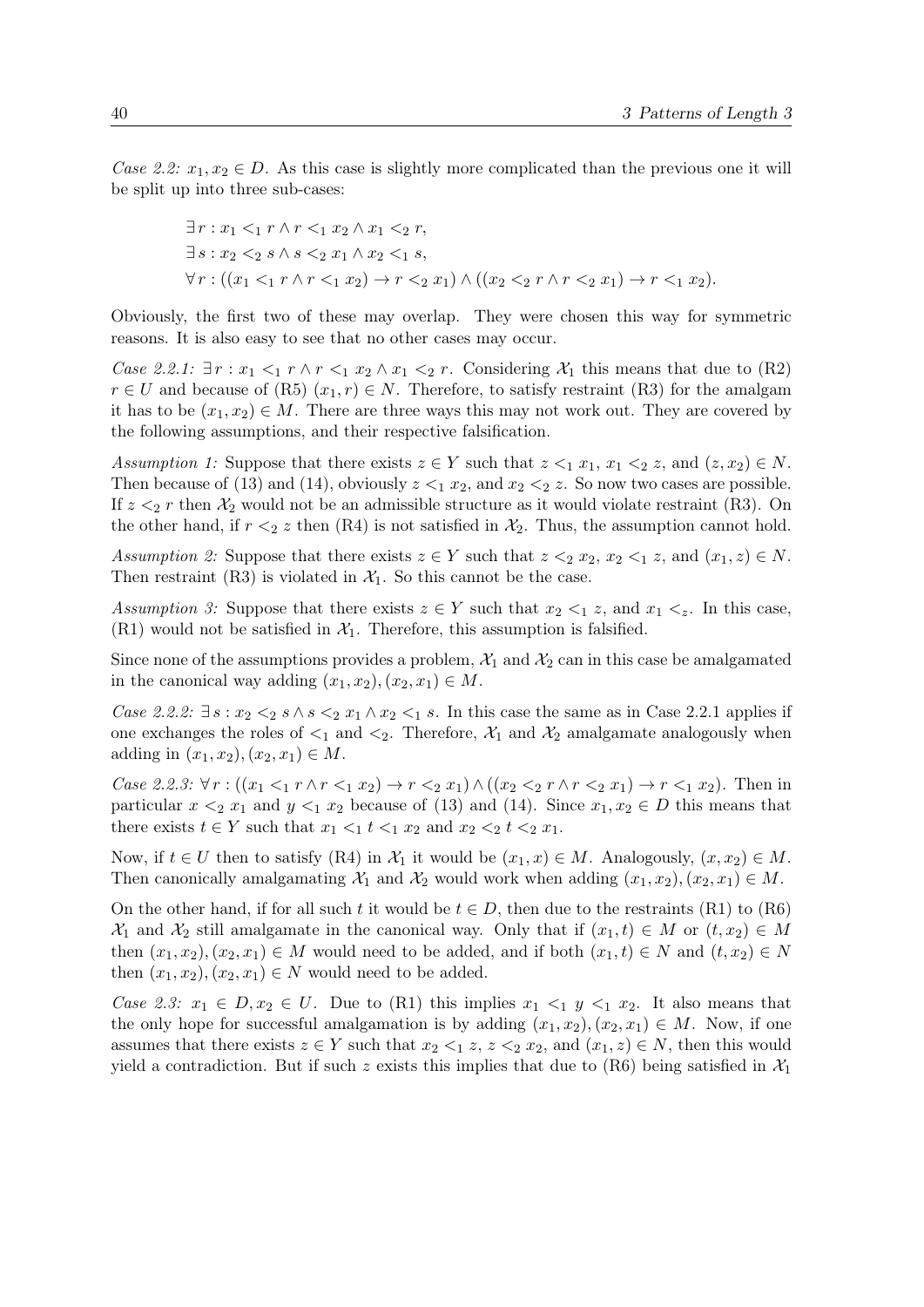<span id="page-40-0"></span>it would have to be  $(x, z) \in N$  as well. This contradicts  $(R4)$  $(R4)$  in  $\mathcal{X}_2$ , though. Therefore, the assumption cannot hold, and  $\mathcal{X}_1$  and  $\mathcal{X}_2$  amalgamate accordingly.

Case 2.4:  $x_1 \in U, x_2 \in D$ . This case is analogous to Case 2.3. Therefore,  $\mathcal{X}_1$  and  $\mathcal{X}_2$ amalgamate canonically with  $(x_1, x_2), (x_2, x_1) \in M$ .

As  $X_1$  and  $X_2$  amalgamate in all four sub-cases, the amalgamation property is validated for Case 2.

Case  $3(Ac)$ :

$$
\exists x: x_1 <_1 x <_1 x_2 \tag{16}
$$

$$
\forall y: (y <_{2} x_{1} \land y <_{2} x_{2}) \lor (x_{1} <_{2} y \land x_{2} <_{2} y) \tag{17}
$$

From (16) it follows that  $x_1 \leq_1 x_2$ , and from (17) that either  $x_1 \leq_2 x_2$  or  $x_2 \leq_1 x_1$ . It is now possible to consider the following two cases.

Case 3.1:  $\exists r \in Y : x_1 <_1 r <_1 x_2 \wedge x_1 <_2 r$ . Then from (17) it is known that  $x_2 <_2 r$  as well. Then for the amalgam to satisfy  $(R1)$  $(R1)$  it has to be  $x_2 < 2x_1$ . Furthermore, to also satisfy  $(R3)$  $(R3)$ it has to be  $(x_1, x_2), (x_2, x_1) \in M$ . Defining this as the amalgam works as any contradiction would directly imply that a restraint violation already occured in  $\mathcal{X}_1$  or  $\mathcal{X}_2$ .

Case 3.2:  $\forall r \in Y : (x_1 <_1 r <_1 x_2) \rightarrow (r <_2 x_1)$ . In particular, this means that  $x <_2 x_1$ . Hence,  $x \leq_2 x_2$  by (17), and therefore  $x_2 \in U$  because of ([R2\)](#page-35-0) in  $\mathcal{X}_2$ .

Suppose now that  $(x_1, x) \in N$ . Obviously, this can only hold if  $x_1 \in D$  because of ([R4\)](#page-35-0). Then for the amalgam to satisfy restraint ([R3\)](#page-35-0) it would have to be  $x_1 \leq_2 x_2$ . Thus,  $(x_1, x_2), (x_2, x_1) \in N$  due to  $(R5)$  $(R5)$ .

Assume that there exists  $z \in Y$  such that  $z \leq_1, x_2 \leq_2 z$ , and  $(x_1, z) \in N$ . Then in  $\mathcal{X}_1$ ,  $(x, z) \in N$  because of ([R6\)](#page-35-0). But this contradicts ([R3\)](#page-35-0) in  $\mathcal{X}_2$ .

Any other assumption that would lead to the amalgam obtained in this way to not be in  $\mathscr X$ would directly lead to a contradiction in  $\mathcal{X}_1$  or  $\mathcal{X}_2$  as well. Therefore,  $\mathcal{X}_1$  and  $\mathcal{X}_2$  amalgamate in this case.

On the other hand, if for all r with  $x_1 <_1 r <_1 x_2$  it is  $(x_1, r) \in M$ , then  $x_2 <_2 x_1$  has to hold to satisfy ([R5\)](#page-35-0), and  $(x_1, x_2), (x_2, x_1) \in M$  to satisfy ([R4\)](#page-35-0). The so obtained structure is admissible, since any contradiction within it would imply that there already was one in either  $\mathcal{X}_1$  or  $\mathcal{X}_2$ .

Therefore,  $\mathcal{X}_1$  and  $\mathcal{X}_2$  have the amalgamation property if they satisfy the premises of Case 3.

Case  $4$  (Cc):

$$
\forall x: (x <_1 x_1 \land x <_1 x_2) \lor (x_1 <_1 x \land x_2 <_1 x)
$$
\n(18)

$$
\forall y: (y <_{2} x_{1} \land y <_{2} x_{2}) \lor (x_{1} <_{2} y \land x_{2} <_{2} y) \tag{19}
$$

In this case, the relative position of  $x_1$  and  $x_2$  in the amalgam is not restricted by the structures  $\mathcal{X}_1$  and  $\mathcal{X}_2$ . The trivial case is that both  $x_1$  and  $x_2$  are in U or D, respectively, and that for any  $u \in Y$  it is  $(u, x_1) \in M$  if and only if  $(u, x_2) \in M$ . In this case both structures are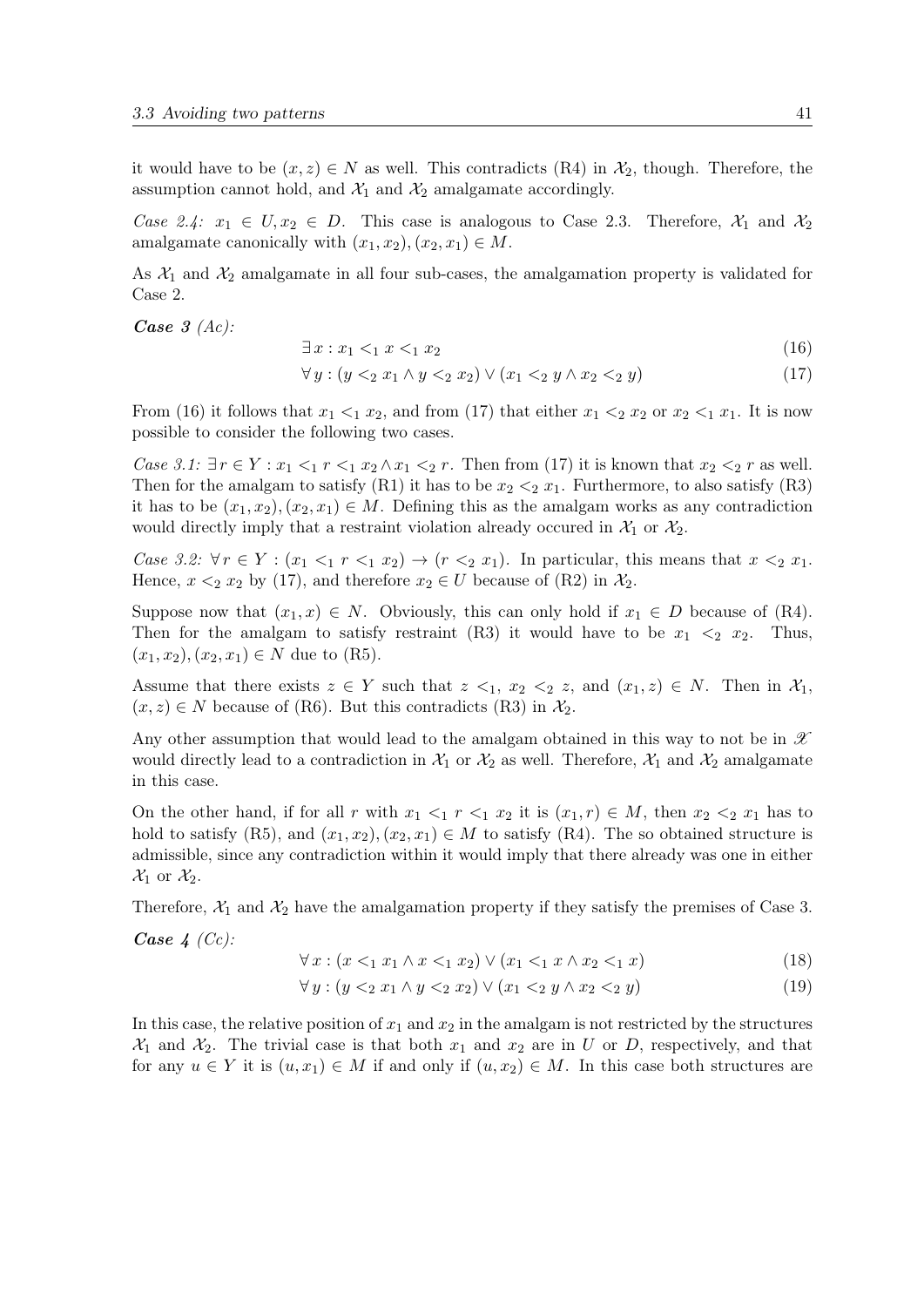<span id="page-41-0"></span>isomorphic and a valid amalgamation is to take  $\mathcal{X}_1$  as the amalgam and identify  $x_2$  with  $x_1$ . Now suppose that this is not the case.

If both structures only differ in that  $x_1 \in U$ , and  $x_2 \in D$ , or vice versa, then because of restraint ([R2\)](#page-35-0) together with [\(18\)](#page-40-0) and [\(19\)](#page-40-0) it would hold for all  $v \in Y$  that either  $v <_1 x_2 \wedge$  $x_1 <_2 v$  or  $x_1 <_1 v \wedge v <_2 x_1$ , and the same for  $x_2$ . From this it follows directly that to satisfy restraint ([R2\)](#page-35-0) in  $\mathcal{X}_1$  as well as  $\mathcal{X}_2$  for all  $v \in Y$  it is  $(v, x_1) \in M$  and  $(v, x_2) \in M$ . Therefore, amalgamating both structures by adding  $x_1 \leq_1 x_2, x_2 \leq_2 x_1$ , and  $(x_1, x_2), (x_2, x_1) \in M$ works.

The case now left is that there exists  $r \in Y$  such that  $(x_1, r)$  and  $(x_2, r)$  are not both in the respective interpretations of  $M$  or  $N$ . Without loss of generality one can assume that  $(r, x_1) \in M$  and  $(r, x_2) \in N$  for some  $r \in Y$ . Because of ([R5\)](#page-35-0) it follows from the former that either  $x_1 <_1 r \wedge r <_2 x_1$  or  $r <_1 x_1 \wedge x_1 <_2 r$ , and that there exists no  $w \in Y$  such that w is larger than both,  $x_1$  and r, with respect to  $\lt_1$  and  $\lt_2$ . Then also  $x_1 \lt_1 r \wedge r \lt_2 x_1$  or  $r <_1 x_1 \wedge x_1 <_2 r$  due to [\(18\)](#page-40-0) and [\(19\)](#page-40-0). Thus, from  $(r, x_2) \in N$ , it follows that there is also no  $w \in Y$  such that ([R3\)](#page-35-0) is violated.

Now suppose that  $r <_1 x_1 \wedge x_1 <_2 r$ . Then to satisfy restraints ([R3\)](#page-35-0) and ([R6\)](#page-35-0) it needs to be  $x_2 \leq_1 x_1 \wedge x_1 \leq_2 x_2$  for the amalgam, and furthermore  $(x_1, x_2), (x_2, x_1) \in M$ .

Assumption 1: Suppose that there exists  $w \in Y$  such that  $x_1 \leq_1 w$ , and  $x_1 \leq_2 w$ . Then by [\(18\)](#page-40-0) and [\(19\)](#page-40-0) it is  $x_2 <_1 w$ , and  $x_2 <_2 w$ . Therefore, it is  $r <_1 w$ , and, hence,  $r <_2 w$  so that ([R3\)](#page-35-0) is satisfied in  $\mathcal{X}_2$ . But then ([R5\)](#page-35-0) is violated in  $\mathcal{X}_1$ .

Assumption 2: Suppose that there exists  $w \in Y$  such that  $x_1 \leq_1 w$ ,  $w \leq_2 x_1$ , and  $(x_2, w) \in N$ . Then as a result of restraint ([R6\)](#page-35-0) in  $\mathcal{X}_2$  it is  $(r, w) \in N$ . But this would imply a violation of  $(R6)$  $(R6)$  in  $\mathcal{X}_1$ .

Hence, none of the assumptions can hold. Therefore,  $\mathcal{X}_1$  and  $\mathcal{X}_2$  amalgamate with  $x_2 < 1$ ,  $x_1$ ,  $x_1 \leq_2 x_2$ , and  $(x_1, x_2), (x_2, x_1) \in M$ .

On the other hand, if  $x_1 \leq_1 r \wedge r \leq_2 x_1$ , analogous reasoning applies when exchanging the roles of  $\leq_1$  and  $\leq_2$ . Therefore, in Case 4 there always exists a structure in  $\mathscr X$  that functions as an amalgam of  $\mathcal{X}_1$  and  $\mathcal{X}_2$ .

Hence,  $\mathscr X$  has the amalgamation property, and therefore, is an amalgamation class.  $\Box$ 

#### Lemma 3.8

Av(123, 132) is isomorphic to the class  $\mathscr{X}_0$  of all  $\{\langle 1, \langle 2 \rangle\}$ -reducts of structures in the class  $\mathscr X$  as defined in Theorem [3.7.](#page-34-0)

*Proof.* Let  $\mathcal{X} \in \mathcal{X}_0$ . Then by the definition of  $\mathcal{X}, \mathcal{X}$  avoids the patterns 123 and 132. Therefore,  $\mathscr{X}_0 \subseteq Av(123, 132)$ .

Let  $\pi \in Av(123, 132)$  be an *n*-permutation. By Lemma [3.6,](#page-33-0)  $\pi$  is of the form

$$
\pi = \pi_1 \oplus \ldots \oplus \pi_k
$$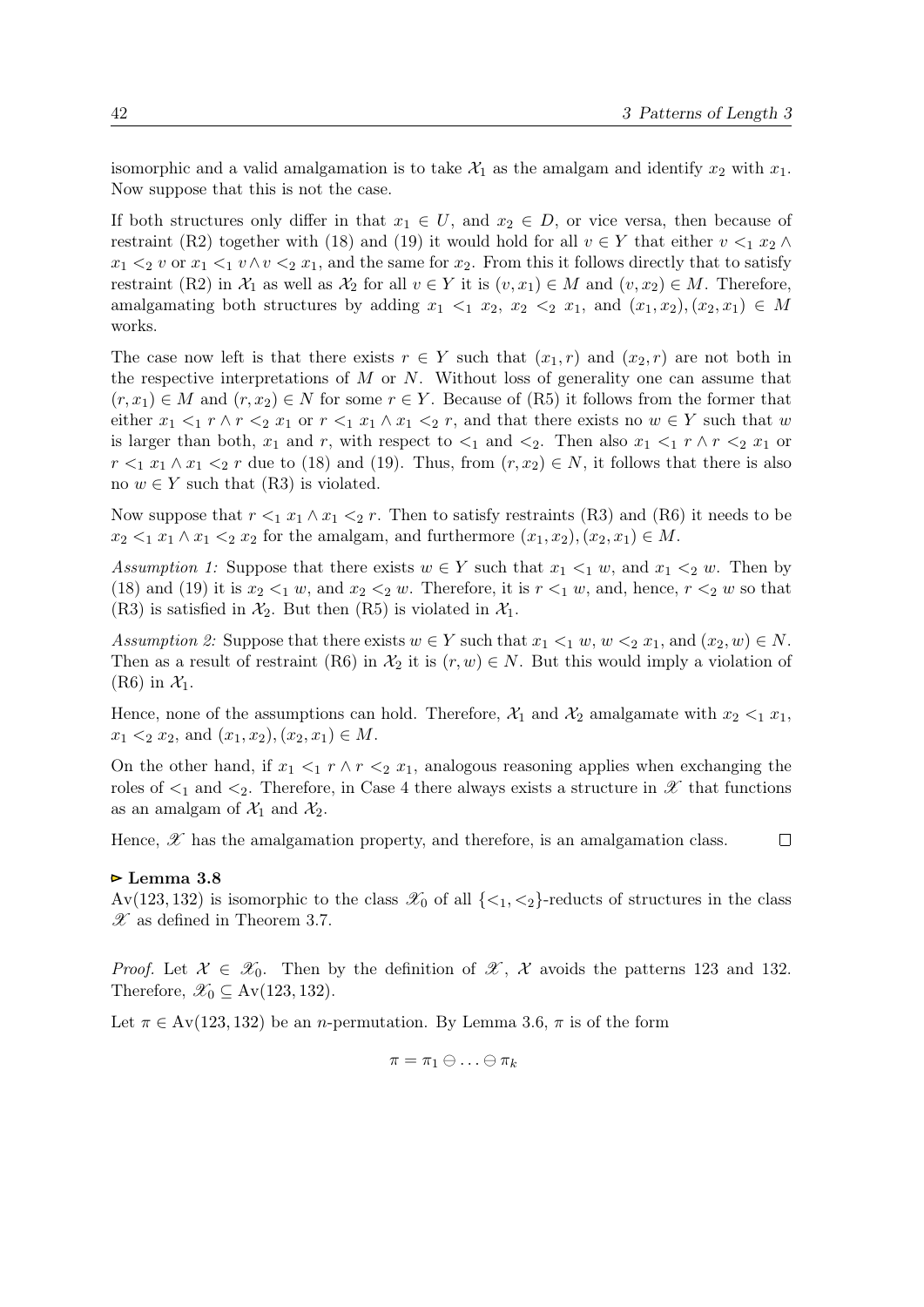for some  $k \in \mathbb{N}$  with  $\pi_i$  of the form

$$
\pi_i=id_{n_i}^r\oplus 1,
$$

for all  $i \in \{1, ..., k\}$ , where  $n_1, ..., n_k \in \mathbb{N}_0$ , and  $\sum_{i=1}^k (n_i + 1) = n$ .

Therefore, for each  $i \in \{1, ..., k\}$ ,  $\pi_i = (n_i, ..., 1, n_i + 1)$ . Consider the  $\{<_1, <_2, D, U, M, N\}$ structure  $\mathcal{X}_i$  with domain  $[(n_i + 1)]$  and for  $x, y \in \text{dom}(\mathcal{X}_i)$ 

$$
x <_{1}^{\mathcal{X}_{i}} y
$$
 if and only if  $x <_{1}^{\pi_{i}} y$ ,  
\n $y <_{2}^{\mathcal{X}_{i}} y$  if and only if  $x <_{2}^{\pi_{i}} y$ ,  
\n $x \in D^{\mathcal{X}_{i}}$  if and only if  $x \in [n_{i}]$ ,  
\n $x \in U^{\mathcal{X}_{i}}$  if and only if  $x = n_{i} + 1$ ,  
\n $(x, y) \in M^{\mathcal{X}_{i}}$  if and only if  $x = y \land x = n_{i} + 1$ ,  
\n $(y, x) \in N^{\mathcal{X}_{i}}$  if and only if  $x < n_{i} + 1 \lor y < n_{i} + 1$ .

Then it is easy to confirm that  $\mathcal{X}_i \in \mathcal{X}$ , and that  $\pi_i$  is isomorphic to the  $\{\leq_1, \leq_2\}$ -reduct of  $\mathcal{X}_i$ . Next, consider the  $\{<_1, <_2, D, U, M, N\}$ -structure  $\mathcal{X}$  with domain  $X = \biguplus_{i=1}^k \text{dom}(\mathcal{X}_i)$ and

$$
\langle \lambda_i^{\mathcal{X}} \coloneqq \left( \biguplus_{i=1}^k \langle \lambda_i^{\mathcal{X}_i} \rangle \right) \uplus \left( \biguplus_{i,j \in [k]} X_i \times X_j \right) \langle \lambda_i^{\mathcal{X}} \coloneqq \left( \biguplus_{i=1}^k \langle \lambda_i^{\mathcal{X}_i} \rangle \right) \uplus \left( \biguplus_{i,j \in [k]} X_j \times X_i \right)
$$
\n
$$
D^{\mathcal{X}} \coloneqq \biguplus_{i=1}^k D^{\mathcal{X}_i} \qquad U^{\mathcal{X}} \coloneqq \biguplus_{i=1}^k U^{\mathcal{X}_i}
$$
\n
$$
M^{\mathcal{X}} \coloneqq \left( \biguplus_{i=1}^k M^{\mathcal{X}_i} \right) \uplus \left( \biguplus_{i,j \in [k]} X_i \times X_j \right) \qquad N^{\mathcal{X}} \coloneqq \biguplus_{i=1}^k N^{\mathcal{X}_i}
$$

Then, analogously to the reasoning used in the proof of Theorem [3.7,](#page-34-0) it follows that  $\mathcal{X} \in \mathcal{X}$ . Because of the form of  $\pi$  and the definition of X, the  $\{\leq_1, \leq_2\}$ -reduct of X is isomorphic to π. Hence, π is isomorphic to a structure in  $\mathscr{X}_0$ , and thus, Av(123, 132)  $\subseteq \mathscr{X}_0$ .

Combining both parts yields the above statement. That is,  $Av(123, 132)$  is indeed isomorphic to the class  $\mathcal{X}_0$  of  $\{\langle 1, \langle 2 \rangle\}$ -reducts of elements of  $\mathcal{X}$ .  $\Box$ 

Since  $\mathscr X$  is an amalgamation class, it does have a Fraïssé limit. Let  $\mathcal D$  be the Fraïssé limit of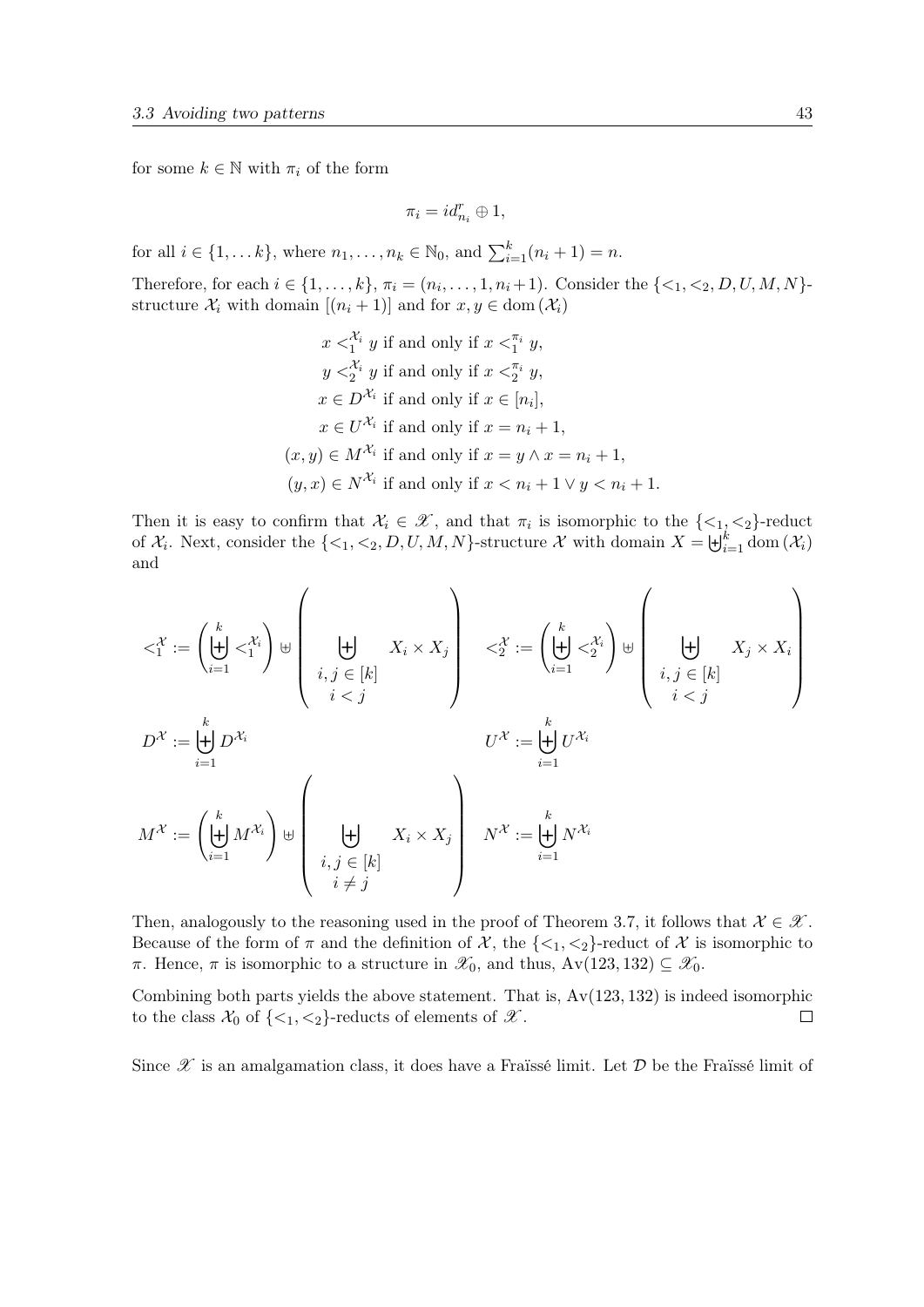<span id="page-43-0"></span> $\mathscr{X}$ . Then  $\mathcal D$  is homogeneous by Theorem [2.30,](#page-23-0) and therefore  $\omega$ -categorical by Lemma [2.35.](#page-25-0) Therefore, the  $\{\langle 1, \langle 2 \rangle\}$ -reduct  $\mathcal{D}_0$  of  $\mathcal D$  is  $\omega$ -categorical by Lemma [2.36.](#page-25-0)

Since  $\mathcal D$  is the Fraïssé limit of  $\mathscr X$ , and therefore all structures in  $\mathscr X$  can be embedded into  $\mathcal{D}$ , due to Lemma [3.8,](#page-41-0) each permutation avoiding the patterns 123 and 132 can be embedded into  $\mathcal{D}_0$ . By Theorem [2.40](#page-26-0) and since  $\mathcal{D}_0$  is countably infinite and  $\omega$ -categorical, Av(123, 132) therefore has an  $\omega$ -categorical model companion.

## 3.3.2 Class Av(123, 231)

Before taking any look at the model theoretic properties it is best to get a better understanding of the structure of permutations in this class. This is achieved by the following lemma.

#### Lemma 3.9

Let  $\pi \in Av(123, 231)$  be a permutation of length n. Then  $\pi$  is of the form

$$
\pi=\rho_1\ominus(\rho_2\oplus\rho_3)
$$

where  $\rho_1, \rho_2, \rho_3$  are reversals of identity permutations of lengths  $n_1, n_2, n_3 \in \mathbb{N}_0$ , that is,

$$
\rho_i = (n_i, n_i - 1, \dots, 2, 1) = id_{n_i}^r \tag{20}
$$

if  $\rho_i$  is of length  $n_i > 0$ . For  $n_i = 0$ ,  $\rho_i$  is taken to be empty, marked by  $\rho_i = \emptyset$ .

*Proof.* Note that  $n = n_1 + n_2 + n_3$  has to hold as direct and skew sum result in a permutation of total length of the permutations added up.

If  $n = 1$ , then the above statement is rather obvious, since choosing  $\rho_1 = 1, \rho_2 = \emptyset, \rho_3 = \emptyset$ satisfies equation (20):

$$
1 = \pi = 1 \oplus (\emptyset \oplus \emptyset) = 1 \oplus \emptyset = 1.
$$

So it can be assumed for the rest of the proof that  $\pi$  has at least length 2.

Since  $\pi = p_1 \cdots p_n$  has finite length and its entries are pairwise distinct, there exists a unique smallest entry  $p_j$ . Consider the following three cases.

- 1.  $j = n$ 2.  $i = 1$
- 3.  $1 < i < n$

Note that the third case only applies to  $n \geq 3$ .

Case 1:  $j = n$ . Since  $p_j$  is the smallest entry, and  $\pi$  avoids the pattern 231, no two of the previous entries can be in increasing order. Hence, the entries of the permutation are strictly decreasing, that is,

$$
p_1 > p_2 > \ldots > p_n.
$$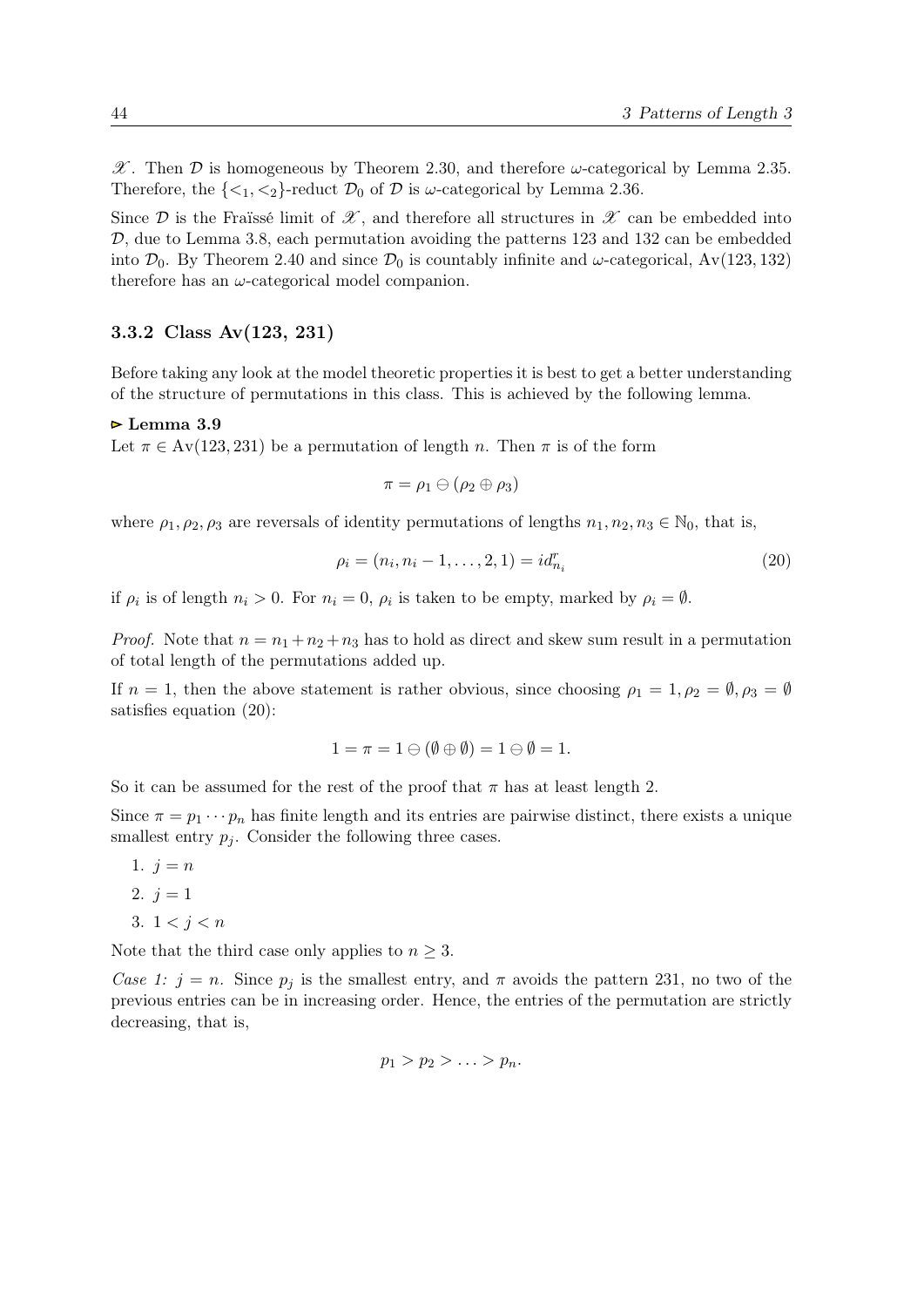Therefore,  $\pi$  itself is the reversal of the identity permutation of length n, and

$$
\pi=(n,n-1,\ldots,1)=(n,n-1,\ldots,1)\ominus\emptyset=(n,n-1,\ldots,1)\ominus(\emptyset\oplus\emptyset).
$$

Hence, choosing

$$
\rho_1 = \pi, \qquad \qquad \rho_2 = \emptyset, \qquad \qquad \rho_3 = \emptyset
$$

satisfies [\(20\)](#page-43-0).

Case 2:  $j = 1$ . In this case all subsequent entries have larger values. Since  $\pi$  avoids the pattern 123, none of them can be in increasing order. Thus,  $\pi$  is of the form

$$
\pi = (1, n, n-1, \ldots, 2) = 1 \oplus (n-1, \ldots, 1) = \emptyset \oplus (1 \oplus (n-1, \ldots, 1)),
$$

and by choosing

$$
\rho_1 = \emptyset,
$$
\n $\rho_2 = 1,$ \n $\rho_3 = (n - 1, ..., 1),$ 

equation [\(20\)](#page-43-0) will hold.

Case 3:  $1 < j < n$ . By the same arguments as in Cases 1 and 2, the entries preceding  $p_j$  have to form a strictly decreasing sequence, and so have the subsequent entries. Suppose that not all neighbouring entries in the second part of  $\pi$  are consecutive natural numbers. That is, there exists  $k \in \{j+1, ..., n-1\}$  such that  $p_{k+1} < p_k - 1$ .

Since all natural numbers up to n appear exactly once in  $\pi$  and both parts preceding and succeding  $p_i$  form decreasing sequences, this means, that there has to be an index  $m \in$  $\{1,\ldots,j-1\}$  such that  $p_m = p_k - 1$ . But then,  $\pi$  would contain the pattern 231 as the subsequence  $(p_m, p_k, p_{k+1})$  satisfies  $p_{k+1} < p_m < p_k$  and is therefore isomorphic to said pattern. Thus, it is  $p_{k+1} = p_k - 1$  for all  $k \in \{j+1, ..., n-1\}$ .

So if at all, the first part may be split up into two decreasing sequences that have in themselves the same form, that is,  $p_{k+1} = p_k - 1$  also holds for all  $k \in \{1, \ldots, j-1\} \setminus \{t\}$  for some  $t \in \{1, \ldots, j\}$ . Therefore,  $\pi$  is of the form

$$
\pi = (n, \ldots, r+1, s, \ldots, 1, r, \ldots, s+1)
$$

for some  $r, s \in [n], r > s$ . Thus,

$$
\pi = (n - r, \ldots, 1) \oplus ((s, \ldots, 1) \oplus (r - s, \ldots, 1)).
$$

So equation [\(20\)](#page-43-0) can be satisfied by choosing lengths

 $n_1 = n - r,$   $n_2 = s,$   $n_3 = r - s$ 

for the reversed identity permutations  $\rho_1, \rho_2, \rho_3$ .

 $\Box$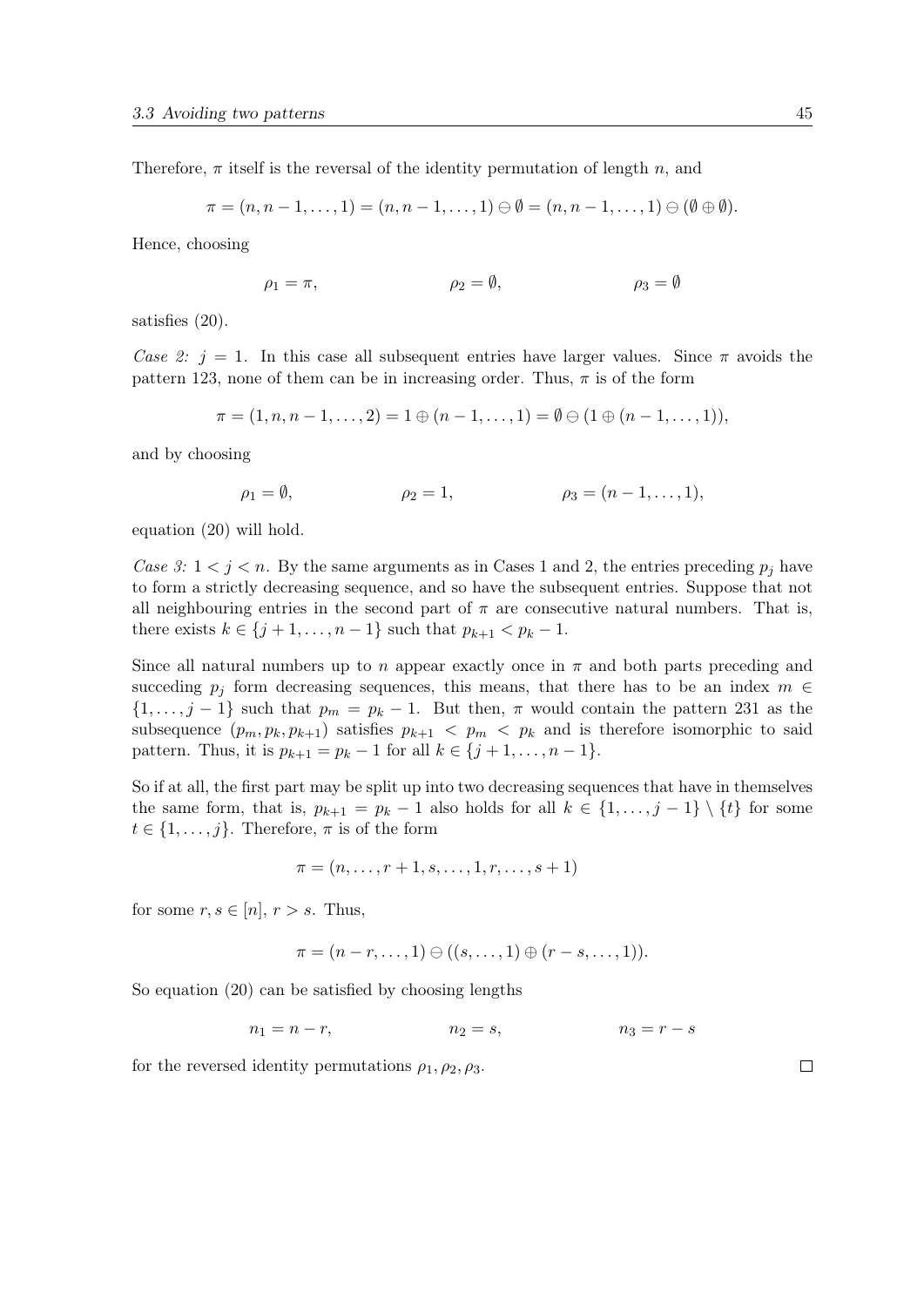With this lemma in mind it is far easier to proof that the permutation pattern avoidance class Av(123, 231) has the joint embedding property.

### $\triangleright$  Lemma 3.10

Av(123, 231) has the joint embedding property.

*Proof.* Let  $\pi, \phi \in Av(123, 231)$ . Then by Lemma [3.9,](#page-43-0) they have the form

$$
\pi = id_{n_1}^r \ominus (id_{n_2}^r \oplus id_{n_3}^r)
$$
  

$$
\phi = id_{m_1}^r \ominus (id_{m_2}^r \oplus id_{m_3}^r)
$$

for some  $n_1, n_2, n_3, m_1, m_2, m_3 \in \mathbb{N}$ . Now consider the structure

$$
\psi := (id_{n_1}^r \oplus id_{m_1}^r) \oplus ((id_{n_2}^r \oplus id_{m_2}^r) \oplus (id_{n_3}^r \oplus id_{m_3}^r))
$$
  
=  $id_{n_1+m_1}^r \oplus (id_{n_2+m_2}^r \oplus id_{n_3+m_3}^r).$ 

Obviously, both  $\pi$  and  $\phi$  embed into  $\psi$ . It is also rather straightforward to see that  $\psi$  avoids both 123 and 231. Therefore,  $\psi \in Av(123, 231)$ . Hence,  $Av(123, 231)$  does indeed have the joint embedding property.  $\Box$ 

Now take a look at the following theorem. It directly establishes that the complete first-order theory of  $Av(123, 231)$  has an  $\omega$ -categorical model companion.

### $\triangleright$  Theorem 3.11

Let  $L = \langle \langle 1, \langle 2, P, N, Z \rangle \rangle$  be a relational signature where  $\langle 1, \langle 2 \rangle$  are binary, and P, N, Z unary. Let  $A$  be an  $L$ -structure with domain

$$
A = \mathbb{Q} \setminus \{-1, 1\},\
$$

and the relations defined such that

$$
x \in P
$$
 if and only if  $1 < x$ ,  $x \in N$  if and only if  $x < -1$ ,  $x \in Z$  if and only if  $-1 < x \wedge x < 1$ ,  $x <_1 y$  if and only if  $x < y$ ,  $x <_2 y$  if and only if  $(1 < x \wedge y < x) \vee (-1 < y \wedge y < x \wedge x < 1)$   $\vee (x < -1 \wedge y < x) \vee (x < -1 \wedge -1 < y \wedge y < 1).$ 

Then A is homogeneous, and the age of its  $\{\langle 1, \langle 2 \rangle\}$ -reduct  $\mathcal{A}_0$  is isomorphic to  $Av(123, 231)$ . Furthermore,  $\mathcal{A}_0$  is  $\omega$ -categorical and the model companion of Th (Av(123, 231)).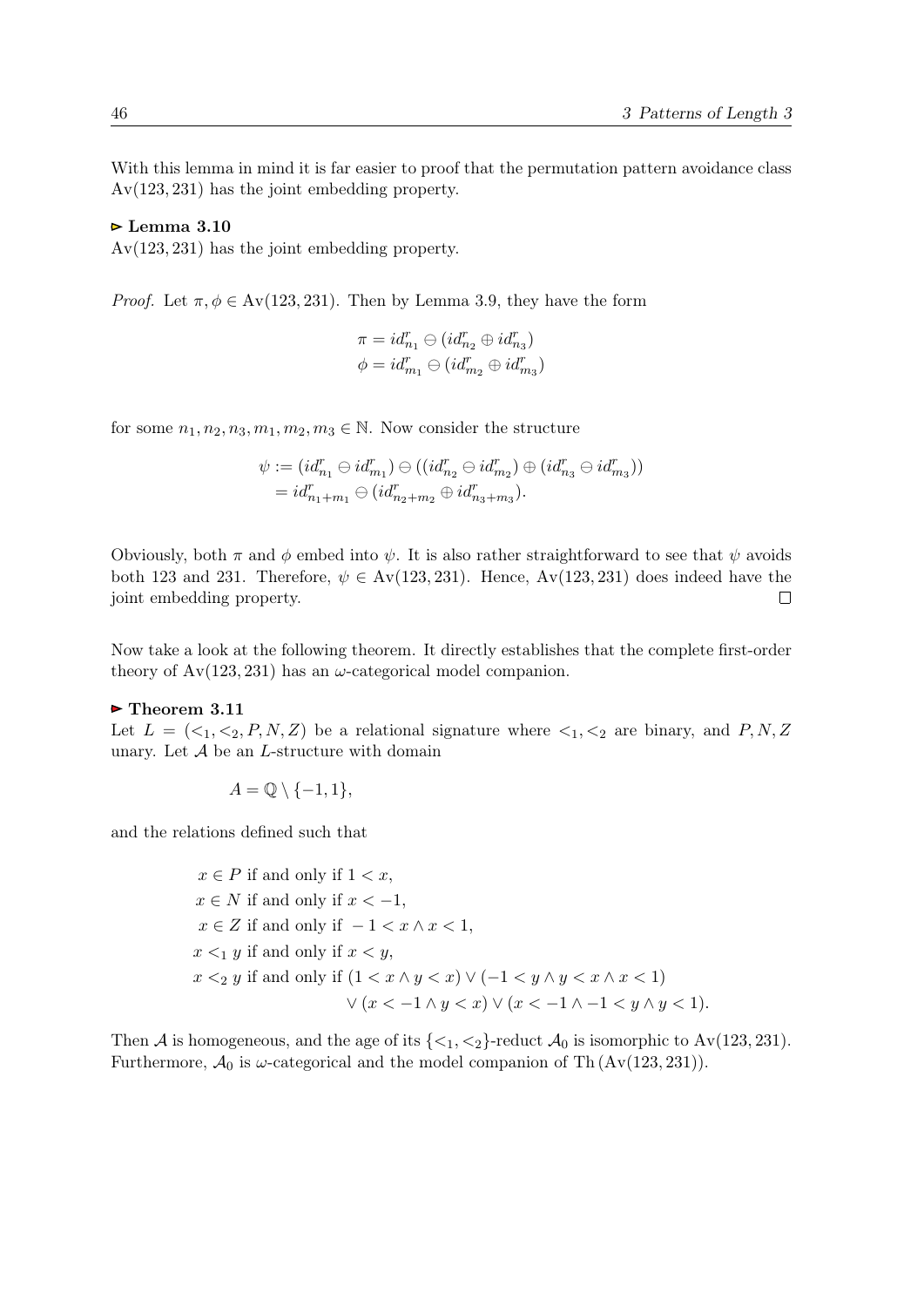*Proof.* First, note that P, N, and Z form a partition of A. This will be important throughout the proof, but will not always be explicitly stated.

The proof will be split up into three parts:

- 1. A is homogeneous.
- 2. Age  $(\mathcal{A}_0) \cong Av(123, 231)$ .
- 3.  $\mathcal{A}_0$  is  $\omega$ -categorical, and its complete first-order theory is the model-companion of  $\text{Th}(\text{Av}(123, 231))$

1. A is homogeneous. Let S, T be finite subsets of A, and  $S$ ,  $\mathcal T$  substructures of A induced by these sets. Suppose that there exists an isomorphism  $\iota : \mathcal{S} \to \mathcal{T}$ . It needs to be proven now that  $\iota$  can be extended to an automorphism on  $\mathcal{A}$ .

Consider the restrictions of  $\iota$  to P, N, and Z,

$$
\iota_P = \iota|_{P \cap S} \qquad \qquad \iota_N = \iota|_{N \cap S} \qquad \qquad \iota_Z = \iota|_{Z \cap S}
$$

Since  $\iota$  is an isomorphism, the images of  $\iota_P$ ,  $\iota_N$ , and  $\iota_Z$  are solely in P, N, and Z, respectively.

Because of  $(\mathbb{Q}, \leq)$  being a homogeneous structure, it is possible to extend  $\iota_P$ ,  $\iota_N$ , and  $\iota_Z$ to automorphisms  $\eta_P$ ,  $\eta_N$ , and  $\eta_Z$  on P, N, and Z, respectively. Then the homomorphism  $\eta : \mathcal{A} \to \mathcal{A}$  defined by

$$
\eta(x) = \begin{cases} \eta_P(x), & \text{if } x \in P \\ \eta_N(x), & \text{if } x \in N \\ \eta_Z(x), & \text{if } x \in Z \end{cases}
$$

is an automorphism that extends  $\iota$ .

Therefore, any isomorphism between finite substructures of  $A$  can be extended to an automorphism on  $A$ . So  $A$  is homogeneous.

2. Age ( $A_0$ ) ≅ Av(123, 231). This part really splits up into two smaller statements. Namely, it must be shown that every structure in Age  $(\mathcal{A}_0)$  avoids the patterns 123 and 231, and that for every permutation in  $Av(123, 231)$  there exists a structure in Age  $(\mathcal{A}_0)$  isomorphic to it.

For the first part it helps to look more closely at what figuratively are descents and ascents in the structures in Age ( $A_0$ ). Let  $\mathcal{X} \in \text{Age}(\mathcal{A}_0)$ . Consider two elements  $x, y \in \text{dom}(\mathcal{X})$  of this structure with  $x \leq_1 y$  and  $x \leq_2 y$ . From the former it follows that  $x \leq y$ . In combination with the latter this means that  $x < -1$  and  $-1 < y < 1$ . Therefore, it has to be  $x \in N$ , and  $y \in Z$ .

Similarly, consider two elements  $x, y \in \text{dom}(\mathcal{X})$  such that  $x \leq_1 y$  and  $y \leq_2 x$ . Again, it follows from the former that  $x < y$ . Together with the latter premise this implies that either

- $y \in P$  and x in any of the sets P, N, and Z, or
- $x, y \in N$ , or
- $x, y \in Z$ .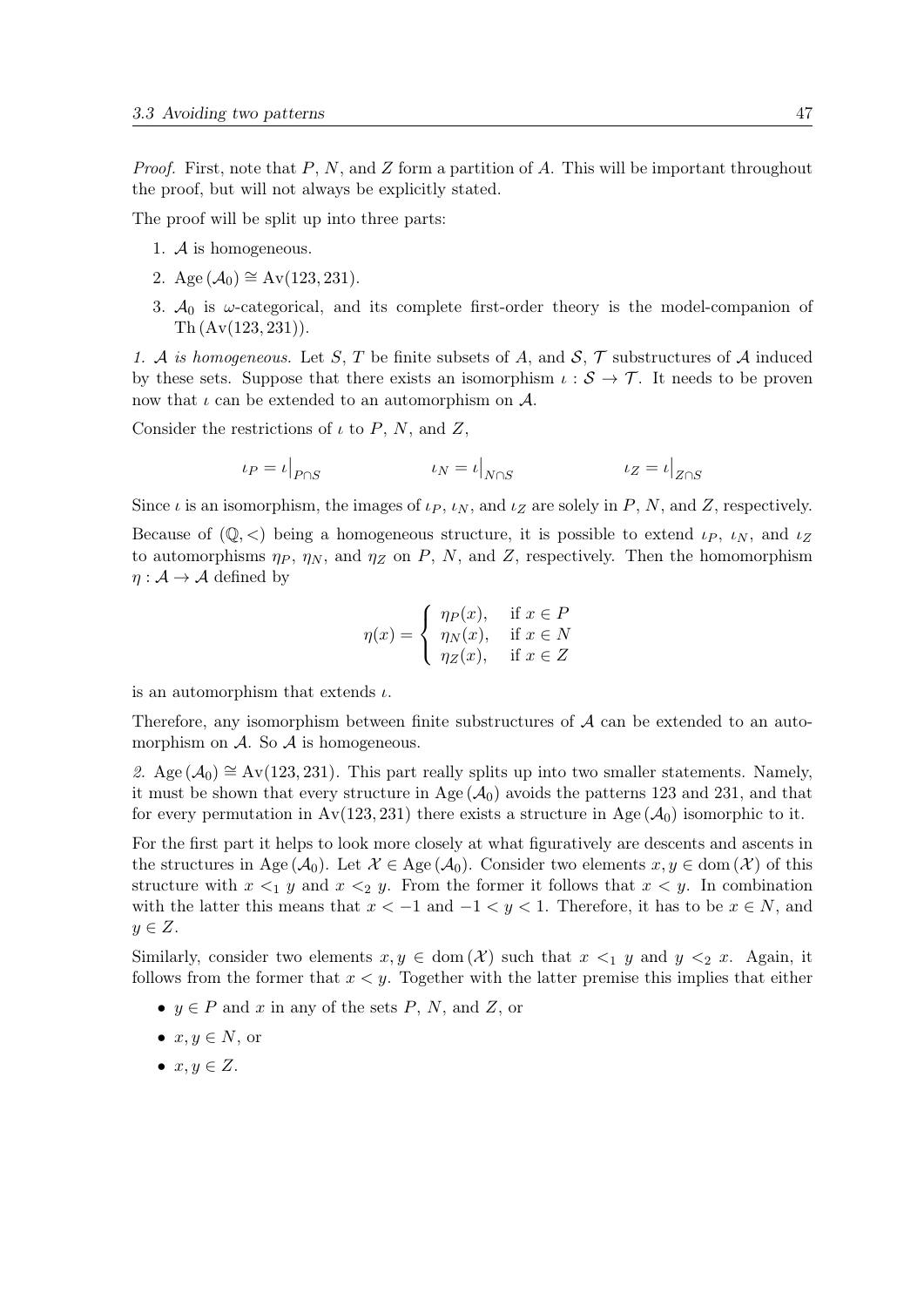Suppose now that X contains the pattern 123, that is, there are  $r, s, t \in \text{dom}(\mathcal{X})$  with  $r <_1 s <_1 t$  and  $r <_2 s <_2 t$ . Since  $r <_1 s$  and  $r <_2 s$  as well as  $s <_1 t$  and  $s <_2 t$ , it has to be  $s \in \mathbb{Z}$ , and simultaneously  $s \in \mathbb{N}$ . But this contradicts the fact that by the definition of the relations P and Z they are disjoint. Therefore,  $\mathcal X$  cannot contain the pattern 123.

Suppose now that X contains the pattern 231, that is, there exist  $u, v, w \in \text{dom}(\mathcal{X})$  such that  $u \leq_1 v \leq_1 w$  and  $v \leq_2 w \leq_2 u$ . Since  $v \leq_1 w$  and  $v \leq_2 w$ , it is  $v \in N$  and  $w \in Z$ . Furthermore,  $u <_1 v$  and  $v <_2 u$  implies  $u \in N$ . But on the other hand,  $u <_1 w$  and  $w <_2 u$ implies  $u \in Z$ . This is a contradiction. Therefore, X avoids the pattern 231.

For the second part, consider a permutation  $\pi \in Av(123, 231)$  of length n, which can be written in the form  $\pi = p_1p_2\cdots p_n$ . If the entries of  $\pi$  are strictly decreasing,  $\pi$  is of the form  $(n, \ldots, 1)$  and isomorphic to an arbitrary substructure of  $A \cap N$  with n elements, as well as to an arbitrary one of  $A \cap P$  with n elements, and one of  $A \cap Z$ . This is due to the elements of A in any one of the subsets P, N, and Z being sorted in opposite order by  $\leq_1$  and  $\leq_2$ .

From Lemma [3.9](#page-43-0) it is known that in general  $\pi$  can be written as

$$
\rho_1 \ominus (\rho_2 \oplus \rho_3)
$$

with reversed identity permutations  $\rho_1, \rho_2, \rho_3$  of lengths  $n_1, n_2, n_3 \in \mathbb{N}_0$ ,  $n_1 + n_2 + n_3 =$ n. Because of the above observation,  $\rho_1$  is isomorphic to an arbitrary substructure of  $\mathcal{A}_0$ generated by a subset  $A_1$  of  $A \cap N$  with  $n_1$  elements. In the same way,  $\rho_2$  is isomorphic to an arbitrary substructure generated by a subset  $A_2$  of  $A \cap Z$  with  $n_2$  elements, and  $\rho_3$  to one generated by a subset  $A_3$  of  $A \cap P$  with  $n_3$  elements. Due to the definition of  $\lt_1$  and  $\lt_2$ ,  $\pi$ is therefore isomorphic to the substructure of  $\mathcal{A}_0$  generated by  $A_1 \cup A_2 \cup A_2$ .

Combining both statements yields that indeed Age  $(\mathcal{A}_0) \cong Av(123, 231)$ .

3.  $\mathcal{A}_0$  is  $\omega$ -categorical, and Th $(\mathcal{A}_0)$  is the model-companion of Th $(\text{Av}(123, 231))$ . Since A is homogeneous, it is  $\omega$ -categorical by Lemma [2.35.](#page-25-0) As  $\mathcal{A}_0$  is its  $\{<_1, <_2\}$ -reduct,  $\mathcal{A}_0$  is  $\omega$ -categorical as well by Lemma [2.36.](#page-25-0)

To prove that Th  $(\mathcal{A}_0)$  is model-complete it is sufficient by Theorem [2.39](#page-25-0) to show that  $\mathcal{A}_0$  has a homogeneous expansion by countably many existentially definable relations whose complements are existentially definable in  $\mathcal{A}_0$  as well.

Since A is homogeneous, and  $\mathcal{A}_0$  is the  $\{\langle 1, \langle 2 \rangle\}$ -reduct of A,  $\mathcal{A}_0$  does obviously have a homogeneous expansion by relations  $P$ ,  $N$ , and  $Z$ . It is easy to verify that for these relations it is:

$$
x \in P \Longleftrightarrow \exists y, z : y \leq_1 z \land z \leq_1 x \land x \leq_2 y \land y \leq_2 z
$$

$$
x \in A \setminus P \Longleftrightarrow \exists y : (y \leq_1 x \land y \leq_2 x) \lor (x \leq_1 y \land x \leq_2 y)
$$

 $x \in N \Longleftrightarrow \exists y : x \leq_1 y \land x \leq_2 y$  $x \in A \setminus N \Longleftrightarrow \exists y, z : (y \leq_1 z \land z \leq_1 x \land x \leq_2 y \land y \leq_2 z) \lor (y \leq_1 x \land y \leq_2 x)$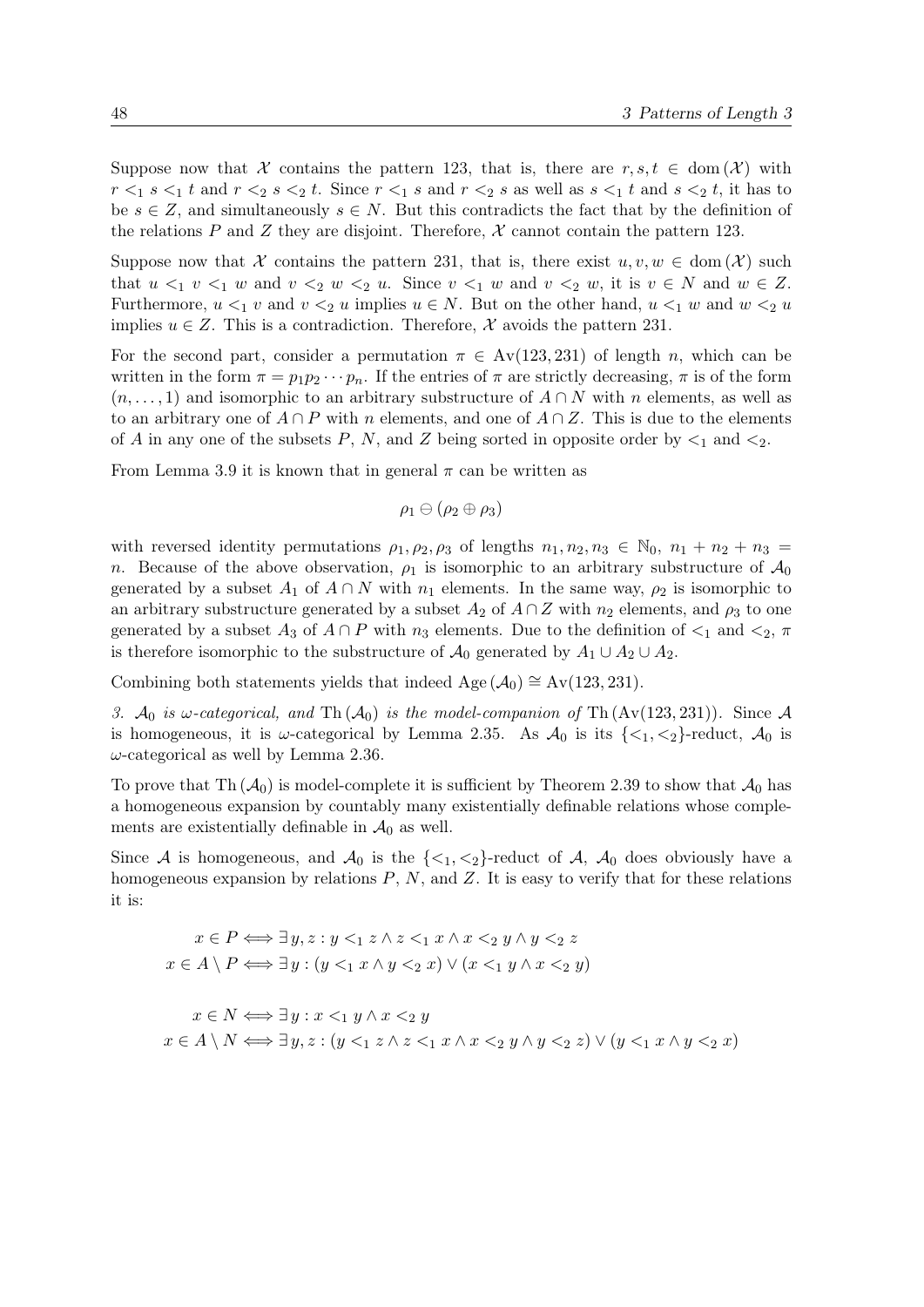<span id="page-48-0"></span>
$$
x \in Z \iff \exists y : y <_1 x \land y <_2 x
$$
\n
$$
x \in A \setminus Z \iff \exists y, z : (y <_1 z \land z <_1 x \land x <_2 y \land y <_2 z) \lor (x <_1 y \land x <_2 y)
$$

Therefore, the relations themselves and their complements are existentially definable in  $\mathcal{A}_0$ . Hence, Th ( $\mathcal{A}_0$ ) is model-complete. Since, Age ( $\mathcal{A}_0 \cong Av(123, 231)$ , this implies that Th ( $\mathcal{A}_0$ ) is the model companion of Th $(Av(123, 231))$ .  $\Box$ 

## 3.3.3 Class Av(123, 321)

As noted previously and proved by SIMION and SCHMIDT in [\[22\]](#page-91-0), this permutation pattern avoidance class is finite. The following proposition together with a possible proof is the main reason for this. It is restated here since its result will not only be important for the avoidance class at hand but also some permutation pattern avoidance classes considered later on. Note also that this is a special case of the ERDÖS-SZEKERES theorem [\[11\]](#page-90-0).

#### $\triangleright$  Proposition 3.12

Each permutation of length at least 5 contains the pattern 123 or the pattern 321.

Proof. First, note that it is sufficient to prove the assertion for permutations of length 5. This is due to any longer permutations always containing a pattern of length 5 which is of course isomorphic to a permutation of length 5. So, if the assertion holds for permutations of length 5 it also holds for longer permutations.

Let  $\pi = p_1p_2p_3p_4p_5$  be an arbitrary permutation of length 5. Without loss of generality we can assume that  $p_1 > p_2$ . Otherwise, exchange  $\lt$  for  $\gt$ , and vice versa, in the following implications.

As  $\pi$  would otherwise contain the pattern 321, we have that  $p_2 < p_3$ ,  $p_2 < p_4$ , and  $p_2 < p_5$ , respectively. Similarly, so  $\pi$  avoids the pattern 123, we then have  $p_3 > p_4$ , and  $p_4 > p_5$ . But this yields  $p_3 > p_4 > p_5$ , so  $\pi$  contains the pattern 321. Since in any other case  $\pi$  would contain the pattern 123 or 321 as well, we now know that no permutation of length 5 is in the class  $Av(123, 321)$ .

Therefore, each permutation that is of at least length 5 contains the pattern 123 or the pattern 321.  $\Box$ 

From Proposition 3.12 it follows that the permutation class  $Av(123, 321)$  is finite, and contains only permutations up to length 4. Closer inspection yields

 $Av(123, 321) = \{1, 12, 21, 132, 213, 231, 312, 2143, 2413, 3142, 3412\}$ .

The class does not have the joint embedding property since there is no permutation that contains both the pattern 2143 and the pattern 3412.

Therefore, this class will not be studied any further here. But before moving on to the next example, note the following generalisation of the propostition stated above.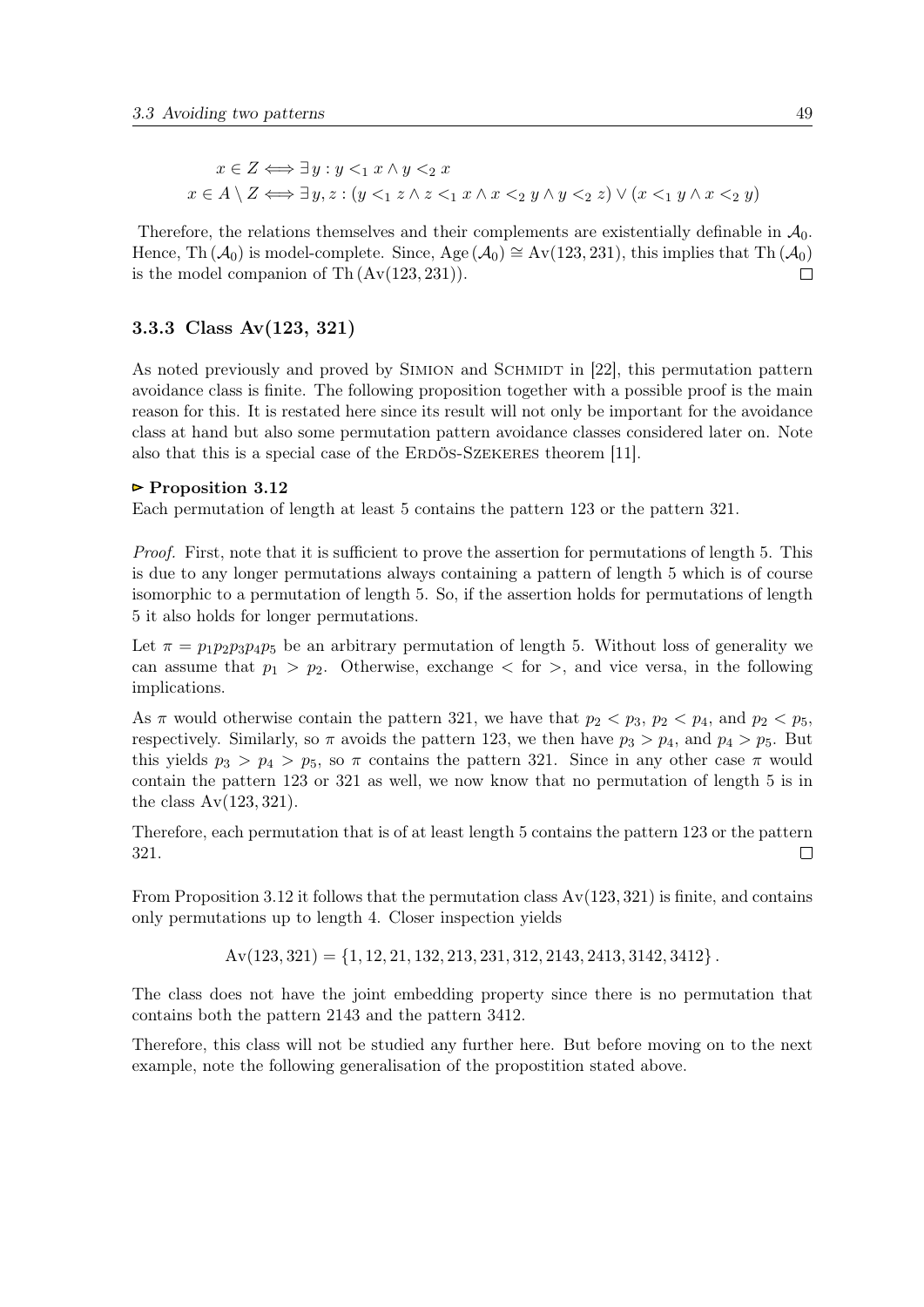### $\triangleright$  Corollary 3.13

Any permutation class that avoids the patterns 123 and 321, possibly among others, is finite.

Proof. This follows directly from Proposition [3.12](#page-48-0) when taking the fact into account that for  $F \subseteq F'$  it is  $Av(F') \subseteq Av(F)$ .  $\Box$ 

## 3.3.4 Class Av(132, 213)

This is one of the Fraïssé classes as was shown by Cameron in [\[7\]](#page-90-0) where it is referred to as the class  $J^*/J$ . The elements of this class are exactly the permutations that form a decreasing sequence of increasing subsequences.

The only other class symmetric to this one is  $Av(231, 312)$ , which is the class  $J/J^*$  in [\[7\]](#page-90-0). Apart from the trivial class which avoids no patterns, these two are the only ones with the amalgamation property that avoid patterns of length 3.

Since this class does thereby have the joint embedding and amalgamation property, no further investigation will take place here.

## 3.3.5 Class Av(132, 312)

Note that the permutations in this class have a very peculiar structure. Since they avoid the patterns 132 and 312 it is the case for any n-permutation  $\pi \in Av(132, 312)$ ,  $\pi = p_1p_2 \cdots p_n$ that for all  $i \in [n]$ ,  $p_i$  is either larger or smaller than all previous entries. This helps in proving that the following lemma holds.

### $\triangleright$  Lemma 3.14

Av(132, 312) has the joint embedding property.

*Proof.* Let  $\pi, \phi \in Av(132, 312)$ . Let S be the set of indices of entries of  $\phi$  with an index of at least 2 that are smaller than all previous entries. Now consider the  $|\pi| + |\phi|$ -permutation  $\psi$ defined by

$$
\psi(i) = \begin{cases}\n\pi(i) + |S|, & \text{if } i \leq |\pi| \\
\phi(i - |\pi|), & \text{if } (i - |\pi|) \in S \\
\phi(i - |\pi|) + |\pi|, & \text{otherwise}\n\end{cases}
$$

Obviously,  $\psi$  embeds both  $\pi$  and  $\phi$ . Furthermore,  $\psi$  contains neither 132 nor 312 by construction. Hence,  $\psi \in Av(132, 312)$ . Therefore,  $Av(132, 312)$  has the joint embedding property.  $\square$ 

To prove that the complete first-order theory of this class has an  $\omega$ -categorical model companion it will be necessary to have that there exists a partition of  $\mathcal{Q}^+$  into two sets that are both dense in  $\mathbb{Q}^+$ . The following proposition does exactly that.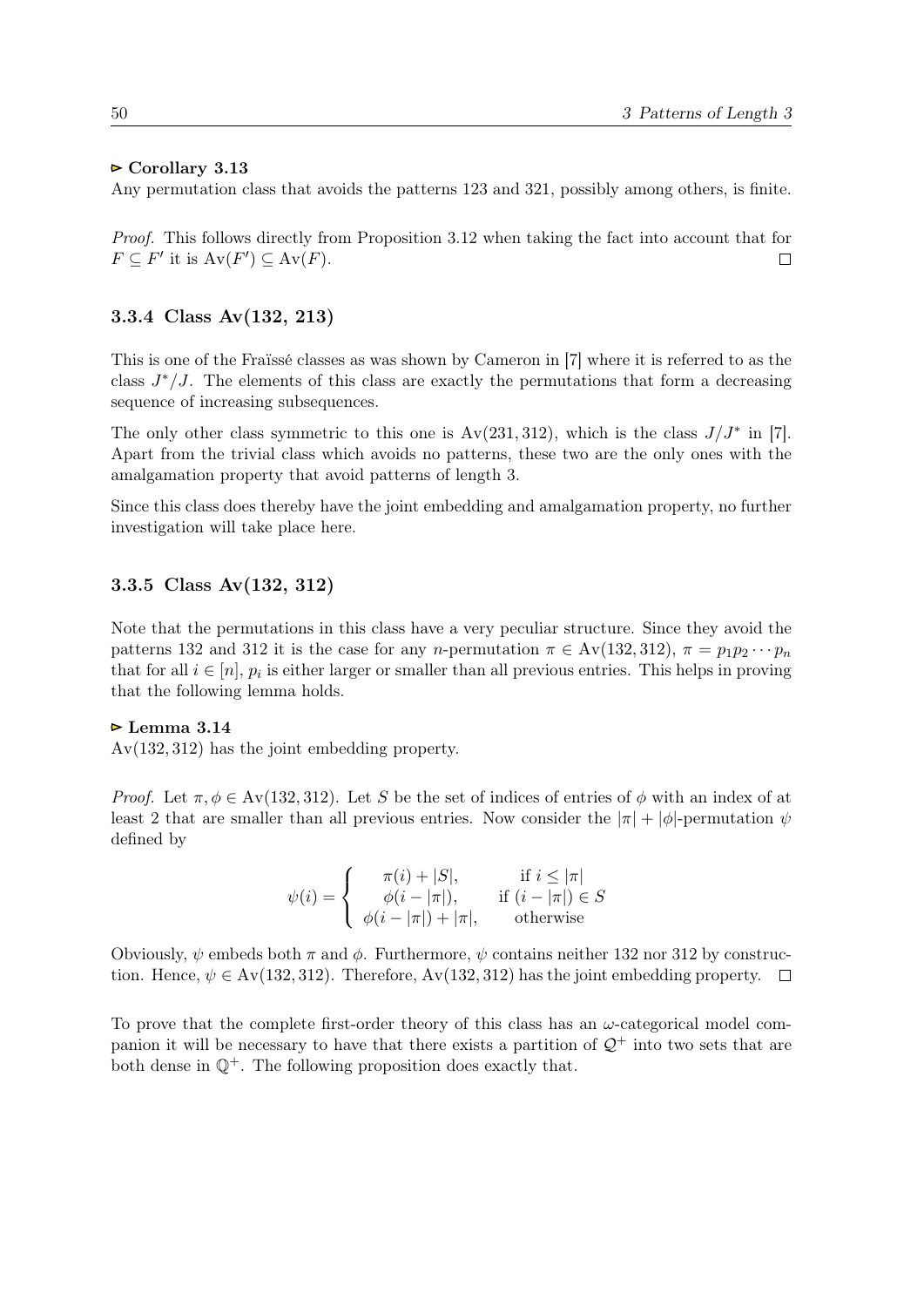### $\triangleright$  Proposition 3.15

Let  $\mathbb{Q}^+$  denote the positive rational numbers. There exist  $Q, R \subseteq \mathbb{Q}^+$  dense in  $\mathbb{Q}^+$  such that Q and R form a partition of  $\mathbb{Q}^+$ , that is,  $Q \cap R = \emptyset$  and  $Q \cup R = \mathbb{Q}^+$ .

*Proof.* Note that it is sufficient to give an example for sets  $Q$  and  $R$  where  $Q$  and  $R$  have the stated properties. Let

$$
Q = \left\{ \frac{m}{2^n} \mid m \in \mathbb{N}, n \in \mathbb{N}_0 \right\}.
$$
  

$$
R = \mathbb{Q}^+ \setminus Q.
$$

Then  $Q$  and  $R$  obviously form a partition of  $\mathbb{Q}^+$ .

Choose  $x \in \mathbb{Q}^+$  arbitrarily. Let  $\epsilon$  be a small positive rational number. It now remains to prove that there exists  $y \in R$  with  $x - \epsilon < y < x + \epsilon$ , and  $z \in Q$  with  $x - \epsilon < z < x + \epsilon$ . Since

$$
\lim_{n \to \infty} \frac{1}{2^n} = 0,
$$

there exists  $n \in \mathbb{N}$  such that

$$
\frac{1}{2^n} < \epsilon.
$$

Since  $\mathbb Q$  has the Archimedian property, and since  $\frac{1}{2^n} < 2\epsilon$ , there exists  $m \in \mathbb N$  such that

$$
x - \epsilon < m \cdot \frac{1}{2^n} < x + \epsilon.
$$

Since  $\frac{m}{2^n} \in Q$ , this implies that the intersection of any neighbourhood of x in  $\mathbb{Q}^+$  with Q is non-empty.

Analogously, since

$$
\lim_{n \to \infty} \frac{1}{n} = 0,
$$

and there are infinitely many primes, there exists  $p \in \mathbb{N}$  prime,  $p > 2$ , such that

$$
\frac{1}{p} < \epsilon.
$$

Then there exists  $m \in \mathbb{N}$  such that

$$
x - \epsilon < m \cdot \frac{1}{p} < (m+1) \cdot \frac{1}{p} < x + \epsilon.
$$

The only way that both,  $\frac{m}{p}$  and  $\frac{m+1}{p}$ , could not be in R is if  $p \mid m$  and  $p \mid (m+1)$ . This would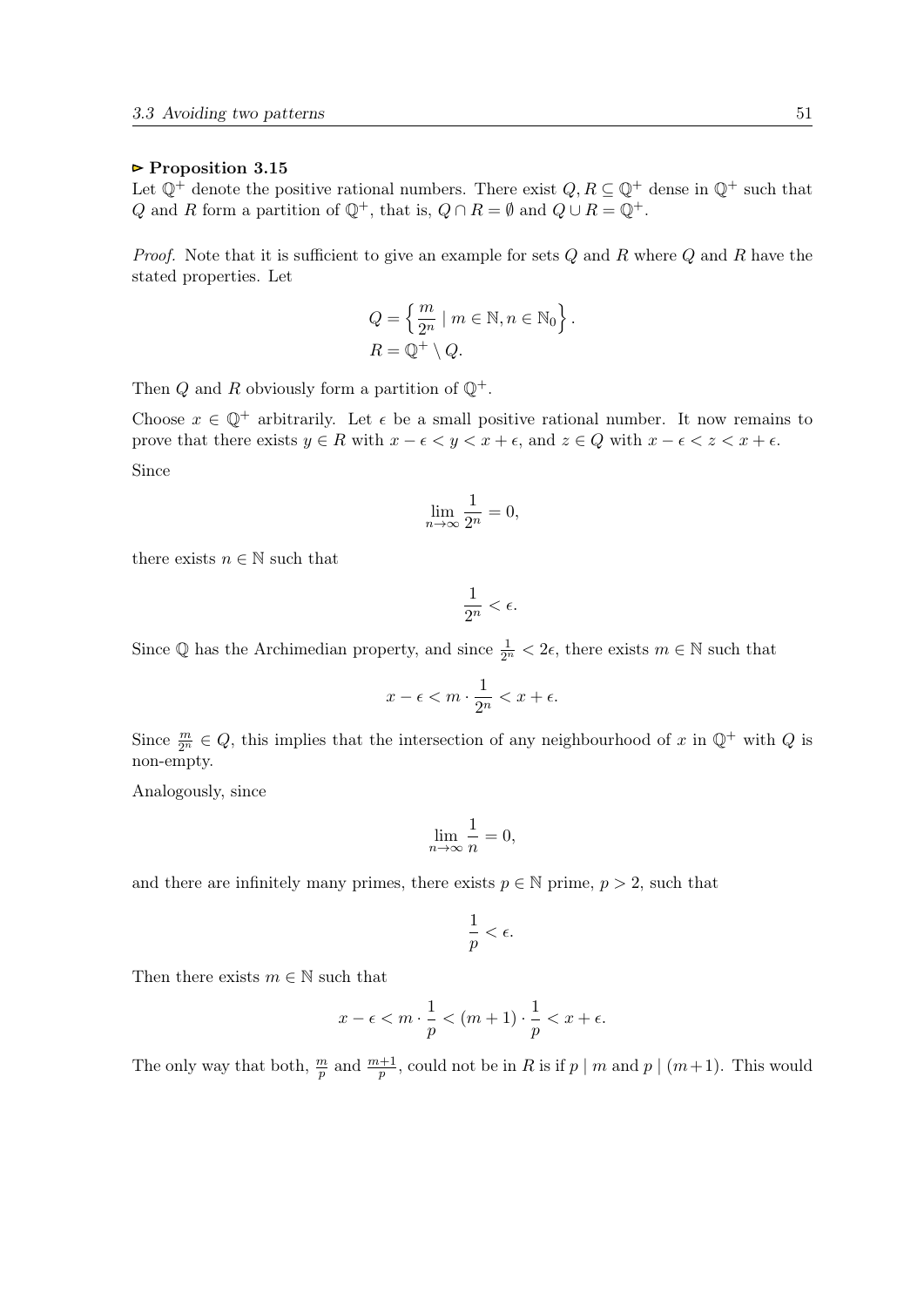imply that  $p \mid ((m+1)-m)$ , that is  $p \mid 1$ . Since p is prime, this cannot hold. Therefore, at least one of  $\frac{m}{p}$  and  $\frac{m+1}{p}$  is in R. Hence, the intersection of any neighbourhood of x in  $\mathbb{Q}^+$ with  $R$  is non-empty.

Since x and  $\epsilon$  above were chosen arbitrarily, this means that Q and R are dense in  $\mathbb{Q}^+$ , and form a partition of  $\mathbb{Q}^+$ .  $\Box$ 

Next, take a look at the following theorem. It proves neatly that the complete first-order theory of  $Av(132, 312)$  does indeed have an  $\omega$ -categorical model companion.

#### $\triangleright$  Theorem 3.16

Let Q, R be a partition of  $\mathbb{Q}^+$  such that Q and R are both dense in  $\mathbb{Q}^+$ . Let  $L = \{ \leq_1, \leq_2, P, N \}$ be a relational signature where  $\lt_1, \lt_2$  are binary, and P, N unary. Consider an L-structure A with domain

$$
A = Q \cup \{x \in \mathbb{Q} \mid (-x) \in R\},\
$$

and the relations defined such that

 $x \in P$  if and only if  $0 < x$ ,  $x \in N$  if and only if  $x < 0$ .  $x \leq_1 y$  if and only if  $x \leq y$ ,  $x \leq_2 y$  if and only if  $|x| \leq |y|$ .

Then A is homogeneous, and the age of its  $\{\langle 1, \langle 2 \rangle\}$ -reduct  $\mathcal{A}_0$  is isomorphic to Av(132, 312). Furthermore,  $\mathcal{A}_0$  is  $\omega$ -categorical and the model companion of Th  $(Av(132, 312))$ .

*Proof.* First, note that P and N form a partition of A. This will be important throughout the proof, but will not always be explicitly stated.

The proof will be split up into three parts:

- 1. A is homogeneous.
- 2. Age  $(\mathcal{A}_0) \cong Av(132, 312)$ .
- 3.  $A_0$  is  $\omega$ -categorical, and its complete first-order theory is the model-companion of Th (Av(132, 312)).

1. A is homogeneous. Let S, T be finite subsets of A, and  $S$ ,  $\mathcal{T}$  substructures of A induced by these sets. Suppose that there exists an isomorphism  $\iota : \mathcal{S} \to \mathcal{T}$ . It needs to be proven now that  $\iota$  can be extended to an automorphism on  $\mathcal{A}$ .

Consider the restrictions of  $\iota$  to P and N,

$$
\iota_P = \iota|_{P \cap S} \qquad \qquad \iota_N = \iota|_{N \cap S}
$$

Since  $\iota$  is an isomorphism, the images of  $\iota_P$  and  $\iota_N$  are solely in P and N, respectively.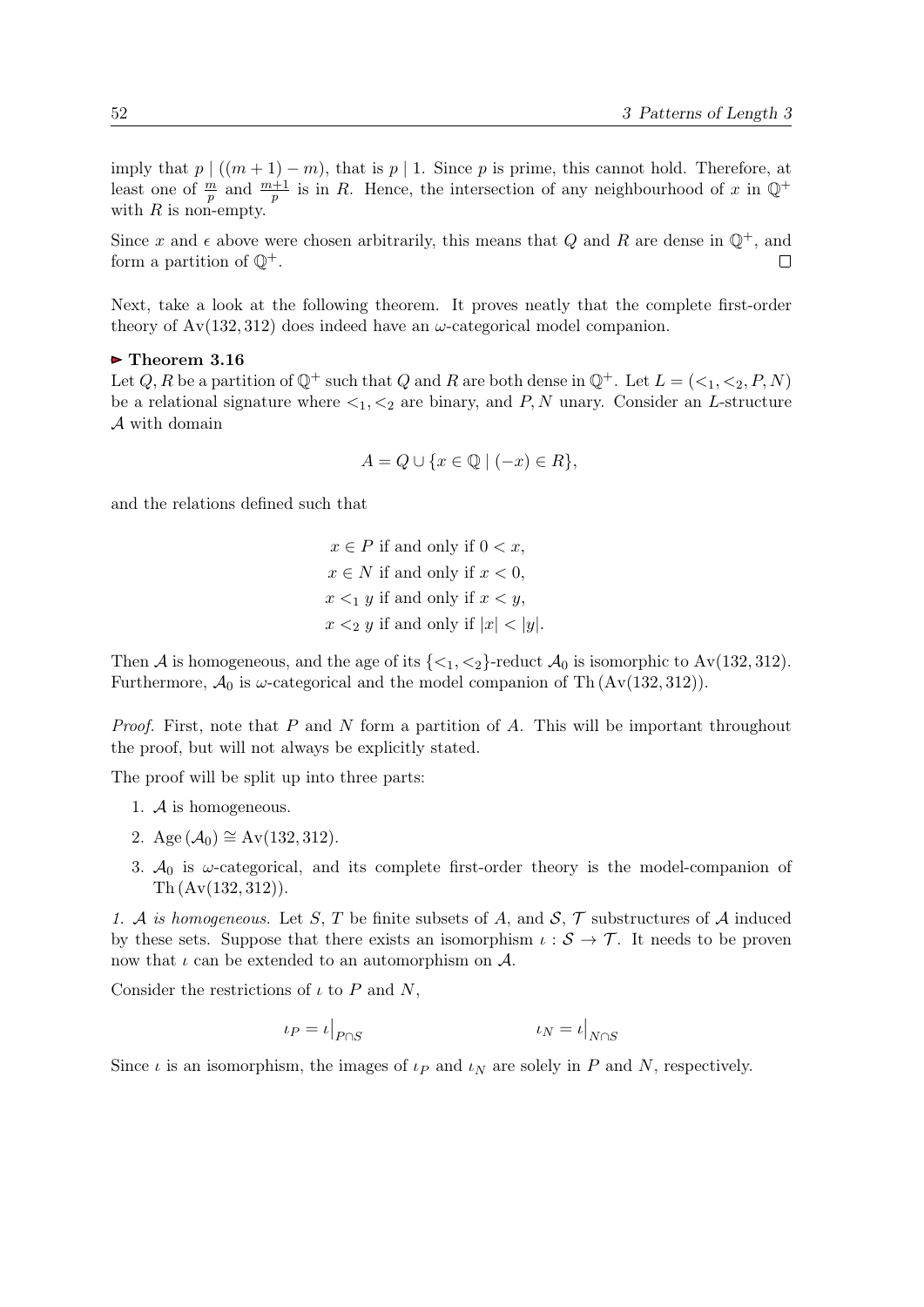Because of  $(\mathbb{Q}, \leq)$  being a homogeneous structure,  $\mathbb{Q}^+$  is also homogeneous. And since Q and R are dense in  $\mathbb{Q}^+$ ,  $(Q, \leq)$  and  $(R, \leq)$  are homogeneous structures as well. Hence, it is possible to extend  $\iota_P$  and  $\iota_N$  to automorphisms  $\eta_P$  and  $\eta_N$  on P and N, respectively. Then the homomorphism  $\eta : \mathcal{A} \to \mathcal{A}$  defined by

$$
\eta(x) = \begin{cases} \eta_P(x), & \text{if } x \in P \\ \eta_N(x), & \text{if } x \in N \end{cases}
$$

is an automorphism that extends  $\iota$ .

Therefore, any isomorphism between finite substructures of  $A$  can be extended to an automorphism on  $\mathcal A$ . So  $\mathcal A$  is homogeneous.

2. Age ( $\mathcal{A}_0$ ) ≅ Av(132, 312). This part really splits up into two smaller statements. Namely, it is necessary to show that every structure in Age  $(\mathcal{A}_0)$  avoids the patterns 132 and 312, and that for every permutation in Av(132, 312) there exists a structure in Age  $(\mathcal{A}_0)$  isomorphic to it.

For the first part it helps to look more closely at what, figuratively speaking, are descents and ascents in the structures in Age ( $A_0$ ). Let  $\mathcal{X} \in \text{Age}(\mathcal{A}_0)$ . Consider two elements  $x, y \in$ dom  $(X)$  of this structure with  $x \leq_1 y$  and  $x \leq_2 y$ . From the former it follows that  $x \leq y$ . In combination with the latter this means that either  $x > 0$  and  $y > 0$ , or  $x < 0$  and  $y > 0$ . Therefore, it has to be  $y \in P$ .

Similarly, consider two elements  $x, y \in \text{dom}(\mathcal{X})$  such that  $x \leq_1 y$  and  $y \leq_2 x$ . Again, it follows from the former that  $x < y$ . Together with the latter premise this implies that either both are negative, or  $x < 0$  and  $y > 0$ . Therefore,  $x \in N$  holds in this case.

Suppose now that X contains the pattern 132, that is, there exist  $u, v, w \in \text{dom}(\mathcal{X})$  with  $u \leq_1 v \leq_1 w$  and  $u \leq_2 w \leq_2 v$ . From the first observation it follows that  $v \in P$ , while it follows from the second that  $v \in N$ . Since this is a contradiction, X cannot contain the pattern 132.

Conversely, suppose that X contains the pattern 312, that is, there exist  $u, v, w \in \text{dom}(\mathcal{X})$ with  $u \leq_1 v \leq_1 w$  and  $w \leq_2 u \leq_2 v$ . Then it follows from the first observation that  $v \in P$ , and from the second that  $v \in N$ . Once again, this is a contradiction, so X avoids the pattern 312.

For the second part, consider a permutation  $\pi \in Av(132, 312)$  of length n, which can be written in the form  $\pi = p_1p_2\cdots p_n$ . Next, find  $x_1,\ldots,x_n \in \mathbb{Q}^+$  with

$$
x_1 < x_2 < \ldots < x_n,
$$
\n
$$
x_i \in \begin{cases} Q, & \text{if for all } j = 1, \ldots, i-1; \ p_j < p_i \\ R, & \text{otherwise} \end{cases}
$$

for all  $i \in \{1, \ldots, n\}$ . This is possible since Q and R are dense in  $\mathbb{Q}^+$ . Let  $B = \{x_1, \ldots, x_n\}$ . Then define

$$
X = (B \cap Q) \cup \{x \mid (-x) \in B \cap R\}.
$$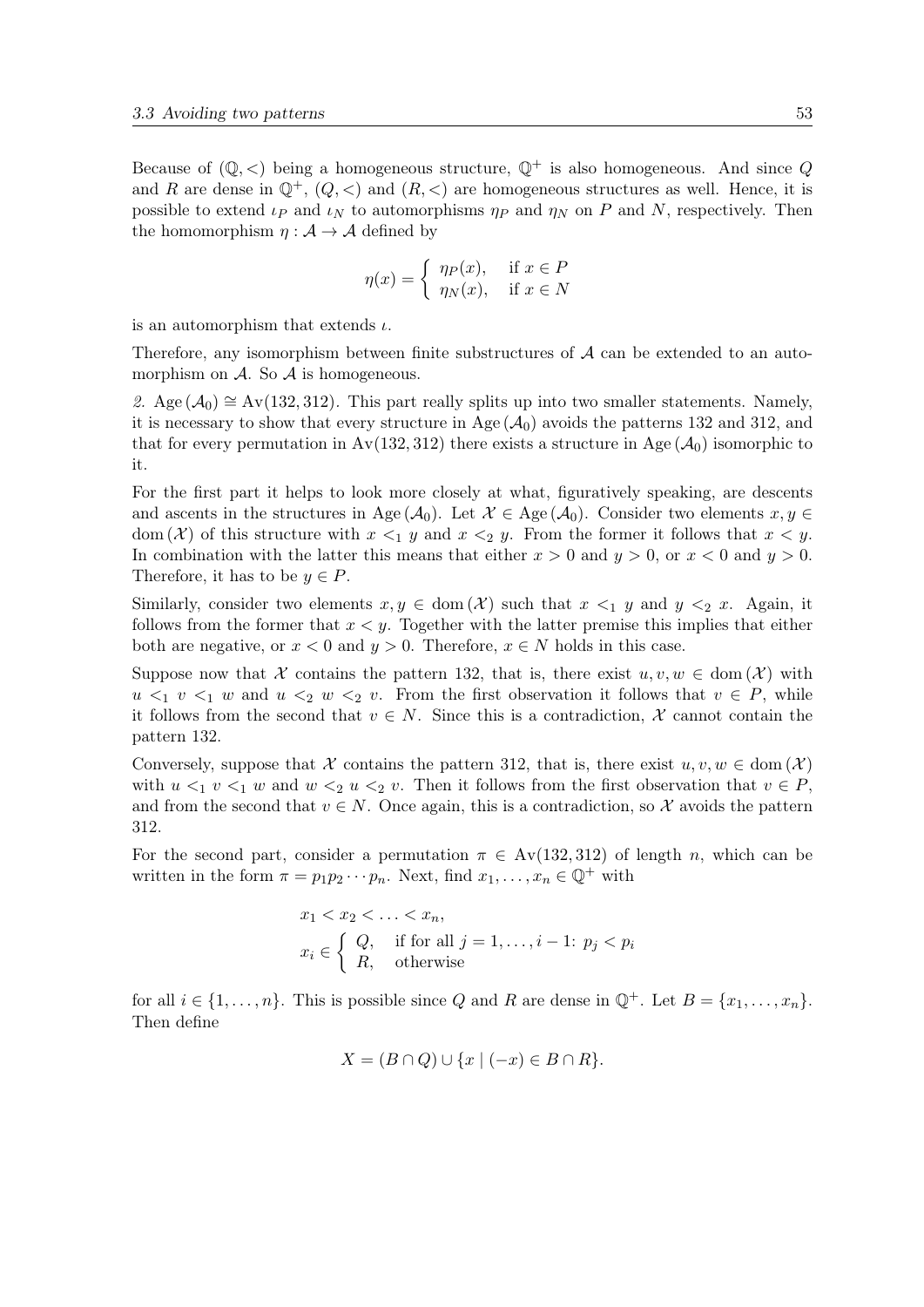By definition,  $X \subseteq A$ . Let X be the substructure of A generated by X. Then for  $x, y \in X$  it is

$$
x \in P \Leftrightarrow 0 < x \Leftrightarrow x \in B \cap Q
$$
\n
$$
\Leftrightarrow \exists i \in \{1, \ldots, n\} : x = x_i \land (\forall j \in \{1, \ldots, i-1\} : p_j < p_i)
$$
\n
$$
x \in N \Leftrightarrow x < 0 \Leftrightarrow (-x) \in B \cap R
$$
\n
$$
\Leftrightarrow \exists i \in \{1, \ldots, n\} : -x = x_i \land (\exists j \in \{1, \ldots, i-1\} : p_i < p_j)
$$
\n
$$
x <_1 y \Leftrightarrow x < y
$$
\n
$$
\Leftrightarrow (x, y \in B \cap Q \land x < y) \lor ((-x), (-y) \in B \cap R \land -y < -x)
$$
\n
$$
\lor ((-x) \in B \cap R \land y \in Q \cap R)
$$
\n
$$
x <_2 y \Leftrightarrow |x| < |y| \Leftrightarrow \exists i, j : i < j \land |x| = x_i \land |y| = x_j
$$

Compairing this to the properties of  $\pi$  yields that X is isomorphic to the permutation one started the contruction with.

Combining both statements yields that indeed Age  $(\mathcal{A}_0) \cong Av(132, 312)$ .

3. A<sub>0</sub> is  $\omega$ -categorical, and Th $(A_0)$  is the model-companion of Th $(Av(132, 312))$ . Since A is homogeneous, it is  $\omega$ -categorical by Lemma [2.35.](#page-25-0) As  $\mathcal{A}_0$  is its  $\{\langle 1, \langle 2 \rangle\}$ -reduct,  $\mathcal{A}_0$  is  $\omega$ -categorical as well by Lemma [2.36.](#page-25-0)

To prove that Th  $(\mathcal{A}_0)$  is model-complete it is sufficient by Theorem [2.39](#page-25-0) to show that  $\mathcal{A}_0$  has a homogeneous expansion by countably many existentially definable relations whose complements are existentially definable in  $\mathcal{A}_0$  as well.

Since A is homogeneous, and  $\mathcal{A}_0$  is the  $\{\langle 1, \langle 2 \rangle\}$ -reduct of A,  $\mathcal{A}_0$  does obviously have a homogeneous expansion by relations  $P$  and  $N$ . It is easy to verify that for these relations it is:

$$
x \in P \Longleftrightarrow \exists y : y <_1 x \land y <_2 x
$$
\n
$$
x \in N \Longleftrightarrow \exists y : x <_1 y \land y <_2 x
$$

Note that  $N = A \setminus P$ . Therefore, the relations themselves and their complements are existentially definable in  $\mathcal{A}_0$ . Hence, Th ( $\mathcal{A}_0$ ) is model-complete. Since Age ( $\mathcal{A}_0$ ) ≅ Av(132, 312), this implies that Th  $(A_0)$  is the model companion of Th  $(Av(132, 312))$ .  $\Box$ 

# 3.4 Avoiding three patterns

When avoiding three patterns of length 3 there are once again five sets of symmetric sets of patterns. They are the following. A detailed proof of this can be found in [\[22\]](#page-91-0).

• {123, 132, 213}, {231, 312, 321}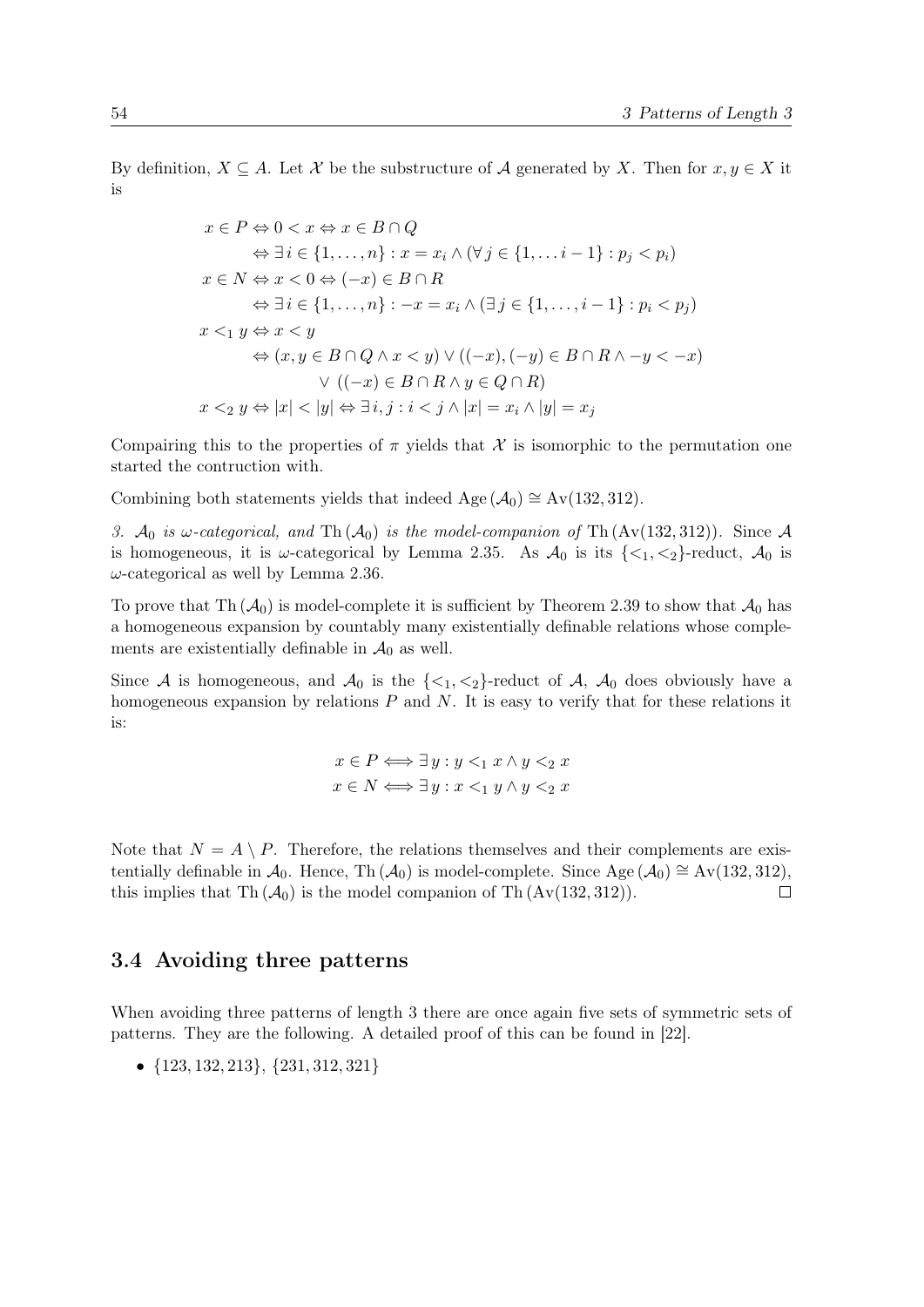- <span id="page-54-0"></span>• {123, 132, 231}, {213, 231, 321}, {123, 213, 312}, {132, 312, 321}, {132, 231, 321}, {213, 312, 321}, {123, 213, 231}, {123, 132, 312}
- {123, 132, 321}, {123, 231, 321}, {123, 213, 321}, {123, 312, 321}
- {123, 231, 312}, {132, 213, 321}
- {132, 213, 231}, {213, 231, 312}, {132, 213, 312}, {132, 231, 312}

There are just three Wilf-equivalence classes in this case [\[22\]](#page-91-0). Basically, the third class is finite, the first is enumerated by the Fibonacci numbers, and the others have  $n$  permutations of length n for all  $n \in \mathbb{N}$ .

The classes considered in the following sections are the ones that avoid the sets of patterns {123, 132, 213}, {123, 132, 231}, {123, 132, 321}, {123, 231, 312} and {132, 213, 231}, respectively.

## 3.4.1 Class Av(123, 132, 213)

First note that the following holds for this class.

## $\triangleright$  Lemma 3.17

Av(123, 132, 213) has the joint embedding property.

*Proof.* Obviously, the patterns 123, 132 and 213 are  $\ominus$ -indecomposable. So by Corollary [2.18](#page-18-0) in conjunction with Corollary [2.16](#page-17-0) Av(123, 132, 213) has the joint embedding property.  $\Box$ 

Now take a look at the class of structures defined in the following theorem. Afterwards, it will be proven that the  $\{\langle 1, \langle 2 \rangle\}$ -reducts of the structures in the following class are exactly the structures in  $Av(123, 132, 213)$ .

### $\triangleright$  Theorem 3.18

Let X be the class of all  $(U, D, \leq_1, \leq_2)$ -structures X that avoid



with U, D unary relations, and  $\lt_1$ ,  $\lt_2$  binary relations for which

- $U \cap D = \emptyset$ ,  $U \cup D = \text{dom}(\mathcal{X})$ ,
- $\lt_1$ ,  $\lt_2$  are strict total orders.

Then  $X$  is an amalgamation class.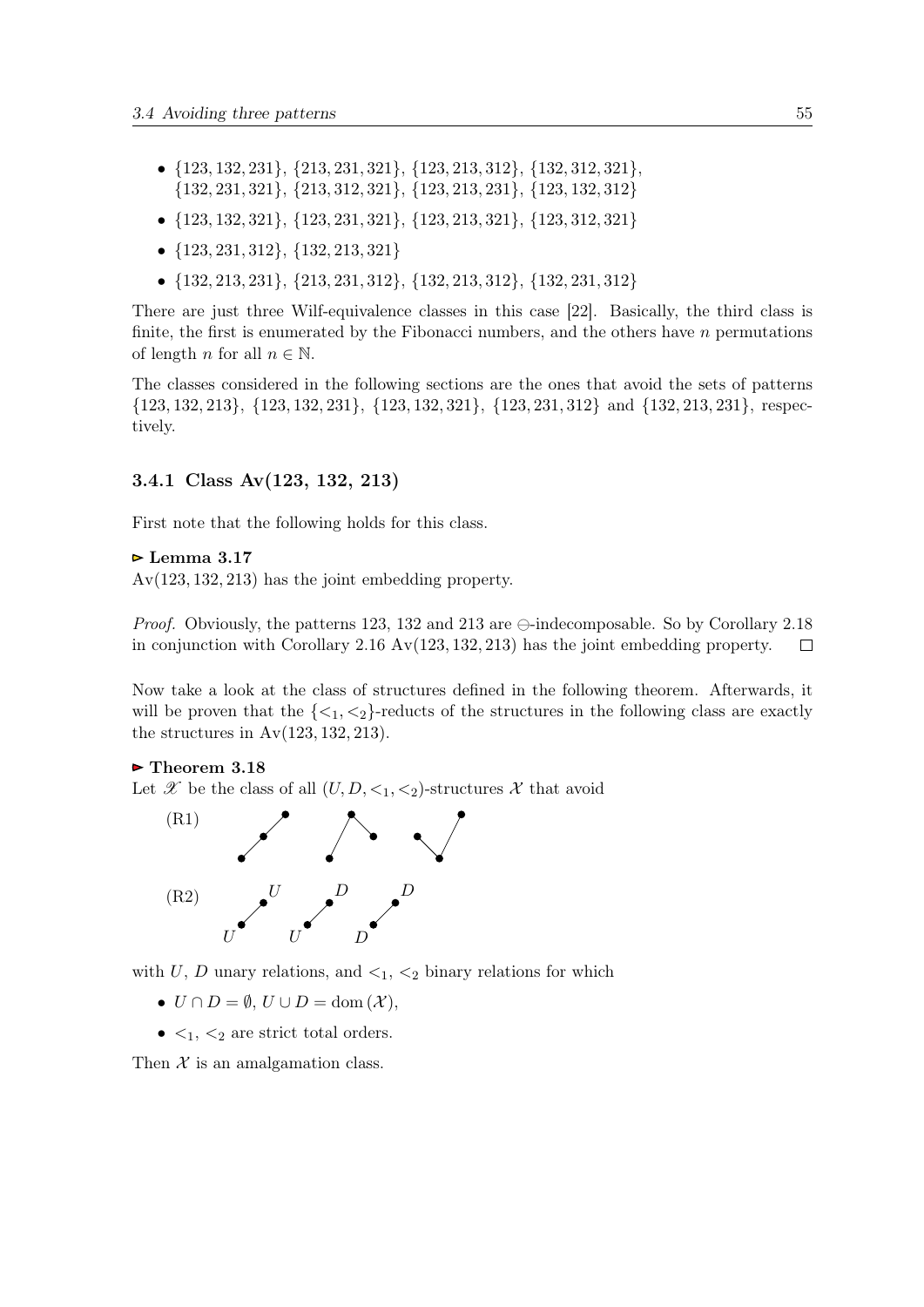*Proof.* To prove that  $\mathscr X$  is an amalgamation class, it is necessary and sufficient by Theorem [2.30](#page-23-0) to show that  $\mathscr X$  is closed under isomorphism, and has the hereditary property, joint embedding property, and amalgamation property.

Since the structures in  $\mathscr X$  are defined by avoiding certain substructures, the class is closed under isomorphism, and does have the hereditary property.

It is not as easy to see that the joint embedding property holds. Let  $\mathcal{X}, \mathcal{Y} \in \mathcal{X}$  with  $X = \text{dom}(\mathcal{X})$ ,  $Y = \text{dom}(\mathcal{Y})$ . Without loss of generality it can be assumed that X and Y are disjoint. If this would not be the case and they share an element  $x$ , mark this element with  $1$  in X and with  $2$  in Y. This does not change anything about the properties of the elements of each respective set.

Let Z be the L-structure defined on the domain  $Z = X \cup Y$  with interpretations of the relations such that for  $u, v \in Z$ 

$$
\begin{aligned}\n& <_1^{\mathcal{Z}} := <_1^{\mathcal{X}} \cup <_1^{\mathcal{Y}} \cup (X \times Y), \\
& <_2^{\mathcal{Z}} := <_2^{\mathcal{X}} \cup <_2^{\mathcal{Y}} \cup (Y \times X), \\
D^{\mathcal{Z}} := D^{\mathcal{X}} \cup D^{\mathcal{Y}}, \\
U^{\mathcal{Z}} := U^{\mathcal{X}} \cup U^{\mathcal{Y}}.\n\end{aligned}
$$

Obviously,  $\mathcal Z$  embeds both,  $\mathcal X$  and  $\mathcal Y$ . To prove that  $\mathcal Z \in \mathcal X$  holds as well, it needs to be verified that  $\mathcal Z$  satisfies ([R1\)](#page-54-0) and ([R2\)](#page-54-0), and the interpretations of the relations have the stated properties.

By the given definition,  $\langle \xi \rangle^2$  and  $\langle \xi \rangle^2$  are strict total orders, and

$$
D^{\mathcal{Z}} \cap U^{\mathcal{Z}} = (D^{\mathcal{X}} \cup D^{\mathcal{Y}}) \cap (U^{\mathcal{X}} \cup U^{\mathcal{Y}})
$$
  
\n
$$
= (D^{\mathcal{X}} \cap U^{\mathcal{X}}) \cup (D^{\mathcal{X}} \cap U^{\mathcal{Y}}) \cup (D^{\mathcal{Y}} \cap U^{\mathcal{X}}) \cup (D^{\mathcal{Y}} \cap U^{\mathcal{Y}})
$$
  
\n
$$
= \emptyset \cap \emptyset \cap \emptyset \cap \emptyset = \emptyset,
$$
  
\n
$$
D^{\mathcal{Z}} \cup U^{\mathcal{Z}} = (D^{\mathcal{X}} \cup D^{\mathcal{Y}}) \cup (U^{\mathcal{X}} \cup U^{\mathcal{Y}})
$$
  
\n
$$
= (D^{\mathcal{X}} \cup U^{\mathcal{X}}) \cup (D^{\mathcal{Y}} \cup U^{\mathcal{Y}})
$$
  
\n
$$
= X \cup Y = Z.
$$

Furthermore, for any  $x \in X, y \in Y$  it is  $x \leq_1 y$  and  $y \leq_2 x$ . Hence, if Z would violate ([R1\)](#page-54-0) or ([R2\)](#page-54-0), one of X and Y would violate this restraint as well. Since  $\mathcal{X}, \mathcal{Y} \in \mathcal{X}$  this implies that  $\mathcal Z$  satisfies both restraints. Therefore,  $\mathcal X$  has the joint embedding property.

The remaining property that needs to be verified is the amalgamation property. It is sufficient to consider two-point-amalgamation [\[8\]](#page-90-0). Let  $\mathcal{X}_1, \mathcal{X}_2, \mathcal{Y} \in \mathcal{X}$  such that  $\mathcal{Y}$  is a substructure of  $\mathcal{X}_1$  as well as  $\mathcal{X}_2$ , and

$$
X_1 = \text{dom}(\mathcal{X}_1), \qquad X_2 = \text{dom}(\mathcal{X}_2), \qquad Y = \text{dom}(\mathcal{Y}),
$$
  
\n
$$
X_1 = Y \cup \{x_1\}, \qquad X_2 = Y \cup \{x_2\}.
$$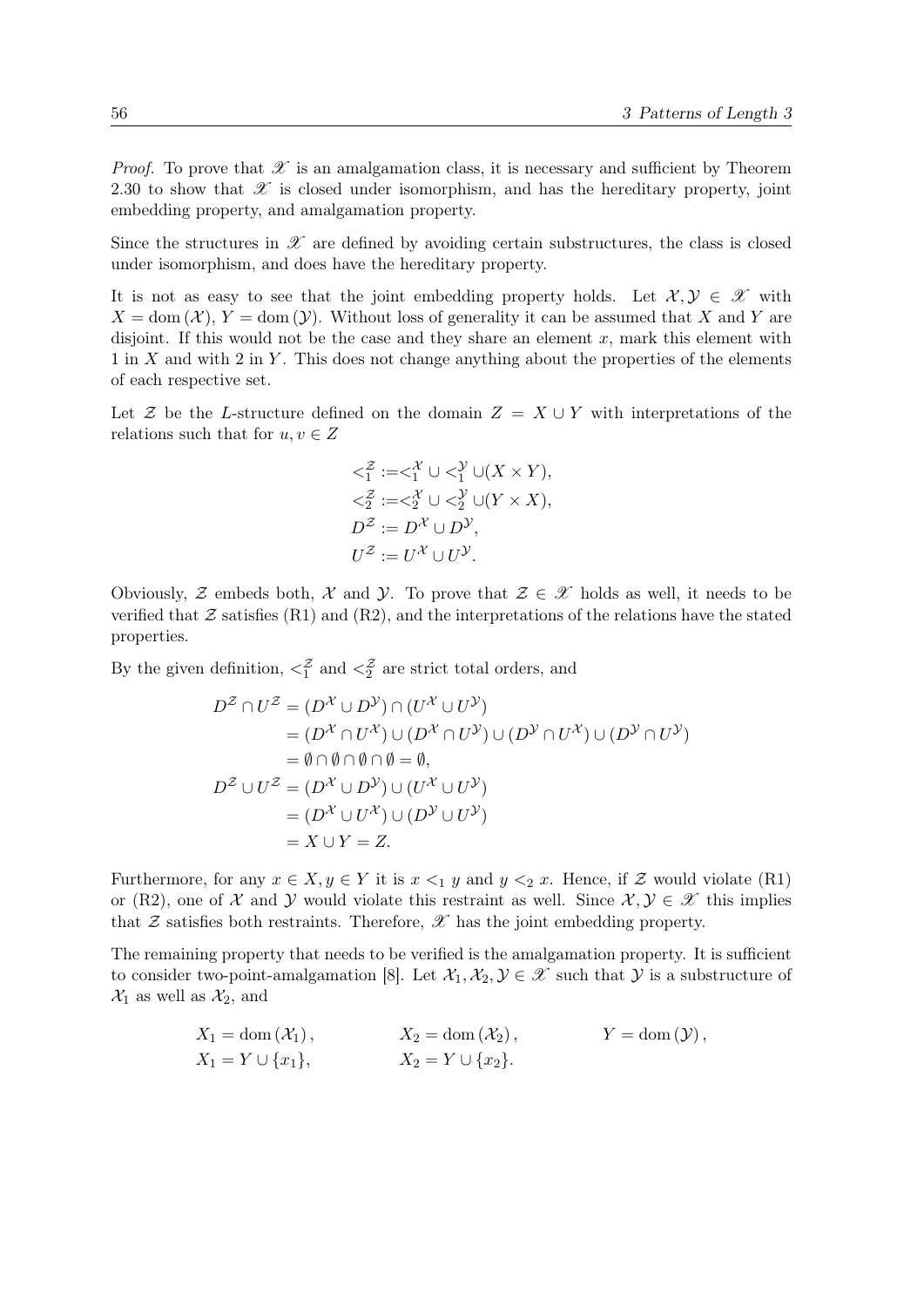In the same way as in the proof of Theorem [3.7](#page-34-0) it suffices to prove this for the following four cases:

Case 1: 
$$
\exists x : x_1 <_1 x <_1 x_2
$$
  
\n $\exists y : x_1 <_2 y <_2 x_2$   
\nCase 2:  $\exists x : x_1 <_1 x <_1 x_2$   
\n $\exists y : x_1 <_2 y <_2 x_2$   
\nCase 4:  $\forall x : (x <_1 x_1 \land x <_1 x_2) \lor (x_1 <_2 y \land x_2 <_2 y)$   
\n $\exists y : x_2 <_2 y <_2 x_1$   
\n $\forall y : (y <_2 x_1 \land x <_1 x_2) \lor (x_1 <_1 x \land x_2 <_1 x)$   
\n $\forall y : (y <_2 x_1 \land y <_2 x_2) \lor (x_1 <_2 y \land x_2 <_2 y)$ 

Case 1:

$$
\exists x : x_1 <_1 x <_1 x_2 \n\exists y : x_1 <_2 y <_2 x_2
$$
\n(3)\n(4)

In this case it is impossible to amalgamate  $\mathcal{X}_1$  and  $\mathcal{X}_2$  as due to (3) and (4) any amalgam would violate ([R1\)](#page-54-0).

Assuming that this case actually occurs yields the following. Either one of x or  $\eta$  lies inbetween  $x_1$  and  $x_2$ , that is,  $x_1 \leq_1 y \leq_1 x_2$  or  $x_1 \leq_2 x \leq_2 x_2$ , or both do not.

Suppose that the former holds. Without loss of generality it can be assumed that  $x_1 <_2 x <_2$ x<sub>2</sub>. Then for ([R2\)](#page-54-0) to be satisfied in  $\mathcal{X}_1$  it would have to be  $x \in U$ . On the other hand, for it to be satisfied in  $\mathcal{X}_2$  it would have to be  $x \in D$ . Since this is a contradiction, our assumption is falsified.

Now suppose that neither x nor y lies inbetween  $x_1$  and  $x_2$ . Then for x it is either  $x \leq_2 x_1$  or  $x_2 <_2 x$ , and for y it is either  $y <_1 x_1$  or  $x_2 <_1 y$ . If  $x <_2 x_1$  then both  $y <_1 x_1$  and  $x_2 <_1 y$ result in a violaton of ([R2\)](#page-54-0) in  $\mathcal{X}_2$ . On the other hand, if  $x_2 <_2 x$ , both  $y <_1 x_1$  and  $x_2 <_1 y$ result in a violation of  $(R2)$  $(R2)$  in  $\mathcal{X}_1$ . Therefore, this cannot be the case either.

As both cases yield direct contradiction within  $\mathcal{X}_1$  or  $\mathcal{X}_2$  they cannot hold. Thus, this case never actually applies.

Case 2:

$$
\exists x: x_1 <_1 x <_1 x_2 \tag{5}
$$

$$
\exists y: x_2 <_2 y <_2 x_1 \tag{6}
$$

There is only one possible amalgam which is gained by adding  $x_1 \leq_1 x_2$  and  $x_2 \leq_2 x_1$ . Due to its structure this amalgam satisfies restraint ([R1\)](#page-54-0).

The only way ([R2\)](#page-54-0) could be violated is if there exists  $z \in Y$  such that either  $z \leq_1 x_1$  and  $z \leq_2 x_2$ , or  $x_2 \leq_1 z$  and  $x_1 \leq_2 z$ . Suppose the former of these two possibilities applies. Then z, x and  $x_2$  would form a substructure of  $\mathcal{X}_2$ . Because of (5),  $z \leq_1 x \leq_1 x_2$ . But then no matter how x was positioned with respect to  $\lt_2$ , this substructure would contain a pattern from ([R1\)](#page-54-0). Analogously, a contradiction is obtained when considering the substructure of  $\mathcal{X}_2$ formed by z, x, and  $x_x$  if  $z \in Y$  such that  $x_2 \leq_1 z$  and  $x_1 \leq_2 z$ . Thus,  $\mathcal{X}_1$  and  $\mathcal{X}_2$  amalgamate in this case.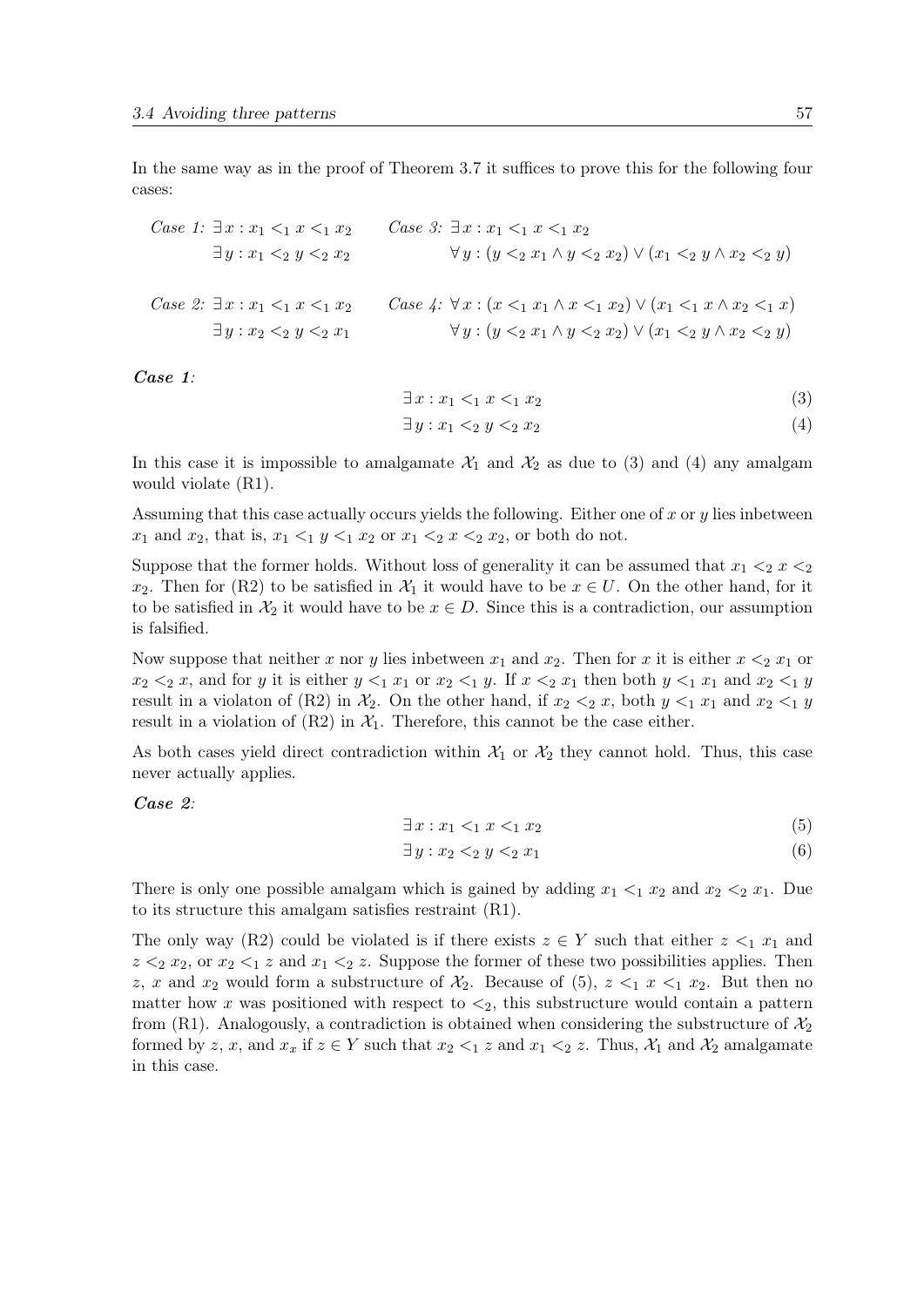<span id="page-57-0"></span>Case 3:

$$
\exists x: x_1 <_1 x <_1 x_2 \tag{7}
$$

$$
\forall y : (y 2 x1 \land y 2 x2) \lor (x1 2 y \land x2 2 y)
$$
\n(8)

In this case  $\mathcal{X}_1$  and  $\mathcal{X}_2$  amalgamate with  $x_1 \leq_1 x_2$  due to (7) and  $x_2 \leq_2 x_1$ . Similarly to the situation in Case 2, the latter makes sure that the amalgam is indeed admissible. The only way it could violate one of the restraints is if there exists  $z \in Y$  such that either  $z \leq_1 x_1$ and  $z \leq_2 x_2$ , or  $x_2 \leq_1 z$  and  $x_1 \leq_2 z$ . In both cases the same reasoning given above yields a contradiction. Hence,  $\mathcal{X}_1$  and  $\mathcal{X}_2$  amalgamate in Case 3.

Case 4:

$$
\forall x: (x <_1 x_1 \land x <_1 x_2) \lor (x_1 <_1 x \land x_2 <_1 x)
$$
\n
$$
(9)
$$

$$
\forall y: (y <_{2} x_{1} \land y <_{2} x_{2}) \lor (x_{1} <_{2} y \land x_{2} <_{2} y) \tag{10}
$$

Suppose that  $x_1$  and  $x_2$  are both either in U or D, respectively. Then  $\mathcal{X}_1$  and  $\mathcal{X}_2$  can be amalgamated by identifying  $x_1$  and  $x_2$ . On the other hand, if one of  $x_1$  and  $x_2$  is in D and the other in U it is known from the restraints being satisfied in  $\mathcal{X}_1$  as well as  $\mathcal{X}_2$  that there exists no  $z \in Y$  for which  $z \leq_1 x_1$  and simultaneously  $z \leq_2 x_1$ , and none for which at the same time  $x_1 <_1 z$  and  $x_1 <_2 z$ . Therefore,  $\mathcal{X}_1$  and  $\mathcal{X}_2$  can be amalgamated by adding  $x_1 <_1 x_2$ and  $x_2 \leq_2 x_1$ .

Since  $\mathcal{X}_1$  and  $\mathcal{X}_2$  amalgamate in all four cases,  $\mathcal X$  is an amalgamation class.

#### $\triangleright$  Lemma 3.19

The class  $\mathscr{X}_0$  of all  $\{\langle 1, \langle 2 \rangle\}$ -reducts of structures in  $\mathscr{X}$  is isomorphic to Av(123, 132, 213).

*Proof.* Obviously, all  $\mathcal{X} \in \mathcal{X}_0$  avoid the patterns 123, 132 and 213. It remains to prove that for each permutation in Av(123, 132, 213) there exists an isomorphic structure in  $\mathscr{X}_0$ .

This can be shown by the same means as done in the proof of Lemma [3.8](#page-41-0) combined with the construction at the beginning of the proof of Theorem [3.18.](#page-54-0)

Hence, Av(123, 132, 213) ≅  $\mathscr{X}_0$ .

From the above in conjunction with Theorem [2.30,](#page-23-0) Lemma [2.35,](#page-25-0) Lemma [2.36](#page-25-0) and finally Theorem [2.40](#page-26-0) it follows that the first-order theory of  $Av(123, 132, 213)$  has an  $\omega$ -categorical model companion.

## 3.4.2 Class Av(123, 132, 231)

Once again it is quite useful to first take a look at the structure of permutation in this permutation pattern avoidance class.

 $\triangleright$  Lemma 3.20

Let  $\pi \in Av(123, 132, 231)$  be an *n*-permutation. Then  $\pi$  is of the form

$$
\pi=id_{n_1}^r\ominus(id_{n_2}^r\oplus 1)
$$

$$
\qquad \qquad \Box
$$

 $\Box$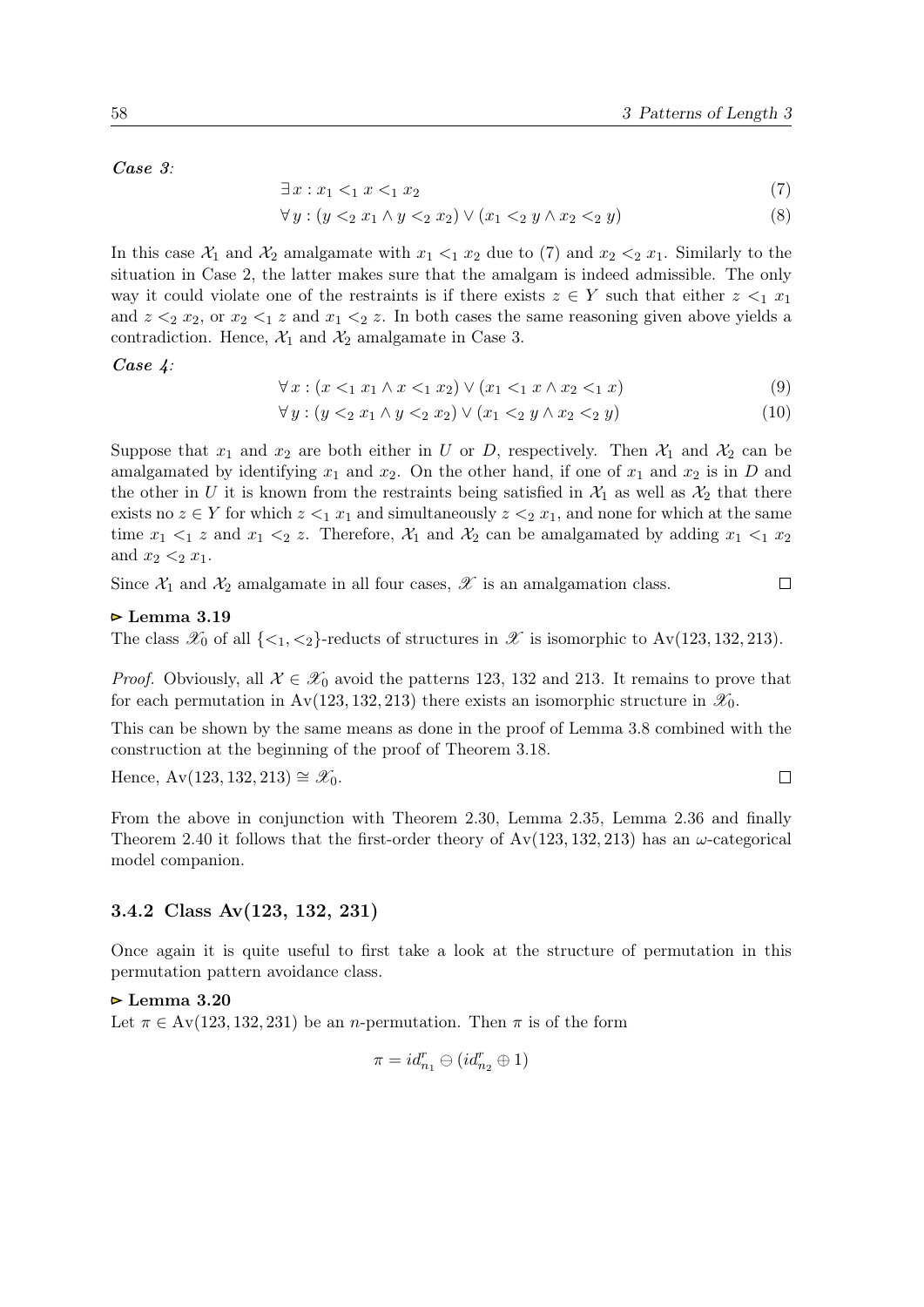for some  $n_1, n_2 \in \mathbb{N}_0$ ,  $n_1 + n_2 + 1 = n$ .

*Proof.* Since  $\{123, 231\} \subseteq \{123, 132, 231\}$  it is  $Av(123, 132, 231) ⊆ Av(123, 231)$ . Therefore, any n-permutation  $\pi \in Av(123, 132, 231)$  can be written as

$$
\pi = id_{m_1}^r \ominus (id_{m_2}^r \oplus id_{m_3}^r)
$$

with  $m_1, m_2, m_3 \in \mathbb{N}_0$ ,  $m_1 + m_2 + m_3 = n$ , according to Lemma [3.9.](#page-43-0) Obviously, if  $m_3 = 1$ , then  $\pi$  has the form stated above with  $n_1 = m_1$  and  $n_2 = m_2$ .

Suppose now that for some  $\pi \in Av(123, 132, 231)$ ,  $m_3 > 1$ . If  $m_2 > 0$  this would imply that  $\pi$  contains the pattern 132, since

$$
132 = 1 \oplus 21 \preceq id_{m_2}^r \oplus id_{m_3}^r \preceq id_{m_1}^r \ominus (id_{m_2}^r \oplus id_{m_3}^r) = \pi.
$$

Therefore, either  $m_3 < 2$  or  $m_2 = 0$ . If  $m_2 = 0$ , this yields that

$$
\begin{aligned}\n\pi &= id_{m_1}^r \ominus (id_0^r \oplus id_{m_3}^r) = id_{m_1}^r \ominus id_{m_3}^r = id_{m_1 + m_3}^r \\
&= id_n^r = id_{n-1}^r \ominus 1 = id_{n-1}^r \ominus (\emptyset \oplus 1) \\
&= id_{n-1}^r \ominus (id_0^r \oplus 1).\n\end{aligned}
$$

Therefore,  $\pi$  has the desired form with  $n_1 = n - 1$  and  $n_2 = 0$ . On the other hand, if  $m_3 < 2$ , then the only remaining case that is interesting is  $m_3 = 0$ . In this case it is

$$
\pi = id_{m_1}^r \ominus (id_{m_2}^r \oplus id_0^r) = id_{m_1}^r \ominus id_{m_2}^r = id_{m_1 + m_2}^r \n = id_n^r = id_{n-1}^r \ominus 1 = id_{n-1}^r \ominus (\emptyset \oplus 1) \n = id_{n-1}^r \ominus (id_0^r \oplus 1).
$$

 $\Box$ So in the same way as above,  $\pi$  has the stated form with  $n_1 = n - 1$  and  $n_2 = 0$ .

Conversely, it is straightforward to see that any finite permutation of the form as in Lemma [3.20](#page-57-0) avoids the patterns 123, 132 and 231. The fact that  $Av(123, 132, 231)$  has the joint embedding property can now be easily deduced from this.

### $\triangleright$  Lemma 3.21

Av(123, 132, 231) has the joint embedding property.

*Proof.* Let  $\pi, \phi \in Av(123, 132, 231)$ . Then by Lemma [3.20,](#page-57-0) they have the form

$$
\pi = id_{n_1}^r \ominus (id_{n_2}^r \oplus 1)
$$
  

$$
\phi = id_{m_1}^r \ominus (id_{m_2}^r \oplus 1)
$$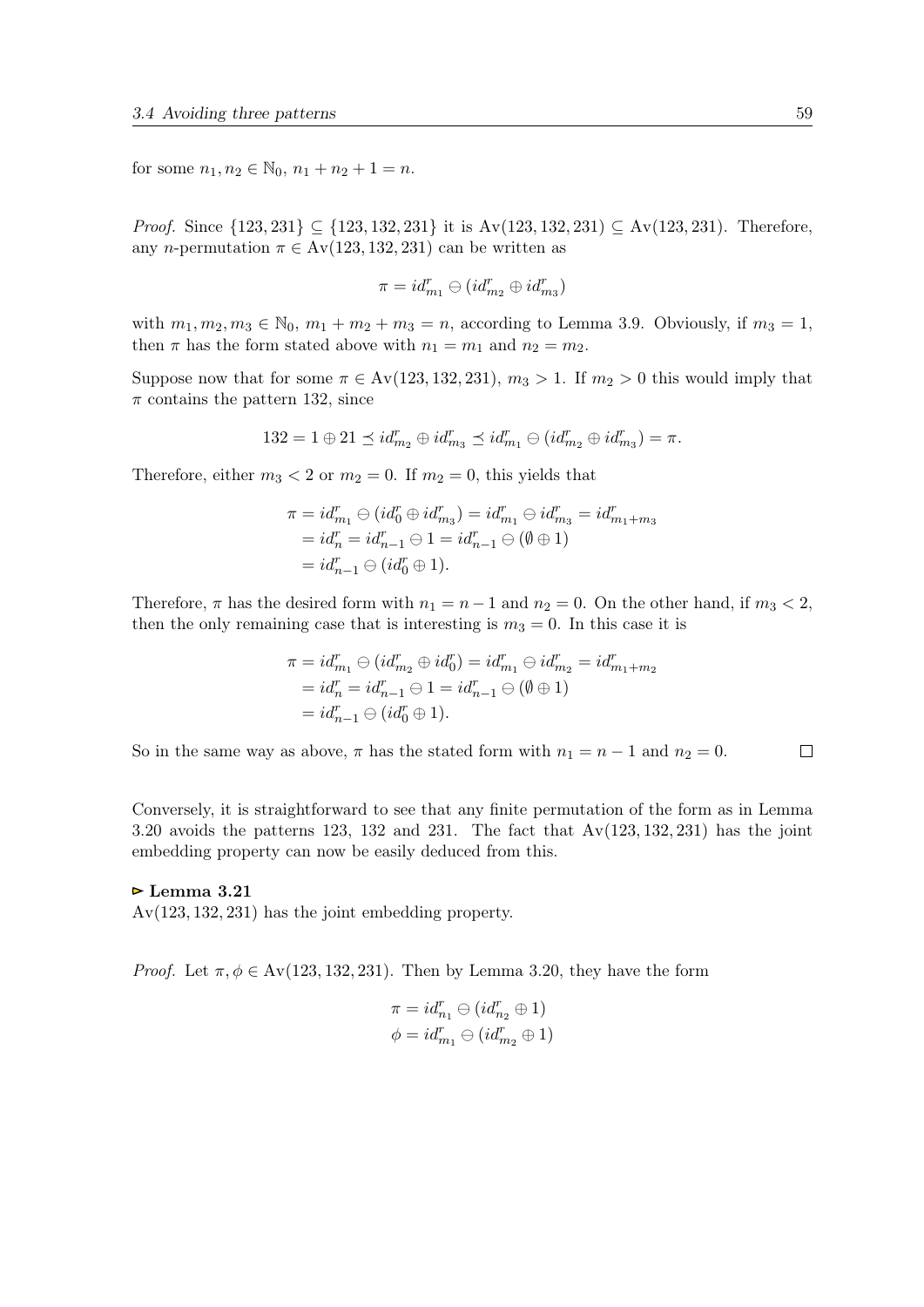for some  $n_1, n_2, m_1, m_2 \in \mathbb{N}$ . Now consider the structure

$$
\psi := (id_{n_1}^r \ominus id_{m_1}^r) \ominus ((id_{n_2}^r \ominus id_{m_2}^r) \oplus 1)
$$
  
=  $id_{n_1+m_1}^r \ominus (id_{n_2+m_2}^r \oplus 1).$ 

Obviously, both  $\pi$  and  $\phi$  embed into  $\psi$ . It is also rather straightforward to see that  $\psi$  avoids the patterns 123, 132 and 231. Therefore,  $\psi \in Av(123, 132, 231)$ . Hence, Av(123, 132, 231) does indeed have the joint embedding property.  $\Box$ 

Now it makes sense to consider the following theorem. It will prove that the first-order theory of  $Av(123, 132, 231)$  has an  $\omega$ -categorical model companion.

#### $\triangleright$  Theorem 3.22

Let  $L = \langle \langle 1, \langle 2, P, N \rangle \rangle$  be a relational signature where  $\langle 1, \langle 2 \rangle$  are binary, and P, N unary. Consider an  $L$ -structure  $A$  with domain

$$
A=\mathbb{Q},
$$

and the relations defined such that

 $x \in P$  if and only if  $0 < x$ ,  $x \in N$  if and only if  $x < 0$ ,  $x \leq_1 y$  if and only if  $x \leq y$ ,  $x \leq_2 y$  if and only if  $x \neq 0 \wedge (y = 0 \vee (y \neq 0 \wedge y \leq x)).$ 

Then A is homogeneous, and the age Age  $(A_0)$  of its  $\{\langle 1, \langle 2 \rangle\}$ -reduct  $A_0$  is isomorphic to Av(123, 132, 231).

Furthermore,  $\mathcal{A}_0$  is  $\omega$ -categorical and the model companion of Th  $(Av(123, 132, 231))$ .

Proof. The proof will be split up into three parts:

- 1. A is homogeneous.
- 2. Age  $(\mathcal{A}_0) \cong Av(123, 132, 231)$ .
- 3.  $A_0$  is  $\omega$ -categorical, and its complete first-order theory is the model-companion of Th (Av(123, 132, 231)).

1. A is homogeneous. Let S, T be finite subsets of A, and  $S$ ,  $\mathcal T$  substructures of A induced by these sets. Suppose that there exists an isomorphism  $\iota : \mathcal{S} \to \mathcal{T}$ . It is now necessary to show that  $\iota$  can be extended to an automorphism on  $\mathcal{A}$ .

Consider the restrictions of  $\iota$  to P, and N,

$$
\iota_P = \iota|_{P \cap S} \qquad \qquad \iota_N = \iota|_{N \cap S}
$$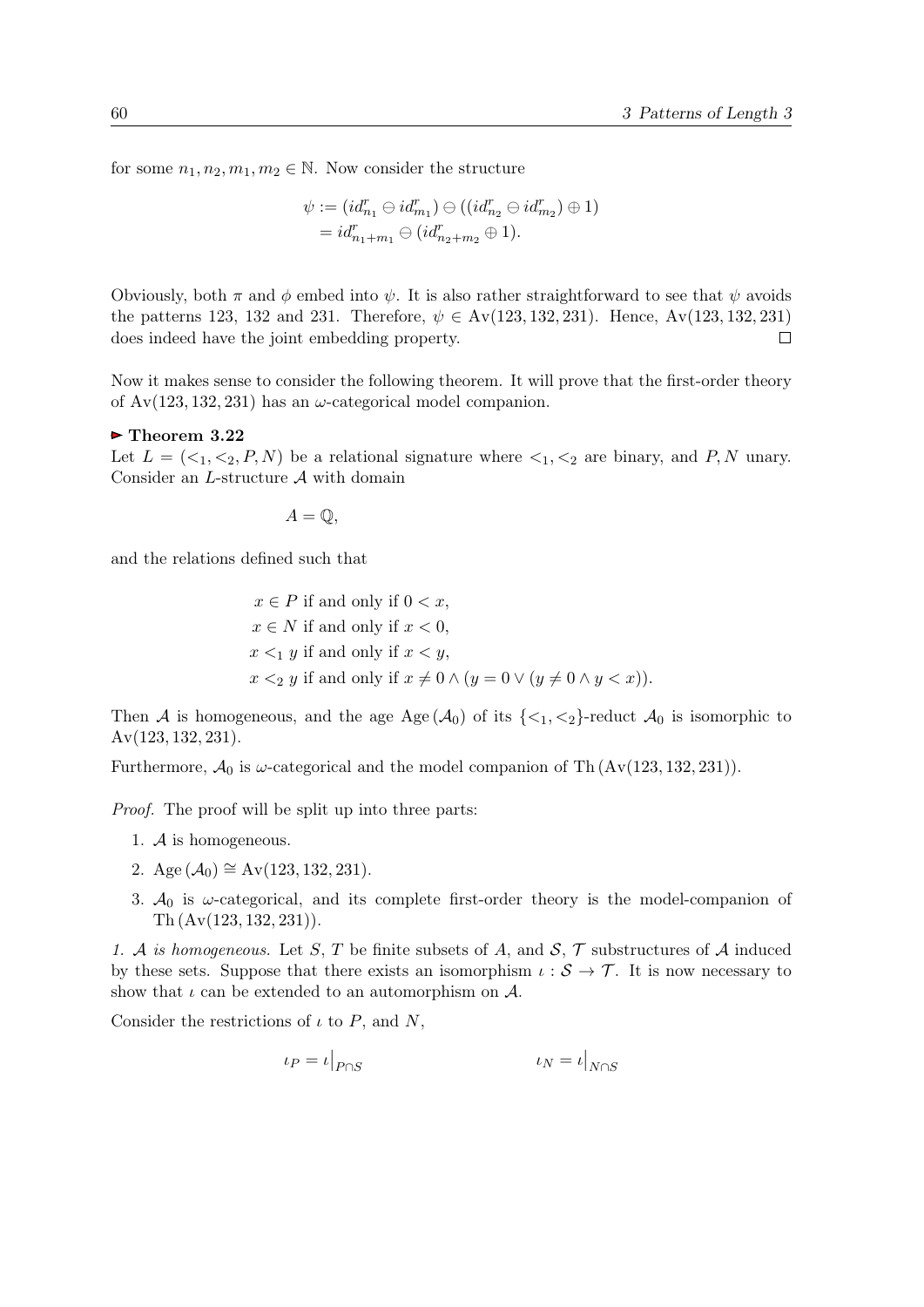Since  $\iota$  is an isomorphism, the images of  $\iota_P$ , and  $\iota_N$  are solely in P, and N, respectively. Moreover, if  $\iota$  is defined on 0,  $\iota(0) = 0$ , since 0 is neither in N nor P.

Because of  $(\mathbb{Q}, \leq)$  being a homogeneous structure, it is possible to extend  $\iota_P$ , and  $\iota_N$  to automorphisms  $\eta_P$ , and  $\eta_N$  on P, and N, respectively. Then the homomorphism  $\eta : A \to A$ defined by

$$
\eta(x) = \begin{cases} \eta_P(x), & \text{if } x \in P \\ \eta_N(x), & \text{if } x \in N \\ 0, & \text{if } x = 0 \end{cases}
$$

is an automorphism that extends  $\iota$ .

Therefore, any isomorphism between finite substructures of  $A$  can be extended to an automorphism on  $A$ . So  $A$  is homogeneous.

2. Age  $(\mathcal{A}_0) \cong$  Av(123, 132, 231). This part really splits up into two smaller statements. Namely, it is necessary to show that every structure in Age  $(A_0)$  avoids the patterns 123, 132, and 231, and that for every permutation in Av(123, 132, 231) there exists a structure in Age  $(\mathcal{A}_0)$  isomorphic to it.

For the first part it helps to look more closely at the descents and ascents in the structures in Age ( $\mathcal{A}_0$ ). Let  $\mathcal{X} \in \text{Age}(\mathcal{A}_0)$ . Consider two elements  $x, y \in \text{dom}(\mathcal{X})$  of this structure with  $x \leq_1 y$  and  $x \leq_2 y$ . From the former it follows that  $x \leq y$ . In combination with the latter this means that  $y = 0$ , and therefore,  $x \in N$ .

Similarly, consider two elements  $x, y \in \text{dom}(\mathcal{X})$  such that  $x \leq_1 y$  and  $y \leq_2 x$ . Again, it follows from the former that  $x < y$ . Together with the latter premise this implies that either  $x, y \in P$ , or  $x \in P$ ,  $y \in N$ , or  $x, y \in N$ , or  $y = 0$ ,  $x \in P$ .

Now suppose that X contains the pattern 123, that is, there exist  $a, b, c \in \text{dom}(\mathcal{X})$  with  $a \leq_1 b \leq_1 c$  and  $a \leq_2 b \leq_2 c$ . Then it follows from the first observation that  $b = 0$  and  $c = 0$ . But this is a contradiction since  $b \neq c$ .

Next, suppose that X contains the pattern 132, that is, there exist  $a, b, c \in \text{dom}(\mathcal{X})$  with  $a \leq_1 b \leq_1 c$  and  $a \leq_2 c \leq_2 b$ . Then the first observation implies that  $b = 0$  as well as  $c = 0$ . Again, this is a contradiction.

Finally, suppose that X contains the pattern 231, that is, there exist  $a, b, c \in \text{dom}(\mathcal{X})$  with  $a \leq_1 b \leq_1 c$  and  $b \leq_2 c \leq_2 a$ . Then  $c = 0$ . This contradicts the conclusion from the second observation that  $c \neq 0$ , though.

For the second part, consider a permutation  $\pi \in Av(123, 132, 231)$  of length n, which can be written in the form  $\pi = p_1p_2\cdots p_n$ . By Lemma [3.20](#page-57-0) it is known that  $\pi$  is of the form

$$
\pi=id_{n_1}^r\ominus(id_{n_2}^r\oplus 1)
$$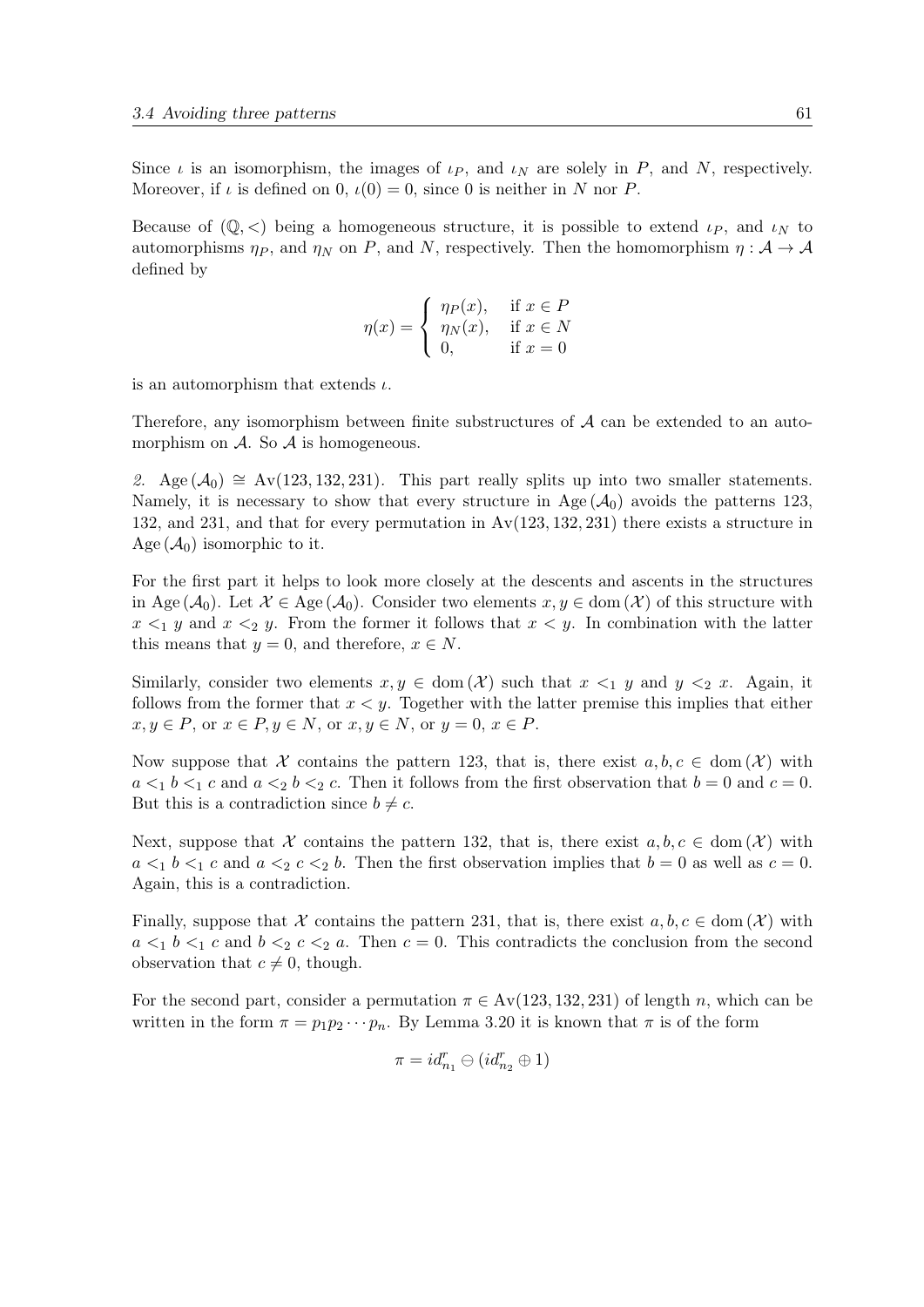for some  $n_1, n_2 \in \mathbb{N}_0$  with  $n_1 + n_2 + 1 = n$ . Consider the mapping  $f : [n] \to A$ ,

$$
f(i) = \begin{cases} n+1-i, & \text{if } i \leq n_1 \\ -i, & \text{if } n_1 < i \leq n_1 + n_2 \\ 0, & \text{if } i = n \end{cases}.
$$

Then Im(f) generates a finite substructure of A. By the definition of A, the  $\{\langle 1, \langle 2 \rangle\}$ -reduct of the generated substructure is isomorphic to  $\pi$ .

Combining both statements yields that indeed Age  $(\mathcal{A}_0) \cong Av(123, 132, 231)$ .

3.  $\mathcal{A}_0$  is  $\omega$ -categorical, and Th $(\mathcal{A}_0)$  is the model-companion of Th $(Av(123, 132, 231))$ . Since A is homogeneous, it is  $\omega$ -categorical by Lemma [2.35.](#page-25-0) As  $\mathcal{A}_0$  is its  $\{\langle 1, \langle 2 \rangle\}$ -reduct,  $\mathcal{A}_0$  is  $\omega$ -categorical as well by Lemma [2.36.](#page-25-0)

To prove that Th  $(\mathcal{A}_0)$  is model-complete it is sufficient by Theorem [2.39](#page-25-0) to show that  $\mathcal{A}_0$  has a homogeneous expansion by countably many existentially definable relations whose complements are existentially definable in  $\mathcal{A}_0$  as well.

Since A is homogeneous, and  $\mathcal{A}_0$  is the  $\{\langle 1, \langle 2 \rangle\}$ -reduct of A,  $\mathcal{A}_0$  does obviously have a homogeneous expansion by relations  $P$ , and  $N$ . It is easy to verify, that for these relations it is:

$$
x \in P \Longleftrightarrow \exists y, z : z <_1 y <_1 x \land x <_2 z <_2 y,
$$
\n
$$
x \in A \setminus P \Longleftrightarrow \exists y : (x <_1 < y \land x <_2 y) \lor (y <_1 x \land y <_2 x),
$$
\n
$$
x \in N \Longleftrightarrow \exists y : x <_1 < y \land x <_2 y,
$$
\n
$$
x \in A \setminus N \Longleftrightarrow \exists y, z : (z <_1 y <_1 x \land x <_2 z <_2 y) \lor (y <_1 x \land y <_2 x).
$$

Therefore, the relations themselves and their complements are existentially definable in  $\mathcal{A}_0$ . Hence, Th  $(\mathcal{A}_0)$  is model-complete. Since, Age  $(\mathcal{A}_0) \cong Av(123, 132, 231)$ , this implies that Th  $(\mathcal{A}_0)$  is the model companion of Th  $(Av(123, 132, 231))$ .  $\Box$ 

### 3.4.3 Class Av(123, 132, 321)

By Corollary [3.13](#page-48-0) this class is finite as it avoids both 123 and 321. Closer inspection yields that it has the following elements:

$$
Av(123, 132, 321) = \{1, 12, 21, 213, 231, 312, 3412\}
$$

It is obviously not atomic as there is no permutation that has both permutations 213 and 231 as substructures.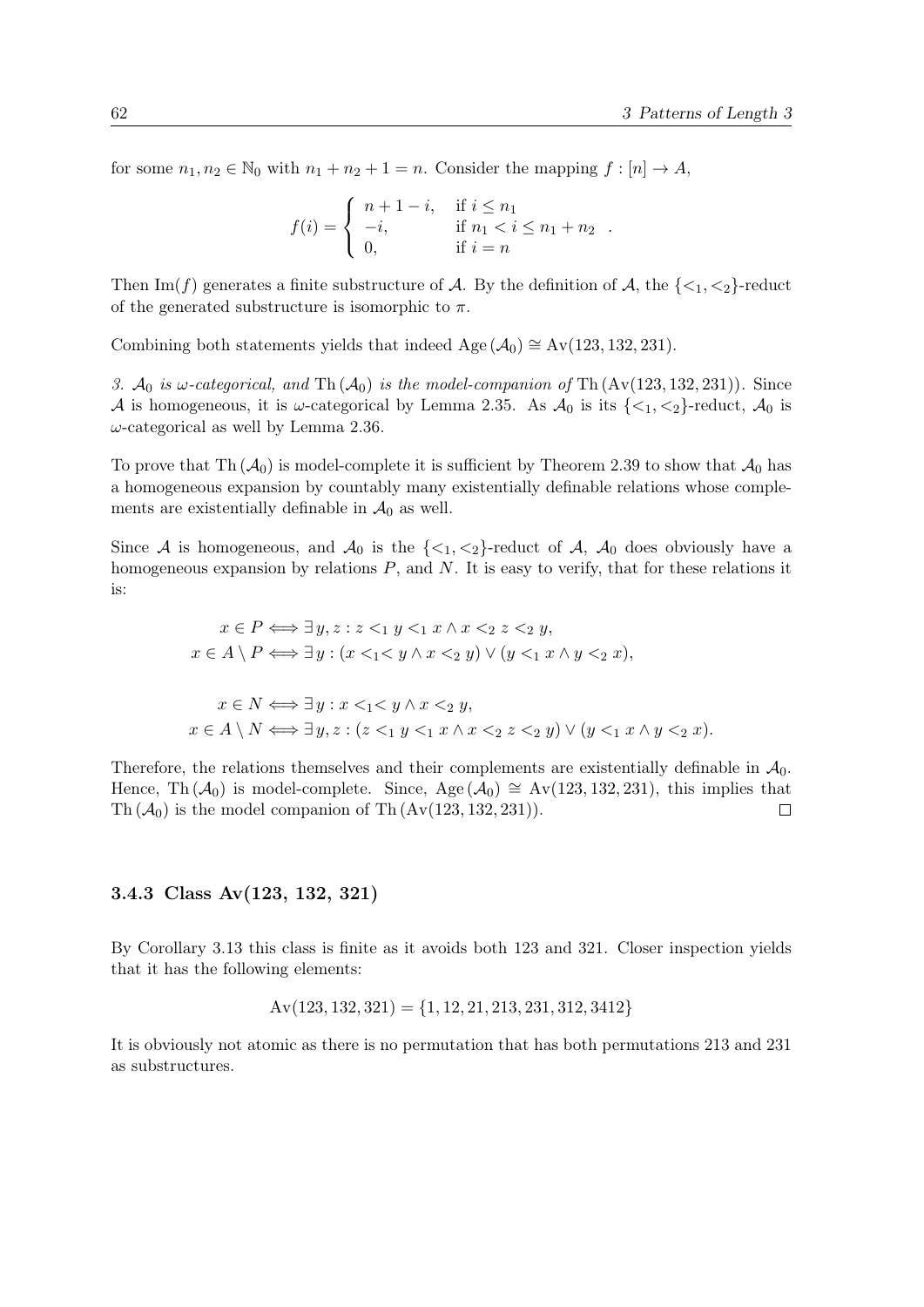## <span id="page-62-0"></span>3.4.4 Class Av(123, 231, 312)

Before looking at any model theoretic properties it is very helpful to get a better understanding of the inner structure of the permutations in this permutation pattern avoidance class.

#### $\triangleright$  Lemma 3.23

Let  $\pi \in Av(123, 231, 312)$  be an *n*-permutation. Then  $\pi$  is of the form

$$
\pi = id^r_{n_1} \oplus id^r_{n_2}
$$

for some  $n_1, n_2 \in \mathbb{N}_0$ ,  $n_1 + n_2 = n$ .

*Proof.* Since  $\{123, 231\}$  ⊆  $\{123, 231, 312\}$  it is Av(123, 231, 312) ⊆ Av(123, 231). Therefore, any n-permutation  $\pi \in Av(123, 231, 312)$  can be written as

$$
\pi = id_{m_1}^r \ominus (id_{m_2}^r \oplus id_{m_3}^r)
$$

with  $m_1, m_2, m_3 \in \mathbb{N}_0$ ,  $m_1 + m_2 + m_3 = n$ , according to Lemma [3.9.](#page-43-0) Obviously, if  $m_1 = 0$ , then  $\pi$  has the form stated above with  $n_1 = m_2$  and  $n_2 = m_3$ .

Suppose now that for some  $\pi \in Av(123, 231, 312)$ ,  $m_1 > 0$ . If  $m_2 > 0$  and  $m_3 > 0$  this would imply that  $\pi$  contains the pattern 312, since

$$
312 = 1 \ominus (1 \oplus 1) \preceq id_{m_1}^r \ominus (id_{m_2}^r \oplus id_{m_3}^r) = \pi.
$$

Therefore, either  $m_1 = 0$  or  $m_2 = 0$  or  $m_3 = 0$ . If  $m_2 = 0$ , this yields that

$$
\pi = id_{m_1}^r \oplus (id_0^r \oplus id_{m_3}^r) = id_{m_1}^r \oplus id_{m_3}^r = id_{m_1 + m_3}^r
$$
  
=  $id_n^r = id_n^r \oplus id_0^r$ .

Therefore,  $\pi$  has the desired form with  $n_1 = n$  and  $n_2 = 0$ . On the other hand, if  $m_3 = 0$ , then analogously,

$$
\begin{aligned} \pi = id_{m_1}^r \ominus (id_{m_2}^r \oplus id_0^r) = id_{m_1}^r \ominus id_{m_2}^r = id_{m_1 + m_2}^r \\ = id_n^r = id_n^r \oplus id_0^r. \end{aligned}
$$

So in the same way as above,  $\pi$  has the stated form with  $n_1 = n$  and  $n_2 = 0$ .

This helps proving the following.

#### $\triangleright$  Lemma 3.24

Av(123, 132, 231) has the joint embedding property.

$$
\Box
$$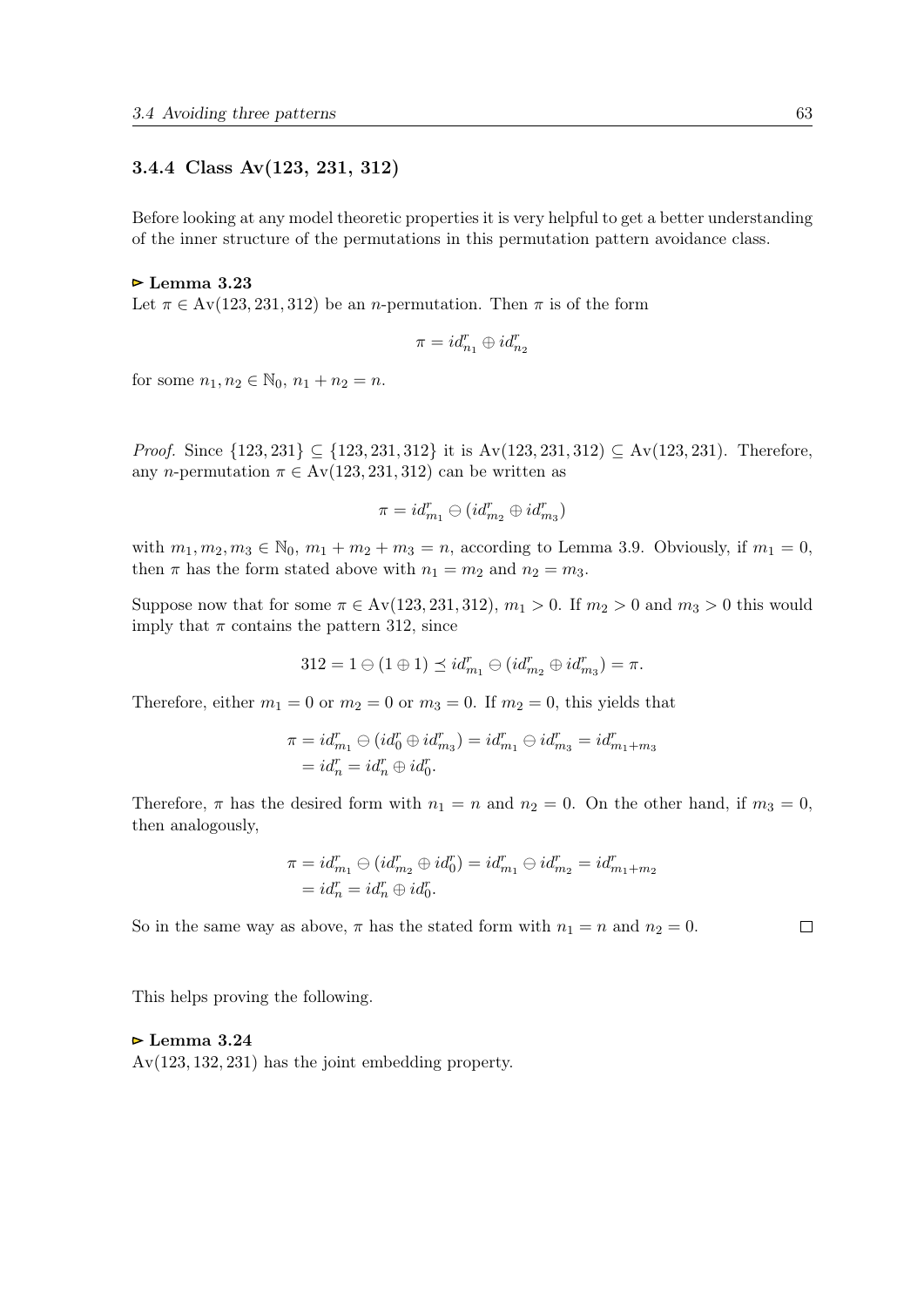*Proof.* Let  $\pi, \phi \in Av(123, 231, 312)$ . Then by Lemma [3.23,](#page-62-0) they have the form

$$
\begin{array}{l}\pi=id_{n_1}^r\oplus id_{n_2}^r\\ \phi=id_{m_1}^r\oplus id_{m_2}^r\end{array}
$$

for some  $n_1, n_2, m_1, m_2 \in \mathbb{N}$ . Now consider the structure

$$
\psi := (id_{n_1}^r \ominus id_{m_1}^r) \oplus (id_{n_2}^r \ominus id_{m_2}^r)
$$
  
=  $id_{n_1+m_1}^r \oplus id_{n_2+m_2}^r$ 

Clearly, both  $\pi$  and  $\phi$  embed into  $\psi$ . It is also rather straightforward to see that  $\psi$  avoids the patterns 123, 231 and 312. Therefore,  $\psi \in Av(123, 231, 312)$ . Hence,  $Av(123, 231, 312)$  has the joint embedding property.  $\Box$ 

Now the following theorem proves that the first-order theory of the permutation pattern avoidance class has an  $\omega$ -categorical model companion.

## $\triangleright$  Theorem 3.25

Let  $L = \{ \langle 1, \langle 2, P, N \rangle \}$  be a relational signature where  $\langle 1, \langle 2 \rangle$  are binary, and P, N unary. Consider an L-structure A with domain

 $A = \mathbb{Q} \setminus \{0\},\$ 

and the relations defined such that

 $x \in P$  if and only if  $0 < x$ ,  $x \in N$  if and only if  $x < 0$ .  $x \leq_1 y$  if and only if  $x \leq y$ ,  $x \leq_2 y$  if and only if  $(x < 0 \land y < x) \lor (0 < y \land y < x) \lor (x < 0 \land 0 < y)$ .

Then A is homogeneous, and the age Age  $(A_0)$  of its  $\{\langle 1, \langle 2 \rangle\}$ -reduct  $A_0$  is isomorphic to Av(123, 231, 312).

Furthermore,  $\mathcal{A}_0$  is  $\omega$ -categorical and the model companion of Th  $(Av(123, 231, 312))$ .

Proof. The proof will be split up into three parts:

- 1. A is homogeneous.
- 2. Age  $(\mathcal{A}_0) \cong Av(123, 231, 312)$ .
- 3.  $A_0$  is  $\omega$ -categorical, and its complete first-order theory is the model-companion of Th (Av(123, 231, 312)).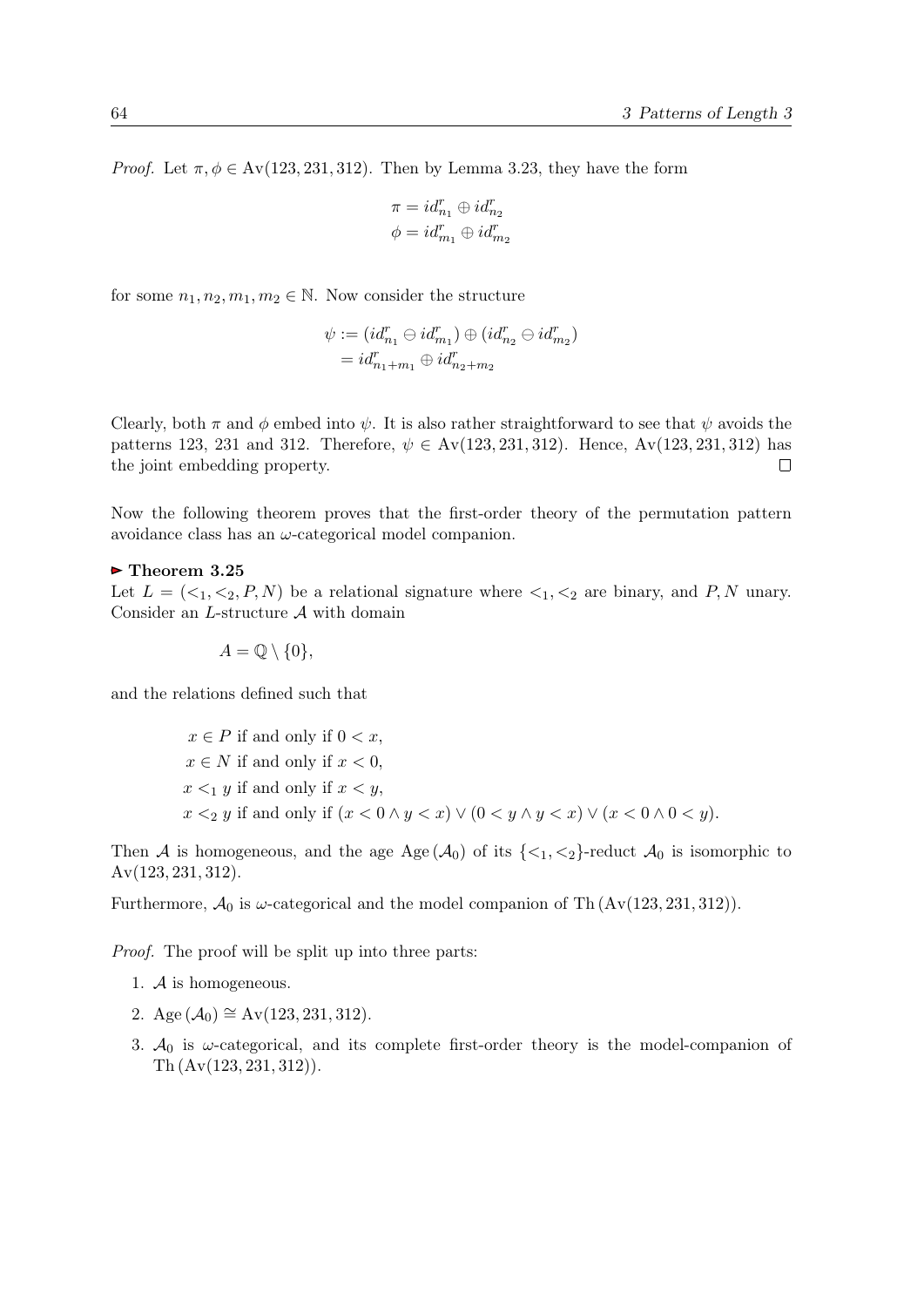1. A is homogeneous. Let S, T be finite subsets of A, and S,  $\mathcal T$  substructures of A induced by these sets. Suppose that there exists an isomorphism  $\iota : \mathcal{S} \to \mathcal{T}$ . In the following, it will be shown that  $\iota$  can be extended to an automorphism on  $\mathcal{A}$ .

Consider the restrictions of  $\iota$  to P, and N,

$$
\iota_P = \iota|_{P \cap S} \qquad \qquad \iota_N = \iota|_{N \cap S}
$$

Since  $\iota$  is an isomorphism, the images of  $\iota_P$ , and  $\iota_N$  are solely in P, and N, respectively. Because of  $(\mathbb{Q}, \leq)$  being a homogeneous structure, it is possible to extend  $\iota_P$ , and  $\iota_N$  to automorphisms  $\eta_P$ , and  $\eta_N$  on P, and N, respectively. Then the homomorphism  $\eta : \mathcal{A} \to \mathcal{A}$ defined by

$$
\eta(x) = \begin{cases} \eta_P(x), & \text{if } x \in P \\ \eta_N(x), & \text{if } x \in N \end{cases}
$$

is an automorphism that extends  $\iota$ .

Therefore, any isomorphism between finite substructures of  $A$  can be extended to an automorphism on  $A$ . So  $A$  is homogeneous.

2. Age  $(\mathcal{A}_0) \cong Av(123, 231, 312)$ . This part really splits up into two smaller statements. Namely, it is necessary to show that every structure in Age  $(A<sub>0</sub>)$  avoids the patterns 123, 231, and 312, and that for every permutation in  $Av(123, 231, 312)$  there exists a structure in Age  $(\mathcal{A}_0)$  isomorphic to it.

For the first part it helps to look more closely at the descents and ascents in the structures in Age  $(\mathcal{A}_0)$ . Let  $\mathcal{X} \in \text{Age}(\mathcal{A}_0)$ . Consider two elements  $x, y \in \text{dom}(\mathcal{X})$  of this structure with  $x \leq_1 y$  and  $x \leq_2 y$ . From the former it follows that  $x \leq y$ . In combination with the latter this means that  $x < 0$  and  $0 < y$ , and therefore,  $x \in N$  and  $y \in P$ .

Similarly, consider two elements  $x, y \in \text{dom}(\mathcal{X})$  such that  $x \leq_1 y$  and  $y \leq_2 x$ . Again, it follows that  $x < y$ . Together with the latter premise this implies that either  $x, y \in P$ , or  $x, y \in N$ .

Now suppose that X contains the pattern 123, that is, there exist  $a, b, c \in \text{dom}(\mathcal{X})$  with  $a \leq_1 b \leq_1 c$  and  $a \leq_2 b \leq_2 c$ . Then it follows from the first observation that on one hand  $b \in P$ , but on the other,  $b \in N$ . This is obviously a contradiction.

Next, suppose that X contains the pattern 231, that is, there exist  $a, b, c \in \text{dom}(\mathcal{X})$  with  $a \leq_1 b \leq_1 c$  and  $b \leq_2 c \leq_2 a$ . Then  $b \in N$  and  $c \in P$ . This contradicts the conclusion from the second observation that either  $a \in P$ , and hence,  $b, c \in P$ , or  $a \in N$ , and therefore,  $b.c \in N$ .

Finally, suppose that X contains the pattern 312, that is, there exist  $a, b, c \in \text{dom}(\mathcal{X})$  with  $a \leq_1 b \leq_1 c$  and  $c \leq_2 a \leq_2 b$ . Then the second observation implies that either  $a, b, c \in P$ or  $a, b, c \in N$ . On the other hand, it follows from the first that  $a \in N$  while  $b \in P$ . This is clearly a contradiction.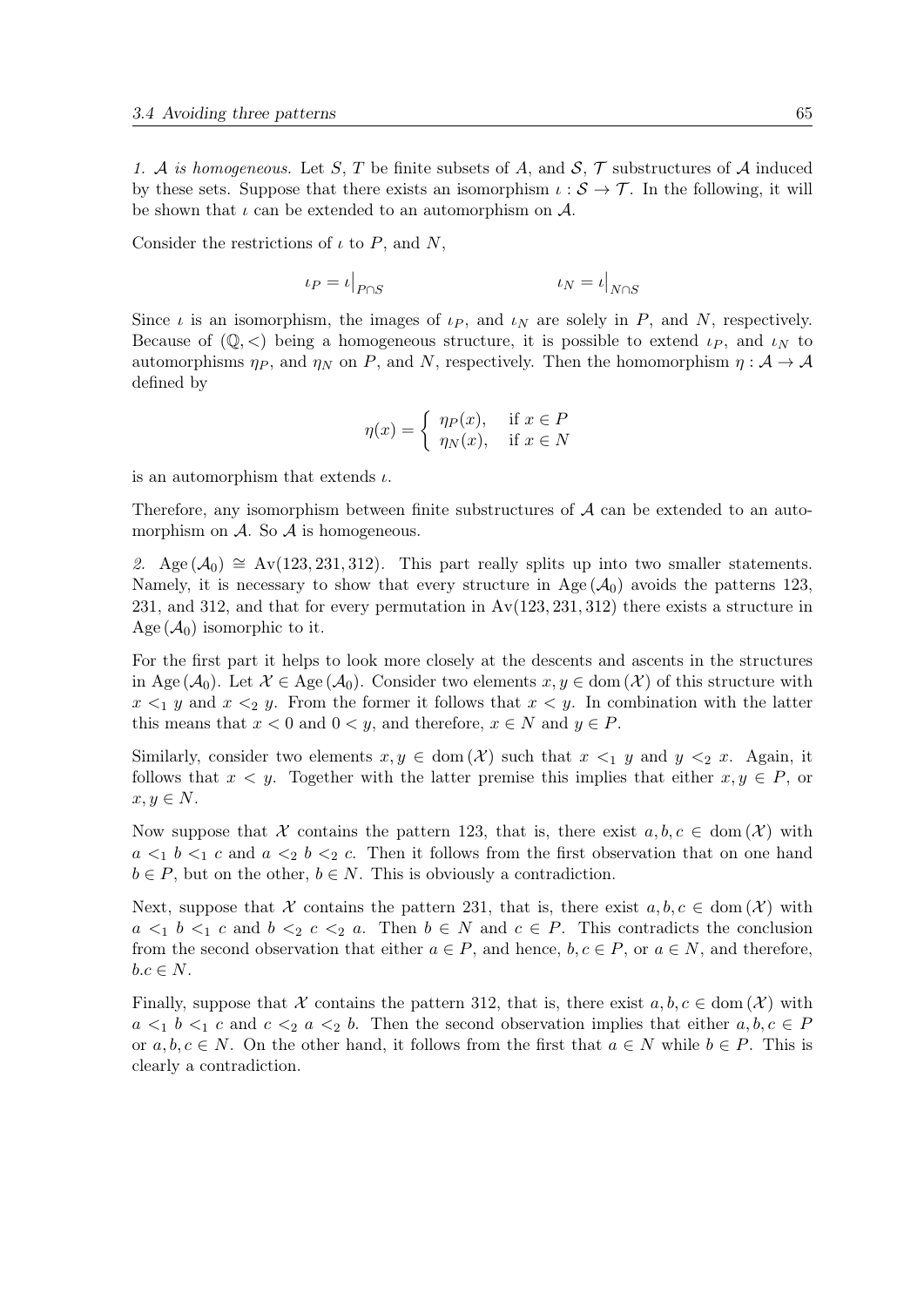For the second part, consider a permutation  $\pi \in Av(123, 231, 312)$  of length n, which can be written in the form  $\pi = p_1p_2\cdots p_n$ . By Lemma [3.23](#page-62-0) it is known that  $\pi$  is of the form

$$
\pi = id^r_{n_1} \oplus id^r_{n_2}
$$

for some  $n_1, n_2 \in \mathbb{N}_0$  with  $n_1 + n_2 = n$ . Consider a substructure B of A generated by a finite subset  $B$  of  $A$  such that

$$
|B \cap P| = n_2,
$$
  

$$
|B \cap N| = n_1.
$$

Then B has n elements. Then the  $\{\langle 1, \langle 2 \rangle\}$ -reduct  $\mathcal{B}_0$  of B is isomorphic to  $\pi$ . This holds since on one hand

$$
\forall x, y \in (B \cap P) : (x <_1 y) \to (y <_2 x),
$$
  

$$
\forall x, y \in (B \cap N) : (x <_1 y) \to (y <_2 x),
$$
  

$$
\forall x \in (B \cap P), y \in (B \cap N) : y <_1 x \land y <_2 x,
$$

and on the other

$$
\forall x, y \in \{n_1 + 1, ..., n\} : (x <_1 y) \to (y <_2 x),
$$
  

$$
\forall x, y \in \{1, ..., n_1\} : (x <_1 y) \to (y <_2 x),
$$
  

$$
\forall x, \in \{1, ..., n_1\}, y \in \{n_1 + 1, ..., n\} : x <_1 y \land x <_2 y.
$$

Combining both parts yields that indeed Age  $(\mathcal{A}_0) \cong Av(123, 231, 312)$ .

3.  $\mathcal{A}_0$  is  $\omega$ -categorical, and Th $(\mathcal{A}_0)$  is the model-companion of Th $(Av(123, 231, 312))$ . Since A is homogeneous, it is  $\omega$ -categorical by Lemma [2.35.](#page-25-0) As  $\mathcal{A}_0$  is its  $\{\langle 1, \langle 2 \rangle\}$ -reduct,  $\mathcal{A}_0$  is  $\omega$ -categorical as well by Lemma [2.36.](#page-25-0)

To prove that Th  $(\mathcal{A}_0)$  is model-complete it is sufficient by Theorem [2.39](#page-25-0) to show that  $\mathcal{A}_0$  has a homogeneous expansion by countably many existentially definable relations whose complements are existentially definable in  $\mathcal{A}_0$  as well.

Since A is homogeneous, and  $\mathcal{A}_0$  is the  $\{\langle 1,\langle 2\rangle\}$ -reduct of A,  $\mathcal{A}_0$  does obviously have a homogeneous expansion by relations  $P$ , and  $N$ . It is easy to verify, that for these relations it is:

$$
x \in P \Longleftrightarrow \exists y : y <_1 x \land y <_2 x,
$$
\n
$$
x \in N \Longleftrightarrow \exists y : x <_1 y \land x <_2 y.
$$

Note, that  $N = A \setminus P$ . Therefore, the relations themselves and their complements are existentially definable in  $\mathcal{A}_0$ . Hence, Th ( $\mathcal{A}_0$ ) is model-complete. Since, Age ( $\mathcal{A}_0$ ) ≅ Av(123, 231, 312), this implies that Th  $(A_0)$  is the model companion of Th  $(Av(123, 231, 312))$ .  $\Box$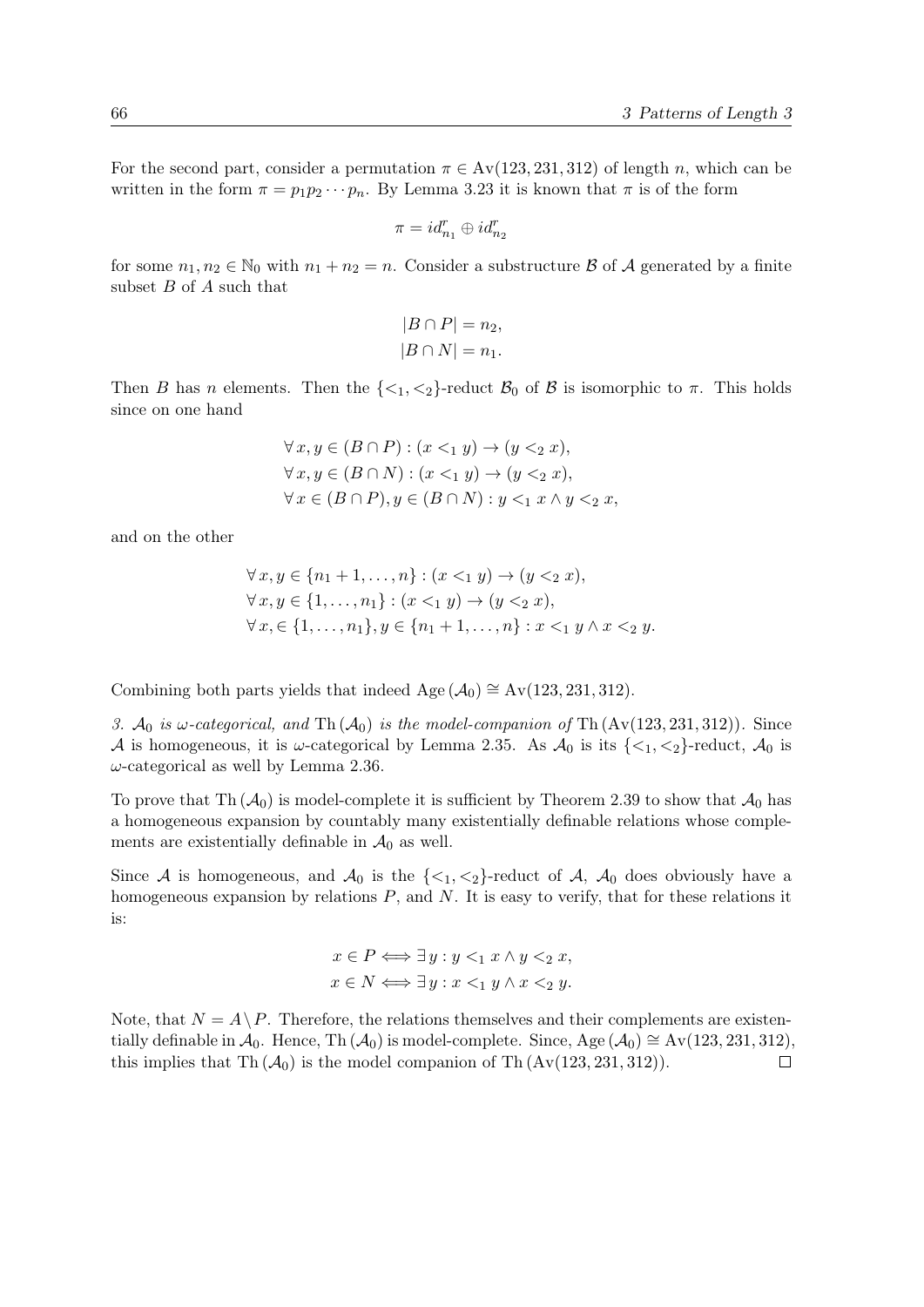## 3.4.5 Class Av(132, 213, 231)

Before considering model theoretic properties, take a look at the following structural property of permutations in this class.

#### $\triangleright$  Lemma 3.26

Let  $\pi \in Av(132, 213, 231)$  be an *n*-permutation. Then  $\pi$  is of the form

$$
\pi = id^r_{n_1} \ominus id_{n_2}
$$

for some  $n_1, n_2 \in \mathbb{N}_0$ ,  $n_1 + n_2 = n$ .

Proof. Obviously, the identity permutation of length 1 is of the form described a both for  $n_1 = 1$ ,  $n_2 = 0$ . Suppose that there exist some permutations in  $Av(132, 213, 231)$  that are not of the stated form. As the permutations all have finite lengths, there exists a not necessarily unique shortest permutation that is not of the stated form. Such permutations are at least of length 2.

Let  $\sigma = s_1 \cdots s_m$  be a shortest permutation that is not of the form given above. Let i be the index of the largest entry of  $\sigma$ , that is,  $s_i = m$ . Then the permutation  $\tau = s_1 \cdots s_{i-1} s_{i+1} \cdots s_m$ has length  $m - 1 > 0$ , and can be written as

$$
\tau = id_{m_1}^r \ominus id_{m_2}
$$

for some  $m_1, m_2 \in \mathbb{N}_0$ ,  $m_1 + m_2 = m - 1$ . That is,  $\tau = t_1, \ldots, t_{m-1}$  with  $t_{m_1+1} < \ldots <$  $t_{m-1} < t_{m_1} < \ldots < t_1$ . Depending on the value of i the entry  $s_i$  would now be inserted into  $\tau$  in different places when reconstructing  $\sigma$  from  $\tau$ .

• If  $i = 1$ , then

$$
\sigma = (m, t_1, \dots, t_{m-1}) = 1 \ominus \tau
$$
  
= 1 \ominus (id<sub>m<sub>1</sub></sub> \ominus id<sub>m<sub>2</sub></sub>) = (id<sub>1</sub><sup>r</sup> \ominus id<sub>m<sub>1</sub></sub>) \ominus id<sub>m<sub>2</sub></sub>  
= id<sub>m<sub>1</sub>+1</sub> \ominus id<sub>m<sub>2</sub></sub>.

This contradicts the assumption.

- If  $1 < i \leq m_1 + 1 < m$ , then  $\sigma = (t_1, \ldots, t_{i-1}, m, t_i, \ldots, t_{m_1+1}, \ldots, t_{m-1})$  with  $t_i < t_{i-1}$ m. Then  $\sigma$  contains the pattern 231.
- If  $m_1 + 1 < i < m$ , then  $\sigma = (t_1, \ldots, t_{m_i}, t_{m_1+1}, \ldots, t_{i-1}, m, t_i, \ldots, t_{m-1})$  with  $t_{m_1+1}$  <  $t_i < m$ . Then  $\sigma$  contains the pattern 132.
- If  $i = m$ , then  $\sigma = (t_1, \ldots, t_{m-1}, m)$  with either  $t_1 \leq t_{m-1} < m$ , or  $t_{m-1} < t_1 < m$ . In the first case,  $\sigma$  would be isomorphic to the identity permutation of length m and therefore of the desired form. This contradicts the assumption. In the second case,  $\sigma$ would contain the pattern 213.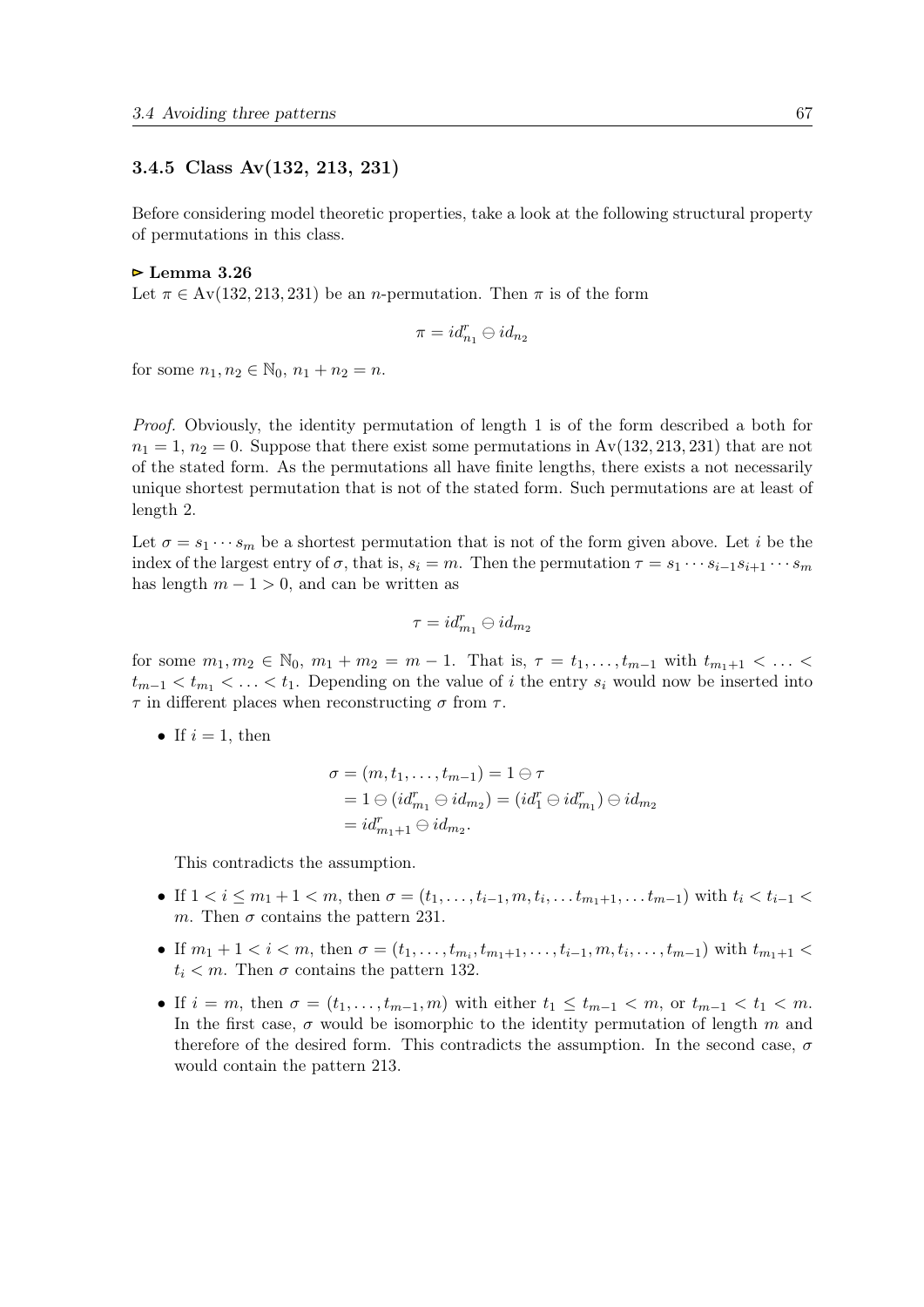One way or another, all cases lead to a contradiction. Therefore, the assumption cannot hold. Hence, all permutations in the permutation pattern avoidance class  $Av(132, 213, 231)$  are of the form stated above.  $\Box$ 

As for several of the previous classes it is possible to use this form of permutations in Av(132, 213, 231) to prove that the class has the joint embedding property. As the proof is fully analogous to previous proofs it will be omitted here.

## $\triangleright$  Lemma 3.27

Av(132, 213, 231) has the joint embedding property.

It is now possible to get a result with regard to amalgamation classes. The following theorem proves that Th  $(Av(132, 213, 231))$  has an  $\omega$ -categorical model companion.

### $\triangleright$  Theorem 3.28

Let  $L = \langle \langle 1, \langle 2, P, N \rangle \rangle$  be a relational signature where  $\langle 1, \langle 2 \rangle$  are binary, and P, N unary. Consider an  $L$ -structure  $A$  with domain

$$
A = \mathbb{Q} \setminus \{0\},\
$$

and the relations defined such that

 $x \in P$  if and only if  $0 < x$ ,  $x \in N$  if and only if  $x < 0$ ,  $x \leq_1 y$  if and only if  $x \leq y$ ,  $x \leq_2 y$  if and only if  $(0 \leq y \land y \leq x) \lor (y \leq 0 \land x \leq y) \lor (0 \leq x \land y \leq 0)$ .

Then A is homogeneous, and the age Age  $(A_0)$  of its  $\{\langle 1, \langle 2 \rangle\}$ -reduct  $A_0$  is isomorphic to Av(132, 213, 231).

Furthermore,  $\mathcal{A}_0$  is  $\omega$ -categorical and the model companion of Th  $(Av(132, 213, 231))$ .

Proof. The proof will be split up into three parts:

- 1. A is homogeneous.
- 2. Age  $(\mathcal{A}_0)$  ≅ Av(132, 213, 231).
- 3.  $A_0$  is  $\omega$ -categorical, and its complete first-order theory is the model-companion of Th (Av(132, 213, 231)).

1. A is homogeneous. Let S, T be finite subsets of A, and  $S$ ,  $\mathcal{T}$  substructures of A induced by these sets. Suppose that there exists an isomorphism  $\iota : \mathcal{S} \to \mathcal{T}$ . In the following, it will be shown that  $\iota$  can be extended to an automorphism on  $\mathcal{A}$ .

Consider the restrictions of  $\iota$  to P, and N,

$$
\iota_P = \iota|_{P \cap S} \qquad \qquad \iota_N = \iota|_{N \cap S}
$$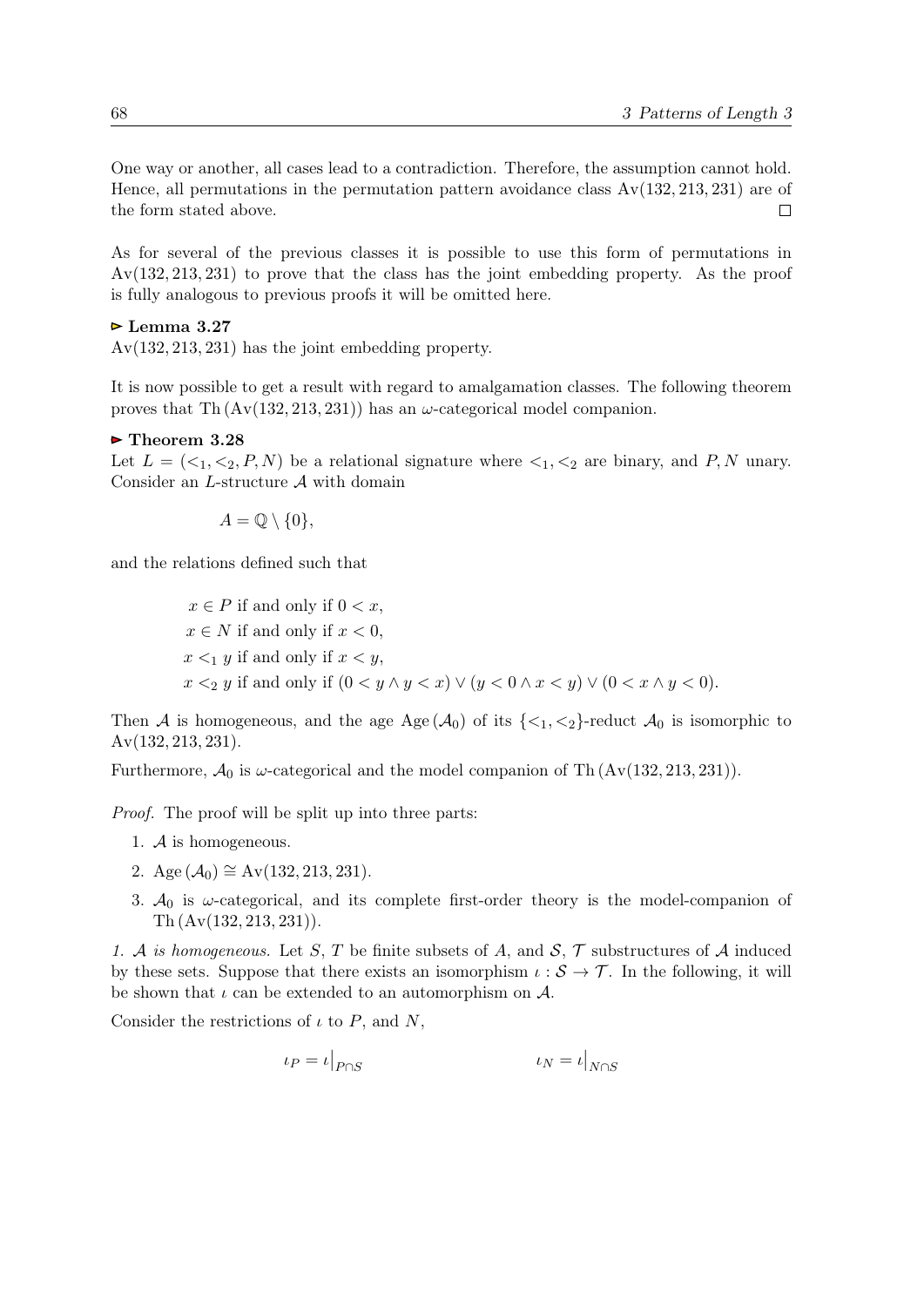Since  $\iota$  is an isomorphism, the images of  $\iota_P$ , and  $\iota_N$  are solely in P, and N, respectively. Because of  $(\mathbb{Q}, \leq)$  being a homogeneous structure, it is possible to extend  $\iota_P$ , and  $\iota_N$  to automorphisms  $\eta_P$ , and  $\eta_N$  on P, and N, respectively. Then the homomorphism  $\eta : A \to A$ defined by

$$
\eta(x) = \begin{cases} \eta_P(x), & \text{if } x \in P \\ \eta_N(x), & \text{if } x \in N \end{cases}
$$

is an automorphism that extends  $\iota$ .

Therefore, any isomorphism between finite substructures of  $A$  can be extended to an automorphism on  $A$ . So  $A$  is homogeneous.

2. Age  $(\mathcal{A}_0) \cong$  Av(132, 213, 231). This part really splits up into two smaller statements. Namely, it is necessary to show that every structure in Age  $(A_0)$  avoids the patterns 132, 213, and 231, and that for every permutation in  $Av(132, 213, 231)$  there exists a structure in Age  $(\mathcal{A}_0)$  isomorphic to it.

For the first part it helps to take a closer look at the descents and ascents in the structures in Age  $(\mathcal{A}_0)$ . Let  $\mathcal{X} \in \text{Age}(\mathcal{A}_0)$ . Consider two elements  $x, y \in \text{dom}(\mathcal{X})$  of this structure with  $x \leq_1 y$  and  $x \leq_2 y$ . From the first premise it follows that  $x \leq y$ . In combination with the latter this means that  $x < 0$  and  $y < 0$ . Therefore,  $x, y \in N$ .

Similarly, consider two elements  $x, y \in \text{dom}(\mathcal{X})$  such that  $x \leq_1 y$  and  $y \leq_2 x$ . Again, it follows that  $x \leq y$ . Together with the second premise this implies that x is either positive or negative, and  $0 < y$ . Therefore,  $y \in P$ .

Suppose that X contains the pattern 132, that is, there exist  $a, b, c \in \text{dom}(\mathcal{X})$  with  $a \leq_1 b \leq_1 c$ and  $a \leq_2 c \leq_2 b$ . Then it follows from the first observation that  $a, b, c \in N$ , and from the second that  $c \in P$ . This is obviously a contradiction.

Next, suppose that X contains the pattern 213, that is, there exist  $a, b, c \in \text{dom}(\mathcal{X})$  with  $a \leq_1 b \leq_1 c$  and  $b \leq_2 a \leq_2 c$ . Then  $a, b, c \in N$ , and  $b \in P$ . Again, this is a contradiction.

Finally, suppose that X contains the pattern 231, that is, there exist  $a, b, c \in \text{dom}(\mathcal{X})$  with  $a \leq b \leq c$  and  $b \leq c \leq a$ . Due to the first observation it is  $b, c \in N$ . On the other hand, the second implies  $b, c \in P$ . So there is a contradiction.

For the second part, consider a permutation  $\pi \in Av(132, 213, 231)$  of length n, which can be written as  $\pi = p_1 p_2 \cdots p_n$ . By Lemma [3.23](#page-62-0) it is known that  $\pi$  is of the form

$$
\pi = id_{n_1}^r \oplus id_{n_2}
$$

for some  $n_1, n_2 \in \mathbb{N}_0$  with  $n_1 + n_2 = n$ . Consider a substructure B of A generated by a finite subset  $B$  of  $A$  such that

$$
|B \cap P| = n_1,
$$
  

$$
|B \cap N| = n_2.
$$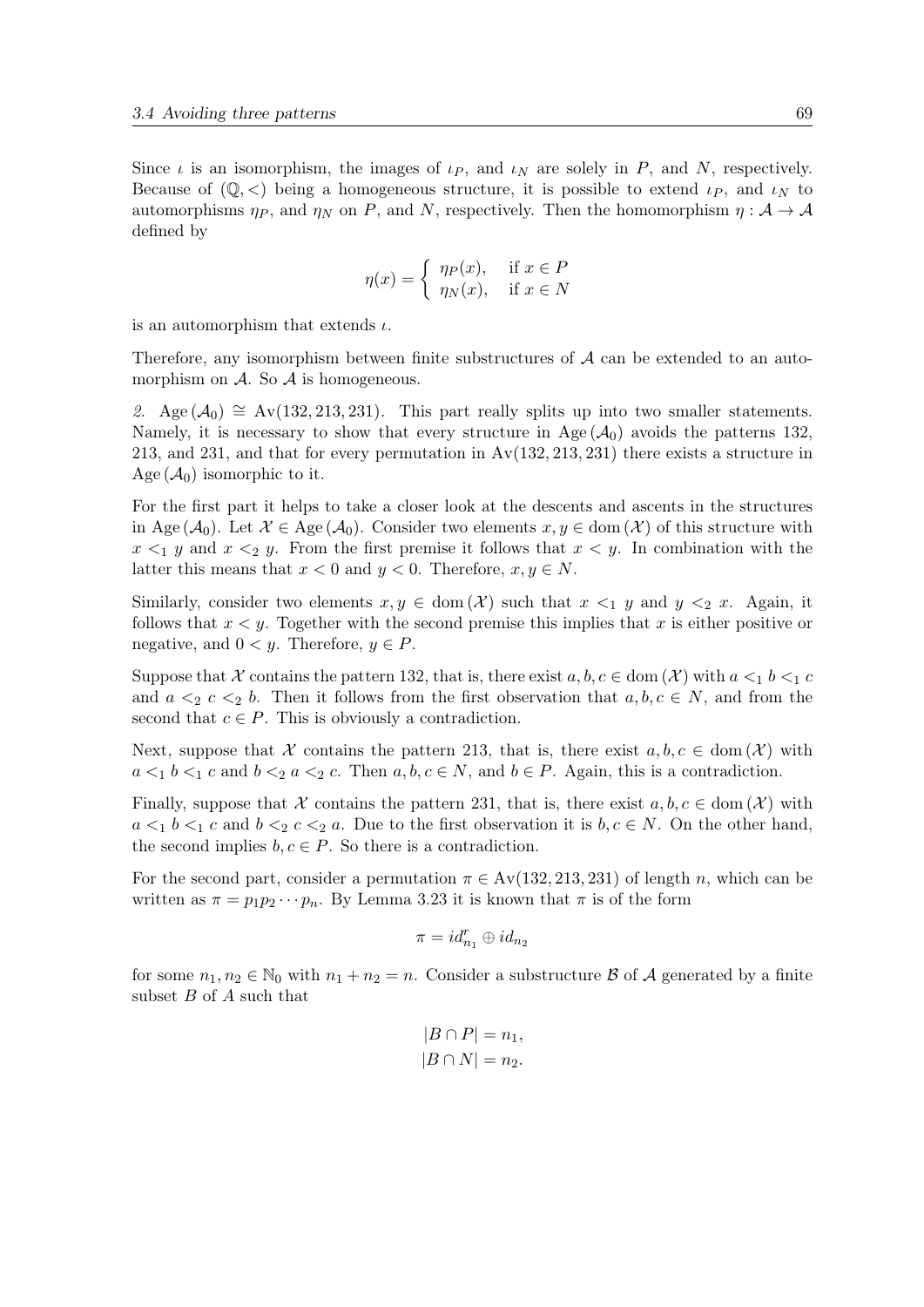Then B has n elements. Then the  $\{\langle 1, \langle 2 \rangle\}$ -reduct  $\mathcal{B}_0$  of B is isomorphic to  $\pi$ . This holds since on one hand

$$
\forall x, y \in (B \cap P) : (x <_1 y) \to (y <_2 x),
$$
  

$$
\forall x, y \in (B \cap N) : (x <_1 y) \to (x <_2 y),
$$
  

$$
\forall x \in (B \cap P), y \in (B \cap N) : y <_1 x \land x <_2 y,
$$

and on the other

$$
\forall x, y \in \{n_2 + 1, ..., n\} : (x <_1 y) \to (y <_2 x),
$$
  

$$
\forall x, y \in \{1, ..., n_2\} : (x <_1 y) \to (x <_2 y),
$$
  

$$
\forall x, \in \{1, ..., n_2\}, y \in \{n_2 + 1, ..., n\} : x <_1 y \land y <_2 x.
$$

Combining both parts yields that indeed Age  $(\mathcal{A}_0) \cong Av(132, 213, 231)$ .

3.  $\mathcal{A}_0$  is  $\omega$ -categorical, and Th $(\mathcal{A}_0)$  is the model-companion of Th $(Av(132, 213, 231))$ . Since A is homogeneous, it is  $\omega$ -categorical by Lemma [2.35.](#page-25-0) As  $\mathcal{A}_0$  is its  $\{\langle 1, \langle 2 \rangle\}$ -reduct,  $\mathcal{A}_0$  is  $\omega$ -categorical as well by Lemma [2.36.](#page-25-0)

To prove that Th  $(\mathcal{A}_0)$  is model-complete it is sufficient by Theorem [2.39](#page-25-0) to show that  $\mathcal{A}_0$  has a homogeneous expansion by countably many existentially definable relations whose complements are existentially definable in  $\mathcal{A}_0$  as well.

Since A is homogeneous, and  $\mathcal{A}_0$  is the  $\{\langle 1, \langle 2 \rangle\}$ -reduct of A,  $\mathcal{A}_0$  does obviously have a homogeneous expansion by relations  $P$ , and  $N$ . It is easy to verify, that for these relations it is:

$$
x \in P \Longleftrightarrow \exists y : y <_1 x \land x <_2 y,
$$

$$
x \in N \Longleftrightarrow \exists y : y <_1 x \land y <_2 x.
$$

Note, that  $N = A \setminus P$ . Therefore, the relations themselves and their complements are existentially definable in  $\mathcal{A}_0$ . Hence, Th ( $\mathcal{A}_0$ ) is model-complete. Since, Age ( $\mathcal{A}_0$ ) ≅ Av(132, 213, 231), this implies that Th  $(\mathcal{A}_0)$  is the model companion of Th  $(Av(132, 213, 231))$ .  $\Box$ 

# 3.5 Avoiding four patterns

In the previous two sections there were 5 different classes with respect to symmetry. Likewise, there are 5 classes here. According to [\[22\]](#page-91-0) they are the ones that avoid the following sets of patterns.

- {123, 132, 213, 231}, {213, 231, 312, 321}, {123, 132, 213, 312}, {132, 231, 312, 321}
- {123, 132, 213, 321}, {123, 231, 312, 321}
- {123, 132, 231, 312}, {132, 213, 231, 321}, {123, 213, 231, 312}, {132, 213, 312, 321}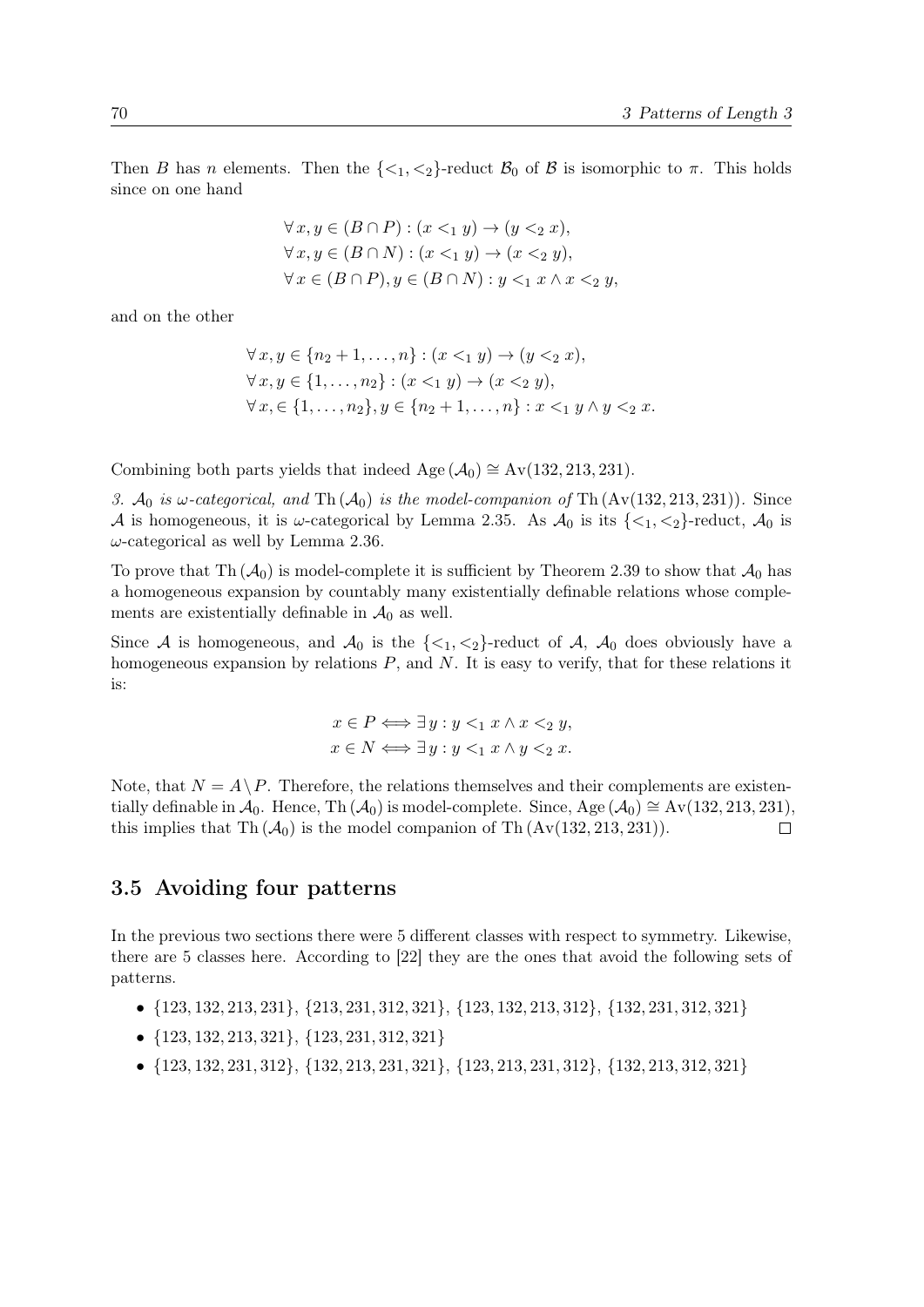- {123, 132, 231, 321}, {123, 213, 231, 321}, {123, 213, 312, 321}, {123, 132, 312, 321}
- {132, 213, 231, 312}.

In this case there are two finite classes. All non-finite classes are Wilf-equivalent since they all have exactly two permutations of length  $n, n > 1$ . Now take a look at the model theoretic properties of the classes represented by the sets of patterns  $\{123, 132, 213, 231\}$ , {123, 132, 213, 321}, {123, 132, 231, 312}, {123, 132, 231, 321} and {132, 213, 231, 312}.

### 3.5.1 Class Av(123, 132, 213, 231)

The following lemma gives very useful information about the form of the permutations in the permutation pattern avoidance class Av(123, 132, 213, 231).

### $\triangleright$  Lemma 3.29

Let  $\pi \in \text{Av}(123, 132, 213, 231)$  be an *n*-permutation. Then  $\pi$  is either the reversal of the identity permutation of length  $n$ , that is,

$$
\pi = (n, \ldots, 1) = id_n^r,
$$

or  $\pi$  is of the form

$$
\pi = (n, \ldots, 3, 1, 2) = id_{n-2}^r \ominus 12.
$$

Proof. Let  $\pi \in \text{Av}(123, 132, 213, 231)$ . Since  $\{123, 132, 231\} \subset \{123, 132, 213, 231\}$  it is  $Av(123, 132, 213, 231) \subseteq Av(123, 132, 231)$ . Therefore, by Lemma [3.20,](#page-57-0)  $\pi$  is of the form

$$
\pi=id_{n_1}^r\ominus(id_{n_2}^r\oplus 1)
$$

for some  $n_1, n_2 \in \mathbb{N}_0$ ,  $n_1 + n_2 + 1 = n$ . If  $n_2$  is equal to 0 or 1, this means that  $\pi$  has the desired form.

Now suppose that  $n_2 > 1$ . Then  $\pi$  has the substructure  $21 \oplus 1 = 213$ . That is,  $\pi$  contains the pattern 213. This contradicts the premise that  $\pi$  avoids said pattern. Hence,  $\pi$  has the form stated above.  $\Box$ 

It is now very easy to proof that the joint embedding property holds.

#### $\triangleright$  Lemma 3.30

 $Av(123, 132, 213, 231)$  has the joint embedding property.

*Proof.* Let  $\pi, \phi \in Av(123, 132, 213, 231)$ . Then by Lemma 3.29 the permutation

$$
\psi = id^r_{|\pi|+|\pi|} \ominus 12
$$

embeds both  $\pi$  and  $\phi$ . Due to its structure  $\psi$  avoids all four patterns.

Hence,  $\psi \in Av(123, 132, 213, 231)$ . Therefore, the class has the joint embedding property.  $\Box$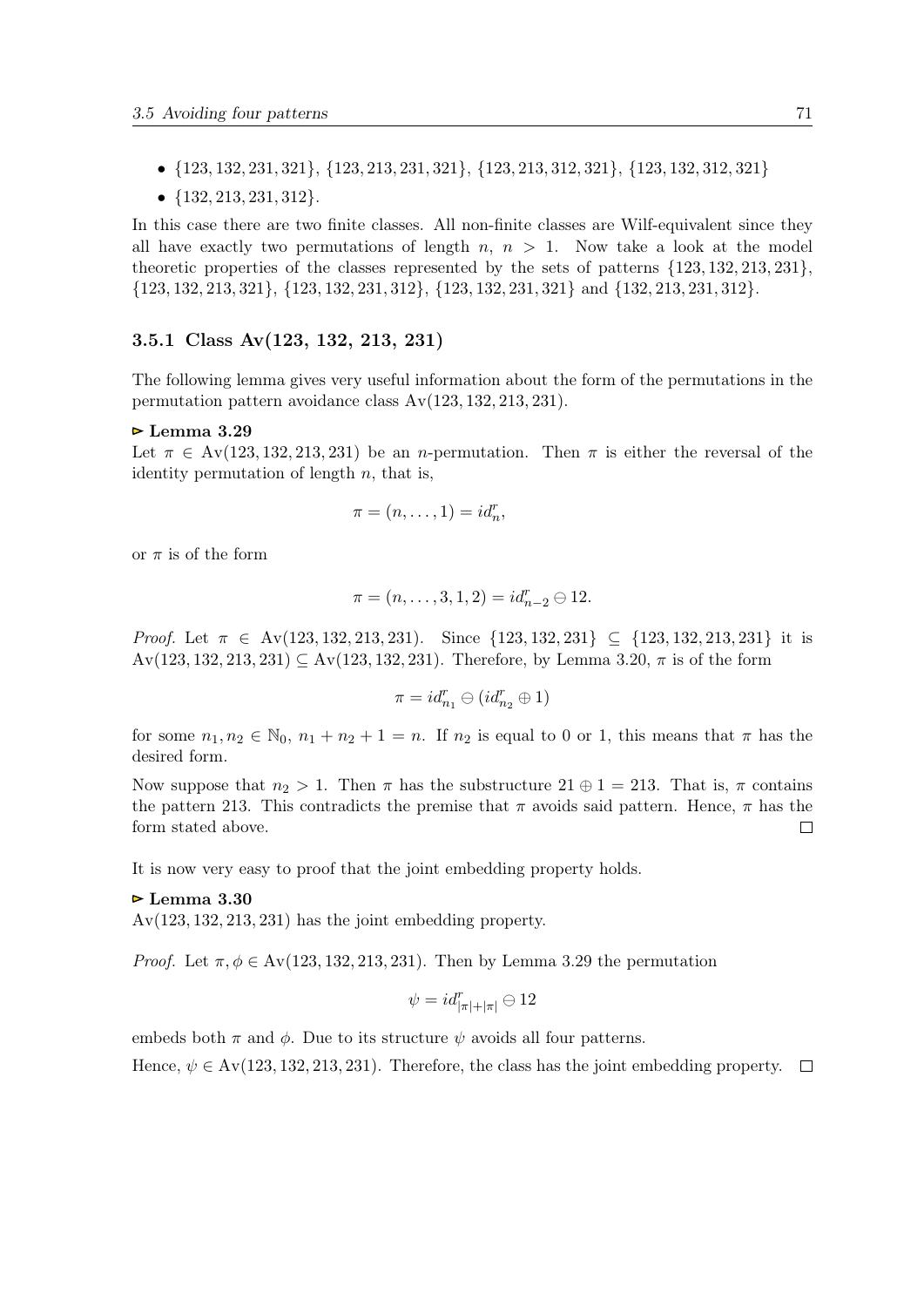Now the following theorem proves that Th  $(Av(123, 132, 213, 231))$  has an  $\omega$ -categorical model companion. The approach is the same as for previous examples.

## $\triangleright$  Theorem 3.31

Let  $L = \langle \langle 1, \langle 2, P, E, Z \rangle \rangle$  be a relational signature where  $\langle 1, \langle 2 \rangle$  are binary, and P, E, Z unary. Let  $A$  be an  $L$ -structure with domain

$$
A = \mathbb{Q}^+ \cup \{-1, 0\},\
$$

and the relations defined such that

 $x \in P$  if and only if  $0 < x$ ,  $x \in E$  if and only if  $x = -1$ ,  $x \in Z$  if and only if  $x = 0$ ,  $x \leq_1 y$  if and only if  $x \leq y$ ,  $x <_2 y$  if and only if  $(0 < x \wedge y < x) \vee (x = 0 \wedge y = -1)$ .

Then A is homogeneous, and the age Age  $(A_0)$  of its  $\{\langle 1, \langle 2 \rangle\}$ -reduct  $A_0$  is isomorphic to Av(123, 132, 213, 231). Furthermore,  $\mathcal{A}_0$  is  $\omega$ -categorical and the model companion of Th (Av(123, 132, 213, 231)).

*Proof.* First, note that  $P$ ,  $E$ , and  $Z$  form a partition of  $A$ . This will be important throughout the proof, but will not always be explicitly stated.

The proof will be split up into three parts:

- 1. A is homogeneous.
- 2. Age  $(\mathcal{A}_0) \cong Av(123, 132, 213, 231)$ .
- 3.  $A_0$  is  $\omega$ -categorical, and its complete first-order theory is the model-companion of Th (Av(123, 132, 213, 231)).

1. A is homogeneous. Let S, T be finite subsets of A, and  $\mathcal{S}, \mathcal{T}$  substructures of A induced by these sets. Suppose that there exists an isomorphism  $\iota : \mathcal{S} \to \mathcal{T}$ . It needs to be proven now that  $\iota$  can be extended to an automorphism on  $\mathcal{A}$ .

Consider the restriction of  $\iota$  to  $P$ ,

$$
\iota_P = \iota|_{P \cap S}
$$

Since  $\iota$  is an isomorphism, the image of  $\iota_P$  is in P. Note also, that due to the definition of A if  $0 \in S$ ,  $\iota(0) = 0$ , and analogously, if  $-1 \in S$ , then  $\iota(-1) = -1$ .

Because of  $(\mathbb{Q}, \leq)$  being a homogeneous structure, it is possible to extend  $\iota_P$  to an automor-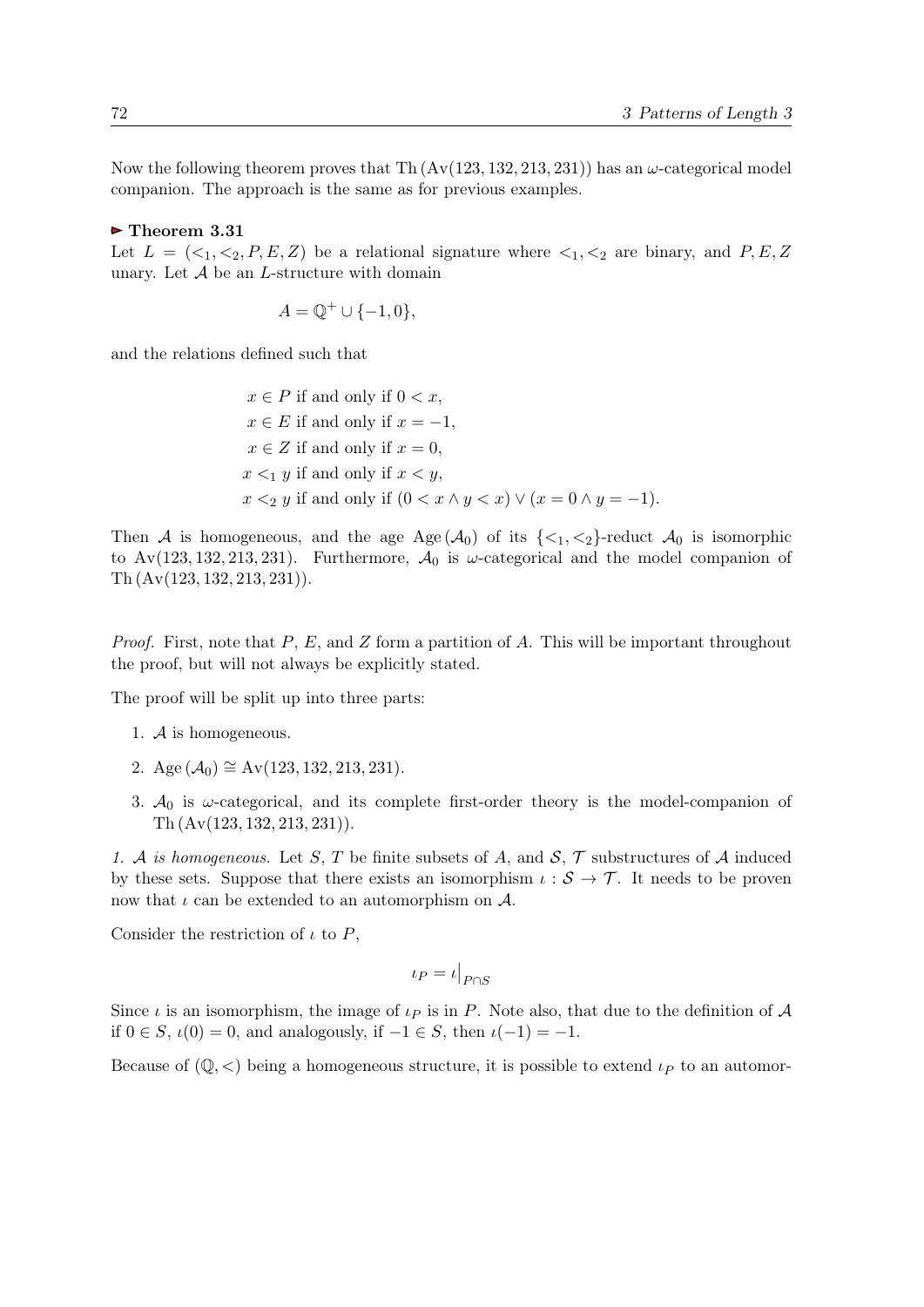phism  $\eta_P$  on P. Then the homomorphism  $\eta : A \to A$  defined by

$$
\eta(x) = \begin{cases} \eta_P(x), & \text{if } x \in P \\ 0, & \text{if } x = 0 \\ -1, & \text{if } x = -1 \end{cases}
$$

is an automorphism that extends  $\iota$ .

Therefore, any isomorphism between finite substructures of  $A$  can be extended to an automorphism on  $\mathcal A$ . So  $\mathcal A$  is homogeneous.

2. Age  $(\mathcal{A}_0) \cong \text{Av}(123, 132, 213, 231)$ . This part splits up into two smaller statements. Namely, it must be shown that every structure in Age  $(\mathcal{A}_0)$  avoids the patterns 123, 132, 213 and 231, and that for every permutation in  $Av(123, 132, 213, 231)$  there exists a structure in Age  $(\mathcal{A}_0)$  isomorphic to it.

For the first part it helps to look more closely at the descents and ascents in the structures in Age  $(\mathcal{A}_0)$ . Let  $\mathcal{X} \in \text{Age}(\mathcal{A}_0)$ . Consider two elements  $x, y \in \text{dom}(\mathcal{X})$  of this structure with  $x \leq_1 y$  and  $x \leq_2 y$ . From the former it follows that  $x \leq y$ . In combination with the latter this means that  $x = -1$  and  $y = 0$ . Therefore, it has to be  $x \in E$  and  $y \in Z$ .

Similarly, consider two elements  $x, y \in \text{dom}(\mathcal{X})$  such that  $x \leq_1 y$  and  $y \leq_2 x$ . Again, it follows from that  $x < y$ . Together with the second premise this implies that  $0 < y$ . Therefore,  $y \in P$ .

Suppose that X contains the pattern 123, that is, there are  $r, s, t \in \text{dom}(\mathcal{X})$  with  $r \leq_1 s \leq_1 t$ and  $r \leq_2 s \leq_2 t$ . Since  $r \leq_1 s$  and  $r \leq_2 s$  as well as  $s \leq_1 t$  and  $s \leq_2 t$ , it has to be  $s \in \mathbb{Z}$ , and simultaneously  $s \in E$ . But this contradicts the fact that by definition E and Z are disjoint.

Now suppose that X contains the pattern 132, that is, there exist  $r, s, t \in \text{dom}(\mathcal{X})$  with  $r \leq_1 s \leq_1 t$  and  $r \leq_2 t \leq_2 s$ . From the first observation it follows that  $s, t \in \mathbb{Z}$ . Hence,  $s = t = 0$ . This contradicts the assumption that s and t are distinct.

Next, suppose that X contains the pattern 213, that is, there exist  $r, s, t \in \text{dom}(\mathcal{X})$  with  $r \leq_1 s \leq_1 t$  and  $s \leq_2 r \leq_2 t$ . It follows from the first observation that  $r, s \in E$ , that is,  $r = s = -1$ . But this is a contradiction.

Finally, suppose that X contains the pattern 231, that is, there exist  $r, s, t \in \text{dom}(\mathcal{X})$  with  $r \leq_1 s \leq_1 t$  and  $s \leq_2 t \leq_2 r$ . The second observation implies that  $s, t \in P$ . On the other hand, it follows from the first that  $s \in E$  and  $t \in Z$ . Once again, this yields a contradiction.

For the second part, consider a permutation  $\pi \in Av(123, 132, 213, 231)$  of length n,  $\pi =$  $p_1p_2\cdots p_n$ . If the entries of  $\pi$  are strictly decreasing, it is straightforward that  $\pi$  is of the form  $(n, \ldots, 1)$  and isomorphic to an arbitrary substructure of  $A \cap P$  with n elements. By Lemma [3.29](#page-70-0) it is known that the only other possible case is that  $\pi$  is of the form  $(n, \ldots, n-2, 1, 2)$ . Then by the definition of  $\mathcal A$  any substructure whose domain contains  $-1$ , 0 and  $n-2$  elements that are in  $A \cap P$  is isomorphic to  $\pi$ .

Combining both statements yields that indeed Age  $(\mathcal{A}_0) \cong Av(123, 132, 213, 231)$ .

3.  $A_0$  is w-categorical, and Th $(A_0)$  is the model-companion of Th $(Av(123, 132, 213, 231))$ .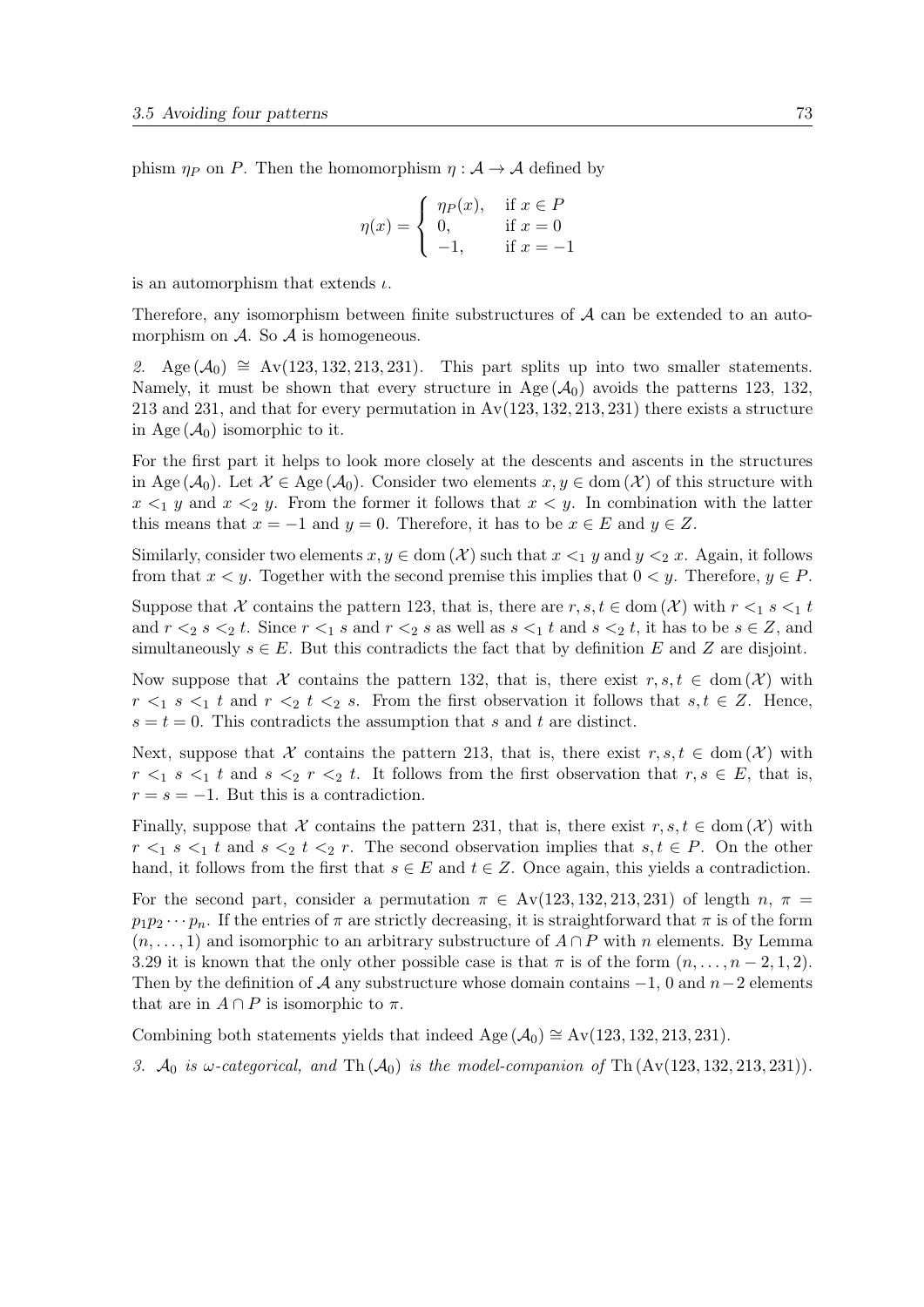<span id="page-73-0"></span>Since A is homogeneous, it is  $\omega$ -categorical by Lemma [2.35.](#page-25-0) As  $\mathcal{A}_0$  is its  $\{\langle 1, \langle 2 \rangle\}$ -reduct,  $\mathcal{A}_0$ is  $\omega$ -categorical as well by Lemma [2.36.](#page-25-0)

To prove that Th  $(A_0)$  is model-complete it is sufficient by Theorem [2.39](#page-25-0) to show that  $A_0$  has a homogeneous expansion by countably many existentially definable relations whose complements are existentially definable in  $\mathcal{A}_0$  as well.

Since A is homogeneous, and  $\mathcal{A}_0$  is the  $\{\langle 1,\langle 2\rangle\}$ -reduct of A,  $\mathcal{A}_0$  does obviously have a homogeneous expansion by relations  $P$ ,  $E$ , and  $Z$ . It is easy to verify that for these relations it is:

$$
x \in P \iff \exists y : y <_{1} x \land x <_{2} y
$$
\n
$$
x \in A \setminus P \iff \exists y : (x <_{1} y \land x <_{2} y) \lor (y <_{1} x \land y <_{2} x)
$$
\n
$$
x \in E \iff \exists y : x <_{1} y \land x <_{2} y
$$
\n
$$
x \in A \setminus E \iff \exists y : (y <_{1} x \land x <_{2} y) \lor (y <_{1} x \land y <_{2} x)
$$
\n
$$
x \in Z \iff \exists y : y <_{1} x \land y <_{2} x
$$
\n
$$
x \in A \setminus Z \iff \exists y, z : (y <_{1} x \land x <_{2} y) \lor (x <_{1} y \land x <_{2} y)
$$

Therefore, the relations themselves and their complements are existentially definable in  $\mathcal{A}_0$ . Hence, Th  $(\mathcal{A}_0)$  is model-complete. Since, Age  $(\mathcal{A}_0) \cong Av(123, 132, 213, 231)$ , this implies that Th $(\mathcal{A}_0)$  is the model companion of Th $(Av(123, 132, 213, 231)).$  $\Box$ 

#### 3.5.2 Class Av(123, 132, 213, 321)

By Corollary [3.13](#page-48-0) this permutation pattern avoidance class is finite. Closer inspection yields

$$
Av(123, 132, 213, 321) = \{1, 12, 21, 231, 312, 3412\}.
$$

This class does have the joint embedding property. More specifically, all permutations in this class are substructures of the permutation 3412. Since the class is finite it will not be considered in more detail here.

#### 3.5.3 Class Av(123, 132, 231, 312)

The following lemma shows that permutations in this class also have a very specific inner structure.

#### $\triangleright$  Lemma 3.32

Let  $\pi \in Av(123, 132, 231, 312)$  be an *n*-permutation. Then  $\pi$  is either the reversal of the identity permutation of length  $n$ , that is,

$$
\pi = (n, \ldots, 1) = id_n^r,
$$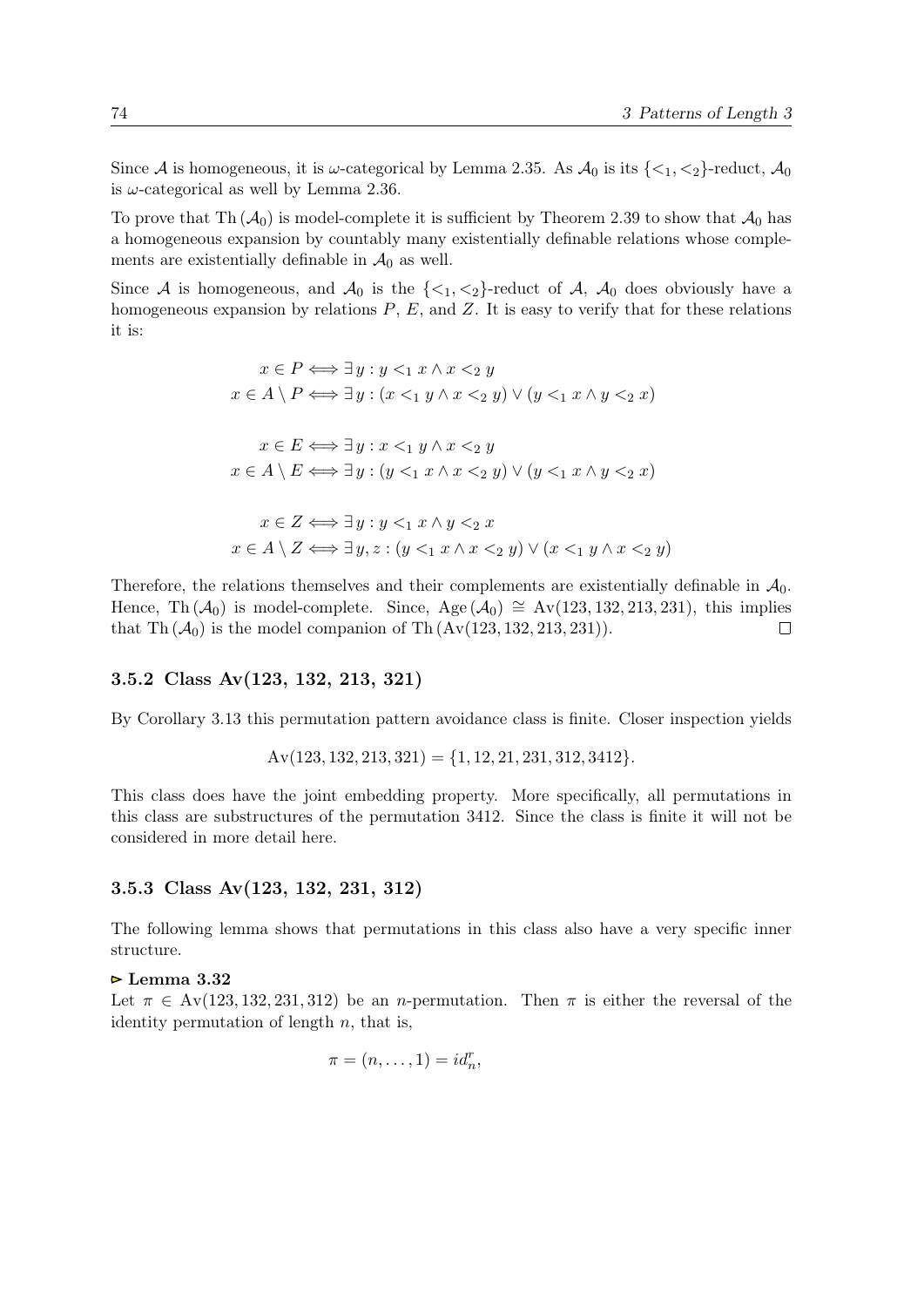or  $\pi$  is of the form

$$
\pi = (n - 1, \dots, 1, n) = id_{n-1}^r \oplus 1.
$$

Proof. Let  $\pi \in \text{Av}(123, 132, 231, 312)$ . Since  $\{123, 132, 231\} \subseteq \{123, 132, 213, 231\}$  it is  $Av(123, 132, 231, 312) \subseteq Av(123, 132, 231)$ . Therefore, by Lemma [3.20,](#page-57-0)  $\pi$  is of the form

$$
\pi=id_{n_1}^r\ominus(id_{n_2}^r\oplus 1)
$$

for some  $n_1, n_2 \in \mathbb{N}_0$ ,  $n_1 + n_2 + 1 = n$ . If  $n_1 = 0$ , or  $n_2 = 0$ , then  $\pi$  has the desired form.

Now suppose that  $n_1, n_2 > 0$ . Then  $\pi$  has the substructure  $1 \oplus (1 \oplus 1) = 312$ . That is,  $\pi$ contains the pattern 312. This contradicts the premise that  $\pi$  avoids said pattern. Hence,  $\pi$ has the form stated above.  $\Box$ 

As in previous examples, this structure guarantees that  $Av(123, 132, 231, 312)$  has the joint embedding property. Now the following theorem states that, moreover, its first-order theory has an  $\omega$ -categorical model companion.

#### $\blacktriangleright$  Theorem 3.33

Let  $L = \{ \langle 1, \langle 2, N, Z \rangle \}$  be a relational signature where  $\langle 1, \langle 2 \rangle$  are binary, and N, Z unary. Let  $A$  be an *L*-structure with domain

$$
A=\mathbb{Q}\setminus\mathbb{Q}^+,
$$

and the relations defined such that

$$
x \in N
$$
 if and only if  $x < 0$ ,  $x \in Z$  if and only if  $x = 0$ ,  $x <_1 y$  if and only if  $x < y$ ,  $x <_2 y$  if and only if  $(x < 0 \land y < x) \lor (x < 0 \land y = 0)$ .

Then A is homogeneous, and the age Age  $(A_0)$  of its  $\{\langle 1, \langle 2 \rangle\}$ -reduct  $A_0$  is isomorphic to Av(123, 132, 231, 312). Furthermore,  $\mathcal{A}_0$  is  $\omega$ -categorical and its complete first-order theory is the model companion of Th $(Av(123, 132, 231, 312)).$ 

*Proof.* First, note that P, E, and Z form a partition of A. This will be important throughout the proof, but will not always be explicitly stated.

The proof will be split up into three parts:

- 1. A is homogeneous.
- 2. Age  $(\mathcal{A}_0) \cong Av(123, 132, 231, 312)$ .
- 3.  $A_0$  is  $\omega$ -categorical, and its complete first-order theory is the model-companion of Th (Av(123, 132, 231, 312)).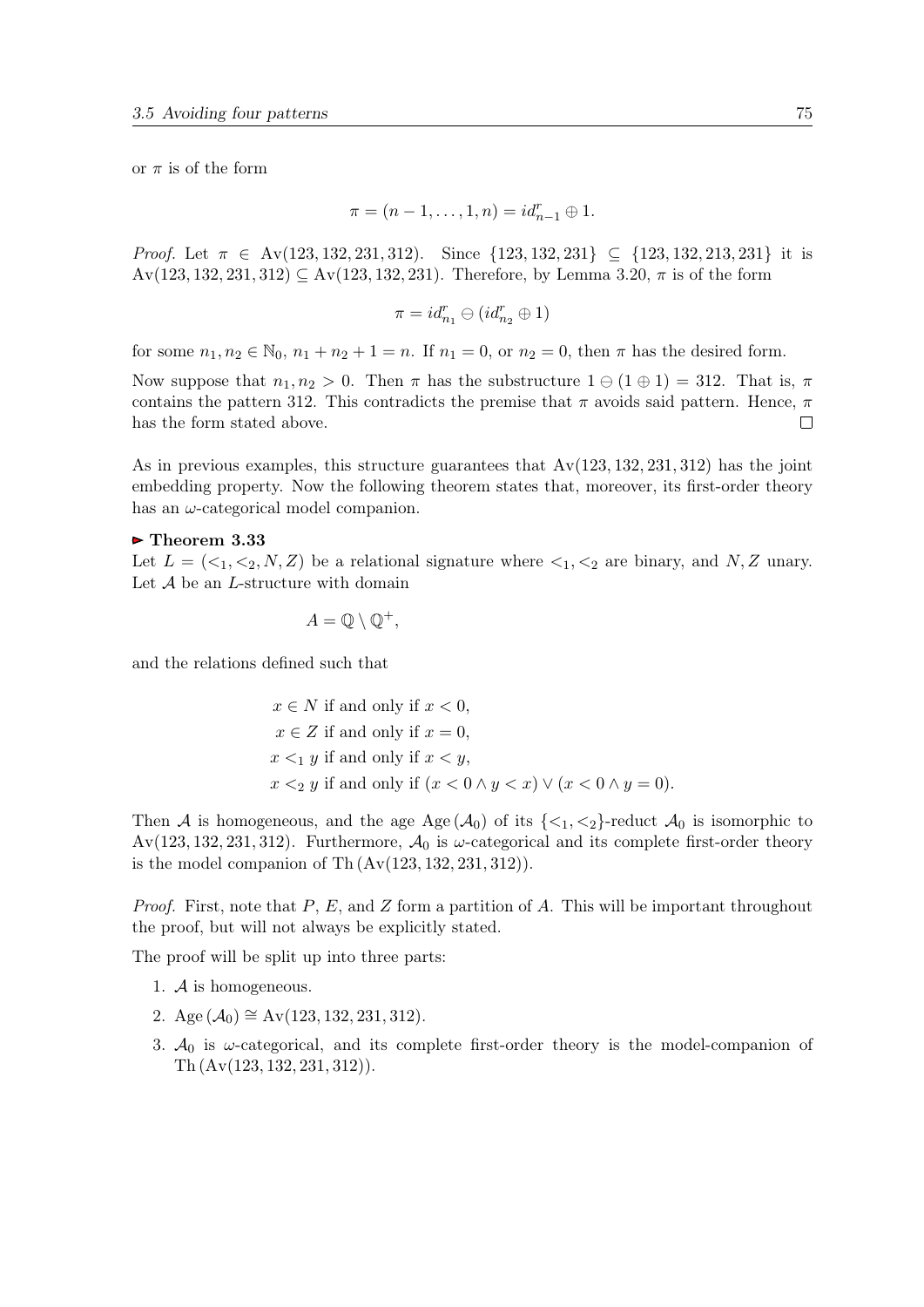1. A is homogeneous. Let S, T be finite subsets of A, and  $S$ , T the substructures of A induced by these sets. Suppose that there exists an isomorphism  $\iota : \mathcal{S} \to \mathcal{T}$ . Now one needs to show that  $\iota$  can be extended to an automorphism on  $\mathcal{A}$ .

Consider the restriction of  $\iota$  to N,

$$
\iota_N=\iota\big|_{N\cap S}
$$

Since  $\iota$  is an isomorphism, the image of  $\iota_N$  is in N. Note also, that due to the definition of A if  $0 \in S$ ,  $\iota(0) = 0$ .

Because of  $(\mathbb{Q}, \leq)$  being a homogeneous structure, it is possible to extend  $\iota_N$  to an automorphism  $\eta_N$  on N. Then the homomorphism  $\eta : A \to A$  defined by

$$
\eta(x) = \begin{cases} \eta_N(x), & \text{if } x \in N \\ 0, & \text{if } x = 0 \end{cases}
$$

is an automorphism that extends  $\iota$ .

Therefore, any isomorphism between finite substructures of  $A$  can be extended to an automorphism on  $A$ . So  $A$  is homogeneous.

2. Age  $(\mathcal{A}_0) \cong Av(123, 132, 231, 312)$ . This part splits up into two smaller statements. Namely, it must be shown that every structure in Age  $(\mathcal{A}_0)$  avoids the patterns 123, 132, 213 and 231, and that for every permutation in  $Av(123, 132, 231, 312)$  there exists a structure in Age  $(\mathcal{A}_0)$  isomorphic to it.

For the first part it helps to look more closely at the descents and ascents in the structures in Age  $(\mathcal{A}_0)$ . Let  $\mathcal{X} \in \text{Age}(\mathcal{A}_0)$ . Consider two elements  $x, y \in \text{dom}(\mathcal{X})$  of this structure with  $x \leq_1 y$  and  $x \leq_2 y$ . From the former it follows that  $x \leq y$ . In combination with the latter this means that  $x < 0$  and  $y = 0$ . Therefore, observe that in this case it has to be  $x \in N$  and  $y \in Z$ .

Similarly, consider two elements  $x, y \in \text{dom}(\mathcal{X})$  such that  $x \leq_1 y$  and  $y \leq_2 x$ . Again, it follows that  $x < y$ . This time the second premise implies that  $x, y < 0$ . Therefore,  $x, y \in N$ .

Now suppose that X contains the pattern 123, that is, there are  $r, s, t \in \text{dom}(\mathcal{X})$  with  $r \leq 1$  s  $\leq 1$  t and  $r \leq 2$  s  $\leq 2$  t. Since  $r \leq 1$  s and  $r \leq 2$  s as well as  $s \leq 1$  t and  $s \leq 2$  t, it has to be  $s \in Z$ , and simultaneously  $s \in N$ . But this contradicts the fact that by definition N and Z are disjoint.

Suppose that X contains the pattern 132, that is, there exist  $r, s, t \in \text{dom}(\mathcal{X})$  with  $r \leq_1 s \leq_1 t$ and  $r \leq 2$  t  $\leq 2$  s. From the first observation it follows that  $s, t \in \mathbb{Z}$ . Hence,  $s = t = 0$ . This contradicts the direct implication from the assumption that s and t are distinct.

Next, suppose that X contains the pattern 231, that is, there exist  $r, s, t \in \text{dom}(\mathcal{X})$  with  $r <_1 s <_1 t$  and  $s <_2 t <_2 r$ . The second observation implies that  $r, s, t \in N$ , while it follows from the first that  $t \in Z$ . This is obviously a contradiction.

Finally, suppose that X contains the pattern 312, that is, there exist  $r, s, t \in \text{dom}(\mathcal{X})$  with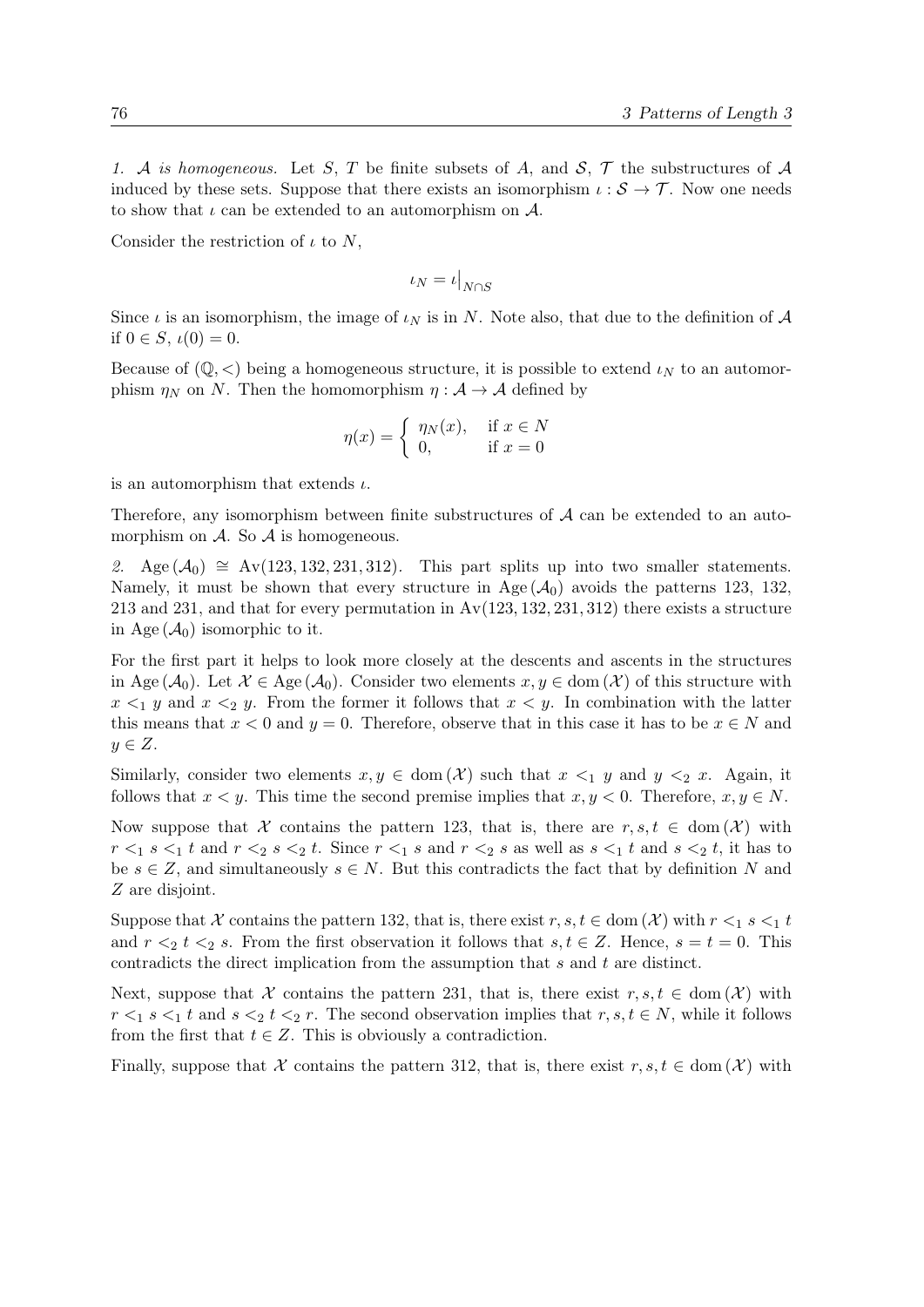$r \leq_1 s \leq_1 t$  and  $t \leq_2 r \leq_2 s$ . Again, it follows from the second observation that  $r, s, t \in N$ , and from the first that  $s \in Z$ , which is a contradiction.

For the second part, consider a permutation  $\pi \in Av(123, 132, 231, 312)$  of length n,  $\pi =$  $p_1p_2\cdots p_n$ . If the entries of  $\pi$  are strictly decreasing, it is straightforward that  $\pi$  is of the form  $(n, \ldots, 1)$  and isomorphic to an arbitrary substructure of  $A \cap N$  with n elements. By Lemma [3.32](#page-73-0) it is known that the only other possible case is that  $\pi$  is of the form  $(n-1,\ldots,1,n)$ . Then by the definition of A any substructure whose domain contains 0 and  $n-1$  elements that are in  $A \cap N$  is isomorphic to  $\pi$ .

Combining both statements yields that indeed Age  $(\mathcal{A}_0) \cong Av(123, 132, 231, 312)$ .

3.  $\mathcal{A}_0$  is  $\omega$ -categorical, and Th $(\mathcal{A}_0)$  is the model-companion of Th $(Av(123, 132, 231, 312))$ . Since A is homogeneous, it is  $\omega$ -categorical by Lemma [2.35.](#page-25-0) As  $\mathcal{A}_0$  is its  $\{\langle 1, \langle 2 \rangle\}$ -reduct,  $\mathcal{A}_0$ is  $\omega$ -categorical as well by Lemma [2.36.](#page-25-0)

To prove that Th  $(\mathcal{A}_0)$  is model-complete it is sufficient by Theorem [2.39](#page-25-0) to show that  $\mathcal{A}_0$  has a homogeneous expansion by countably many existentially definable relations whose complements are existentially definable in  $\mathcal{A}_0$  as well.

Since A is homogeneous, and  $\mathcal{A}_0$  is the  $\{\langle 1, \langle 2 \rangle\}$ -reduct of A,  $\mathcal{A}_0$  does obviously have a homogeneous expansion by relations  $N$  and  $Z$ . It is easy to verify that for these relations it is:

$$
x \in N \Longleftrightarrow \exists y : x <_1 y \land x <_2 y
$$

$$
x \in Z \Longleftrightarrow \exists y : y <_1 x \land y <_1 x
$$

Note also, that  $Z = A \setminus N$ . Therefore, the relations themselves and their complements are existentially definable in  $\mathcal{A}_0$ .

Hence, Th  $(\mathcal{A}_0)$  is model-complete. Since, Age  $(\mathcal{A}_0) \cong Av(123, 132, 231, 312)$ , this implies that Th  $(\mathcal{A}_0)$  is the model companion of Th  $(Av(123, 132, 231, 312)).$  $\Box$ 

#### 3.5.4 Class Av(123, 132, 231, 321)

This permutation pattern avoidance class is finite by Corollary [3.13.](#page-48-0) It can be observed that

$$
Av(123, 132, 231, 321) = \{1, 12, 21, 213, 312\}.
$$

Unlike the other finite class that avoids four patterns of length 3 this one does not have the joint embedding property. For example, there is no permutation that has both 213 and 312 as substructures.

#### 3.5.5 Class Av(132, 213, 231, 312)

As this class avoids all patterns of length 3 except for the identity permutation and its reversal, its elements have one of two possible forms. They are either an identity permutation or a reversal of one.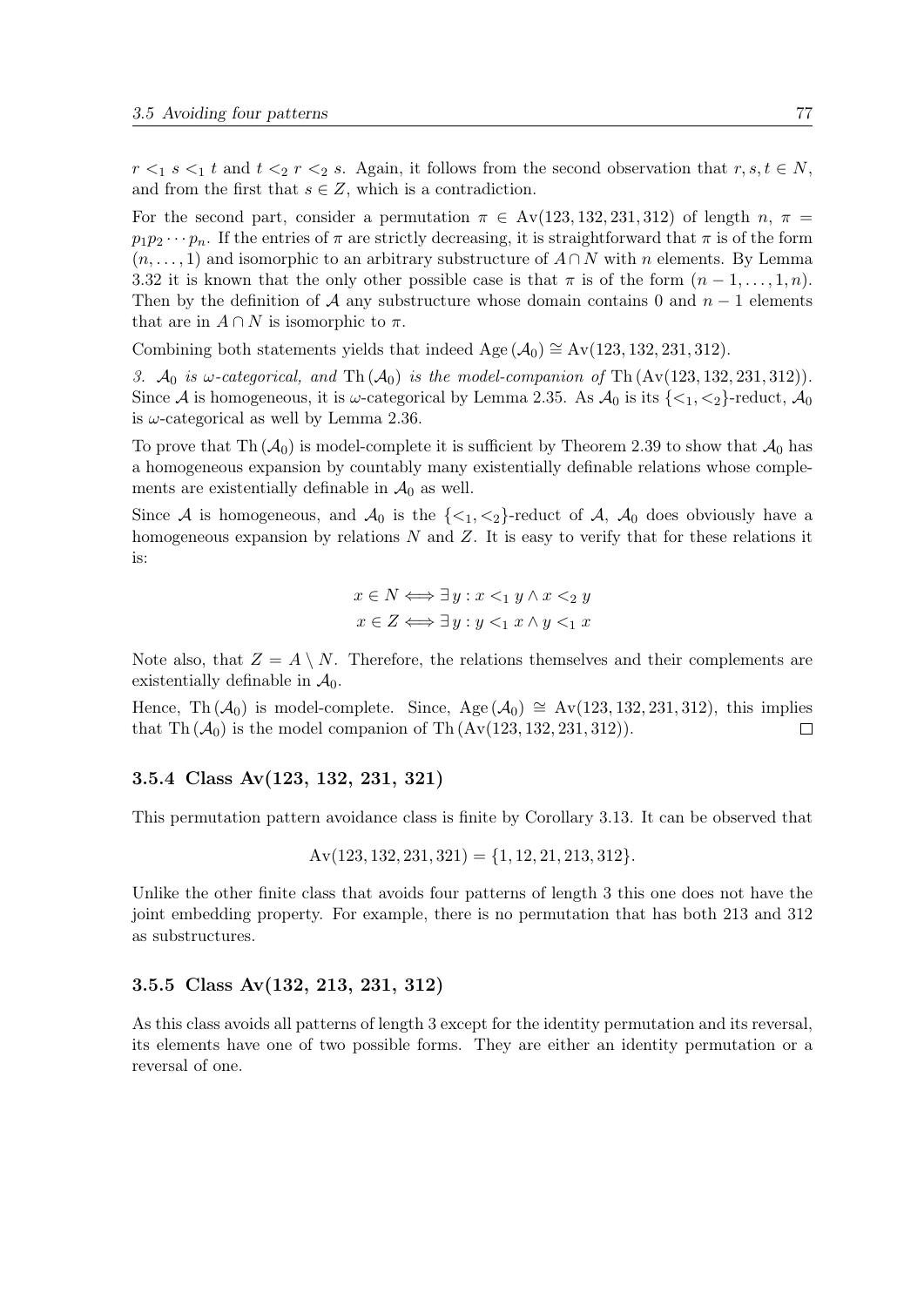Unfortunately, but rather obviously, this class does not have the joint embedding property. For example, there is no permutation in it that contains both 123 and 321 as a pattern.

### 3.6 Avoiding more than four patterns

The following are the two groups of symmetric sets of five patterns of length 3.

- {123, 132, 213, 231, 312}, {132, 213, 231, 312, 321}
- {123, 132, 213, 231, 321}, {123, 132, 213, 312, 321}, {123, 132, 231, 312, 321}, {123, 213, 231, 312, 321}

While the second defines a finite permutation pattern avoidance class, the classes associated with the first have exactly one permutation of each length except for  $n = 2$  where there are two permutations of length 2.

Obviously, there is only one way to choose six patterns of length 3. That is the set

•  ${123, 132, 213, 231, 312, 321}$ 

of all permutations of length 3. Obviously, this defines a finite permutation pattern avoidance class.

#### 3.6.1 Class Av(123, 132, 213, 231, 312)

Unlike the other class forbidding five patterns of length 3, this class contains infinitely many elements. It consists of all permutations up to length 2, and all reversals of identity permutations of arbitrary length since 321 is the only pattern of length 3 that does not have to be avoided.

This class does not have the joint embedding property, though, as there is no structure which contains both 12 and 21 as patterns. Therefore, it will not be considered further.

#### 3.6.2 Class Av(123, 132, 213, 231, 321)

Among others, this class avoids the patterns 123 and 321. Hence, it is finite by Corollary [3.13.](#page-48-0) Closer inspection reveals that it contains exactly the following permutations:

$$
Av(123, 132, 213, 231, 321) = \{1, 12, 21, 312\}
$$

Surprisingly, this class actually has the joint embedding property since all elements can be embedded into the permutation 312. But as it is finite, it will not be considered further.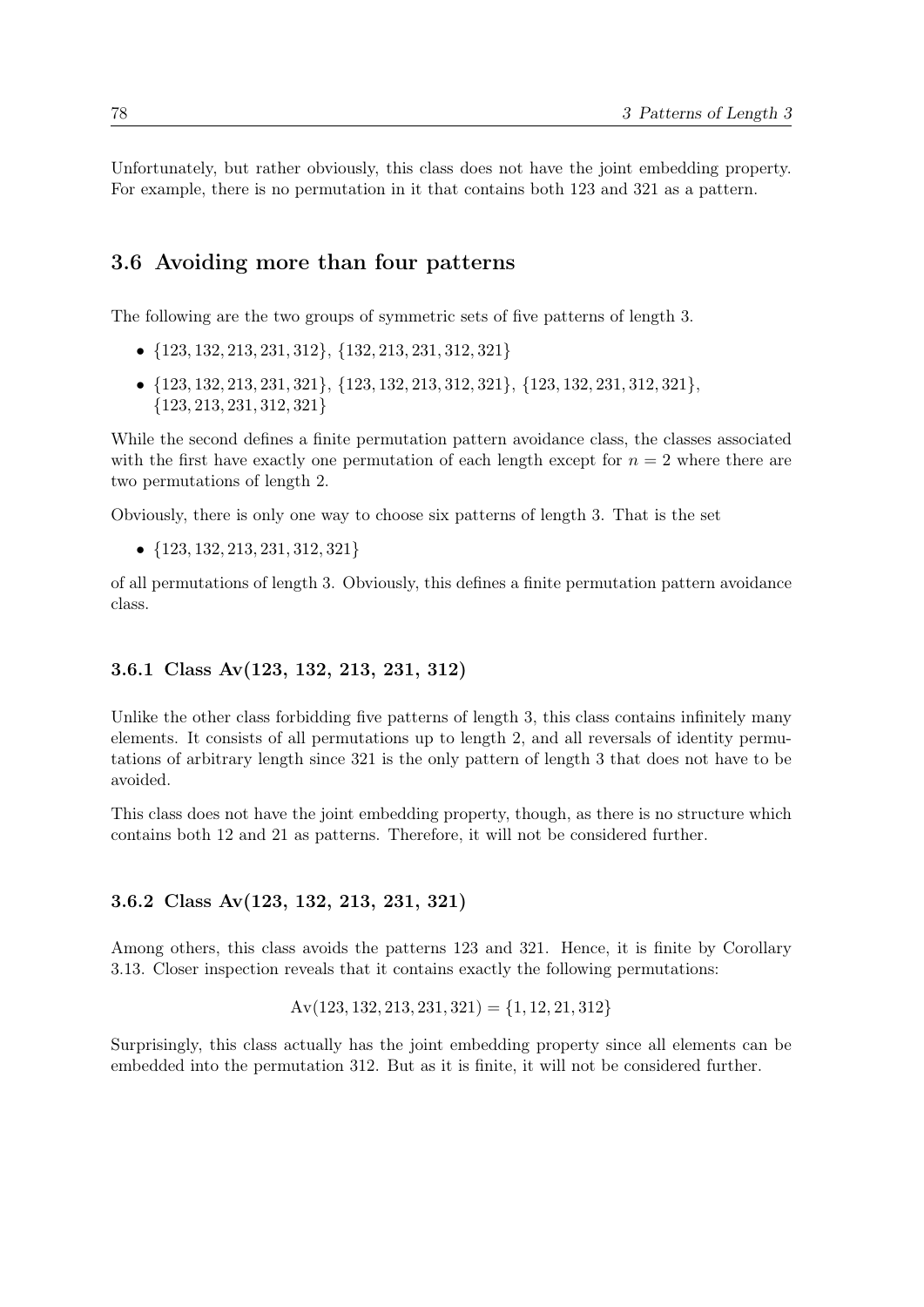### 3.6.3 Class Av(123, 132, 213, 231, 312, 321)

As this class avoids all permutations of length 3 it is finite and contains precisely all permutations up to length 2. Therefore,

 $Av(123, 132, 213, 231, 312, 321) = \{1, 12, 21\}.$ 

It is easy to see that the joint embedding property does not hold here as there is no permutation in this class into which 12 and 21 could be embedded.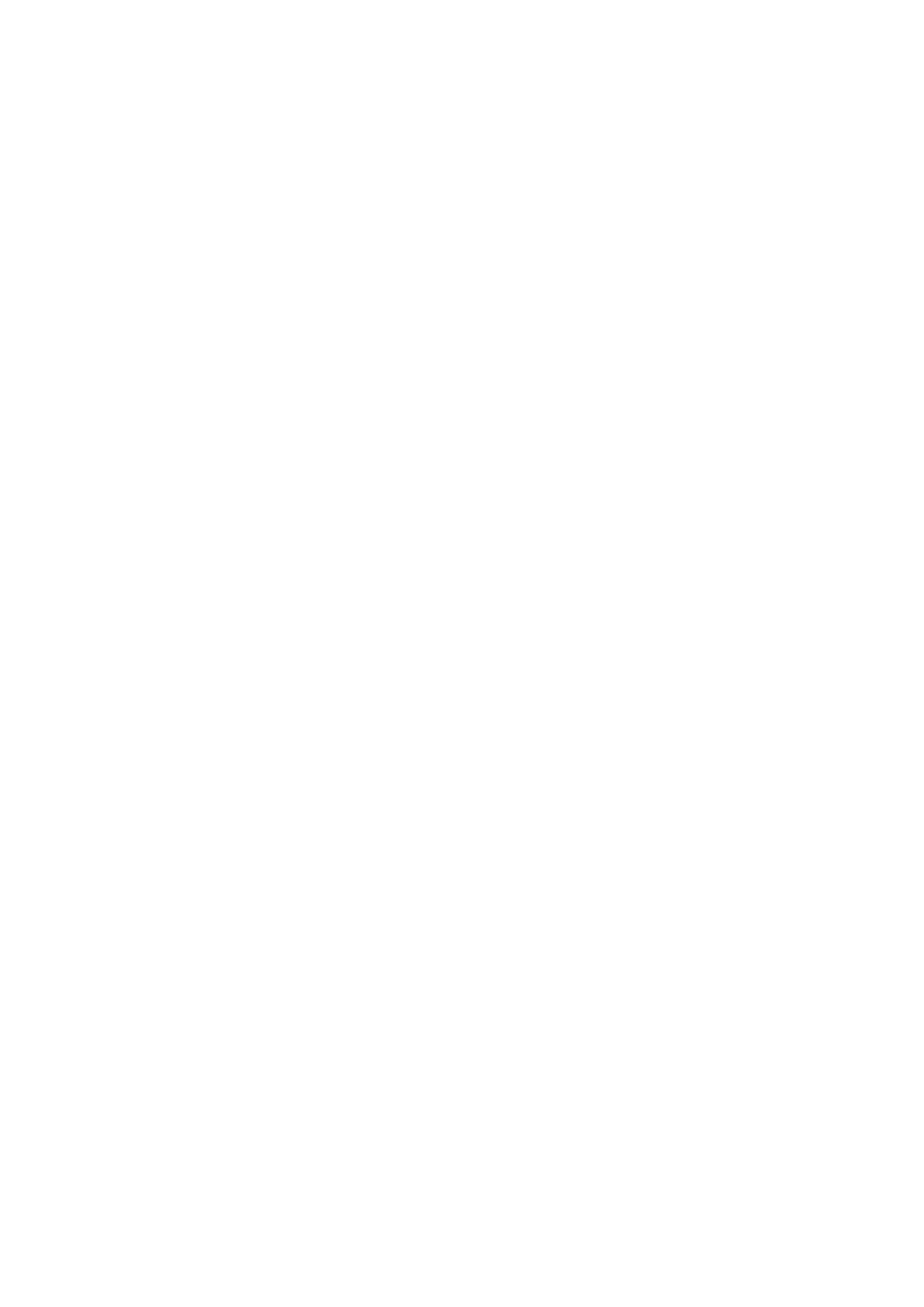# 4 Conclusions

While not the expected outcome, it was possible for me to proof for all but two of the considered classes that if they have the joint embedding property, but are not finite, then their first-order theory has an  $\omega$ -categorical model companion. The same thing might also be true for the two classes for which I have not been able to find a proof yet.

This lead to the following conjecture.

### $\triangleright$  Conjecture 4.1 – Bodirsky, 2015

If a permutation pattern avoidance class has the joint embedding property and is not finite, then its complete first-order theory has an  $\omega$ -categorical model companion.

Basically, there were two approaches used to prove this property in the specific cases treated in the previous chapter. In both cases structures with an expanded relational signature were considered. While in the first version the focus was on finding an appropriate subset of the rational numbers to model the permutation pattern avoidance class on, the second tried to find an amalgamation class that contained the respective permutation pattern class as a reduct while not explicitly defining the domain of the structures in the amalgamation class. Although the first approach was easier to get behind for specific examples, it seems to me that the second may prove to be easier to generalise as it depends far less on the class at hand.

If this conjecture should prove to be true, it would have a number of consequences. Among other things this would mean that if a permutation pattern avoidance class that avoids  $\mathcal F$ has the joint embedding property and not just finitely many members, then there exists a universal limit that embeds not only all finite  $\mathcal{F}\text{-avoiding structures}$ , but also all countable  $\mathcal{F}\text{-avoiding structures.}$  While the existence of a structure that embeds all finite  $\mathcal{F}\text{-avoiding}$ structures directly follows from the joint embedding property by Lemma [2.27,](#page-22-0) this would mean that the joint embedding property is much stronger for permutation pattern avoidance classes.

Another problem that has not yet been solved is that of recognising permutation pattern avoidance classes that have the joint embedding property. Up to now no effective algorithm exists to verify whether a given permutation pattern avoidance class has the joint embedding property or not.

So while this thesis does not answer any general questions, it does show the implications that the joint embedding property has for some specific examples. It also strongly suggests that the conjecture stated above holds. Nonetheless, there are multiple ways in which this work could be carried on, some of which were discussed above.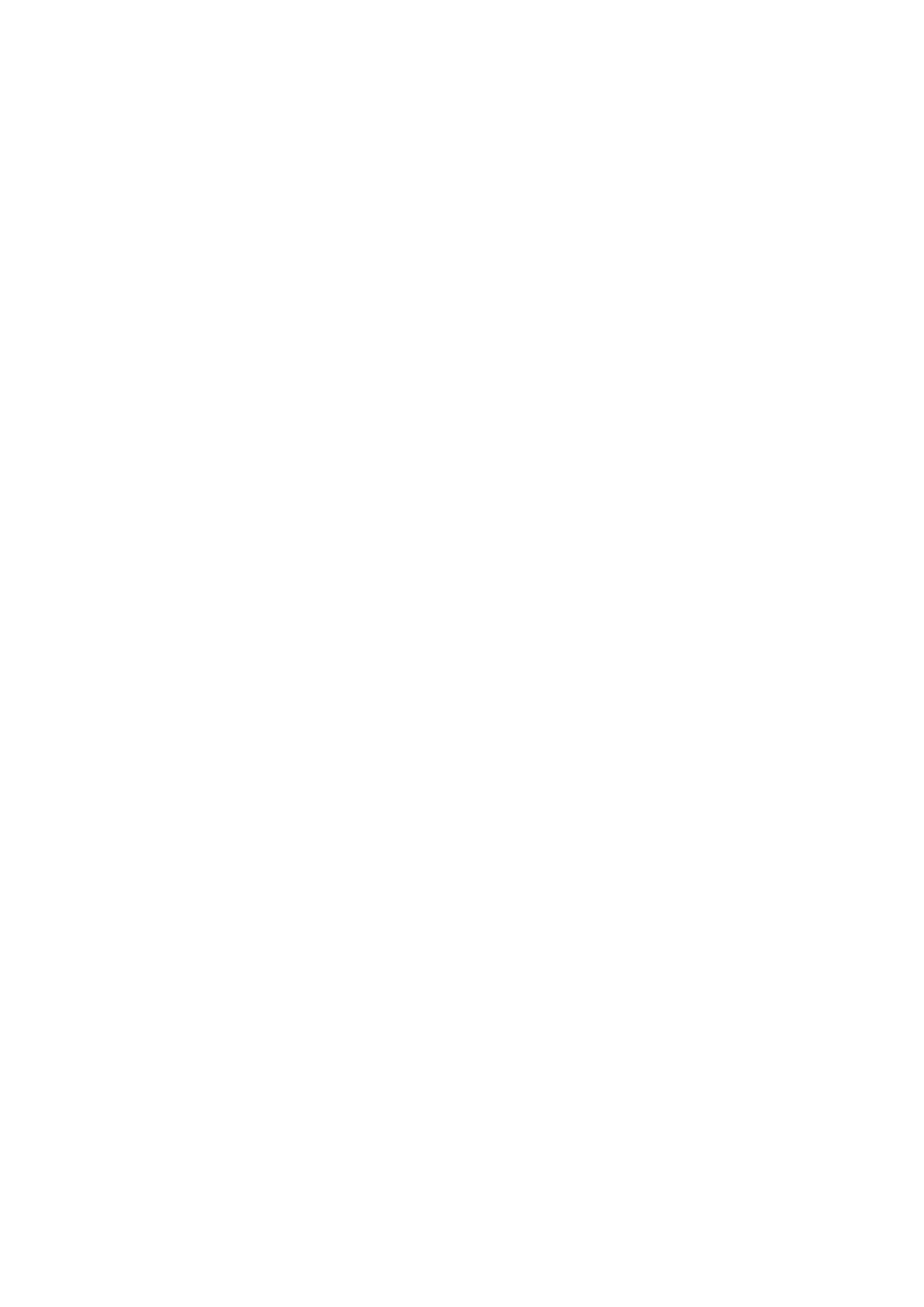# Appendix A. Further Illustrations

The following illustrations were made while pursuing the topic, but did not make it into the main part of the thesis. Nonetheless, they greatly help imagination and are therefore presented here.

Table [A.1](#page-83-0) shows an illustrated version of the symmetry classes for sets of patterns of length 3 as presented at the beginning of each section in Chapter [3.](#page-28-0) The symbols next to the sets of permutations indicate the symmetry in  $D_4$ . It also introduces a numbering for the classes.

Table [A.2](#page-85-0) gives some examples for permutations in the respective avoidance class. It also contains some notes on the possible limit objects. Figure [A.1](#page-87-0) nicely illustrates the limit structures of those infinite permutation pattern avoidance classes avoiding patterns of length 3 that have the joint embedding property. The only class for which no nice representation of the limit was found is Class 1.2.

Class 1.2 has a tree-like structure, which can be seen from the observation that the minimal components in its  $\ominus$ -decomposition are either isomorphic to 1, or if they have length  $n > 1$ then they are isomorphic to a permutation of the form  $\phi \oplus 1$  with  $\phi \in S_{n-1}$  such that the  $\ominus$ -decomposition of  $\phi$  also has the stated property. Figure [A.2](#page-88-0) attempts to illustrate this.

Last but not least, Figure [A.3](#page-89-0) illustrates the inclusion relation between the symmetric sets of avoided patterns using a Hasse diagram. Here a set is included in another set if it is a subset of one of the sets in the respective symmetry class. Furthermore, all finite classes, all classes that have a Fraïssé limit, and the classes satisfying the joint embedding property are marked. If one class lies below another class in the diagram then this means that for any representatives A and B of the two symmetry classes  $A \subset B$  it is  $Av(B) \subseteq Av(A)$ .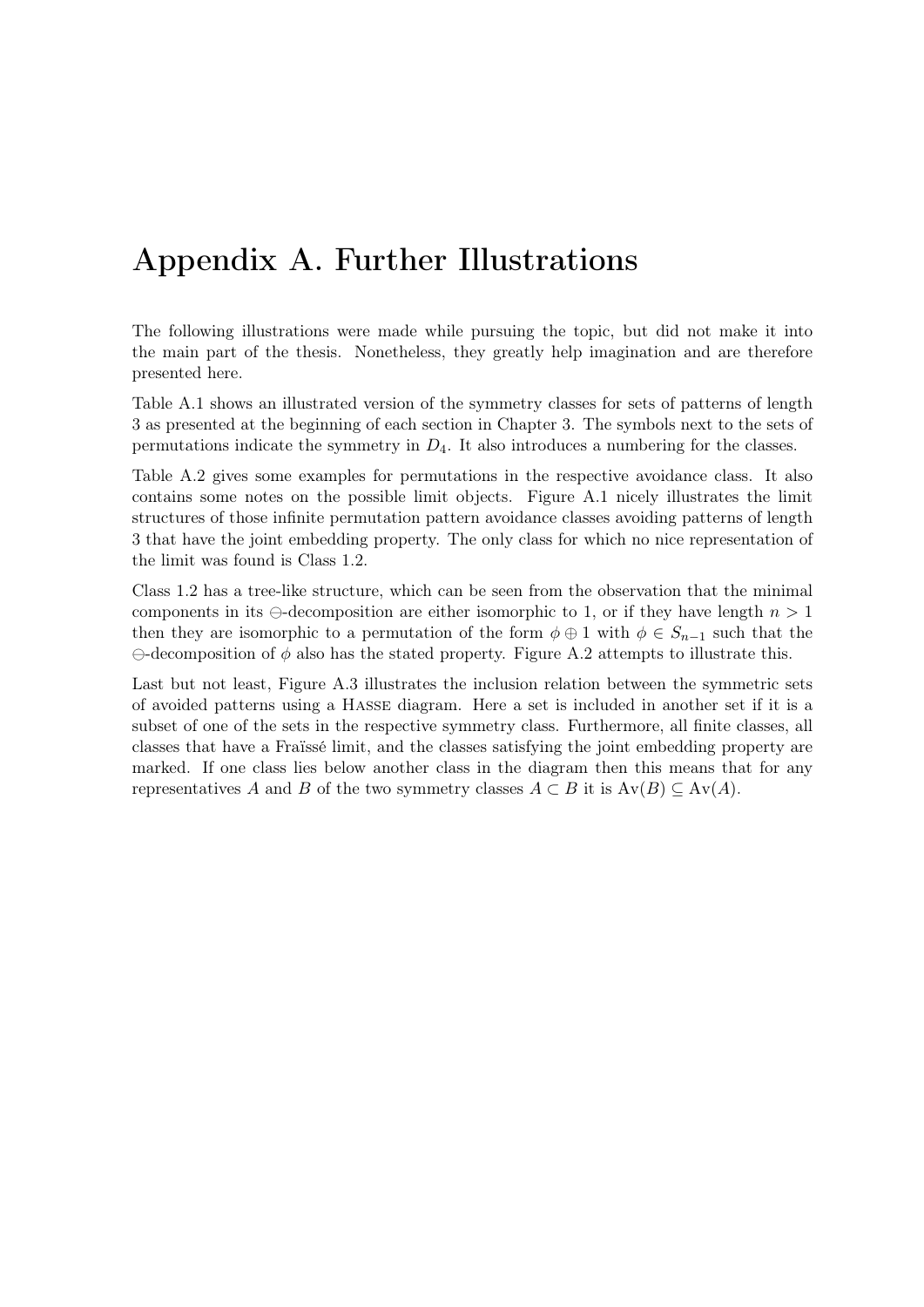|         | set                                                  | equivalent sets                                                                                                                                                                                                                                                                                                                                                                                                                                                                                                                                                                                                                                                                                                                                                                                                                                             |
|---------|------------------------------------------------------|-------------------------------------------------------------------------------------------------------------------------------------------------------------------------------------------------------------------------------------------------------------------------------------------------------------------------------------------------------------------------------------------------------------------------------------------------------------------------------------------------------------------------------------------------------------------------------------------------------------------------------------------------------------------------------------------------------------------------------------------------------------------------------------------------------------------------------------------------------------|
| 0.1     | $\emptyset$                                          | none                                                                                                                                                                                                                                                                                                                                                                                                                                                                                                                                                                                                                                                                                                                                                                                                                                                        |
| 1.1     | $\bigg)$                                             | $90\,$<br>270                                                                                                                                                                                                                                                                                                                                                                                                                                                                                                                                                                                                                                                                                                                                                                                                                                               |
| $1.2\,$ | $\bigwedge$                                          | $\left  \right\rangle$<br>(90,<br>(270,<br>$ \!\!\!\dashright\uparrow$                                                                                                                                                                                                                                                                                                                                                                                                                                                                                                                                                                                                                                                                                                                                                                                      |
| $2.1\,$ | $\nearrow$ , $\nearrow$                              | $\swarrow, \searrow \qquad \text{[00,0]} \rightarrow \wedge, \searrow$<br>$^{(180)}$<br>$\vee$<br>270                                                                                                                                                                                                                                                                                                                                                                                                                                                                                                                                                                                                                                                                                                                                                       |
| $2.2\,$ | $\sim$ $\sim$                                        | $\left \nearrow,\searrow\right $ $\left \left(\right.270\text{)}\right \leftarrow\right $ $\left \nearrow,\searrow\right $<br>$180_4$<br>$ \swarrow, \searrow$<br>90                                                                                                                                                                                                                                                                                                                                                                                                                                                                                                                                                                                                                                                                                        |
| $2.3\,$ | $\frac{1}{2}$                                        | none                                                                                                                                                                                                                                                                                                                                                                                                                                                                                                                                                                                                                                                                                                                                                                                                                                                        |
|         | 2.4 $\wedge$ , $\sqrt$                               | $\wedge$ , $\vee$<br>$^{270}$<br>90                                                                                                                                                                                                                                                                                                                                                                                                                                                                                                                                                                                                                                                                                                                                                                                                                         |
| 2.5     | $\wedge, \wedge$                                     | $\sqrt{, \triangle}$<br>$\left \left(\begin{smallmatrix} 180 \end{smallmatrix}\right), \begin{smallmatrix} 1 \end{smallmatrix}\right  \right $<br>90 <sub>4</sub><br>$\bigwedge$ , $\bigvee$<br>270                                                                                                                                                                                                                                                                                                                                                                                                                                                                                                                                                                                                                                                         |
| $3.1\,$ | $\swarrow$ , $\nearrow$ , $\searrow$                 | $\wedge$ , $\vee$ , $\searrow$<br>(270,<br>90                                                                                                                                                                                                                                                                                                                                                                                                                                                                                                                                                                                                                                                                                                                                                                                                               |
| $3.2\,$ | $\swarrow$ , $\curvearrowright$ , $\curvearrowright$ | $\begin{CD} \begin{CD} \begin{CD} \begin{CD} \mathbb{R} \end{CD} \end{CD} \end{CD} \end{CD} \end{CD} \begin{CD} \begin{CD} \begin{CD} \mathbb{R} \end{CD} \end{CD} \end{CD} \end{CD}$<br>$\left\{ \left. \sum\limits_{i=1}^N\left[ \left\langle \bigwedge,\bigvee,\bigwedge\limits_{i=1}^N\right\rangle \right] \longrightarrow \right\vert \nearrow \right\} , \left\langle \bigwedge,\bigwedge\limits_{i=1}^N\right\rangle \right\}$<br>$ \!\! \! \sqrt{},\mathop{\backslash}\mathop{\backslash},\mathop{\backslash}\mathop{\backslash}\mathop{\llcorner}\!\! \!\! /\rangle$<br>$\left[\right\nearrow,\left\wedge,\left\vee\right\rangle$                                                                                                                                                                                                                 |
|         | $3.3$ /, $\wedge$ , $\searrow$                       | $\left( \begin{array}{c} \circ \\ \circ \\ \circ \end{array} \right) \longrightarrow \left( \begin{array}{c} \circ \\ \circ \\ \circ \end{array} \right) , \left( \begin{array}{c} \circ \\ \circ \\ \circ \end{array} \right) , \left( \begin{array}{c} \circ \\ \circ \\ \circ \end{array} \right)$<br>$\sqrt{\frac{180}{\sqrt{2}}}$ / , $\sqrt{ }$ , $\sqrt{ }$<br>$\left( \begin{array}{c c} \mathbf{0} & \mathbf{0} \end{array} \right) \left[ \begin{array}{c c} \mathbf{0} & \mathbf{0} \end{array} \right] \left[ \begin{array}{c c} \mathbf{0} & \mathbf{0} \end{array} \right] \left[ \begin{array}{c c} \mathbf{0} & \mathbf{0} \end{array} \right] \left[ \begin{array}{c c} \mathbf{0} & \mathbf{0} \end{array} \right] \left[ \begin{array}{c} \mathbf{0} & \mathbf{0} \end{array} \right] \left[ \begin{array}{c} \mathbf{0} & \mathbf{0} \$ |
| $3.4\,$ | $\mathscr{S}, \wedge, \vee$                          | $\left(\begin{array}{c} \text{SO} \end{array}\right)$ $\left[\begin{array}{c} \text{SO} \end{array}\right]$ $\rightarrow$ $\left \begin{array}{c} \end{array}\right $ $\left \begin{array}{c} \end{array}\right $ , $\left \begin{array}{c} \end{array}\right $ , $\left \begin{array}{c} \end{array}\right $ , $\left \begin{array}{c} \end{array}\right $ , $\left \begin{array}{c} \end{array}\right $                                                                                                                                                                                                                                                                                                                                                                                                                                                   |
|         | 3.5 $\land$ , $\land$ , $\land$                      | $\left\vert 1\right\vert \sqrt{2}$ , $\left\langle \sqrt{2}\right\vert$<br>$($ 90 $\big)$<br>$\log$ $\left \sum_i \right  \left\langle \sum_i \right $<br>$\left( \Omega_{\text{70}}   \left  \longrightarrow \right  \nearrow, \nearrow, \searrow$                                                                                                                                                                                                                                                                                                                                                                                                                                                                                                                                                                                                         |

<span id="page-83-0"></span>Table A.1. Sets of patterns of length 3; the first column gives a numbering, while the second column shows a representative for the respective symmetric sets and the third lists all other sets symmetric to the representative indicating the symmetry.

 $\rightarrow$  continued on next page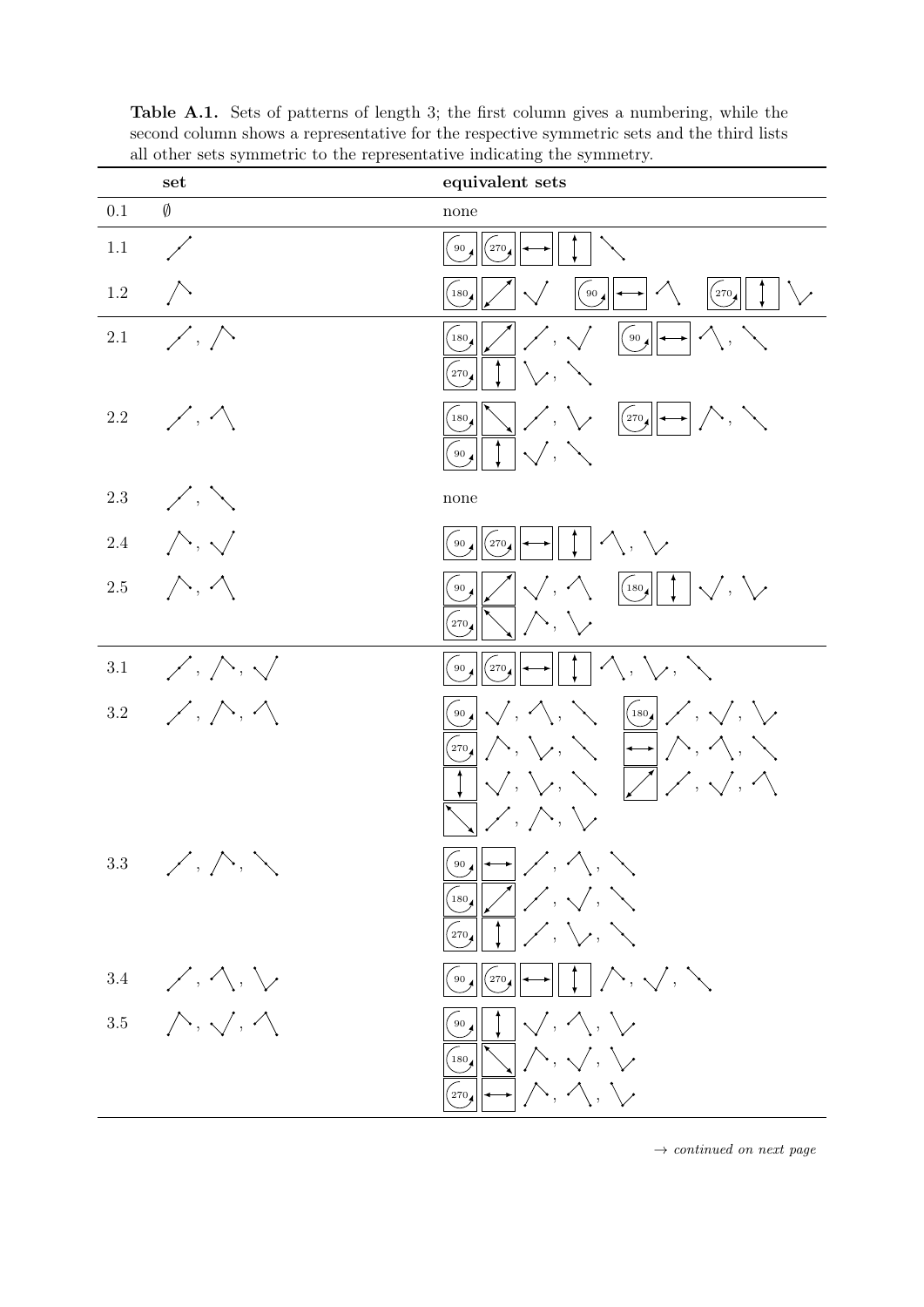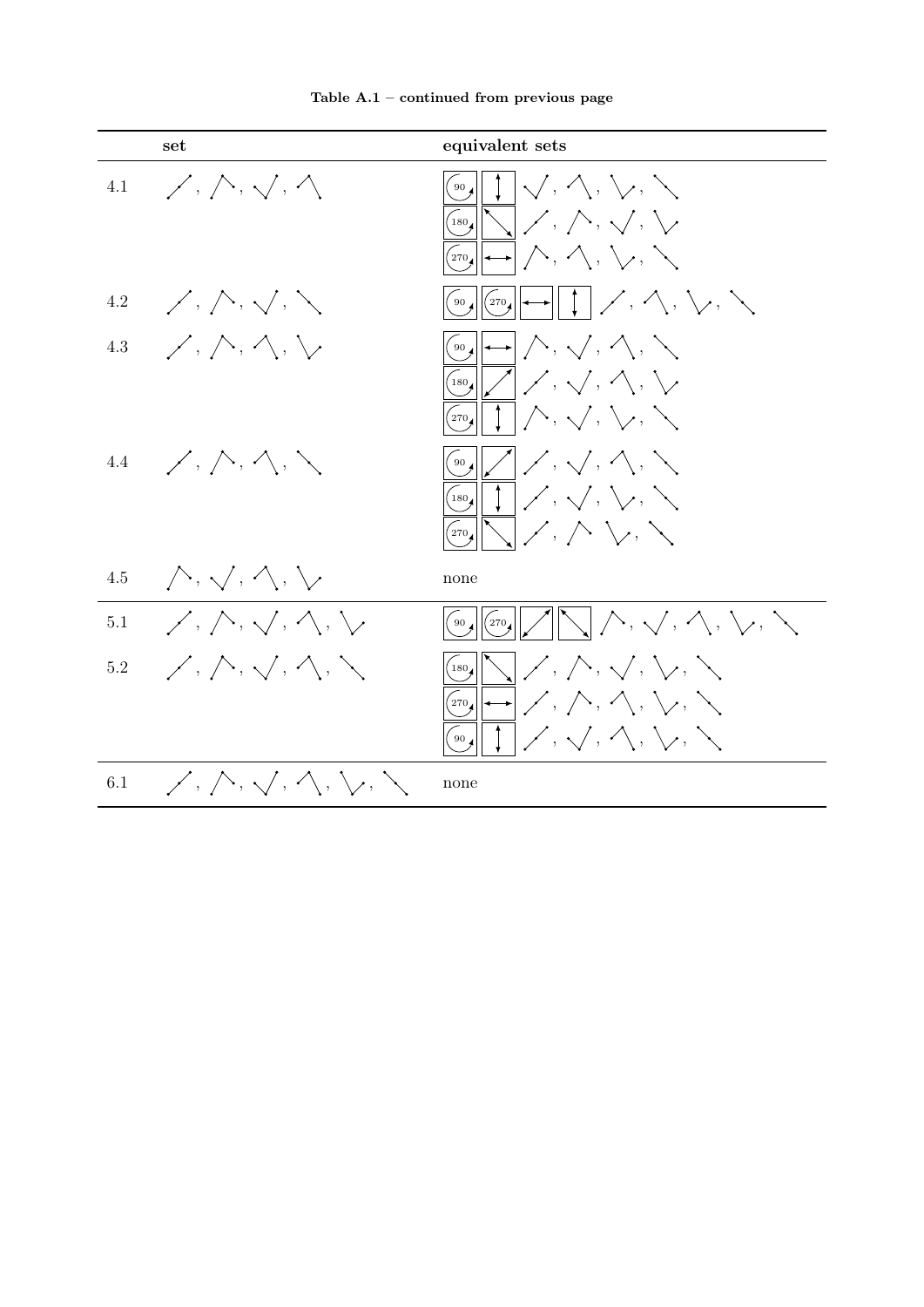<span id="page-85-0"></span>Table A.2. Some examples for elements of the permutation pattern avoidance class corresponding to the set of avoided patterns as stated as the representative for each symmetry class given in Table [A.1](#page-83-0) as well as notes on the limit object of each class.



 $\rightarrow$  continued on next page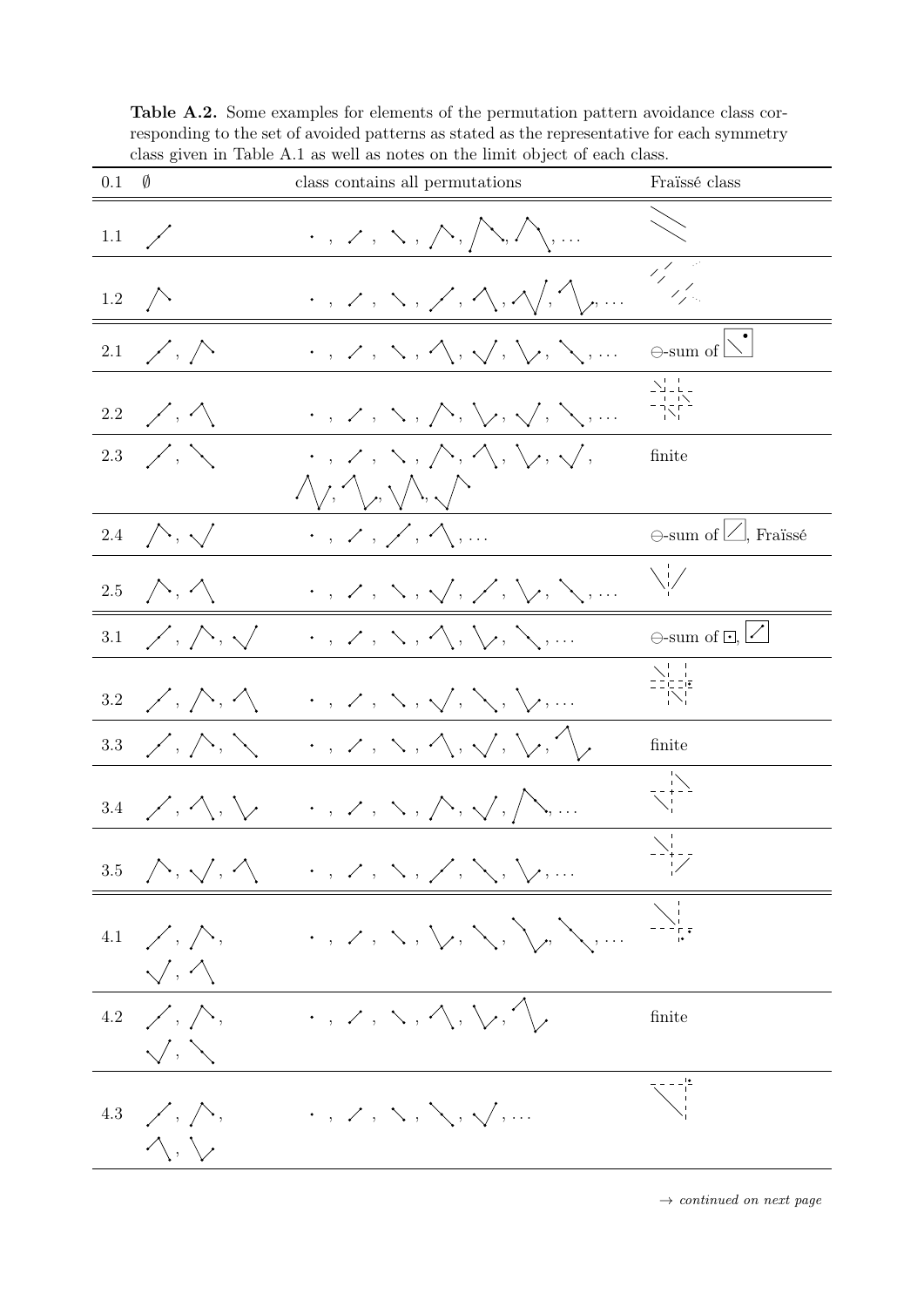

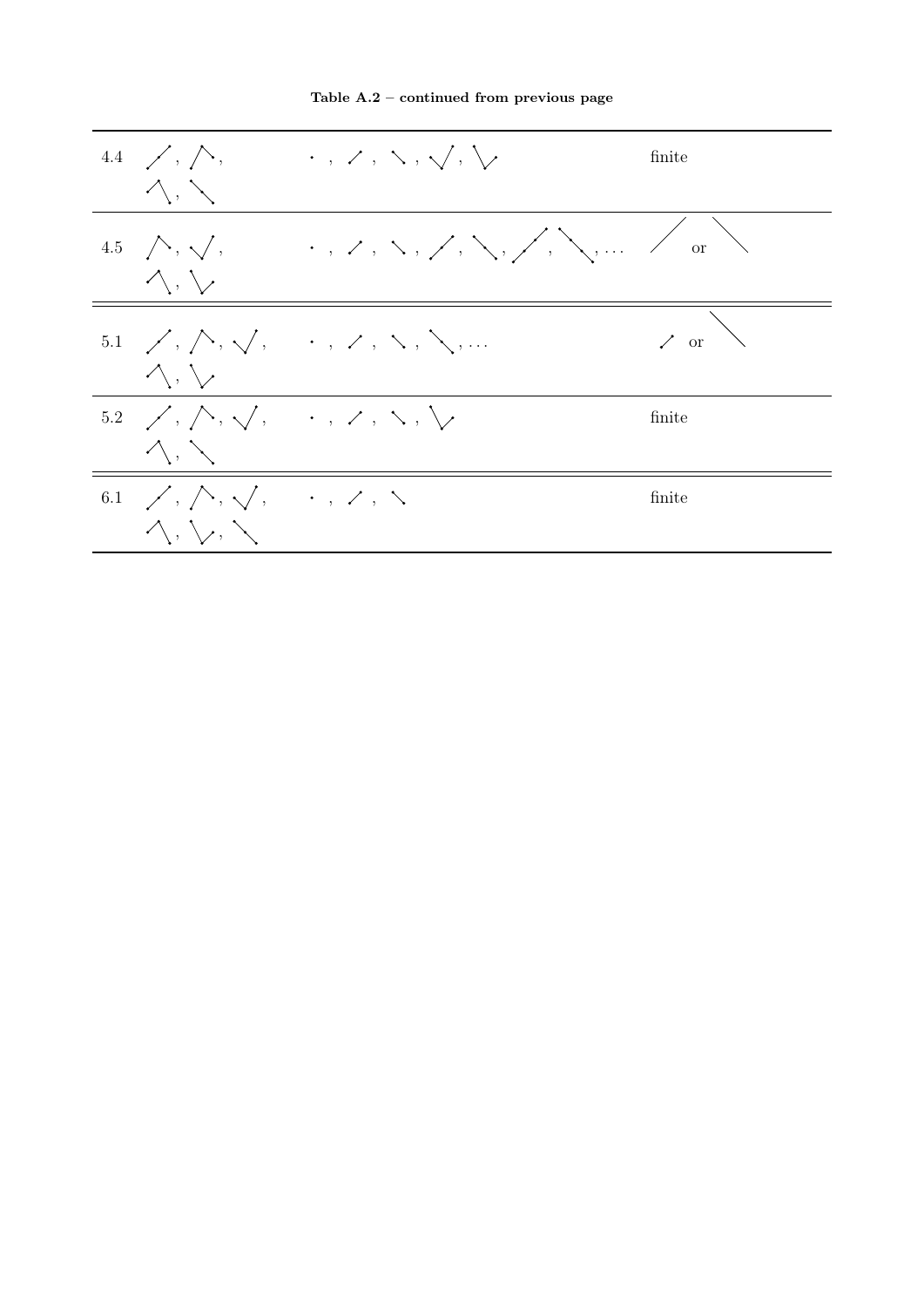<span id="page-87-0"></span>

Figure A.1. Limit structures of infinite permutation pattern avoidance classes that have the joint embedding property.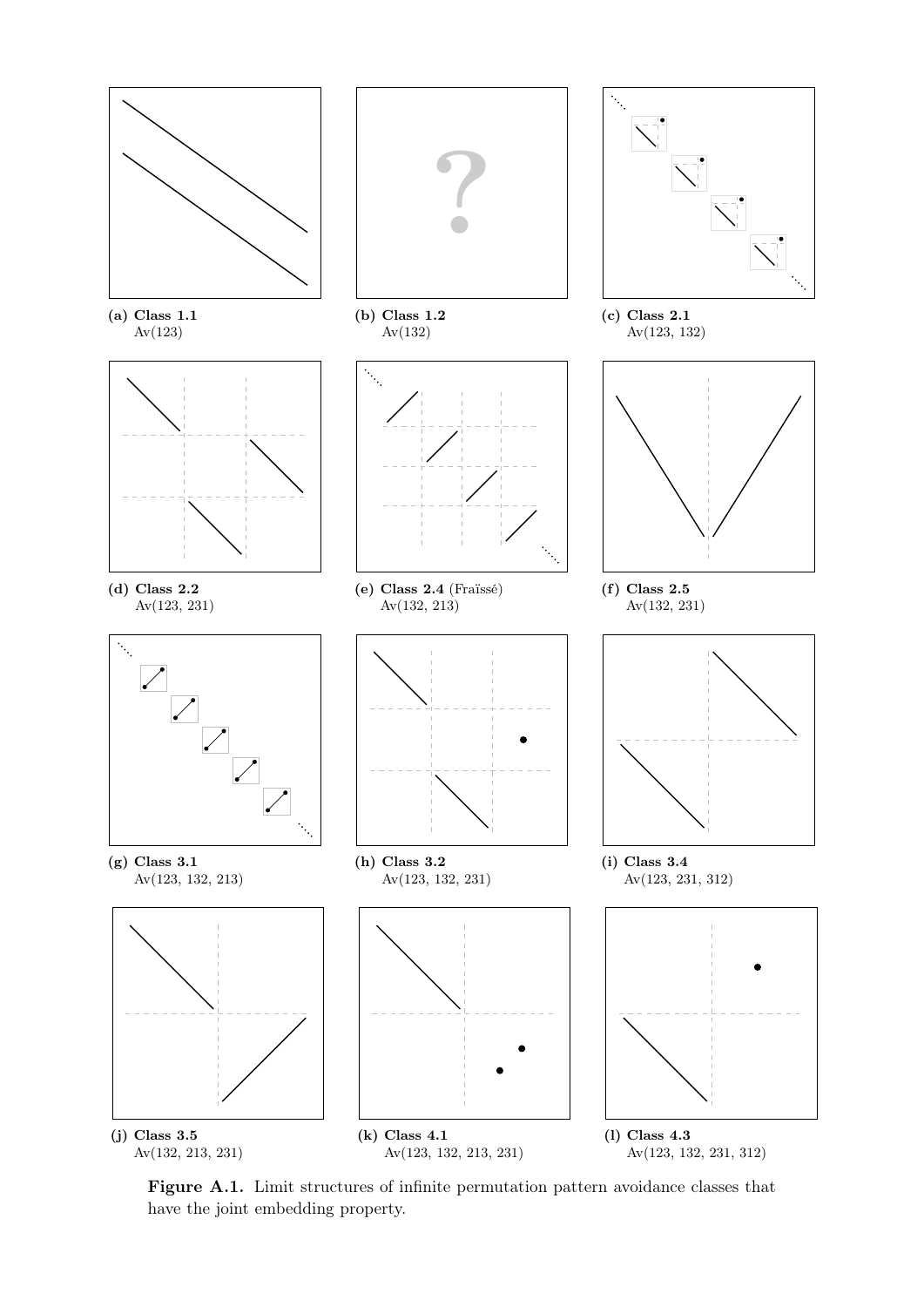<span id="page-88-0"></span>

Figure A.2. Recursive structure of permutations in the avoidance class Av(132).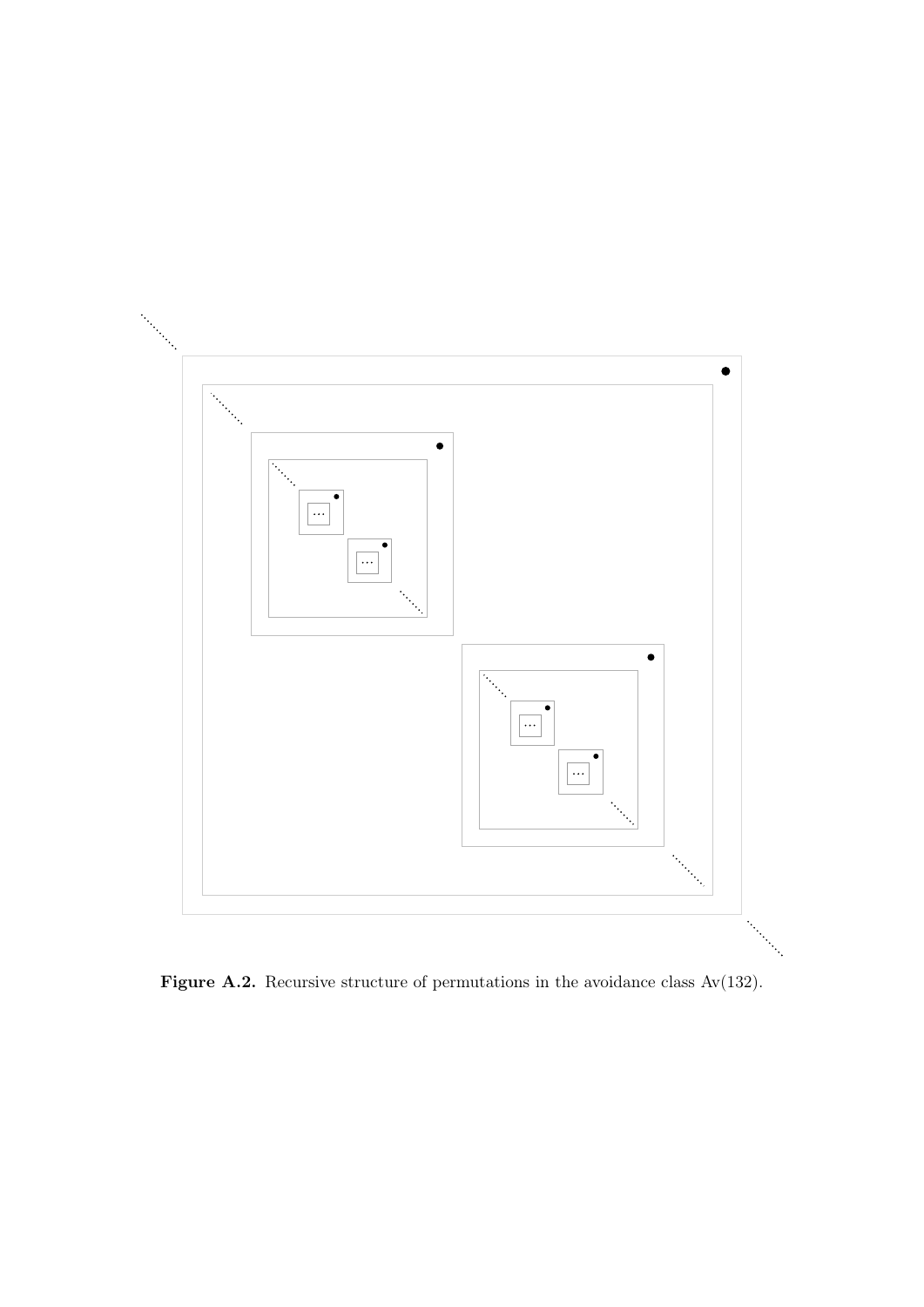<span id="page-89-0"></span>

Figure A.3. Subset relation between symmetry classes of sets of patterns. Here the nodes representing classes that generate finite avoidance classes are yellow. The ones representing classes generating Fraïssé classes are green. The nodes circled in red correspond to avoidance classes that have the joint embedding property.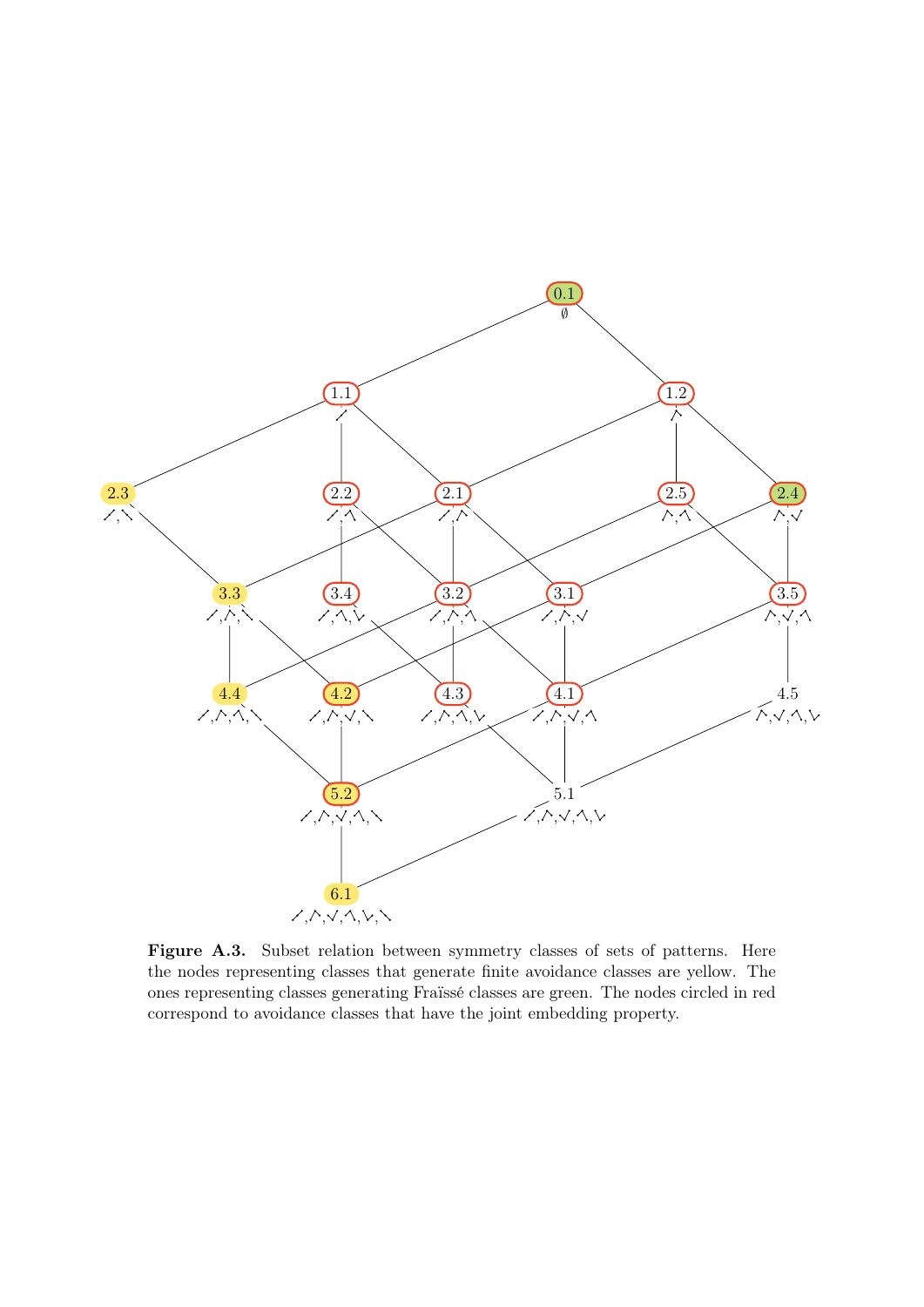## References

- [1] Atkinson, M. D.: Restricted Permutations. Discrete Mathematics, 195, 1999.
- [2] Atkinson, M. D., M. M. Murphy and N. Ruškuc: Pattern avoidance classes and subpermutations. Electronic Journal of Combinatorics, 12, 2005.
- [3] BÖCKER, SEBASTIAN, DAVID BRYANT, ANDREAS W. M. DRESS and MIKE A. STEEL: Algorithmic Aspects of Tree Amalgamation. Journal of Algorithms, 37, 2000.
- [4] BODIRSKY, MANUEL: Complexity Classification in Infinite-Domain Constraint Satisfaction. CoRR, abs/1201.0856v5, 2012.
- [5] Bodirsky, Manuel, Peter Jonsson and Trung Van Pham: The Reducts of the Homogeneous Binary Branching C-relation. submitted, 2015.
- [6] Bóna, Miklós: Combinatorics of Permutations. Chapman & Hall/CRC, 2004.
- [7] CAMERON, PETER J.: Homogeneous permutations. Electronic Journal of Combinatorics, 9, 2002.
- [8] CHERLIN, GREGORY L.: The Classification of Countable Homogeneous Directed Graphs and Countable Homogeneous n-tournaments. Number 621 in Memoirs of the American Mathematical Society. American Mathematical Society, January 1998.
- [9] Claesson, Anders and Sergey Kitaev: Classification of bijections between 321- and 132-avoiding permutations. In DMTCS proceedings, 2008.
- [10] COVINGTON, JACINTA: Homogenizable Relational Structures. Illinois Journal of Mathematics, 34, 1990.
- [11] Erdös, P. and G. Szekeres: A combinatorial problem in geometry. In Compositio Mathematica, 2, 1935.
- [12] Hanika, Tom: Forbidden permutation patterns and constraint satisfaction problems. Diploma thesis, Technische Universität Dresden, Institut für Algebra, 2015.
- [13] HODGES, WILFRID: A shorter model theory. Cambridge University Press, 1997.
- [14] KNOTT, GARY D.: A Numbering System for Binary Trees. Communications of the ACM, vol. 20, February 1977.
- [15] KNUTH, DONALD E.: The Art of Computer Programming, Volume  $1 /$  Fundamental Algorithms. Addison-Wesley Publishing Company, 1969.
- [16] MacMahon, Percy A.: Combinatory Analysis. Cambridge University Press, 1915.